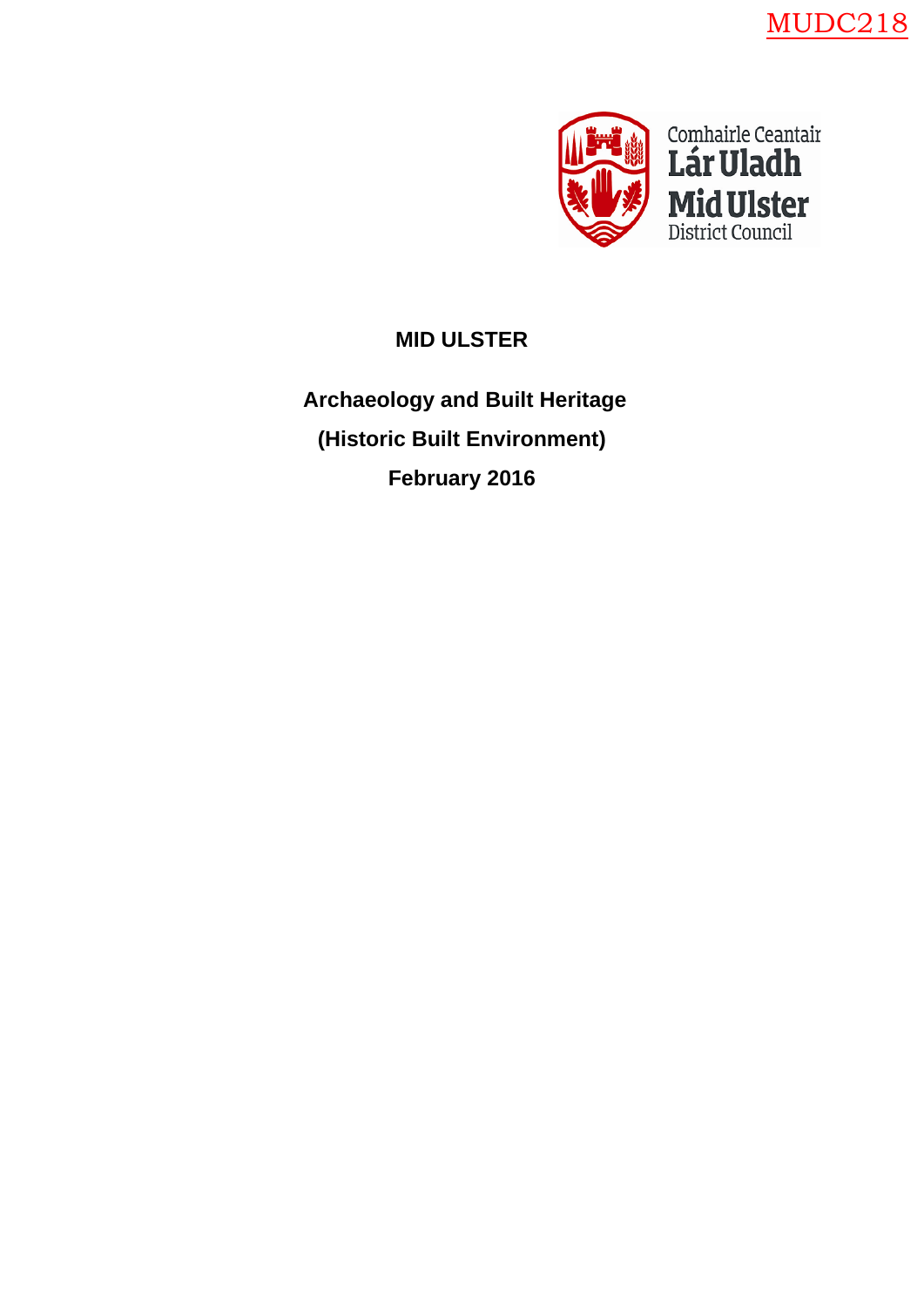#### **Archaeology and Built Heritage**

- **Purpose: To provide members with an opportunity to consider existing planning policies as they pertain to Archaeology and Built Heritage and to consider the need for alternative policies in light of the forthcoming Local Development Plan.**
- **Content: The paper provides information on:**
	- **(i) The legislative requirements for archaeology and built heritage and existing planning policies**
	- **(ii) Mid Ulster District Council (MUDC) objectives for archaeology and built heritage and the linkages between the MUDC objectives for future growth and the Sustainability Appraisal, Regional planning policy and Strategic Planning Policy Statement objectives**
	- **(iii) Consider existing policies and consider preferred and alternative policy options for archaeology and built heritage within the Local Development Plan**
- **Recommendation: That the Planning Committee notes the findings and considers how this paper shall be used to inform the Preferred Options Paper (POP) and strategic policies in the Local Development Plan (LDP)**

#### **1.0 Introduction**

- 1.1 The purpose of this paper is to inform the Planning Committee of current planning policies associated with archaeology and built heritage and assess whether or not they are fit for purpose against the Council's objectives regarding the need to protect, conserve and enhance the Historic Built Environment through the new Local Development Plan (LDP) 2030.
- 1.2 This paper contains an assessment of how existing planning policies relevant to archaeology and built heritage take account of the Regional Development Strategy 2035 (RDS 2035), the Single Planning Policy Statement (SPPS), Sustainability Appraisal themes and the MUDC historic built environment objectives through the proposed LDP objectives.
- 1.3 It should be noted that the Department of the Environment (DOE) Historic Environment Division (HED) has the responsibility for the designation of archaeological sites, monuments, listed buildings, historic parks, gardens and demesnes and industrial heritage. It is the Council's role as the responsible authority to ensure the protection of these sites through the use of relevant planning policy i.e. Planning Policy Statement 6 – Planning, Archaeology and the Built Heritage. In addition the Council has responsibility for the identification and designation of conservation areas, an area of townscape or village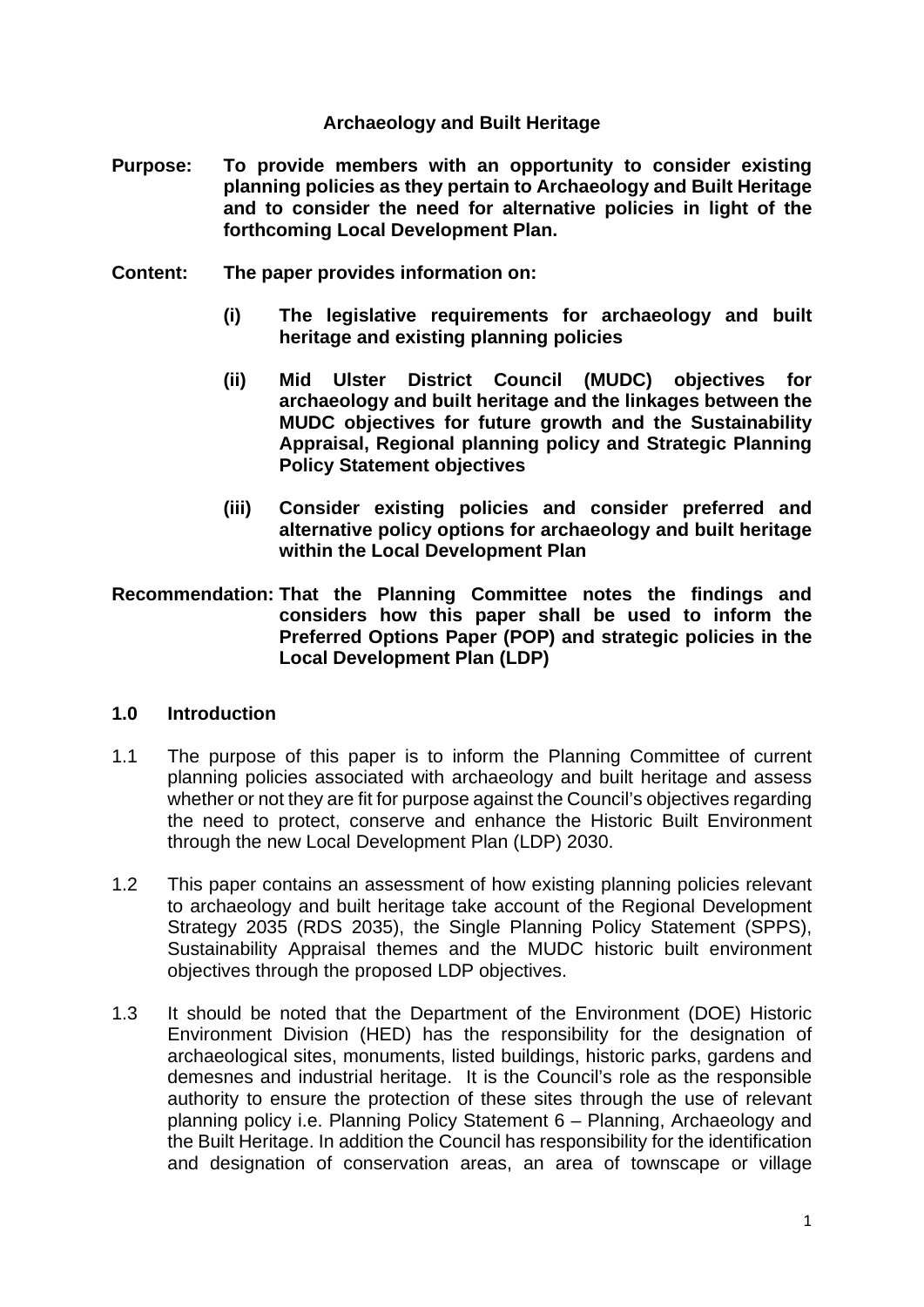character, non-designated heritage assets and local landscape policy areas through the LDP process.

- 1.4 The historic environment is an asset of enormous cultural, social, economic and environmental value, contributing to our sense of history, place and quality of life. The historic environment covers a wide range of heritage assets. This will include areas, buildings, features and landscapes with statutory protection together with those parts of the historic environment which are locally valued and important and also the historic character of the landscape and townscape. It is important to recognise the irreplaceable nature of built heritage assets, whether above or below the ground. It is critical that such heritage assets are preserved and improved for the enjoyment and benefit of future generations.
- 1.5 The historic built environment has the potential to bring forward multi-faceted sustainability benefits as an environmental and cultural asset, but also an important driver for economic development and delivering social objectives for improving health and well-being. For example heritage-led regeneration can provide opportunities for sustainable tourism, leisure and heritage based recreation activities, and help to strengthen the character of place. In terms of local tourism Mid Ulster's built heritage assets<sup>[1](#page-2-0)</sup> are a key unique selling point that could be promoted.

#### **2.0 Legislative Context**

- 2.1 Part 4 of the Planning Act (Northern Ireland) 2011 sets out the statutory requirements for Listed Buildings and Conservation Areas. Part 8 of the Planning Act (Northern Ireland) 2011 sets out the statutory requirements for Further Provisions as to Historic Buildings.
- 2.2 Sections 80 to 103 sets out the legislative context specific to Listed Buildings and Sections 104 to 106 sets out the legislative context specific to Conservation Areas.

Further details of the Legislative basis for built heritage please refer to Appendix One.

2.3 Legislation relevant to archaeological sites, monuments and areas of potential archaeological interest is set out in the Historic Monuments and Archaeological Objects (NI) Order 1995.

Other relevant subordinate legislation, including Regulations and Directions, which must be taken into account include:

- The Planning (Listed Buildings) Regulations (Northern Ireland) 2015
- The Planning (Conservation Areas) (Demolition) Regulations (Northern Ireland) 2015
- The Planning (Conservation Areas) (Consultation) Regulations 2015
- The Planning (General Permitted Development) Order (Northern Ireland)  $2015^2$  $2015^2$

<span id="page-2-0"></span> <sup>1</sup> Position Paper –environmental Assets Mid Ulster, July 2015

<span id="page-2-1"></span><sup>2</sup> Article 4 Directions, PPS 6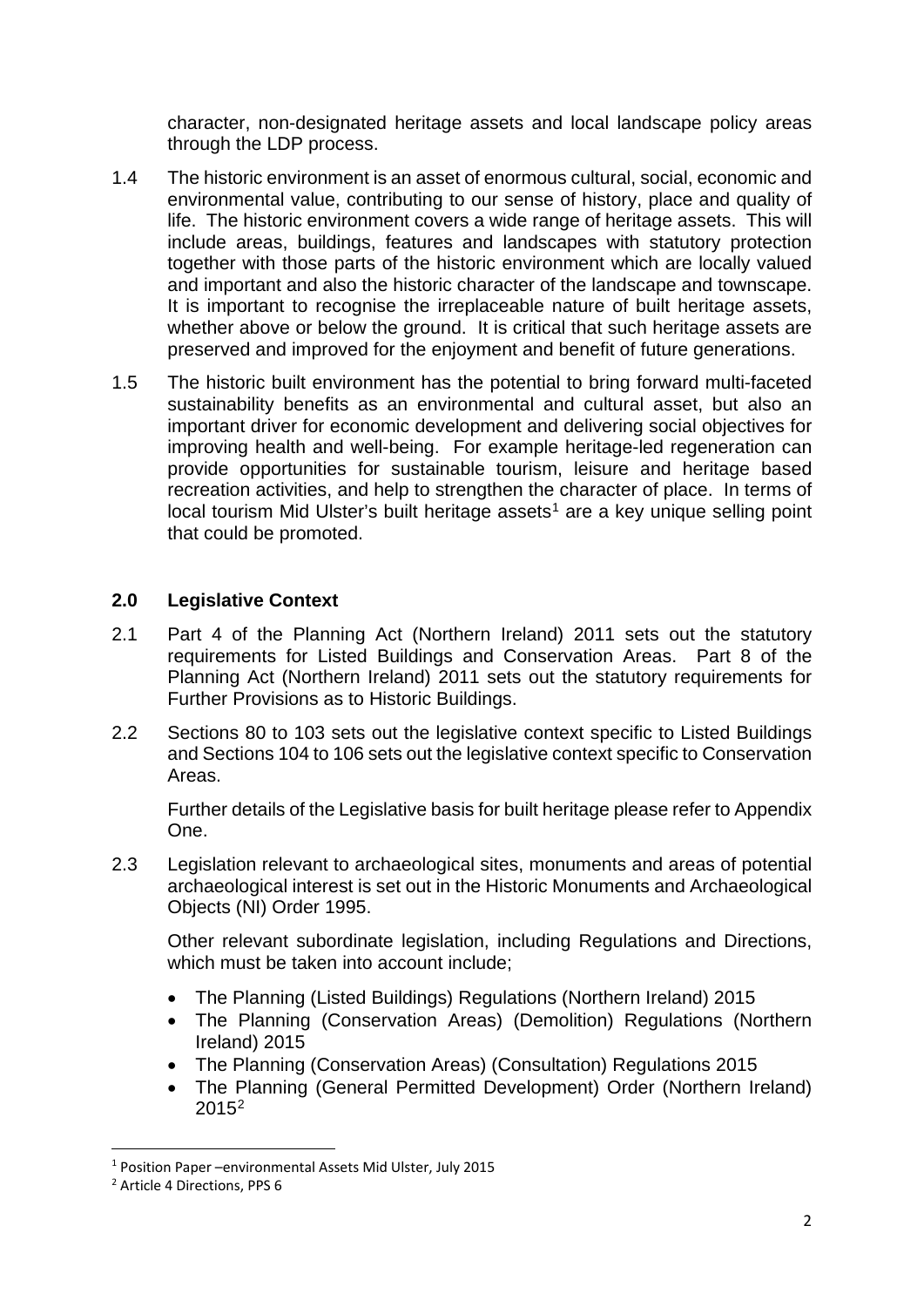- Planning (Northern Ireland) Act 2011 Planning (Control of Demolition in Conservation Areas) Direction 2015
- 2.4 While designation as a conservation area introduces additional controls over demolition of existing buildings and historic features the Council also has the power to make Article 4 directions to remove certain permitted development rights<sup>[3](#page-3-0)</sup>. In the case of unlisted buildings the Planning (General Permitted Development) Order (NI) 2015 allows a vast range of works to be carried out without the need to apply for planning permission. Many of these small scale 'permitted development' works such as the replacement of traditional timber or metal windows with plastic windows in modern styles, can significantly harm the character and appearance of historic buildings and areas.
- 2.5 The effect of an article 4 direction is not that development within the particular category of permitted development can't be carried out, but simply that it is brought under planning control, i.e. a planning application must be submitted. This does not necessarily mean that the Council will refuse permission for the works but it does enable the Council to retain some control over the design and detailing of the proposed development and to grant permission subject to appropriate conditions.
- 2.6 Under Article 4(2) of the Planning (General Permitted Development) Order (NI) 2015, a council must have the approval of the Department. The Department may approve the direction with or without modification. Submissions to the Department should be made in accordance with Article 4(3). There are also adoption obligations for the council that need to be undertaken contained in Article 5.

## **3.0 The Objectives**

## **(a) Mid Ulster Council**

- 3.1 Position Paper One<sup>[4](#page-3-1)</sup> outlined a number of policy objectives that will assist in formulating the aim and objectives for the historic built environment in the LDP. One of these objectives was to enhance the environment and improve infrastructure, namely;
	- The need to protect and enhance the natural and built environment to achieve biodiversity, quality design, enhanced leisure and economic opportunity and promote health and wellbeing.
- 3.2 The statutory requirement to protect designated archaeological sites, monuments and the built heritage, such as listed buildings, is reflected in the above strategic policy objective for the LDP.

## **(b) Sustainability Appraisal (SA) Objective**

<span id="page-3-0"></span> <sup>3</sup> The planning (General Permitted Development) Order (Northern Ireland) 2015

<span id="page-3-1"></span><sup>4</sup> Position Paper One Population and Growth, September 2014, Mid Ulster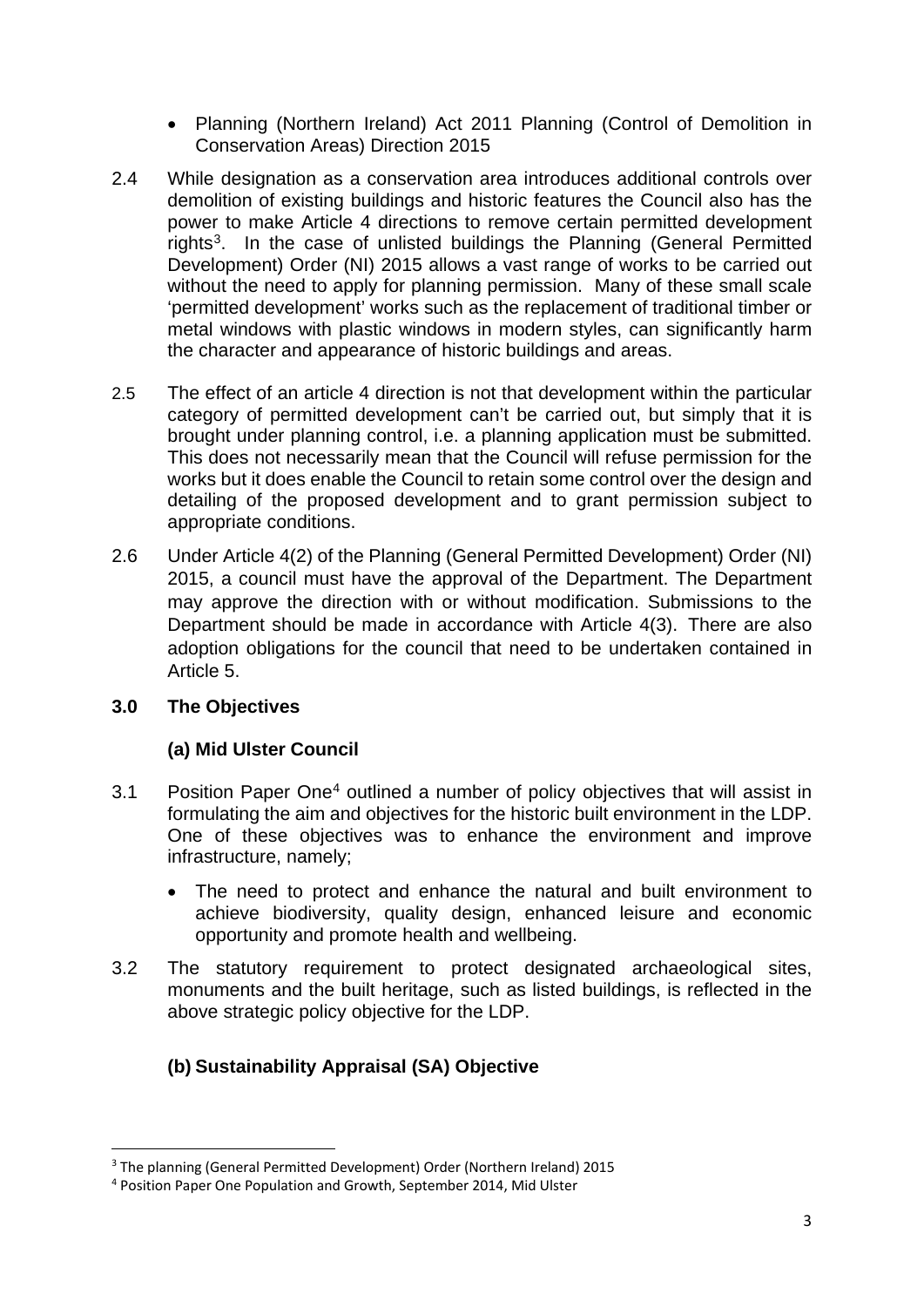- 3.3 It is important to note that all LDP strategic planning policies will be subject to a Sustainability Appraisal incorporating a Strategic Environmental Assessment  $(SEA)<sup>5</sup>$ .
- 3.4 A key objective of the Sustainability Appraisal $6$  should be to conserve and, where appropriate, enhance the historic environment and cultural assets. Current and future planning policies should take account of the need to;
	- Protect and enhance Conservation Areas and other sites, features and areas of historical and cultural value;
	- Protect Listed Buildings and their settings; and
	- Help preserve, enhance and record archaeological features and their settings
- 3.5 A further key objective of the SA is to maintain and enhance the character and quality of landscapes and townscapes. Most SEA/SAs also require a specific objective for landscape/townscape. Current and future planning policies should take account of the need to;
	- Enhance the quality of priority areas of townscape and public realm enhancements
	- Improve the visual amenity of open spaces
	- Protect and enhance local distinctiveness and sense of place
	- Minimise visual intrusion and protect views
- 3.6 In order to meet the requirements of the SEA Directive to assess impacts on cultural heritage the LDP should include a specific objective for the historic environment, namely, to conserve and enhance the historic environment, heritage assets and their settings. In addition it may be appropriate to have other objectives covering the three pillars of environment, social and economic.
- 3.7 Environmental Objectives may include;
	- Protect, enhance and manage the character and appearance of landscapes/townscapes, maintaining and strengthening local distinctiveness and sense of place
	- Protect, manage and, where necessary, improve local environmental quality
	- Achieve high quality and sustainable design for buildings, spaces and the public realm sensitive to the locality
- 3.8 Social Objectives may include;
	- Improve and broaden access to, and understanding of, local heritage, historic sites, areas and buildings
	- Provide better opportunities for people to access and understand local heritage and to participate in cultural and leisure activities
- 3.9 Economic Objectives may include;
	- Foster heritage-led regeneration

<span id="page-4-1"></span><span id="page-4-0"></span> <sup>5</sup> Strategic Environmental Assessment, Sustainability Appraisal and the Historic Environment, Historic England <sup>6</sup> Appendix II Mid Ulster Sustainability Assessment Incorporating Strategic Environmental Assessment June 2015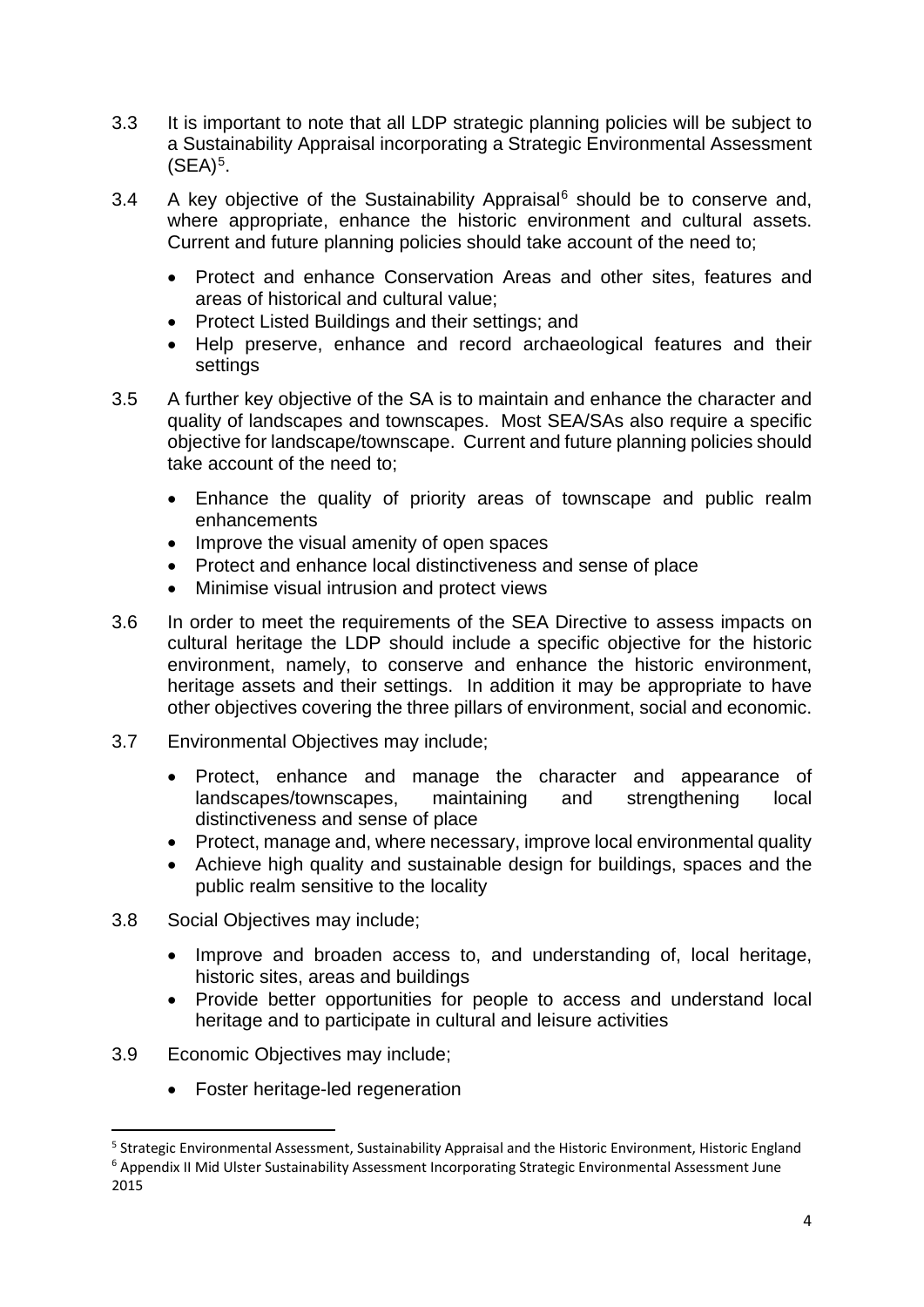- Optimise the use of previously developed land, buildings and existing infrastructure
- Promote heritage based sustainable tourism
- Support the sustainable use of historic farmsteads
- 3.10 Sustainable development requires an integrated approach and therefore if the historic environment clearly underpins the character, economy or cultural resources of a place, it may warrant inclusion in other LDP themes such as regeneration, tourism, access to services, landscape and townscape.
- 3.11 MUDC has commenced work on the preparation of the required Sustainability Appraisal and associated Strategic Environmental Assessment<sup>[7](#page-5-0)</sup>.

#### **(c) Regional Development Strategy 2035 (RDS) and the Strategic Planning Policy Statement (SPPS)**

- 3.12 The RDS provides an overarching strategic planning framework to facilitate and guide the public and private sectors. It addresses economic, social and environmental issues aimed at achieving sustainable development and social cohesion. This overarching document sets out clear objectives for archaeology and built heritage that have been fully considered within the formulating for the objectives of the SPPS.
- 3.13 The SPPS is a statement of the Department's policy on important planning matters that should be addressed across Northern Ireland and was formally adopted in September 2015. It has been agreed with the Northern Ireland Executive and its objectives have been judged to be in general conformity with those of the RDS 2035.
- 3.14 The SPPS sets out a number of core planning principles one of which is *Preserving and Improving the Built and Natural Environment*. The exceptional quality of our local environment provides an important contribution to our sense of place, history and cultural identity. It plays a critical role in supporting the local economy, and must continue to do so through sustainable economic development activity. The quality of our local environment can also influence our health and well-being, and help tackle social deprivation. An integrated approach to the management of the historic built environment within the district is required. The planning system plays a key role in conserving, protecting and enhancing the historic built environment whilst ensuring it remains responsive and adaptive to the everyday needs of society. This is an important objective related to the need to further sustainable development. LDP policies should seek to conserve, protect and enhance the district's unique historic environment, including archaeological sites.
- 3.15 In addition, the SPPS highlights that a central challenge in furthering sustainable development is the need to mitigate and adapt to climate change while improving air quality. These objectives can be facilitated by identifying and implementing opportunities to build resilience into the historic built

<span id="page-5-0"></span> <sup>7</sup> Draft Scoping SA/SEA Report, MUDC, January 2016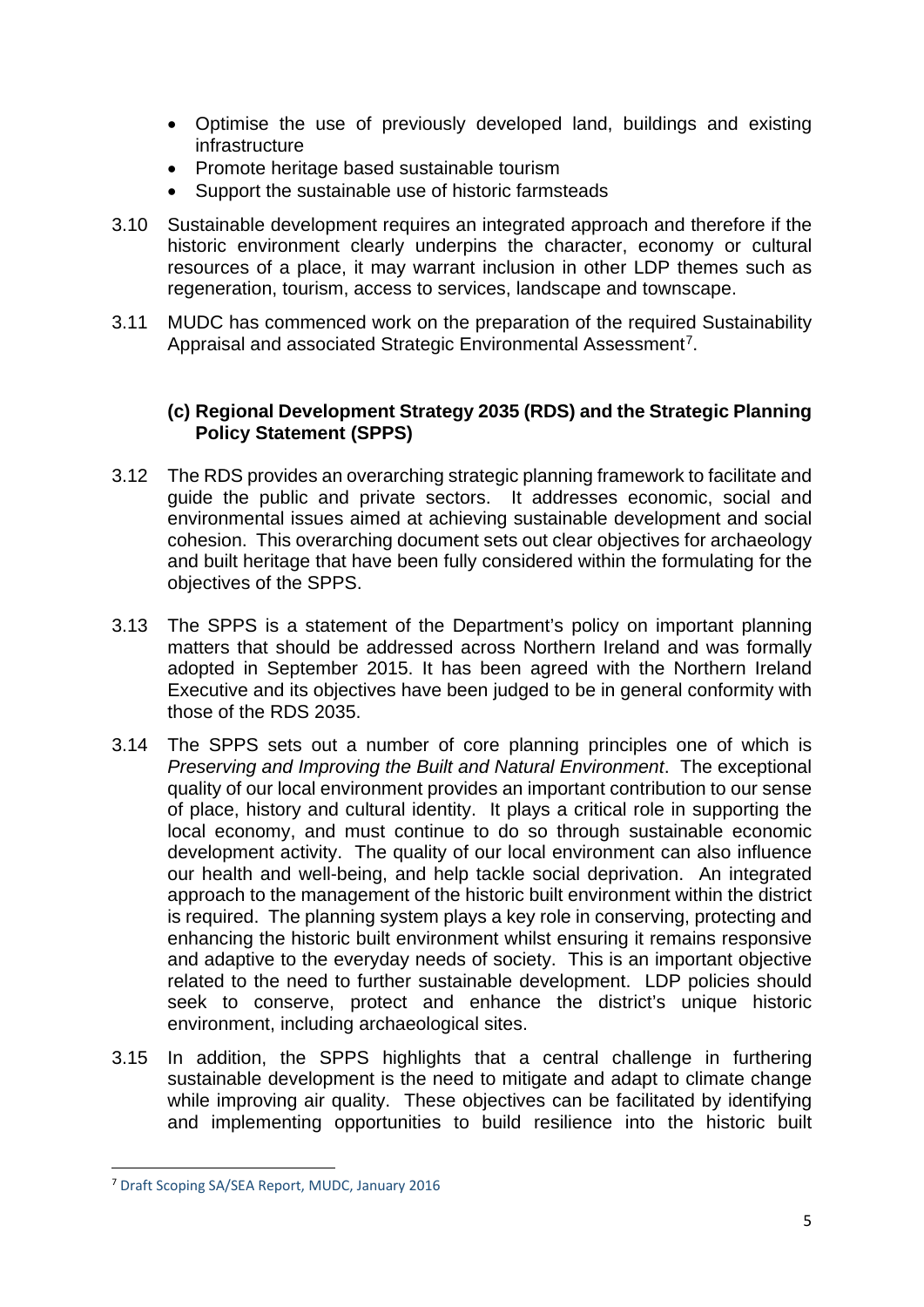environment by for example the sustainable re-use of historic buildings<sup>[8](#page-6-0)</sup>. Policies should also seek to implement sustainable strategies to explore, address and manage significant flood risk for example retrofitting historic buildings with flood prevention measures.

- 3.16 It may be useful to note that a SEA scoping report was prepared for the SPPS[9,](#page-6-1) which included the theme of cultural heritage. The report noted that cultural heritage may be at risk from coastal flooding and erosion related to a changing climate. Other pressures include development, changing land use, agricultural practices, vandalism/theft, renewable energy, funding, visitors, skills, materials and maintenance.
- 3.17 The regional strategic objectives contained within the SPPS for archaeology and built heritage are to:
	- secure the protection, conservation and, where possible, the enhancement of our built and archaeological heritage;
	- promote sustainable development and environmental stewardship with regard to our built and archaeological heritage; and
	- deliver economic and community benefit through conservation that facilitates productive use of built heritage assets and opportunities for investment, whilst safeguarding their historic or architectural integrity.
- 3.18 Councils must take into account the implications of strategic policy<sup>[10](#page-6-2)</sup> in the preparation of LDPs and in the determination of planning applications. The LDP, should identify the main built and archaeological heritage features, where they exist within the plan area, and bring forward appropriate policies or proposals for their protection, conversation and enhancement. It should also take into account the implications of its other local policies and proposals on all features of the archaeological and built heritage and their settings.
- 3.19 The SPPS sets out regional strategic policies that must be taken into account in the preparation of the LDP. The regional strategic policies are:
	- **World Heritage Sites**
	- **Archaeology**
	- **Listed Buildings**
	- **Historic Parks, Gardens and Demesnes**
	- **Conservation Areas**
	- **Areas of Townscape Character (ATC)[11](#page-6-3)**
	- **Non-Designated Heritage Assets**
	- **Enabling Development**

For further details on the SPPS Archaeological and Built Heritage Regional Strategic Policy and Implementation please refer to Appendix Two.

<span id="page-6-0"></span> <sup>8</sup> Lose or re-use managing heritage sustainably, UAHS

<span id="page-6-1"></span><sup>9</sup> SPPS, SEA Scoping Report, ADAS, October 2013

<span id="page-6-2"></span><sup>&</sup>lt;sup>10</sup> Regional Strategic Policy for Archaeology and built heritage, paragraphs 6.5 to 6.27, pages 38 to 42, SPPS

<span id="page-6-3"></span> $11$  For the purpose of the SPPS all references to Areas of Townscape Character should be read as including Areas of Village Character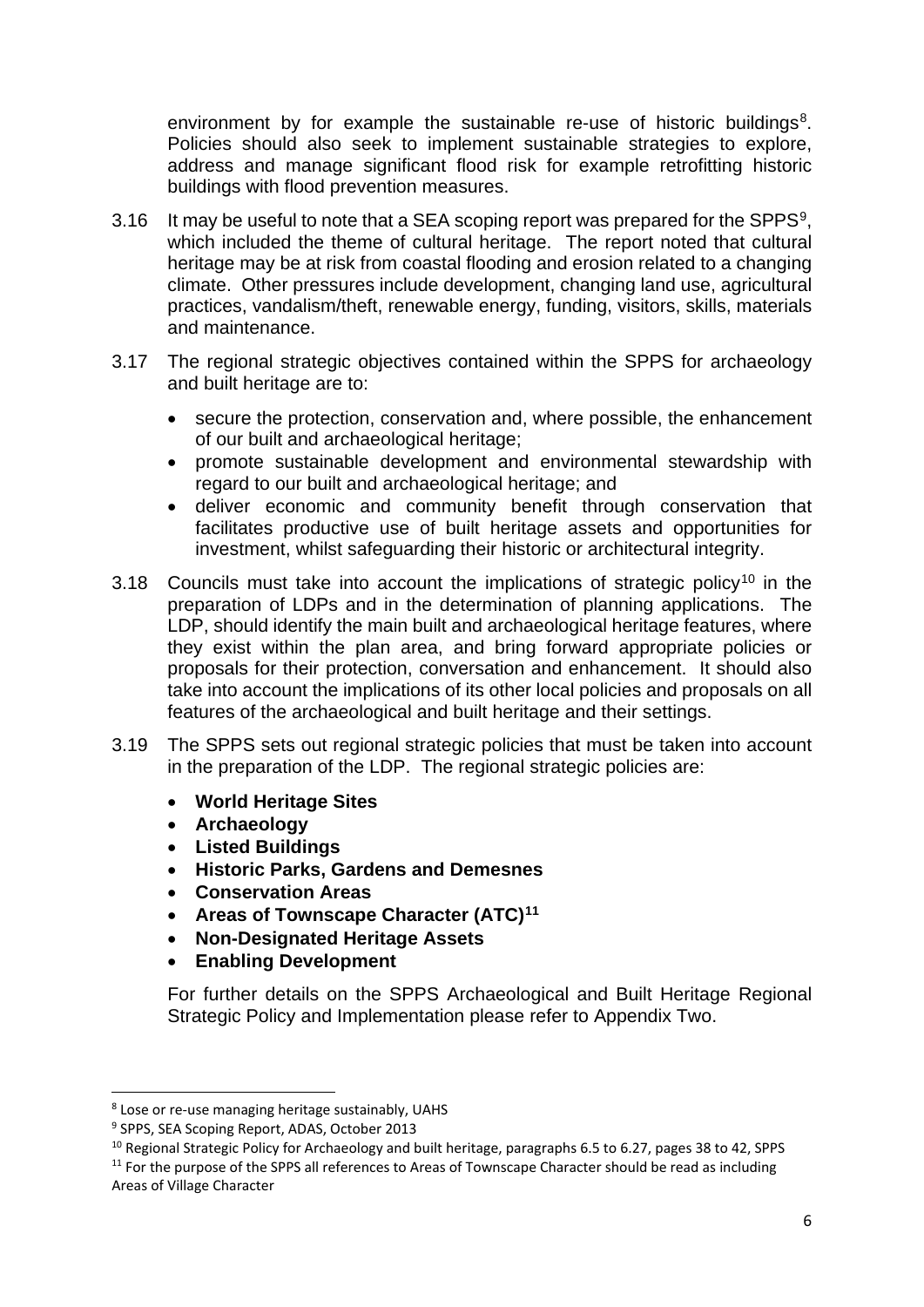## **(d) Community Plan**

3.20 Section 66 (6) of the Local Government Act (NI) 2014 requires that;

*'…in the discharge of its duties under subsection (1) a council must where appropriate have regard to its plan strategy and its local policies plan under sections 8 and 9 of the Planning Act (NI) 2011.'*

- 3.21 Subsection (1) states that the Council must initiate, maintain, facilitate and participate in community planning for its district. In other words the Local Development Plan must have regard to the community plan and vice versa.
- 3.22 The Community Planning Team of MUDC carried out public community consultation in October – December 2014 in the preparation of the draft Community Plan<sup>12</sup>. Although the feedback did not include anything specific regarding the historic environment a need to develop local tourism utilising local heritage assets was identified e.g. Lough Neagh and the Sperrins. It was suggested that a joined-up Mid-Ulster Heritage Trail linking key sites and places should be put in place supported by good signage and improved facilities.
- 3.23 Full public consultation of the draft Community Plan is due to commence in the summer of 2016.

#### **4.0 Evaluation and Assessment of Planning Policy Statement 6 – Planning, Archaeology and the Built Heritage**

4.1 Planning Policy Statement 6, its addendum and Planning Policy Statement 23 set out the existing planning policies for the protection and conservation of archaeological remains and features of the built heritage. They embody the Government's commitment to sustainable development and environmental stewardship.

**It should be noted that all evaluations and assessments are based on datasets supplied by NIEA, dated 2014.** 

- 4.2 **It is acknowledged that these datasets will need to be updated by DOE Historic Environment Division (HED) and the Planning Department of MUDC prior to the production of the Preferred Options Paper. Other sources of archaeological and built heritage data may also become available. Source data should be keep under constant review.**
- 4.3 It should be noted that a workshop focused on the topic of the Historic Built Environment took place in November 2015*.* The attendees included Council Members, Planning Committee Members and Council Officers. All feedback from the workshop has been taken into consideration in the preparation of this paper.

<span id="page-7-0"></span><sup>&</sup>lt;sup>12</sup> The Mid-Ulster Community Plan: Community Consultation Feedback A Summary, March 2015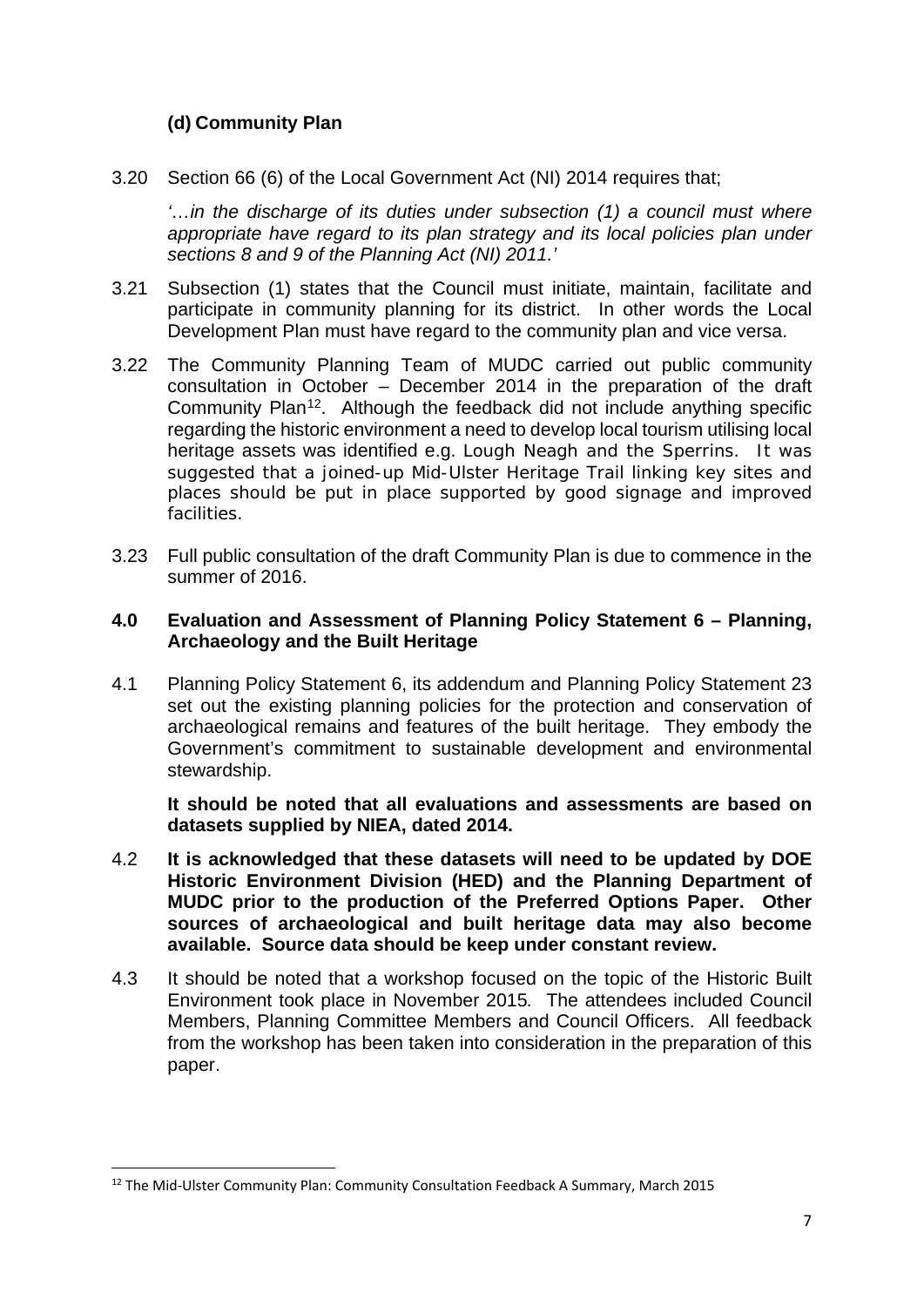#### **Key Questions**

- **1. In relation to the historic built environment, do the policies of PPS 6 accord with the objectives of the;**
	- **Regional Strategic Policy of the SPPS;**
	- **the Local Development Plan objectives, and;**
	- **the Sustainability Appraisal**
- **2. Whether or not the Council needs to bring forward alternative tailored strategic policy for the historic built environment.**

#### Archaeology

- 4.4 The SPPS requires that where appropriate the LDP should designate Areas of Significant Archaeological Interest (ASAIs.) Such areas may include archaeological sites and monuments in State Care, scheduled monuments and all other sites and monuments (unscheduled) located within the plan area and should seek to identify distinctive areas of the historic landscape in Northern Ireland. Such designations are likely to include a number of individual and related sites and monuments and may also be distinguished by their landscape character and topography. Policies for the protection of the overall character and integrity of these distinctive areas should be included in the LDP. It is the Council's responsibility in association with the Department's Historic Environment Division and Historic Monuments Council to identify and formally designate ASAIs.
- 4.5 In addition, the LDP should identify areas of Archaeological Potential within defined settlement limits. Local policies or proposals for the protection of the overall character and integrity of these distinctive areas should be included in LDPs, where relevant  $13$
- 4.6 Mid Ulster may wish to consider the designation of Areas of Significant Archaeological Interest (ASAIs) and Areas of Archaeological Potential (AAPs) where appropriate for sites and monuments of both regional and local importance and their settings.

Further details regarding PPS 6 please refer to Appendix Three

<span id="page-8-0"></span><sup>&</sup>lt;sup>13</sup> The Historic Monuments Council is a statutory body appointed to advise the Department on the exercise of its powers under the Historic Monuments and Archaeological Objects (NI) 1995, particularly with regard to the scheduling and protection of monuments. It must also be consulted on the identification of ASAIs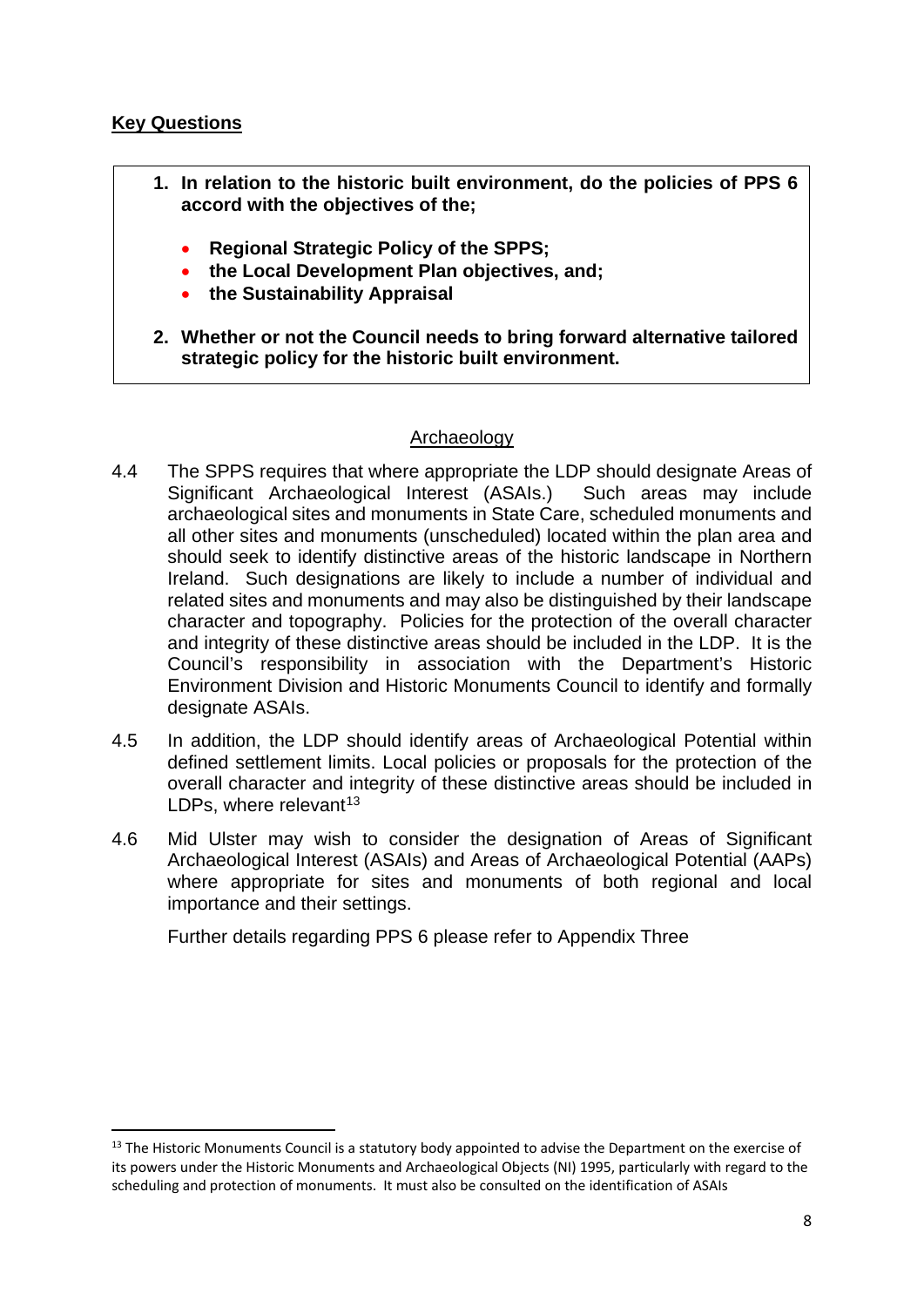#### The Preservation of Archaeological Remains of Regional Importance and their **Settings**

4.7 SPPS regional strategic policy states archaeological remains of regional importance include monuments in State Care, scheduled monuments and Areas of Significant Archaeological Interest (ASAIs). Such sites (or constituent parts of them) benefit from statutory protection<sup>14</sup>. Development which would adversely affect such sites or the integrity of their settings must only be permitted in exceptional circumstances.

- 4.8 **Option 1** The Preservation of Archaeological Remains of Regional Importance and their Settings: Policy BH1 refers to the preservation of archaeological remains of regional importance and their settings. The existing policy states that there will be a presumption in favour of the physical preservation in situ of archaeological remains of regional importance and their settings. Such regionally important sites & monuments include State Care, scheduled monuments and other important sites and monuments which would merit scheduling. The existing policy approach states that development proposals that would adversely affect such sites of regional importance or the integrity of their settings will not be permitted unless there are exceptional circumstances.
- 4.9 With regard to this policy exceptional circumstances are likely only to apply to proposals of overriding regional importance in the NI context, i.e. regionally significant planning applications. With regard to the settings of such regionally important sites and monuments the following key issues will need to be addressed;
	- The critical views of, and from the site or monument;
	- The access and public approaches to the site or monument; and
	- The understanding and enjoyment of the site or monument by visitors.
- 4.10 In addition to each development proposal being assessed on its own merits, a second key control mechanism within this policy is that all development proposals that would impact on such regionally important sites and monuments will require an application for scheduled monument consent from the appropriate authority, namely, DOE Historical Environment Division. Finally, any planning application involving an archaeological site or monument of regional important will require an archaeological assessment, (Policy BH3 & BH4).
- 4.11 Based on information provided by DOE HED datasets this existing policy takes account of and has regard to legislative requirements, regional planning policy and sustainability appraisal objectives at the strategic level in that it seeks to secure the protection, and conservation of regionally important archaeological remains. The policy as it stands complies with statutory requirements. The thrust of the existing planning policy also takes account of the Council's own strategic objective to protect and enhance the built environment.

<span id="page-9-0"></span> <sup>14</sup> Scheduled sites are protected under the Historic Monuments and Archaeological Objects (NI) Order 1995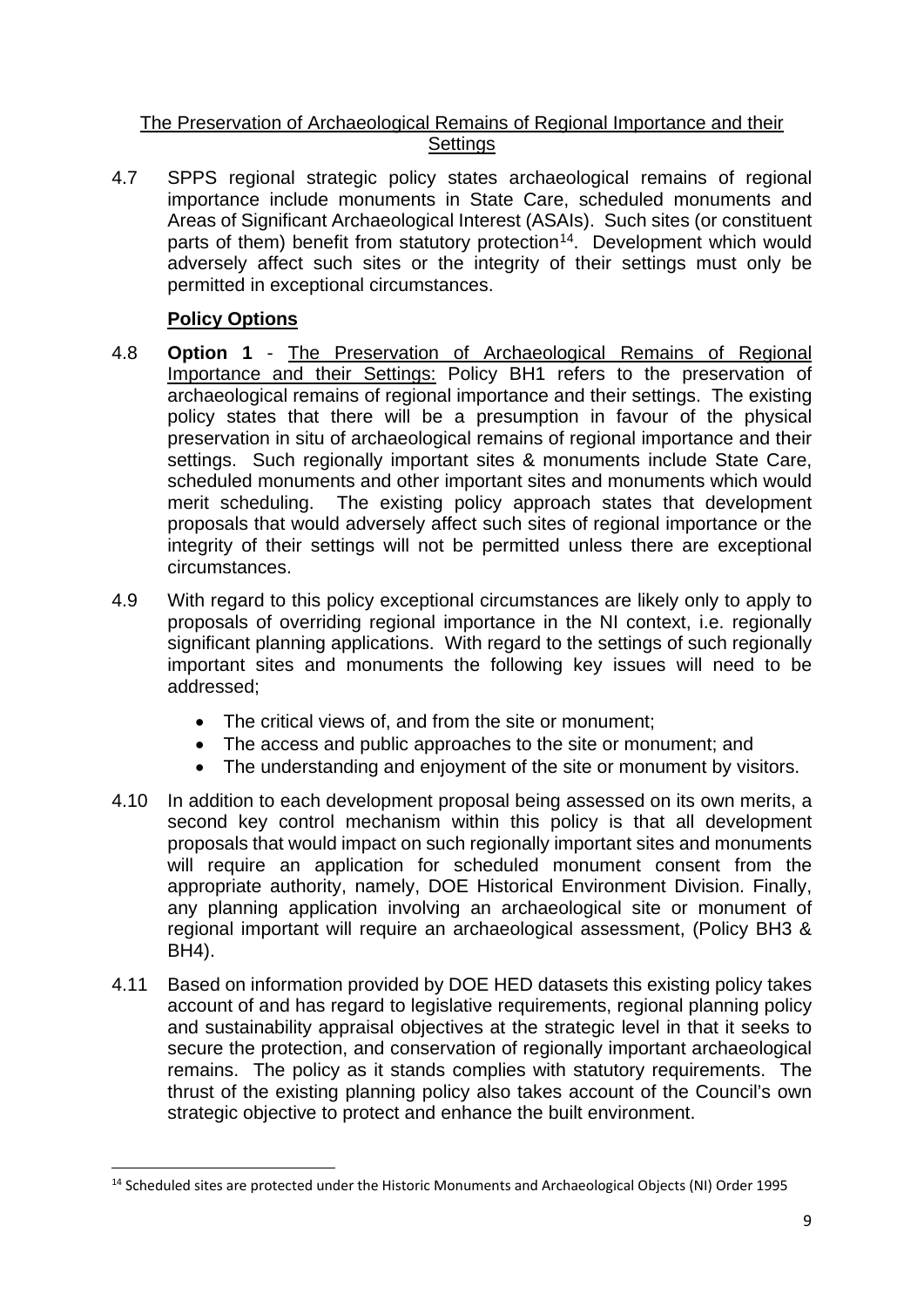- 4.12 **Option 2 -** *Alternative Policy Approach A –* Council may wish to develop new policy by introducing *Special Countryside Areas* within which all types of development can be restricted. The benefit of applying such a policy would prevent all development within a defined area thereby protecting and conserving any regionally significant archaeological remains in situ. This could be regarded as a blanket ban on all development similar to countryside policy areas.
- 4.13 The problem with this approach is that all types of development would be banned regardless of whether or not the development proposal would have a detrimental impact on the archaeological site or monument of regional importance. It would severely limit the economic and social development of such a site, monument or area and place undue hardship on existing residents and businesses.
- 4.14 **Option 3** *Alternative Policy Approach B* Council may wish to consider that in addition to the existing Policy BH1 Mid Ulster could introduce specific *Areas of Constraint* within Areas of Significant Archaeological Interest (ASAIs), certain types of development may be constrained, for example tall/high structures. The benefit of applying such a policy would be that specific types of development which adversely impact upon the ASAI could be refused planning permission. This policy approach would protect and conserve ASAIs and their settings from inappropriate development that would detrimentally impact on the value of the statutorily protected assets. The problem with this approach would be the definition of the criteria to identify the types of development to be restrained.
- 4.15 A separate policy based on discrete topics such as tall/high structures may be prepared at a later stage of the LDP process.

## **Preferred Option**

- 4.16 It is considered that Option 3 is the preferred approach at this time which ensures that where relevant protection is provided. In adopting this approach a policy could be worded along the following lines:
	- **Within ASAI's development proposals for large scale development and high structures including masts, pylons, wind turbines will be in conflict with the plan.**
	- **For those archaeological monuments or sites of Regional Importance where the setting is particularly important such as 'Beaghmore', an Area of Constraint will be introduced within which a policy to protect the heritage asset against the adverse impact of over-dominant structures shall apply and where there is no area of constraint identified it will remain a material consideration.**
	- **Elsewhere development proposals which adversely impact upon archaeological remains of Regional Importance and the integrity of their settings will not be permitted.**
	- **An exception may be made for an essential public utility to serve the local community which has minimal impact on the monument or site of archaeological Regional Importance.**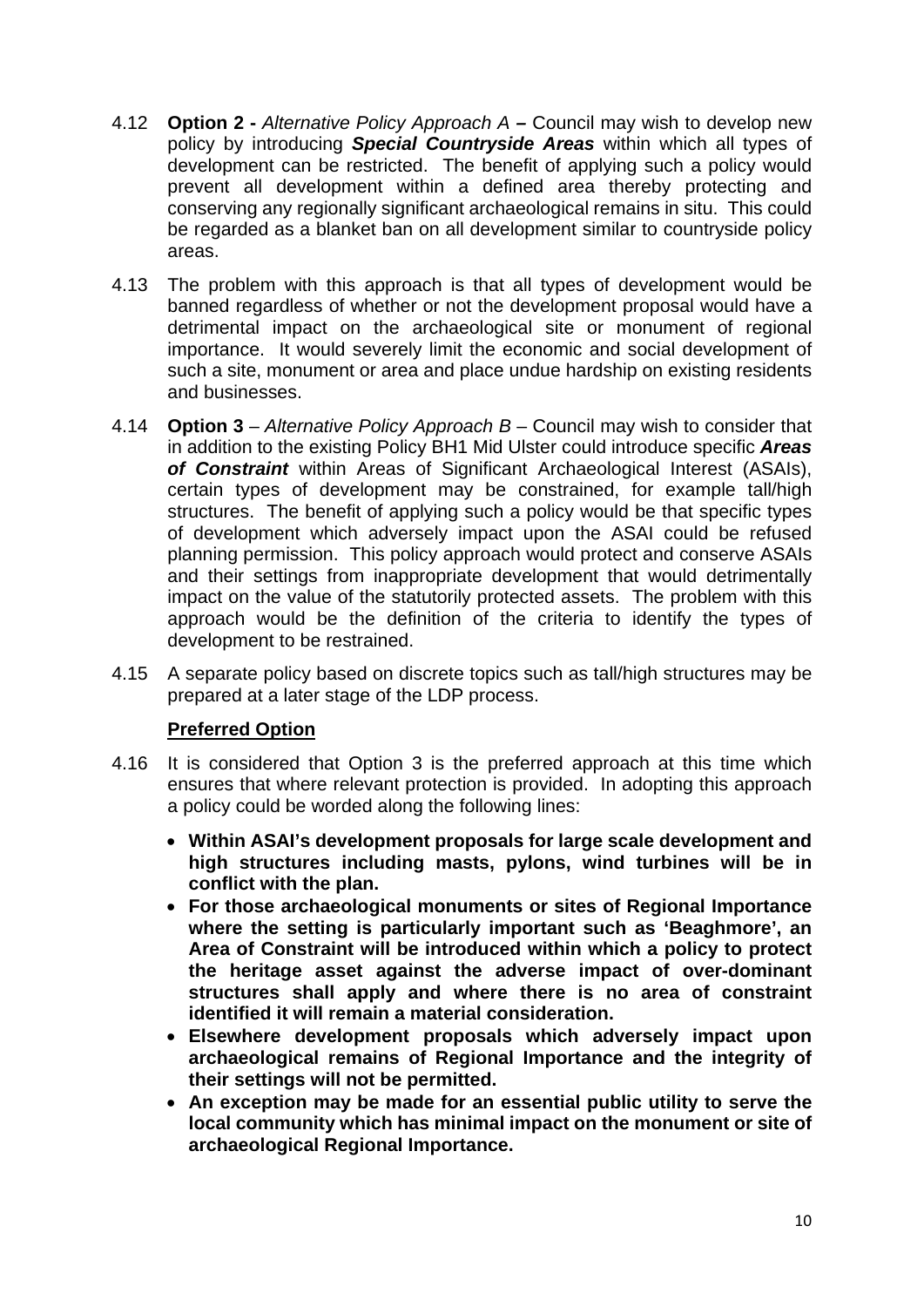#### The Protection of Archaeological Remains of Local Importance and their Settings

4.17 SPPS regional strategic policy states that development proposals which would adversely affect archaeological remains of local importance or their settings should only be permitted where the planning authority considers that the need for the proposed development or other material considerations outweigh the value of the remains and/or their settings.

- 4.18 **Option 1** The Protection of Archaeological Remains of Local Importance and their Settings Policy BH2 relates to the protection of archaeological remains of local importance and their settings. Locally important sites and monuments are those that are not scheduled but are capable of providing evidence about our past. Many are archaeologically important in the local context or valued by the community and therefore require safeguarding via the planning process.
- 4.19 The existing policy states development proposals which would adversely affect archaeological sites or monuments which are of local importance (or their settings) will only be permitted where the local authority considers that the proposed development outweighs the value of the remains in question.
- 4.20 A key control mechanism for this policy is that an assessment of the value of an archaeological site or monument of local importance is carried out on an individual case by case basis. A number of assessment factors are used which may include;
	- Appearance: distinctive features in the landscape/townscape or local landmarks;
	- Quality: well-preserved or extensive buried remains;
	- Folklore/historical interest: associated with a person or event in local tradition or legend;
	- Group value: one of a number of locally important sites; and
	- Rarity: a locally rare example
- 4.21 Another key control mechanism that may be utilised is consultation with the appropriate statutory body, in this case, DOE Historic Environment Division. The benefit of this existing policy is that it protects, conserves and enhances sites or monuments of local importance, however the issue is that it is open to interpretation and there may be a lack of a consistent approach.
- 4.22 Based on information provided by DOE HED datasets this existing policy takes account of and has regard to legislative requirements, regional planning policy and sustainability appraisal objectives at the strategic level in that it seeks to secure the protection, and conservation of locally important archaeological remains. The policy as it stands complies with statutory requirements. The thrust of the existing planning policy also takes account of the Council's own strategic objective to protect and enhance the built environment.
- 4.23 **Option 2 -** *Alternative Policy Approach A –* Council may wish to develop new policy by introducing *Special Countryside Areas* within which all types of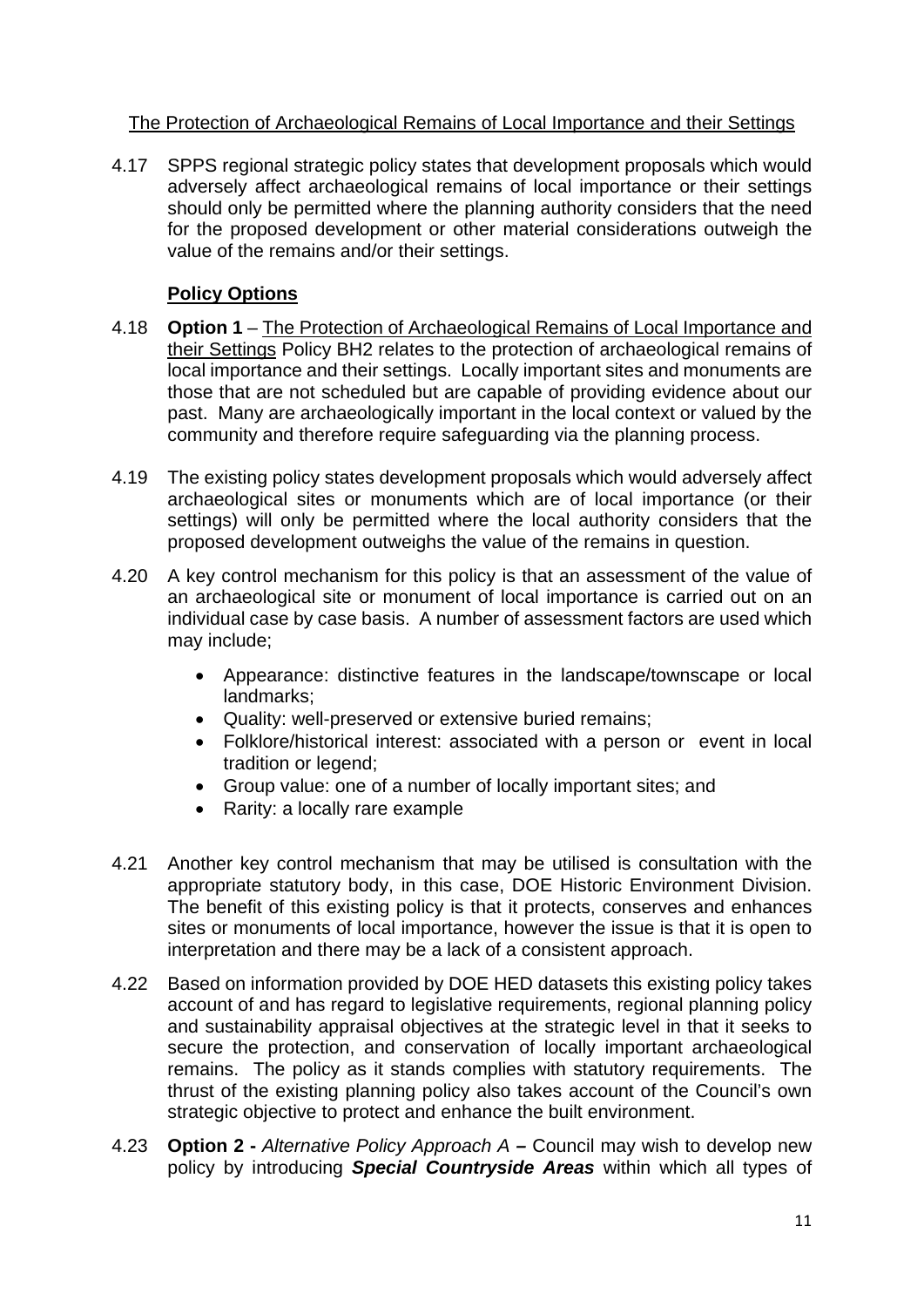development can be restricted. The benefit of applying such a policy would prevent all development within a defined area related to the identified site or monument of local importance, therefore protecting and conserving any locally significant archaeological remains in situ. This could be regarded as a blanket ban on all development similar to countryside policy areas, which would protect and conserve the sites and monuments of local importance and their settings as no development would be permitted.

- 4.24 The problem with this approach is that all types of development would be banned regardless of whether or not it the development proposal would have a detrimental impact on the archaeological site or monument of local importance. It would severely limit the economic and social development of such a site, monument or area and place undue hardship on existing residents, businesses etc.
- 4.25 **Option 3** *Alternative Policy Approach B* In addition to the existing policy BH2 Mid Ulster may wish to consider the introduction of *Areas of Constraint*  within Areas of Archaeological Potential certain types of development may be constrained, for example tall/high structures. The benefit of applying such a policy would prevent certain types of development which may adversely impact upon the site or monument of local importance by restricting or restraining what is acceptable and what should be refused planning permission. This approach would strengthen the existing list of assessment factors when determining the local significance of the site or monument. This policy approach would protect and conserve sites and monuments of local importance and their settings from inappropriate development.
- 4.26 The problem with this approach would be the definition of the criteria to identify the types of development to be restrained. Given the number of identified unscheduled archaeological sites and monuments and their setting within Mid Ulster (over 1,000) the application of such a policy would be impractical.
- 4.27 A separate policy based on discrete topics such as tall structures may be prepared at a later stage of the LDP process.

## **Preferred Option**

- 4.28 It is considered that Option 1 is the preferred approach at this time which ensures that where relevant protection is provided. In adopting this approach a policy could be worded along the following lines:
	- **Development proposals which adversely impact upon archaeological remains of Local Importance and the integrity of their settings will not be permitted.**
	- **An exception may be made for an essential public utility to serve the local community which has minimal impact on the monument or site of archaeological Regional Importance.**

Archaeological Assessment and Evaluation and Mitigation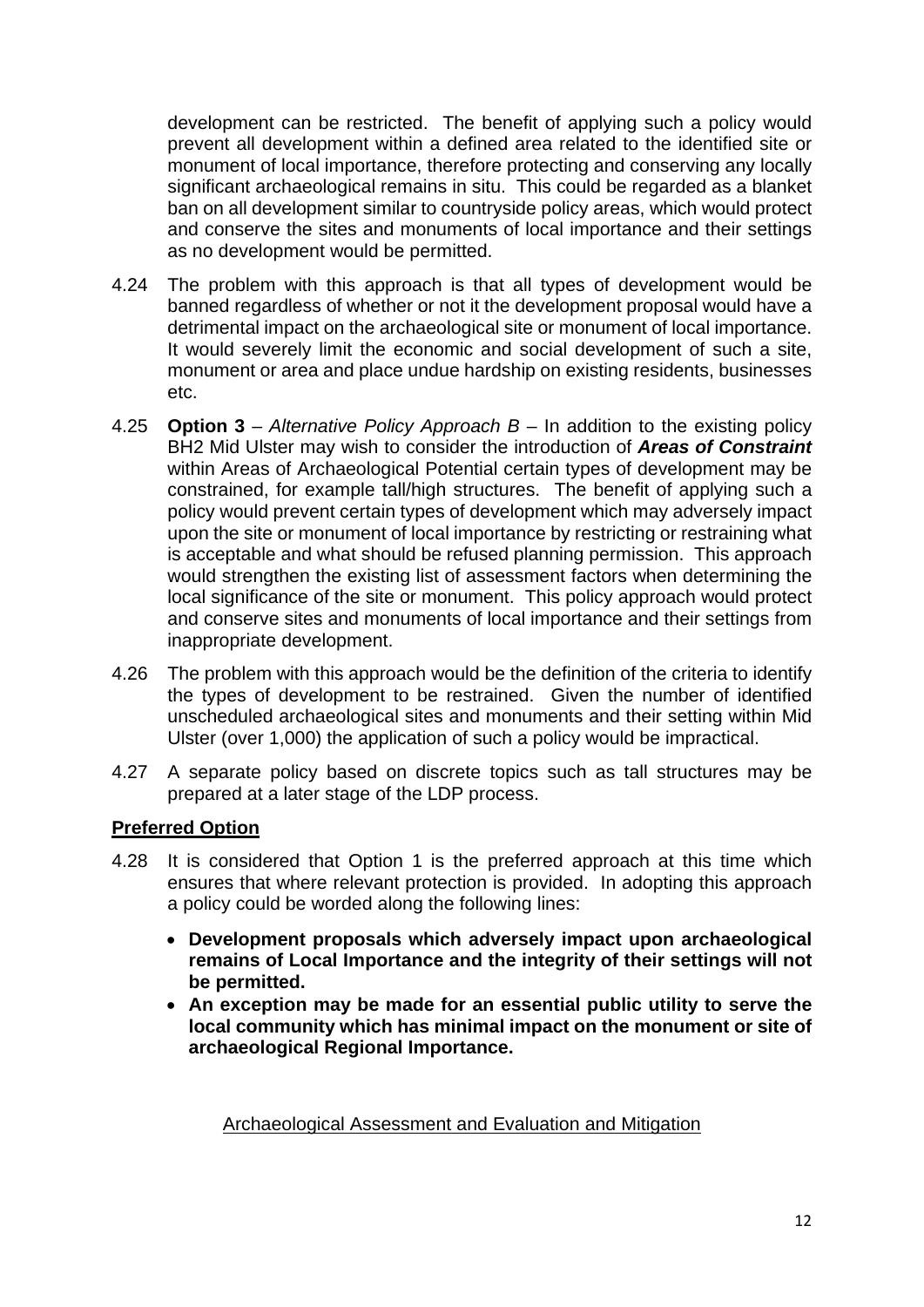- 4.29 SPPS strategic policy states that planning authorities should seek all necessary information from applicants in making well informed planning judgements, particularly where the impact of a development proposal on archaeological remains is unclear, or the relative significance of such remains is uncertain. Should an applicant fail to provide a suitable assessment or evaluation on request, the planning authority should adopt a precautionary approach and refuse planning permission.
- 4.30 SPPS strategic policy states that where a planning authority is minded to grant planning permission for development which will affect sites known or likely to contain archaeological remains, it should ensure that appropriate measures are taken for the identification and mitigation of the archaeological impacts of the development. Where appropriate, this may involve the preservation of remains in situ, or a licensed excavation, recording examination and archiving of the archaeology by way of planning conditions<sup>15</sup>.

- 4.31 **Option 1** Archaeological Assessment and Evaluation and Mitigation Policy BH3 states that where the impact of a development proposal on important archaeological remains is unclear, or the relative importance of such remains is uncertain, the Department will normally require developers to provide further information in the form of an archaeological assessment or an archaeological evaluation. Where such information is requested but not made available the Department will normally refuse planning permission.
- 4.32 Prospective developers need to take into account archaeological remains and should deal with them from the beginning of the development control process. The planning authority may use its powers to request an archaeological assessment or an archaeological evaluation.
- 4.33 Policy BH4 Where it is decided to grant planning permission for development which will affect sites known to contain archaeological remains, the Department will impose conditions to ensure that appropriate measures are taken for the identification and mitigation of the archaeological impacts of the development, including where appropriate the completion of a licensed excavation and recording of remains before development commences.
- 4.34 The preservation in situ of important (regional) archaeological remains is always the preferred option. However, in some circumstances, it will be possible to permit development proposals which affect archaeological remains to proceed provided appropriate archaeological mitigation measure are in place which preserve the remains in the final development or ensure excavation recording prior to destruction.
- 4.35 It should be noted that these existing planning policy allows each development proposal is assessed on its own merits. In addition the option of consultation

<span id="page-13-0"></span><sup>&</sup>lt;sup>15</sup> Archaeological excavations may only be carried out under the provision of a licence granted by the Department under the provisions of the Historic Monuments and Archaeological Objects (NI) Order 1995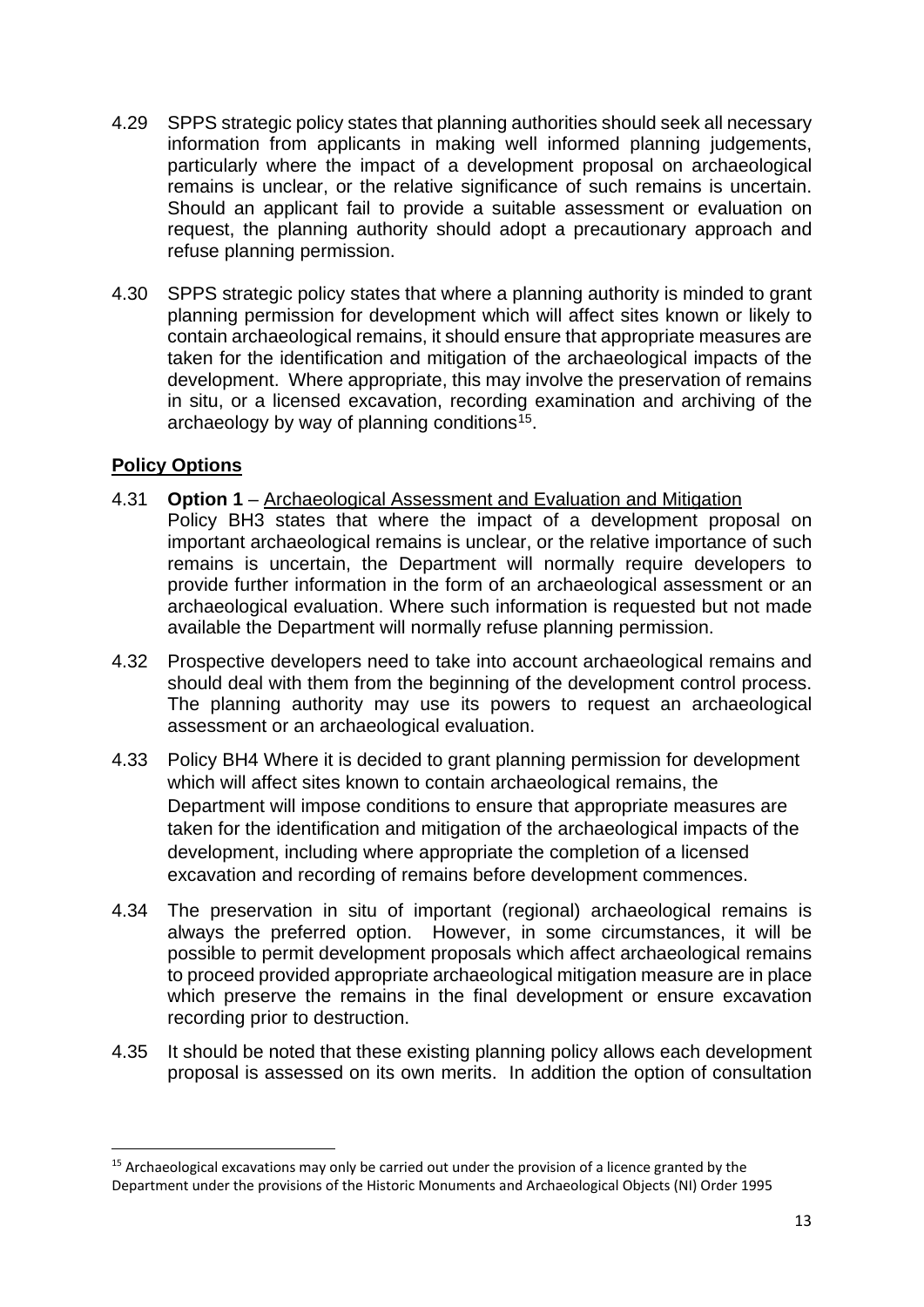with DOE Historical Environment Division, the statutory body responsible for the historic built environment may be contacted for advice and guidance.

- 4.35 Based on information provided by DOE HED datasets these existing policies take account of and has regard to legislative requirements, regional planning policy and sustainability appraisal objectives at the strategic level in that it seeks to secure the protection, and conservation of important archaeological remains. The policy as it stands complies with statutory requirements. The thrust of the existing planning policy also takes account of the Council's own strategic objective to protect and enhance the built environment.
- 4.36 **Option 2 -** *Alternative Policy Approach A –* Council may wish to consider removing the requirement to carry out archaeological assessments or evaluations and/or mitigation measures however this would result in the loss of regionally and locally important archaeological sites and monuments within the Mid Ulster district and would not take into account regional planning policy including the SPPS, Sustainability Appraisal objectives or statutory legislation. It would also not comply with the Mid Ulster Council's own strategic objective to protect and enhance the built environment.
- 4.35 **Option 3** *Alternative Policy Approach B* Council may wish to consider simplifying and combining existing Policy BH3 and Policy BH4 to integrate the requirement of archaeological assessment and evaluation with options for archaeological mitigation.

## **Preferred Option**

- 4.36 It is considered that Option 3 is the preferred approach at this time which ensures that where relevant protection is provided. In adopting this approach a policy could be worded along the following lines:
	- **Within an Area of Significant Archaeological Interest (ASAIs) and Area of Archaeological Potential (AAP) developers will be required to submit an archaeological assessment and an archaeological evaluation.**
	- **Elsewhere when the impact of a development proposal on important archaeological remains is unclear, or the relative importance of such remains is uncertain, the submission of an archaeological assessment and an archaeological evaluation will be required.**
	- **Where planning permission for a development proposal is granted there will be a presumption in favour of preserving the archaeological remains in situ where appropriate.**

In assessing such application conditions will be imposed to ensure the appropriate measures are taken for the identification and mitigation of the archaeological impacts of the development, including where appropriate the completion of a licensed excavation and recording of remains.

World Heritage Sites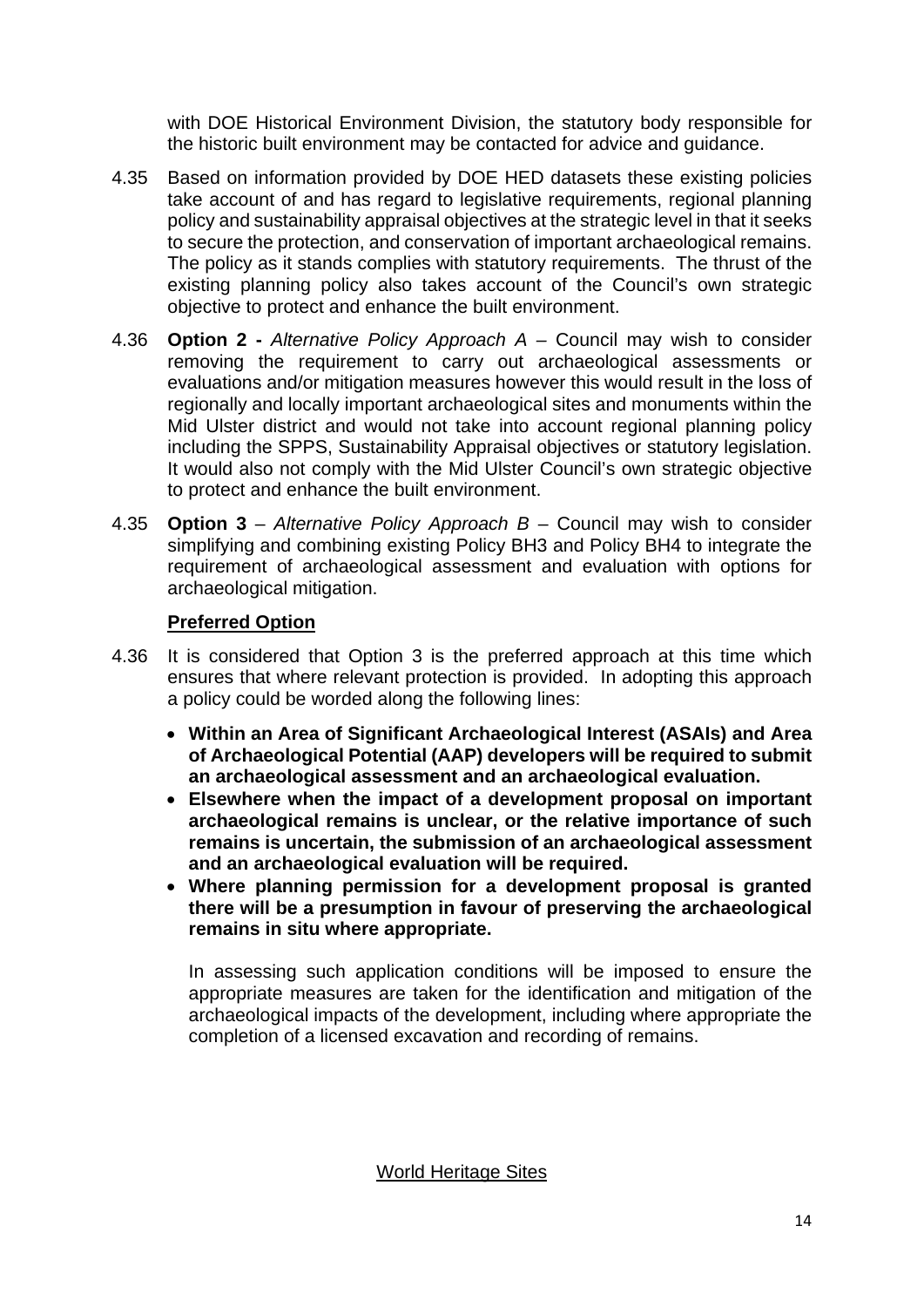- 4.37 World Heritage Sites (WHS) are designated under the UNESCO World Heritage Convention of 1972 on the basis of their acknowledged 'Outstanding Universal Value'. Given their acknowledged international importance, it will be appropriate for a LDP having a WHS within the plan area, to identify the site and its broader setting and to include local policies or proposals to safeguard the Outstanding Universal Value of such sites and their settings from inappropriate development.
- 4.38 SPPS regional policy for World Heritage Sites states that development that would adversely affect the Outstanding Universal Value of a World Heritage Site (WHS) or the integrity of its setting must not be permitted unless there are overriding exceptional circumstances.
- 4.39 Inclusion of a WHS on a list published by UNESCO highlights the outstanding international importance of the site as a material consideration in the determination of planning and listed building consent applications, and appeals. Planning authorities must carefully consider applications affecting the Outstanding Universal Value of such sites, particularly taking into account the safeguarding of critical views to and from the site, the access and public approaches to the site and the understanding and enjoyment of the site by visitors.

It should be acknowledged that at this time Mid Ulster does not have a World Heritage Site within its plan area.

4.40 **If a WHS is designated within Mid Ulster during the timeframe of the LDP than a bespoke policy for that named WHS shall be adopted. Until such times as Mid Ulster has a WHS the SPPS regional strategic policy for WHS shall be in place.**

## Historic Parks, Gardens and Demesnes

4.41 A Register of Parks, Gardens and Demesnes of special historic interest in Northern Ireland, based on a comprehensive inventory, is held by the Department<sup>[16](#page-15-0)</sup>. Councils should identify Historic Parks, Gardens and Demesnes along with their settings through the LDP, having regard to the register and supplementary lists; and bring forward local policies or proposals for the protection of the overall character and integrity of these distinctive areas, in consultation with the Department.

## The Protection of Parks, Gardens and Demesnes of Special Historic Interest

- 4.42 SPPS regional policy states that planning permission should not be granted for development that would lead to the loss of, or cause harm to, the overall character, principal components or setting of Historic Parks, Gardens and Demesnes.
- 4.43 In assessing applications for development in or adjacent to Historic Parks, Gardens and Demesnes, particular account should be taken of the impact of the proposal on the archaeological, historical or botanical interest of the site.

<span id="page-15-0"></span> <sup>16</sup> www.doeni.gov.uk/niea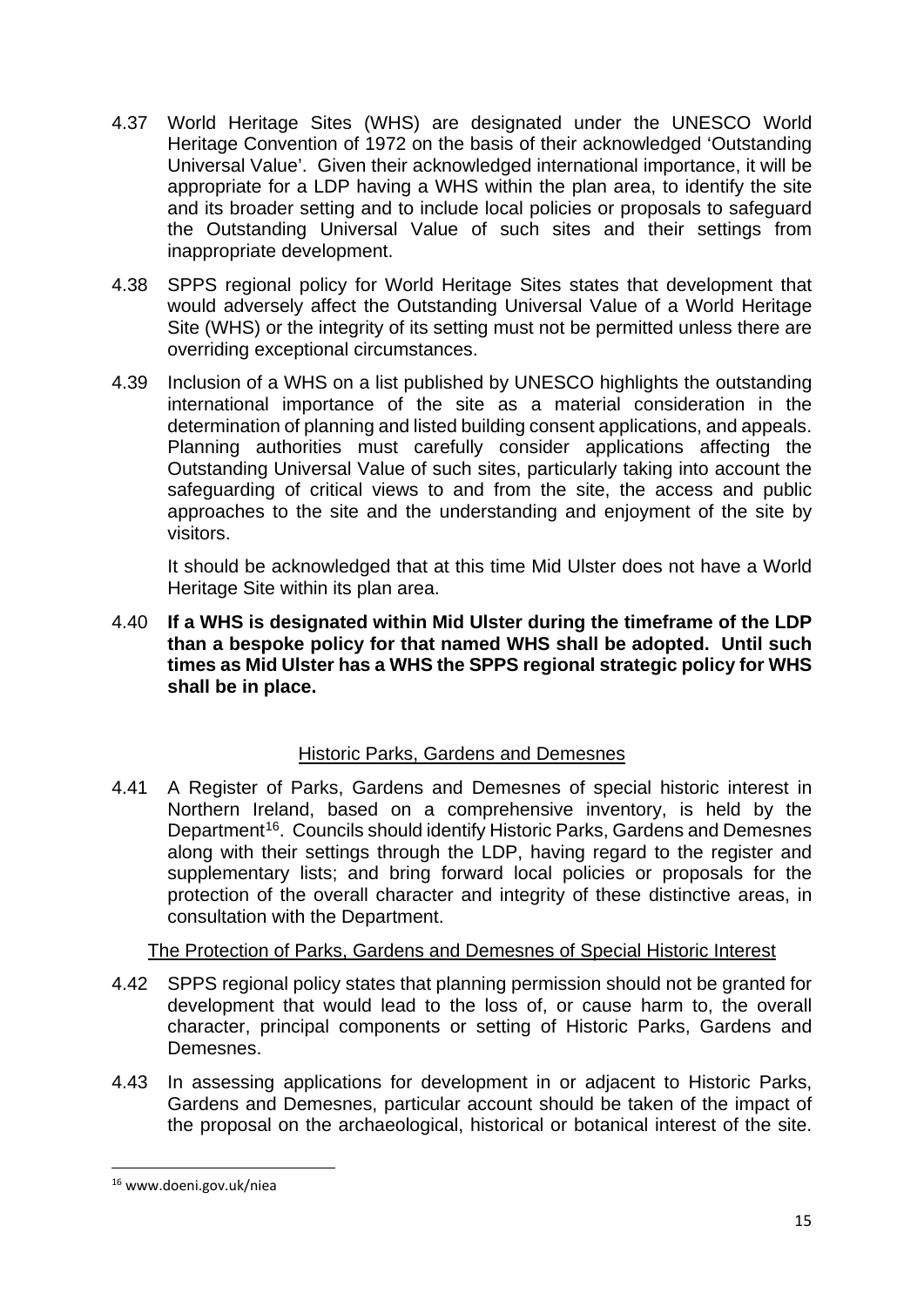The integrity and overall quality and setting of the site including its original design concept and other associated features, including contribution to local landscape character, should where possible be maintained. In cases where approval is to be granted, the planning authority should seek to ensure the accurate recording of distinctive features that will be lost as a result of the development, by way of planning conditions.

- 4.44 **Option 1 -** The Protection of Parks, Gardens and Demesnes of Special Historic Interest Policy BH6 The planning authority will not normally permit development which would lead to the loss of, or cause harm to, the character, principal components or settings of parks, gardens and demesnes of special historic interest. Where planning permission is granted this will normally be conditional on the recording of any features of interest which will be lost before development commences.
- 4.45 In assessing proposals for development in or adjacent to parks, gardens and demesnes of special historic interest particular attention will be paid to the impact of the proposal on:-
	- The archaeological, historical or botanical interest of the site;
	- The site's original design concept, overall quality and setting;
	- Trees and woodland and the site's contribution to local landscape character; any buildings or features of character within the site including boundary walls, pathways, garden terraces or water features; and
	- Planned historic views of or from the site or buildings within it.
- 4.46 A key control mechanism for this policy is that an assessment of the value of the historic park, garden or demesnes is carried out on an individual case by case basis. Another key control mechanism that may be utilised is consultation with the appropriate statutory body, in this case, DOE Historic Environment Division (HED).
- 4.47 Based on information provided by DOE HED datasets this existing policy takes account of and has regard to legislative requirements, regional planning policy and sustainability appraisal objectives at the strategic level in that it seeks to secure the protection, and conservation of historic parks, gardens and demesnes. The policy as it stands complies with statutory requirements. The thrust of the existing planning policy also takes account of the Council's own strategic objective to protect and enhance the built environment.
- 4.48 **Option 2** *Alternative Policy Approach A* Council may wish to consider developing a new policy which strengthens the desire to protect, conserve and enhance historic parks, gardens and demesnes by introducing *Special Policy Areas* within which all types of development can be restricted. The benefit of applying such a policy would prevent all development within a defined area related to the identified historic park, garden or demesnes. This could be regarded as a blanket ban on all development similar to countryside policy areas.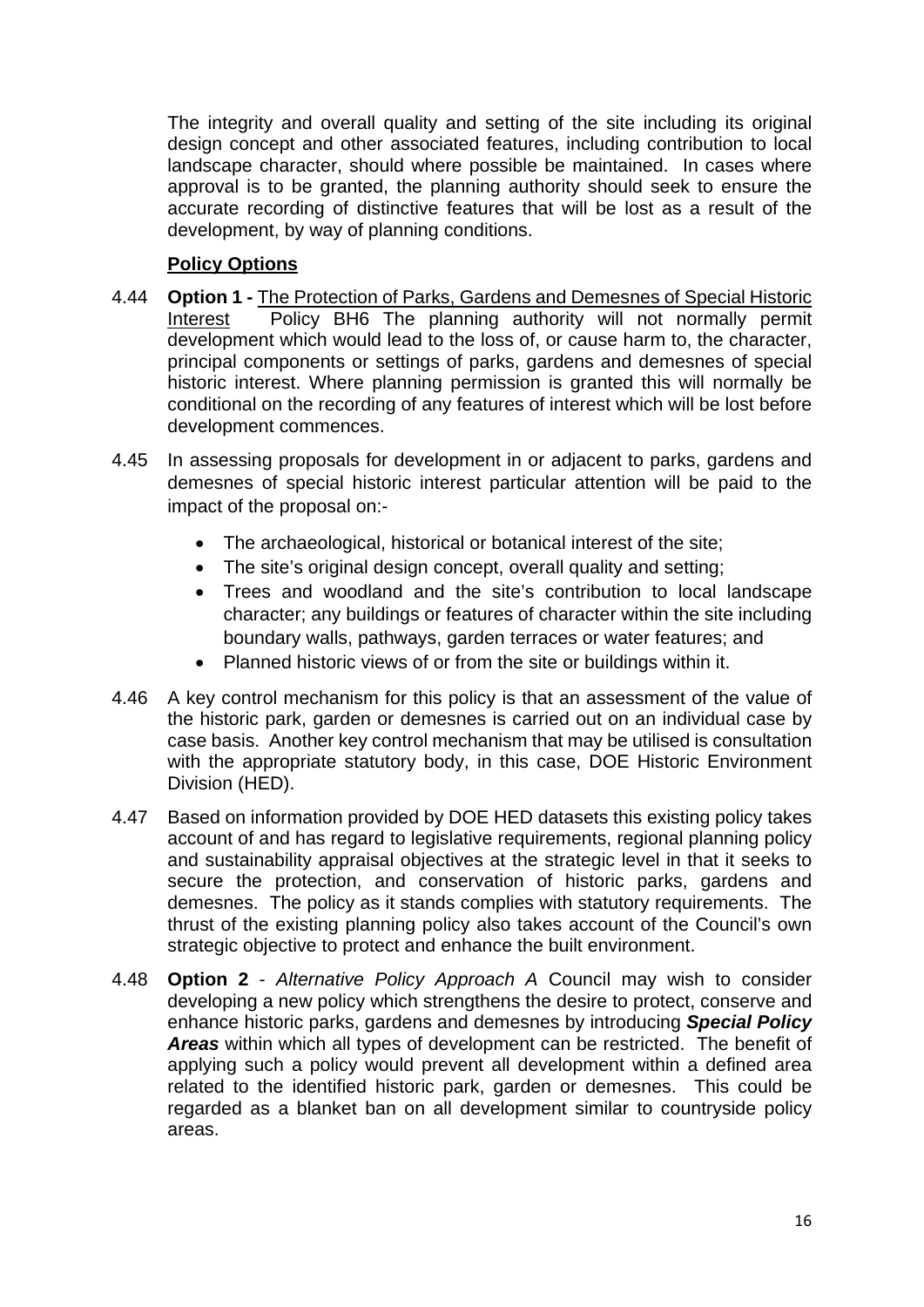- 4.49 The problem with this approach is that all types of development would be banned regardless of whether or not it the development proposal would have a detrimental impact on the historic park, garden or demesnes. It would severely limit the economic and social development of such an area and place undue hardship on existing residents and businesses.
- 4.50 **Option 3 -** *Alternative Policy Approach B* In addition to the existing policy BH6 Mid Ulster may wish to consider the introduction of an Enabling Development<sup>[17](#page-17-0)</sup> approach to the re-use, restoration or refurbishment of historic park, gardens or demesnes. Such enabling development will only be permitted where it can be clearly demonstrated by the applicant in the submission of a Statement of Justification which must accompany an application for planning permission that the development proposal will assist with the protection, conservation and enhancement of the historic character of the built asset.
- 4.51 The problem with such a policy is that important historic character, features and structure may be lost due to unsympathetic and inappropriate development that would otherwise not be allowed. The historical and community value of the built heritage asset could be lost or degraded.

Further consideration may be given to a separate Enabling Development policy for the Conservation of Significant Places<sup>18</sup>.

## **Preferred Option**

- 4.52 It is considered that Option 1 is the preferred approach at this time which ensures that where relevant protection is provided. In adopting this approach a policy could be worded along the following lines:
	- **Development that does not harm the character, intrinsic value or conservation of a historic park, garden and demesnes will accord with the plan.**
	- **Development which would adversely harm the historic character, principal components or setting of historic parks, gardens and demesnes will not be permitted.**

Where planning permission is granted this will be conditional on the recording of any feature of interest.

## Listed Buildings

4.53 Listed buildings are designated by the Department as being of 'special architectural or historic interest' under Section 80 of the Planning Act (NI) 2011. Whilst it may be impractical for a LDP to identify all current listed buildings throughout the plan area, it may be appropriate to highlight particular listed

<span id="page-17-0"></span><sup>&</sup>lt;sup>17</sup> Planning Policy Statement 23, 'Enabling Development for the Conservation of Significant Places', April 2014, DOE

<span id="page-17-1"></span><sup>&</sup>lt;sup>18</sup> A significant place means any part of the historic environment that has heritage value including scheduled monuments, archaeological remains, historic buildings (both statutory listed or of more local significance) together with any historically related contents, industrial heritage, conservation areas, or historic park garden or demesne.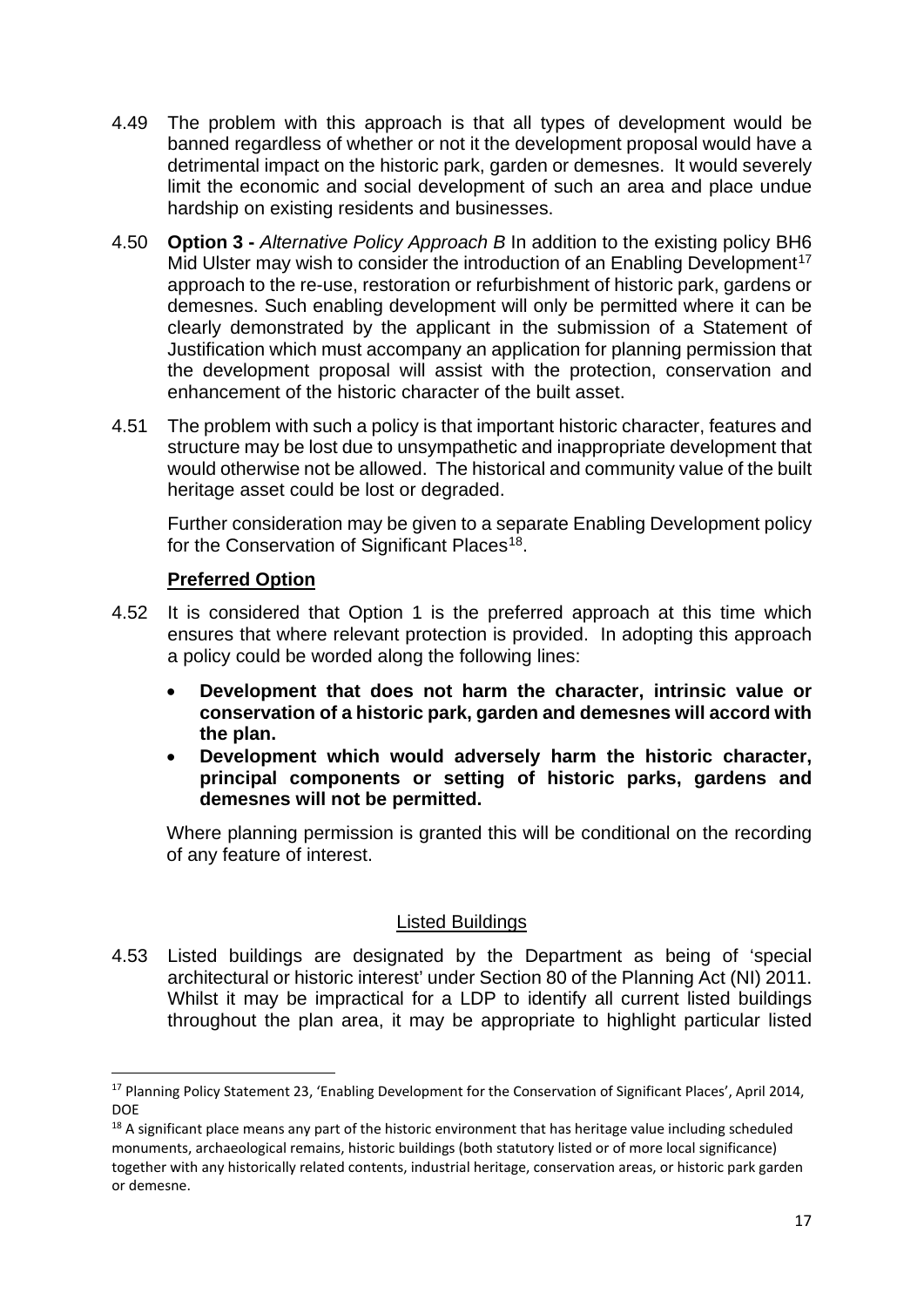buildings and their settings which are integral to the character and inform broader heritage designations.

- 4.54 Listed Buildings of special architectural or historic interest are key elements of our built heritage and are often important for their intrinsic value and for their contribution to the character and quality of settlements and the countryside.
- 4.55 It is important to note that it is a statutory requirement to consult the Historic Buildings Council on any new additions or amendments made to the list of buildings of special architectural or historic interest.
- 4.56 **Planning Policy Statement 6 operates a general presumption in favour of the preservation of listed buildings. Applicants for listed building consent or planning permission affecting a listed building must therefore be able to justify their proposals and will need to show why they are desirable or necessary. As such the planning authority will require full information to accompany all applications to enable assessment of the likely impact of proposals on the special architectural or historic interest of the building and its setting.**

**It is suggested that Mid Ulster adopt this overarching policy stance with regard to the protection, conservation and enhancement of Listed Buildings.**

- 4.57 Planning Policy Statement 6 sets out a list of *general criteria* for the assessment of all listed building consent applications and planning applications affecting a listed building. These criteria include:
	- The importance of the building, its intrinsic architectural and historic interest and rarity, in the context of NI and in local terms
	- The particular physical features of the building (which may include its design, plan, materials or location) which justify its inclusion in the list: list descriptions may draw attention to features of particular interest or value, but they are not exhaustive and other features of importance (e.g. interiors) may come to light after the building's inclusion in the list;
	- The building's setting and its contribution to the local scene, which may be very important, e.g. where it forms an element in a group, park, garden or other townscape or landscape, or where it shares particular architectural forms or details with other buildings nearby; and
	- The extent to which the proposed works would bring substantial benefits for the community, in particular by contributing to the economic regeneration of the area or the enhancement of its environment (including other listed buildings).

It is suggested that Mid Ulster use these criteria with regard to the assessment of listed building consents and planning applications in relation to Listed Buildings.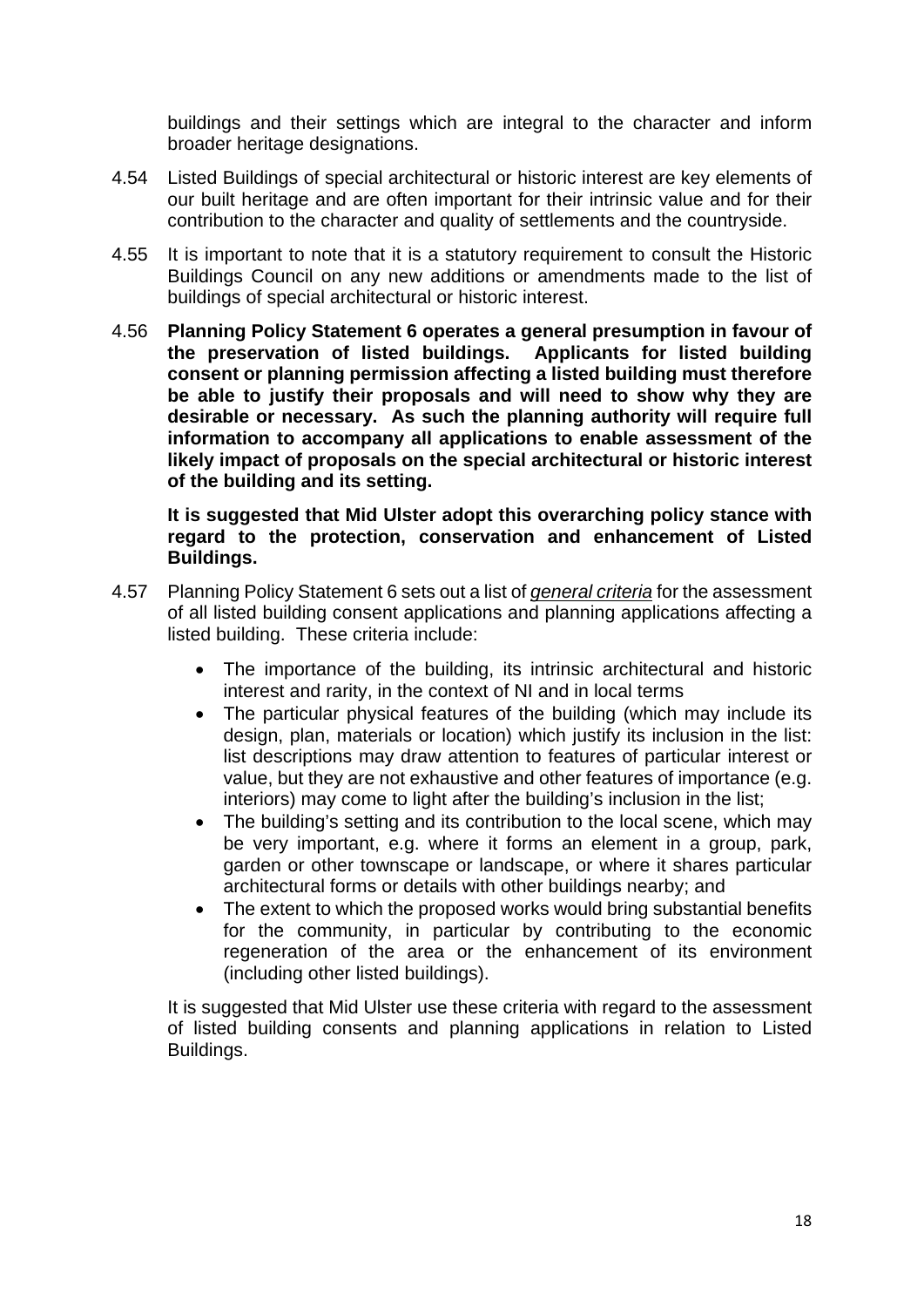#### Change of Use, Alteration and Extension or Demolition of a Listed Building and its **Setting**

- 4.58 SPPS regional strategic policy states development involving a change of use may be permitted, particularly where this will secure the ongoing viability and upkeep of the building. The importance of this policy is further emphasised by the fact that the number of listed buildings in NI that appear on the buildings at risk register has increased from  $2001 - 2012$ .<sup>[19](#page-19-0)</sup> It is important that such development respects the essential character and architectural or historic interest of the building and its setting, and that features of special interest remain intact and unimpaired. Proposals should be based on a clear understanding of the importance of the building/ place/ heritage asset<sup>[20](#page-19-1)</sup>, and should support the best viable use that is compatible with the fabric, setting and character of the building. Applicants should justify their proposals, and show why alteration or demolition of a listed building is desirable or necessary.
- 4.59 SPPS states that proposals for total demolition of a listed building or any significant part of it must not be permitted unless there are exceptional reasons why it cannot be retained in its original or a reasonably modified form. Where consent to demolish a listed building is granted, this should normally be conditional on prior agreement for the redevelopment of the site and appropriate arrangements for recording the building prior to its demolition.

- 4.60 **Option 1** Change of Use, Alteration and Extension or Demolition of a Listed Building - Adopt existing Policies BH7, BH8, BH10 and BH11.
- 4.61 Policy BH7 The planning authority will normally permit the change of use of a listed building where this secures its upkeep and survival and the character and architectural or historic interest of the building would be preserved or enhanced. Proposals for a change of use should incorporate details of all intended alterations to the building and its curtilage to demonstrate their effect on its appearance, character and setting.
- 4.62 The key to the survival and upkeep of listed buildings is to keep them in active use. It is likely that the survival of such buildings will only be achieved through sympathetic schemes for their appropriate re-use. In most cases this will mean a use which is economically viable and may necessitate some degree of adaptation to the building. In principle the aim should be to identify the best viable use that is compatible with the fabric, setting and character of the building and it should be noted that this may not necessarily be the most profitable use.
- 4.63 The conversion of a listed building to a new use will therefore normally only be acceptable to the planning authority, where it safeguards the future interest of the building and any alterations proposed meet the criteria set out in Policy BH<sub>8</sub>.

<span id="page-19-0"></span><sup>&</sup>lt;sup>19</sup> From Evidence to Opportunity, 2<sup>nd</sup> Assessment of the State of NI's Environment, DOE – NIEA, 2013

<span id="page-19-1"></span><sup>&</sup>lt;sup>20</sup> Study of the economic value of NI Historic Environment, DOE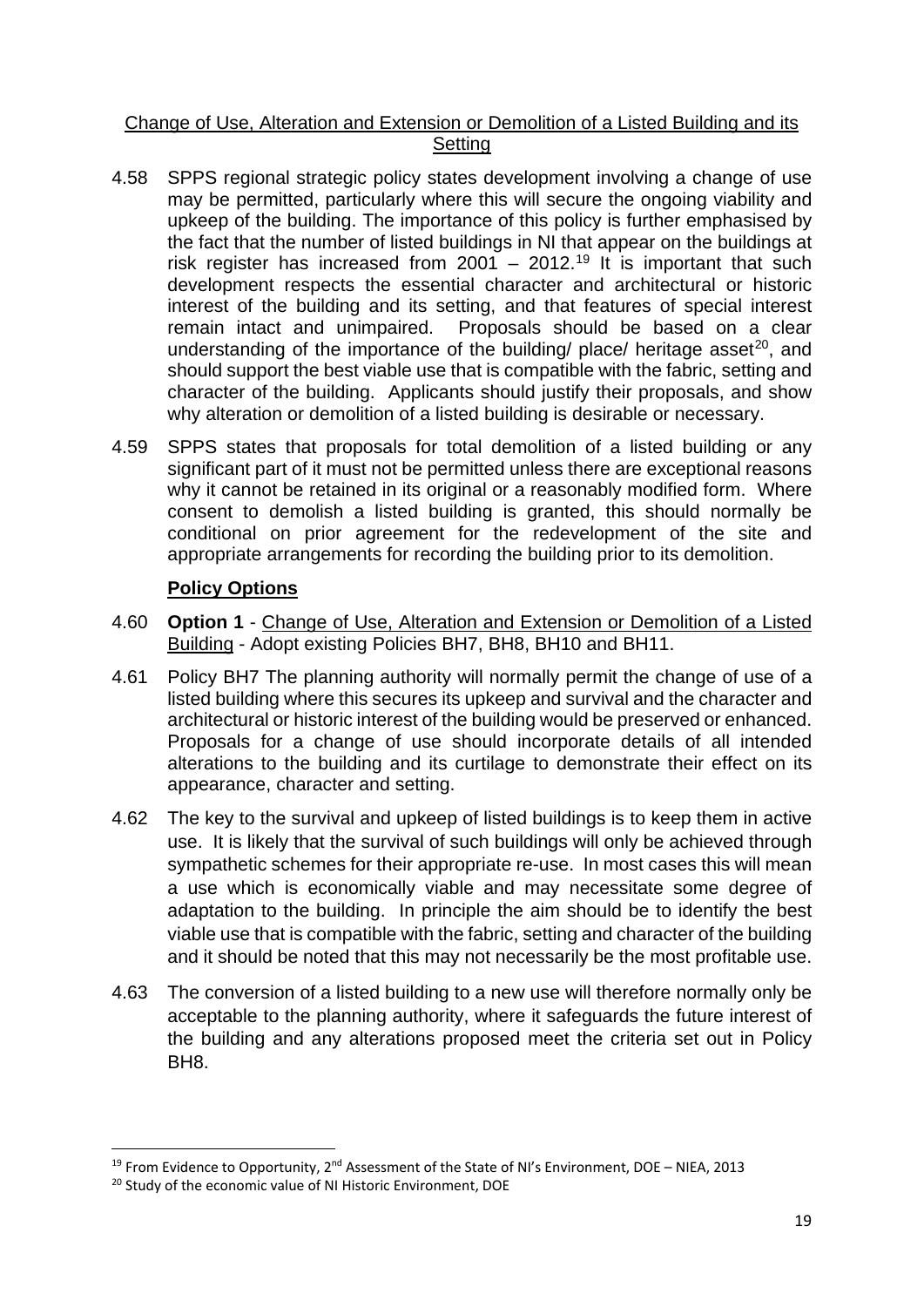- 4.64 Policy BH8 The planning authority will normally only grant consent to proposals for the extension of alteration of a listed building where all of the following criteria are met:
	- (a) the essential character of the building and its setting are retained and its features of special interest remain intact and unimpaired;
	- (b) the works proposed make use of traditional and/or sympathetic building materials and techniques which match or are in keeping with those found on the building; and
	- (c) the archaeological details (e.g. doors, gutters, windows) match or are in keeping with the building.
- 4.65 Many listed buildings can tolerate some degree of thoughtful alteration or extension to accommodate continuing or new uses. The planning authority will consider whether the works proposed would cause unnecessary damage to the historic structure, whether the additions are in keeping with other parts of the buildings and if any new internal or external features harmonise with their surroundings. In judging the effect of any alteration or extension the planning authority will assess the elements that make up the special interest of the building (see general criteria above).
- 4.66 All proposals for alteration should also be based on a proper understanding of the structure of the listed building, because it is vitally important that new work does not weaken the structural integrity of the building.
- 4.67 Policy BH10 There will be a presumption in favour of retaining listed buildings. The Department will not permit the demolition of a listed building unless there are exceptional reasons why the building cannot be retained in its original or in a reasonably modified form. Where, exceptionally, listed building consent is granted for demolition this will normally be conditional on prior agreement for the redevelopment of the site and appropriate arrangements for recording the building before its demolition.
- 4.68 The demolition of any Grade A or Grade B+ building should be wholly exceptional and should require the strongest justification. Indeed consent will not be given for the total or substantial demolition of any listed building without clear and convincing evidence that all reasonable efforts have been made to sustain existing uses or find viable new ones.
- 4.69 Accordingly where proposed works would result in the total demolition of a listed building or of any significant part of it, the planning authority in addition to the general criteria (see above), will address the following factors:
	- the condition of the building, the cost of repairing and maintaining it in relation to its importance and to the value derived from its continued use;
	- the adequacy of efforts made to retain the building in use; and
	- the merits of alternative proposals for the site.

In the rare cases where the planning authority decides to grant consent for demolition of a listed building conditions will normally be imposed.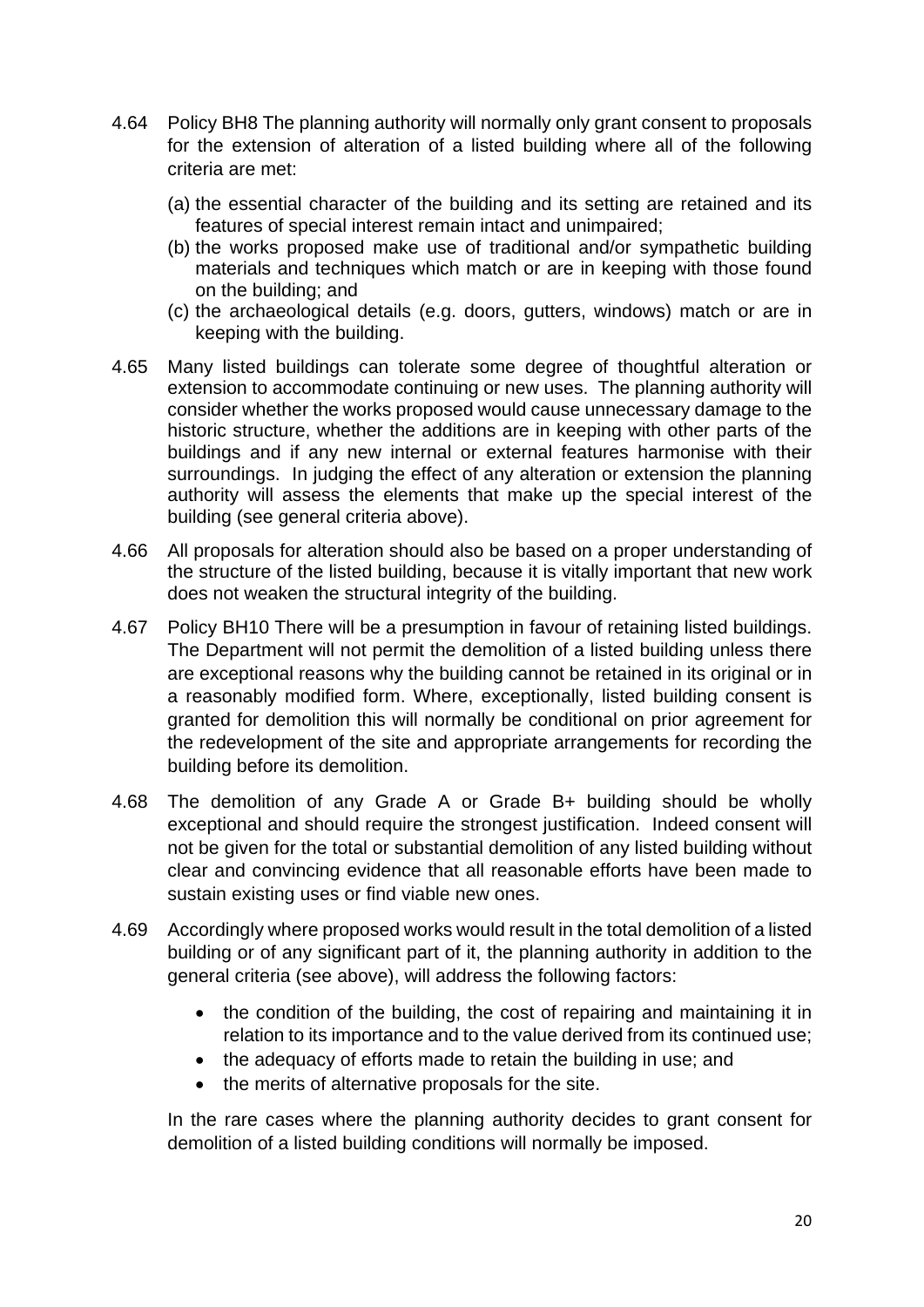- 4.70 Policy BH11 The planning authority will not normally permit development which would adversely affect the setting of a listed building. Development proposals will normally only be considered appropriate where all the following criteria are met:
	- a) The detailed design respects the listed building in terms of scale, height, massing and alignment;
	- b) The works proposed make use of traditional or sympathetic building materials and techniques which respect those found on the building; and
	- c) The nature of the use proposed respects the character of the setting of the building.
- 4.71 The setting of a listed building is often an essential part of the building's character. Any proposals for development which by its character or location may have an adverse affect on the setting of listed buildings will require very careful consideration by the planning authority. Development proposals some distance from the site of a listed building can sometimes have an adverse affect on its setting.
- 4.72 The design of new buildings planned to stand alongside historic buildings is particularly critical. Such buildings must be designed to respect their setting, follow fundamental architectural principles of scale, height, massing and alignment and use appropriate materials. The extent to which proposals will be required to comply with the criteria in Policy BH11 will be influenced by a variety of factors: the character and quality of the listed building; the proximity of the proposal to it; the character and quality of the setting; and the extent to which the proposed development and the listed building will be seen in juxtaposition. The submission of detailed drawings which illustrate the relationship between the proposal and the listed building will be required.
- 4.73 Key control mechanisms for these policies are that an assessment of the value of the Listed Building is carried out on an individual case by case basis and that DOE Historic Environment Division (HED) must be consulted. A listed building consent application must be submitted.
- 4.74 Based on information provided by DOE HED datasets these existing policies take account of and has regard to legislative requirements, regional planning policy and sustainability appraisal objectives at the strategic level in that it seeks to secure the protection, and conservation of Listed Buildings. The policy as it stands complies with statutory requirements. The thrust of the existing planning policy also takes account of the Council's own strategic objective to protect and enhance the built environment.
- 4.75 **Option 2** *Alternative Policy Approach A* In addition to the existing policies BH7, BH8, BH10 and BH11 Mid Ulster may wish to consider the introduction of an Enabling Development<sup>[21](#page-21-0)</sup> approach to the re-use, restoration or refurbishment of Listed Buildings. Such enabling development will only be permitted where it can be clearly demonstrated by the applicant in the submission of a Statement of Justification which must accompany an

<span id="page-21-0"></span><sup>&</sup>lt;sup>21</sup> Planning Policy Statement 23, 'Enabling Development for the Conservation of Significant Places', April 2014, DOE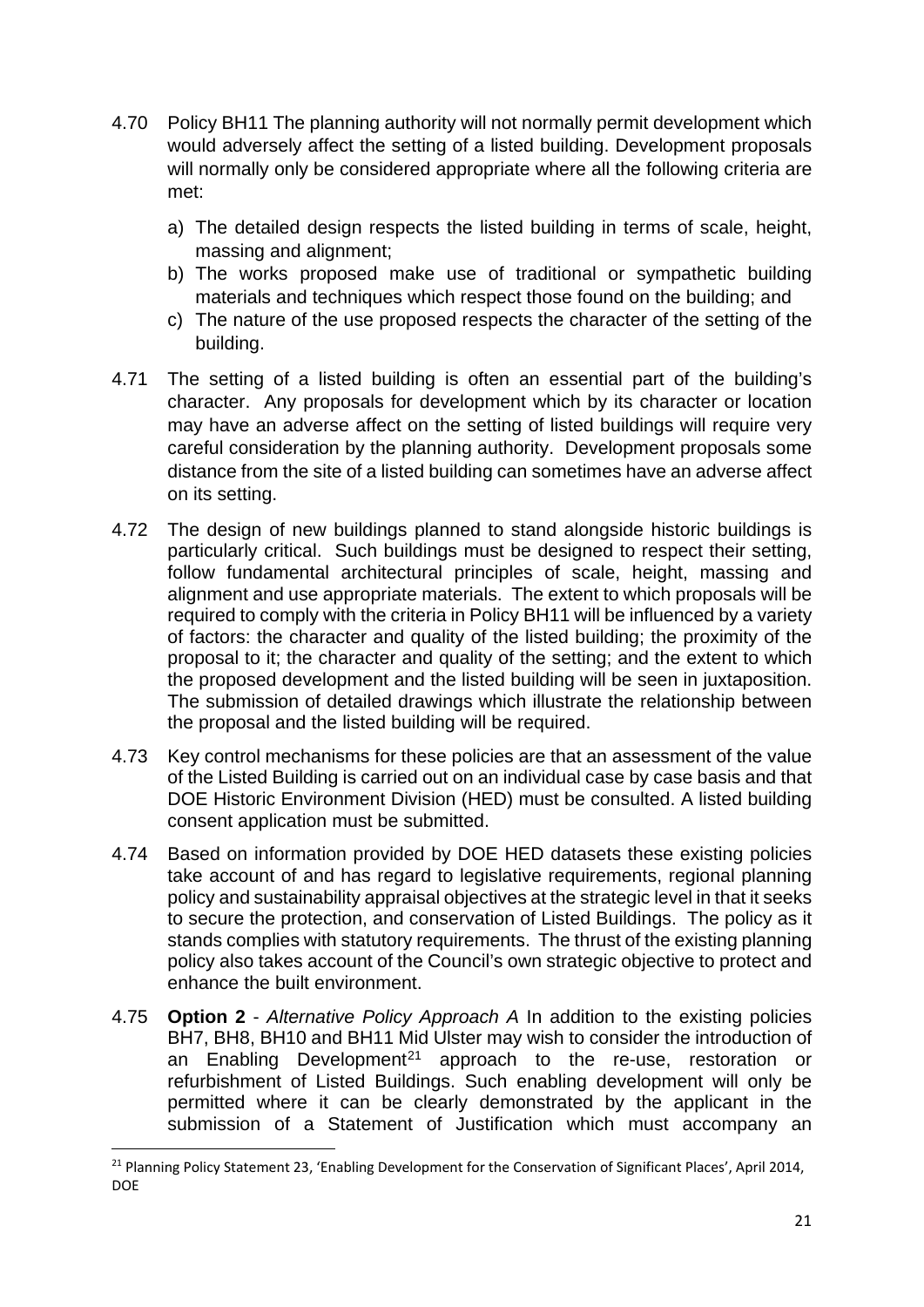application for planning permission that the development proposal will assist with the protection, conservation and enhancement of the historic character of the built asset.

4.76 The problem with such a policy is that important historic character, features and structure may be lost due to unsympathetic and inappropriate development that would otherwise not be allowed. The historical and community value of the built heritage asset could be lost or degraded.

Further consideration may be given to a separate Enabling Development policy for the Conservation of Significant Places<sup>22</sup>.

4.77 **Option 3** – *Alternative Policy Approach B* Council may wish to consider simplifying and combining existing Policy BH7, Policy BH8, Policy BH10 and Policy BH11 to integrate the policy for the assessment of Listed Building and its setting planning applications involving the change of use, works of extension and/ or alteration, Demolition of Listed Buildings and development within the setting of Listed Buildings.

#### **Preferred Option**

- 4.78 It is considered that Option 3 is the preferred approach at this time which ensures that where relevant protection is provided. In adopting this approach a policy could be worded along the following lines:
	- **There is an overarching presumption to protect Listed Buildings and their settings. Demolition will not accord with the Plan unless there are exceptional reasons why the building cannot be retained.**
	- **Development involving a change of use and / or works of extension / alteration will accord with the Plan where this will secure the ongoing viability and upkeep of the building and its setting. It is important that such a development proposal:**
		- o **respects the essential character and architectural or historic interest of the building and its setting;**
		- o **that features of special interest remain intact and unimpaired;**
		- o **proposals should be based on a clear understanding of the importance of the building/ place/ heritage asset[23,](#page-22-1) and;**
		- o **should support the best viable use that is compatible with the fabric, setting and character of the building.**
	- **Development which effects the setting of a Listed Building will be permissible providing:**
		- o **The detailed design respects the listed building in terms of scale, height, massing and alignment;**
		- o **The works proposed make use of traditional or sympathetic building materials and techniques which respect those found on the building; and**

<span id="page-22-0"></span><sup>&</sup>lt;sup>22</sup> A significant place means any part of the historic environment that has heritage value including scheduled monuments, archaeological remains, historic buildings (both statutory listed or of more local significance) together with any historically related contents, industrial heritage, conservation areas, or historic park garden or demesne.

<span id="page-22-1"></span><sup>&</sup>lt;sup>23</sup> Study of the economic value of NI Historic Environment, DOE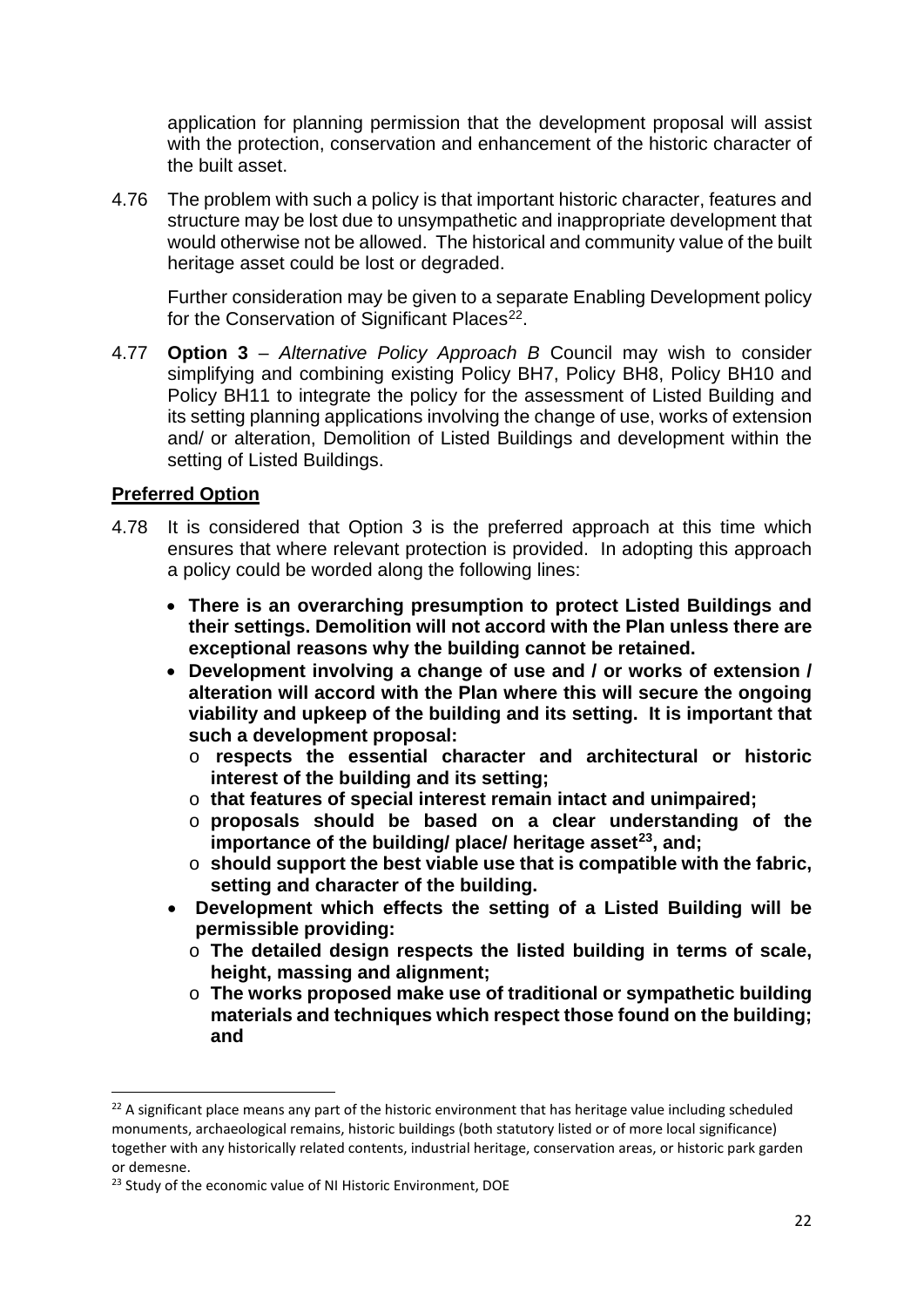- o **The nature of the use proposed respects the character of the setting of the building.**
- **Applicants should justify their proposals, and show why alteration or demolition of a listed building is desirable or necessary. Where consent to demolish a listed building is granted, this should normally be conditional on prior agreement for the redevelopment of the site and appropriate arrangements for recording the building prior to its demolition.**

#### The Control of Advertisements on Listed Buildings, Unlisted Buildings in Conservation Areas and Areas of Townscape Character

- 4.79 SPPS Regional policy for advertisement consent on a Listed Building states that consent should only be forthcoming where these are carefully designed and located to respect the architectural form and detailing of the building, and meet the requirements of strategic policy on the Control of Outdoor Advertisements.
- 4.80 SPPS regional policy for consent for the display of advertisements in or close to a Conservation Area should only be granted where they would not adversely affect the overall character, appearance or setting of the area.
- 4.81 SPPS regional policy states that consent for the display of an advertisement in an ATC should only be granted where the overall character and appearance of the area will be maintained, and the proposal meets the requirements of strategic policy on the Control of Outdoor Advertisements.

- 4.82 **Option 1** The Control of Advertisements on Listed Buildings, Conservation Areas and Area of Townscape Character
- 4.83 Policy BH9 The planning authority will normally only grant consent for advertisements or signs on a listed building where these are carefully designed and located to respect the architectural form and detailing of the building.
- 4.84 Many listed buildings are in commercial use and already display signs or advertisements of some sort. These in themselves may be of historic interest or of some artistic quality, and where this is the case the planning authority will not normally permit their removal or significant alteration.
- 4.85 New signs or advertisements can have a major impact on the appearance, and thus the character of listed building. Where a proposal to display signs or advertisements on a listed building is considered acceptable in principle they should be designed to complement the age and architectural style of the building. They should also be carefully located and should not obscure, overlap or cut into any architectural detailing or structural divisions of the building. The use of standard corporate signage by major companies will generally be inappropriate.
- 4.86 Policy BH13 The planning authority will not normally grant consent for the display of the advertisements in or close to a conservation area which would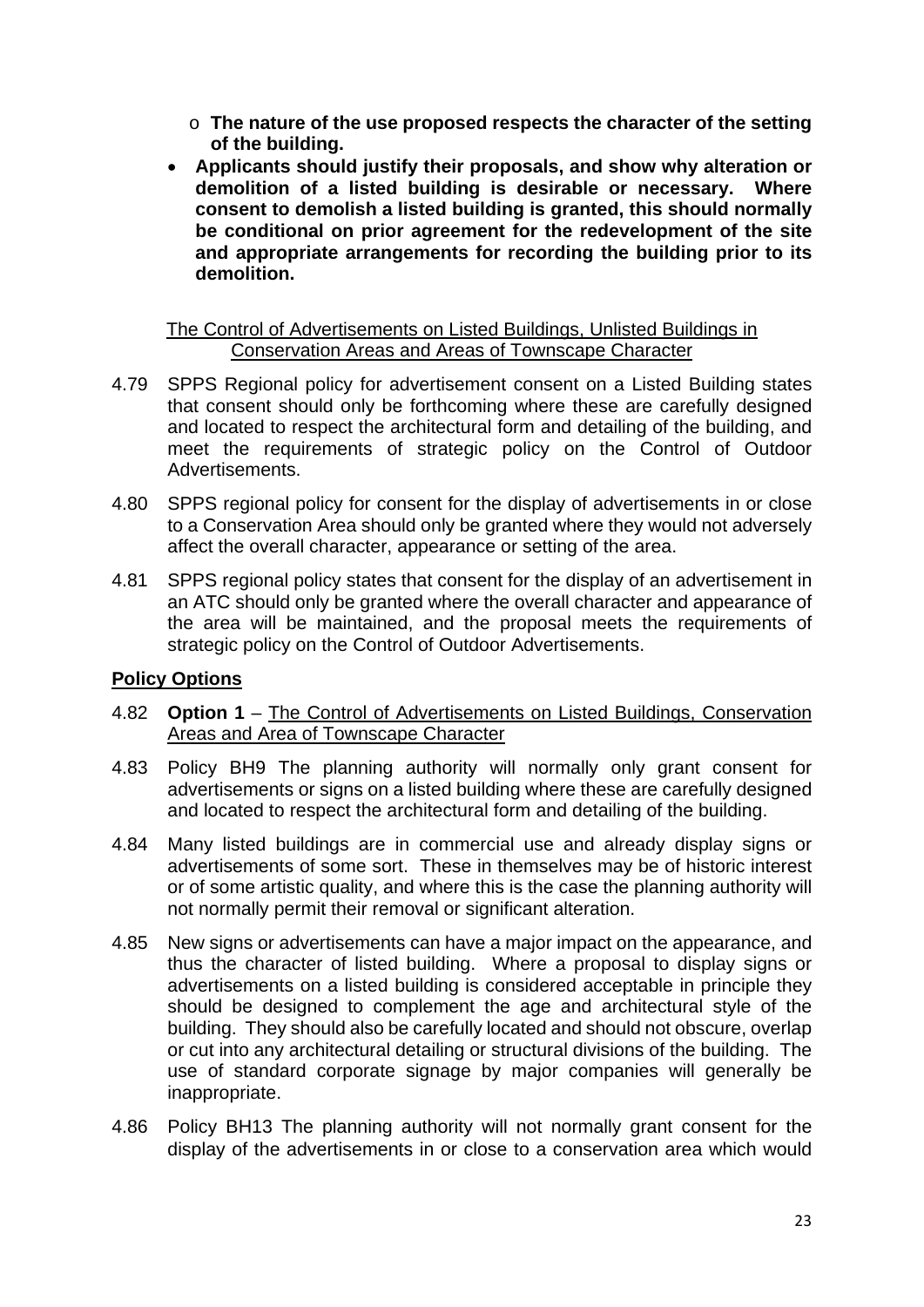adversely affect the character, appearance or setting of the area or which would be detrimental to public safety.

- 4.87 Policy ATC3 states that consent will only be granted for the display of an advertisement in an Area of Townscape Character where:
	- a) it maintains the overall character and appearance of the area; and
	- b) it does not prejudice public safety.
- 4.88 A key control mechanism for these policies are that an assessment of the value of the Listed Building and its setting is carried out on an individual case by case basis. Another key control mechanism with regard to listed buildings is that DOE Historic Environment Division (HED) must be consulted and, in all cases an advertisement consent application must be submitted.
- 4.89 Based on information provided by DOE HED datasets these existing policies take account of and has regard to legislative requirements, regional planning policy and sustainability appraisal objectives at the strategic level in that it seeks to secure the protection, and conservation of Listed Buildings and their settings. The policy as it stands complies with statutory requirements. The thrust of the existing planning policy also takes account of the Council's own strategic objective to protect and enhance the built environment.
- 4.90 **Option 2** *Alternative Policy Approach* Council may wish to consider simplifying and combining existing Policy BH9, Policy BH13 and ATC3 to integrate the policy for the assessment of Advertisements relating to Listed Buildings, Conservation Areas and Areas of Townscape Character (ATCs) advertisement consent applications.
- 4.91 It should also be noted that it is anticipated that there will be a separate strategic policy on Advertisement in the form of an Advertisement Strategy which may take account of the special architectural or historic interest of Listed Building, unlisted buildings in Conservation Areas and other important historic built heritage assets.

## **Preferred Option**

- 4.92 It is considered that Option 2 is the preferred approach at this time which ensures that where relevant protection is provided. In adopting this approach a policy could be worded along the following lines:
	- **Permission for the display of an advertisement on a Listed Building, within a Conservation Area and within an Area Of Townscape Character will accord with the Plan where:**
		- o **It is carefully designed and located to respect the architectural form and detailing of the building;**
		- o **It maintains the overall character and appearance of the area; and**
		- o **It does not prejudice public safety.**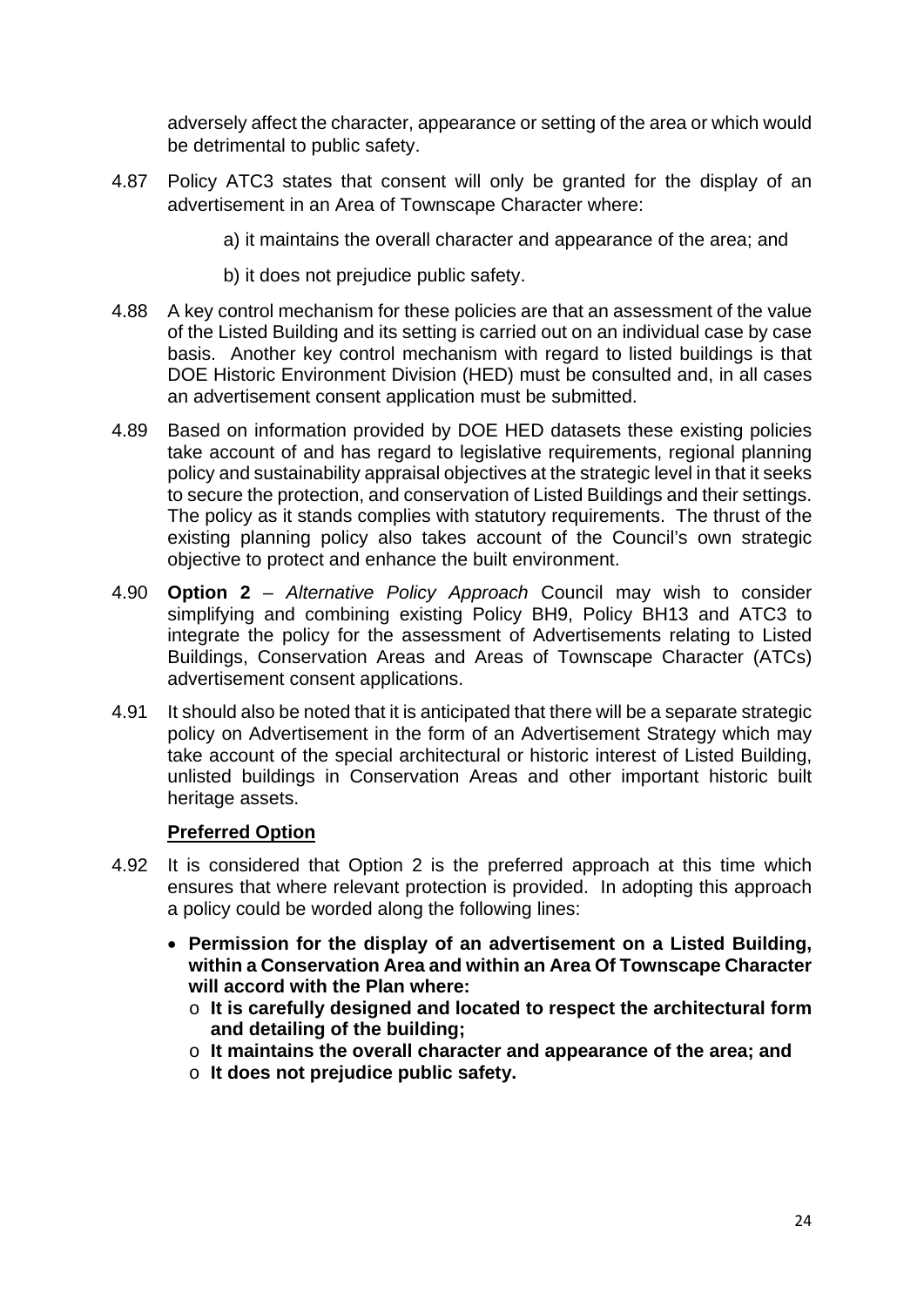## Conservation Areas

4.93 Existing Conservation Areas have been designated by the Department under the Planning (NI) Order 1991[24](#page-25-0). These are areas of special architectural or historic interest, the character and appearance of which it is desirable to preserve or enhance. LDPs should identify existing Conservation Areas within the plan area and may include local policies or proposals for their protection and/or, enhancement. Proposed new Conservation Areas or alterations to existing designations may also be brought forward by the Council or the Department, where appropriate<sup>25</sup>.

#### Change of Use, Alteration or Extension, New Development and Demolition in a Conservation Area

- 4.94 SPPS regional policy for Conservation Areas states that in managing development within a designated Conservation Area the guiding principle is to afford special regard to the desirability of enhancing the character or appearance where an opportunity to do so exists, or to preserve its character or appearance where an opportunity to enhance does not arise. Accordingly, there will be a presumption against the granting of planning permission for development or conservation area consent for demolition of unlisted building, where proposals would conflict with this principle. (Appendix Three)
- 4.95 In the interests of preserving or enhancing the character or appearance of a Conservation Area, development proposals should:
	- be sympathetic to the characteristic built form of the area;
	- respect the characteristics of adjoining buildings in the area by way of its scale, form, materials and detailing;
	- not result in environmental problems such as noise, nuisance or disturbance;
	- protect important views within, into and out of the area;
	- protect trees and other landscape features contributing to the character or appearance of the area;
	- conform with the guidance set out in any published Conservation Area design guides; and
	- only consider the demolition of an unlisted building where the planning authority deems that the building makes no material contribution to the character or appearance of the area and subject to appropriate arrangements for the redevelopment of the site.
- 4.96 SPPS regional policy states that in managing development within a designated Conservation Area the guiding principle is to afford special regard to the desirability of enhancing its character or appearance where an opportunity to do so exists, or to preserve its character or appearance where an opportunity to enhance does not arise. Accordingly, there will be a general presumption against the grant of planning permission for development or conservation area

<span id="page-25-0"></span><sup>&</sup>lt;sup>24</sup> Article 50 The Planning (NI) Order 1991

<span id="page-25-1"></span><sup>&</sup>lt;sup>25</sup> Section 104 The Planning Act 2011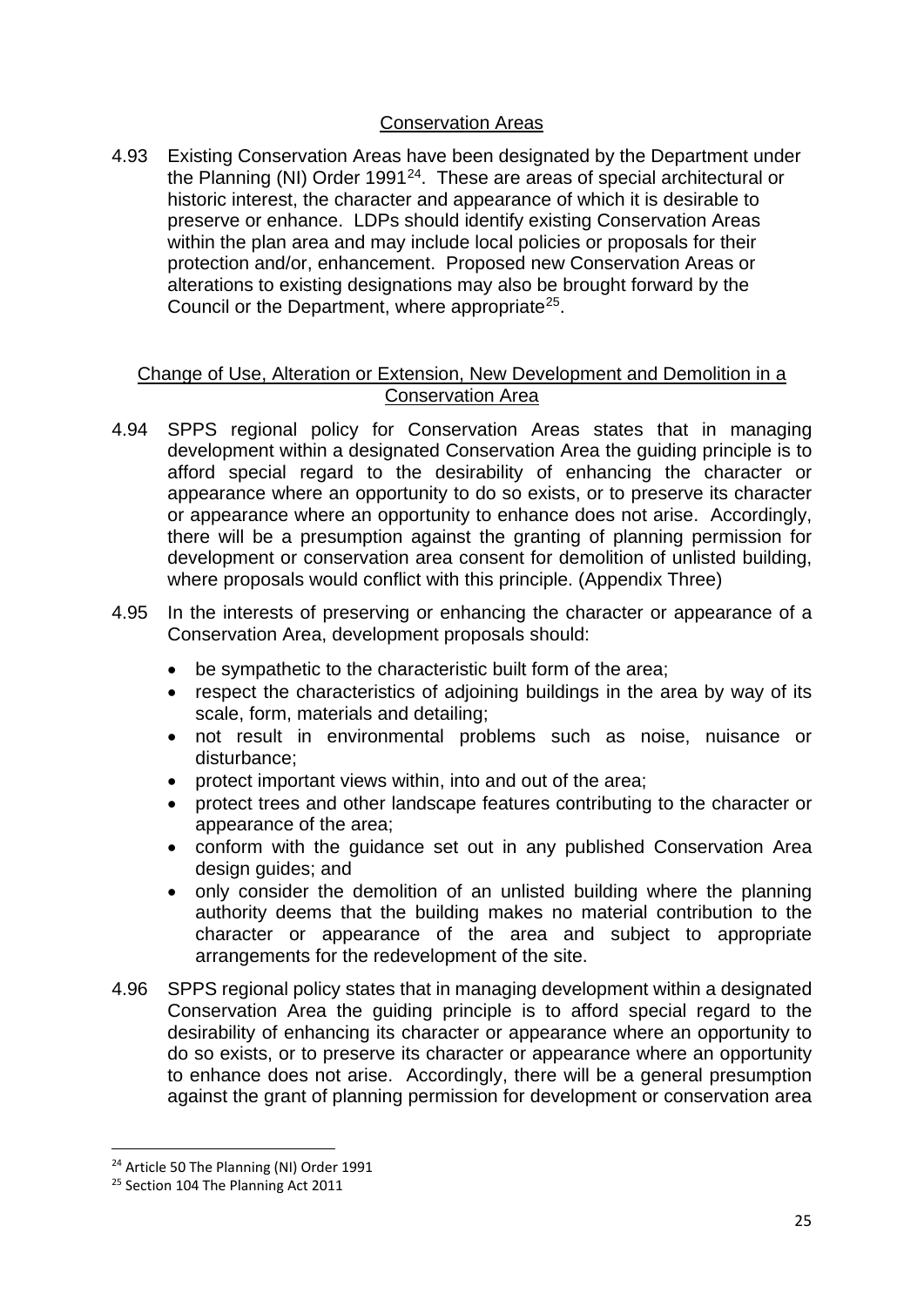consent for demolition of unlisted buildings, where proposals would conflict with this principle.

- 4.97 **Option One –** New Development in a Conservation Area Policy BH12 The Department will normally only permit development proposals for new buildings, alterations, extensions and changes to use in, or which impact on the setting of, a conservation area where all the following criteria are met:
	- a) The development preserves or enhances the character and appearance of the area;
	- b) The development is in sympathy with the characteristic built form of the area;
	- c) The scale, form, materials and detailing of the development respects the characteristics of adjoining buildings in the area;
	- d) The development does not result in environmental problems such as noise, nuisance or disturbance which would be determination to the particular character of the area;
	- e) Important views within, into and out of the area are protected;
	- f) Trees and other landscape features contributing to the character or appearance of the area are protected; and
	- g) The development conforms with the guidance set out in the conservation area documents.
- 4.98 The planning authority does not wish to stifle development in conservation areas. The emphasis will be on the careful control and positive management of change, to enable the area to remain alive and prosperous, but at the same time to ensure that any new development accords with the area's special architectural or historic interest. Development proposals must be of a very high standard of design, which respects or enhances the particular qualities of the area in question. Where any proposed development would harm the character, appearance or setting of the conservation area it will not be permitted.
- 4.99 The development of new buildings in a conservation area should be a stimulus to imaginative, high quality design, and seen as an opportunity to enhance the area. Proposals for the alteration or extension of properties in a conservation area will not be acceptable where they are insensitive to the existing building, or not in keeping with the character and appearance of the particular area and will prejudice the amenities of adjacent properties. In assessing applications for the change of use of a property within a conservation the impact of the proposal on the character and appearance of conservation area will be taken into account. Trees often make an important contribution to the appearance and character of conservation areas. In assessing development proposals affecting a conservation area planning authorities will take into account its potential impact on the existing trees.
- 4.100 Special care is also needed in the location and design of development proposals close to a conservation area. In appropriate development outside a conservation area can have a detrimental effect on the character and setting of the area.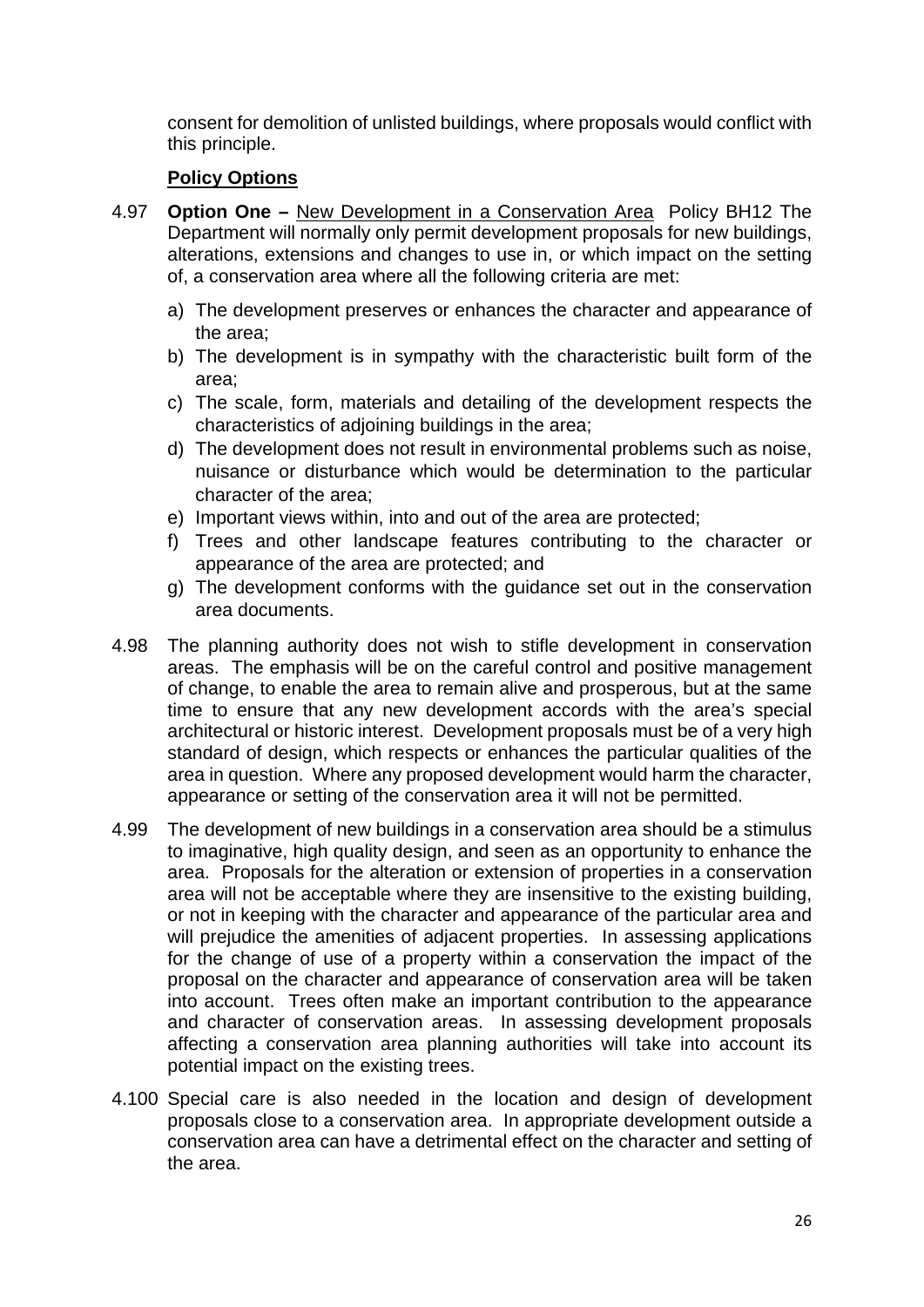- 4.101 The Conservation Area policy within the SPPS places a greater emphasis on new development that will 'enhance' the character of the area. Only where an opportunity to enhance does not exist should the less test of 'preserving' be considered. There is now a requirement to amend this policy to introduce this higher test.
- 4.102 It should be noted that supplementary planning guidance for each conservation area is available which sets out the unique style and character of each conservation area. The planning authority will attach great weight to the conservation area design guides when assessing proposed developments within and adjacent to designated conservation areas.
- 4.103 Policy BH14 The Department will normally only permit the demolition of an unlisted building in a conservation area where the building makes no material contribution to the character and appearance of the area. Where conservation area consent for demolition is granted this will normally be conditional on prior agreement for the redevelopment of the site and appropriate arrangements for recording the building before its demolition.
- 4.104 Control mechanisms for Policies BH12 and BH14 are that each development proposal is assessed on its own merits and against a set of assessment criteria. Further advice and guidance can be sought from DOE HED, if required.
- 4.105 Based on information provided by NIEA datasets this policy takes account of and has regard to legislative requirements, regional planning policy and sustainability appraisal themes at the strategic level. The policy as it stands complies with statutory requirements.
- 4.106 **Option Two -** *Alternative Policy Approach* In addition to the existing policy BH12 Mid Ulster may wish to consider the introduction of the need for all development proposals within the designated conservation area to enhance the character of the area. An amendment to the existing Policy BH12 to include and strengthen the requirement for development to enhance the character and appearance of the conservation area will align Council policy more closely with the SPPS strategic regional policy. Council may wish to consider simplifying and combining existing Policies BH12 and Policy Bh14 to integrate the policy for Conservation Areas,

## **Preferred Option**

- 4.107 It is considered that Option 2 is the preferred approach at this time which ensures that where relevant protection is provided. In adopting this approach a policy could be worded along the following lines:
	- **There will be a presumption in favour of retaining unlisted buildings within a designated conservation area which make a material contribution to the character or appearance of the conservation area.**
	- **Demolition of an unlisted building can accord with the Plan where it makes no material contribution to the character or appearance of the conservation area or where there are exceptional reasons why the unlisted building cannot be retained.**
	- **When assessing development proposals for change of use, alterations or extensions and/or new development in the Conservation Area the**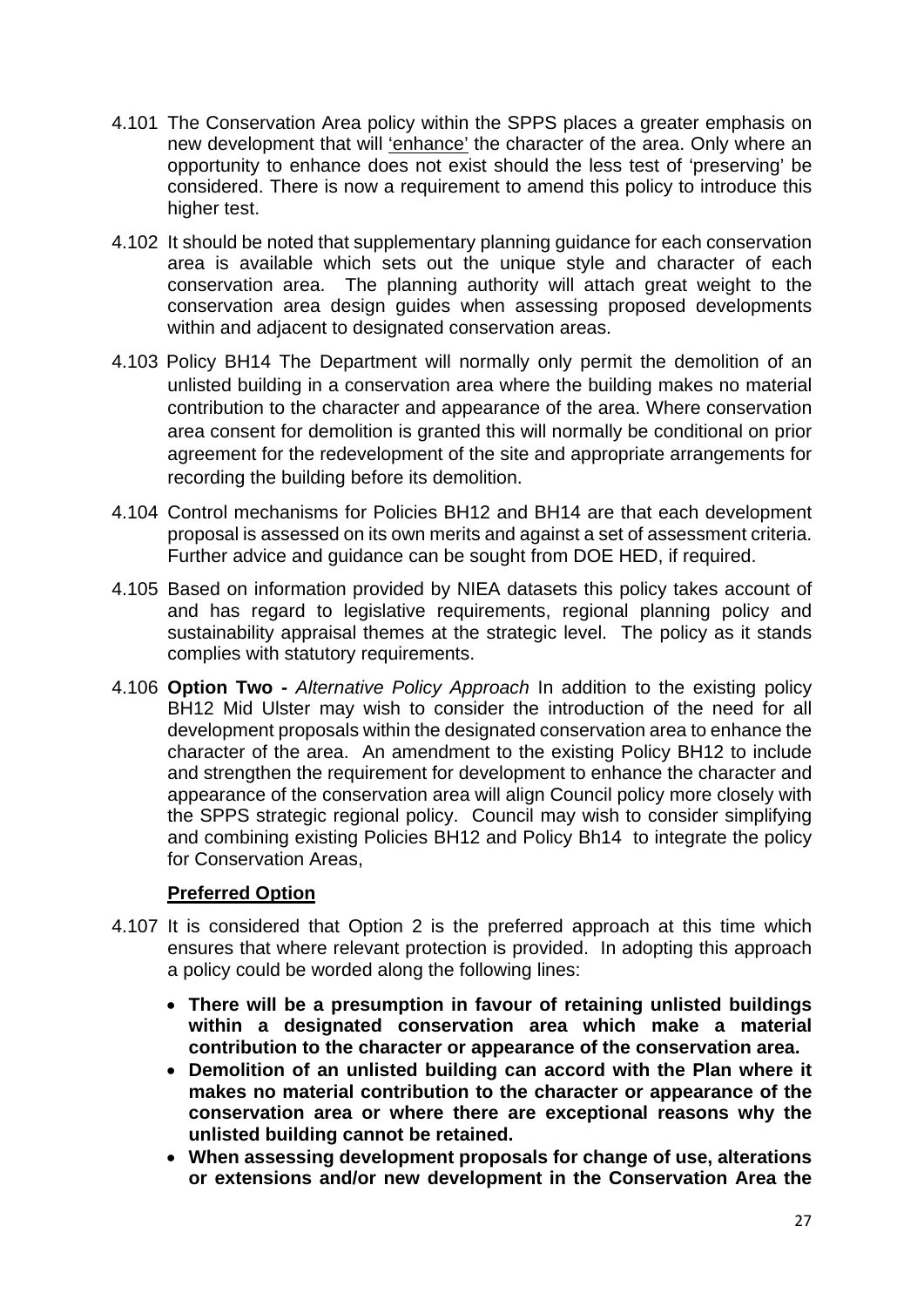**guiding principle will be to afford special regard to the desirability of enhancing the character or appearance where an opportunity to do so exists, or to preserve its character or appearance where an opportunity to enhance does not arise. There will be a presumption against the grant of planning permission for development or conservation area consent for demolition of unlisted buildings, where proposals would conflict with this principle.**

- **Development proposals for change of use, alteration or extension and/or new development will be required to demonstrate that it either preserves or enhances the character or appearance of a conservation area. Design and Access Statements will be required to accompany such proposals.**
- **Design and Access Statements will be required to demonstrate how consideration of the character or appearance of the conservation area has been taken into account and where appropriate the architectural detail of the conservation area in order for the proposal to preserve or enhance the existing character or appearance of the conservation area.**
- 4.108 It is important to note that it is a statutory requirement to consult both the Department, and the Historic Buildings Council if any new Conservation Areas are to be created within Mid Ulster. It is also worth noting that as the five existing Conservation Areas were designated by the Department only the Department has the power to amend, vary or cancel them.

#### Non Listed Vernacular Buildings

4.109 The vernacular buildings of Northern Ireland have developed as a response to local economic and social circumstances, using simple styles and largely local materials. They have a natural place in our towns, villages and smaller settlements and help give the countryside its personality. There is a general presumption in favour of the preservation of buildings listed as being of special architectural or historic interest there is growing concern about the continuing loss of those traditional buildings with historical associations and local character, which are not listed, particularly in rural areas. Buildings of character which display local traditions of architecture and design are an important part of our heritage and regional identity. It is therefore sensible to sympathetically rehabilitate and improve such vernacular buildings, rather than replace them or allow them to fall derelict.

#### The Re-use of Non-listed Vernacular Buildings and Industrial Heritage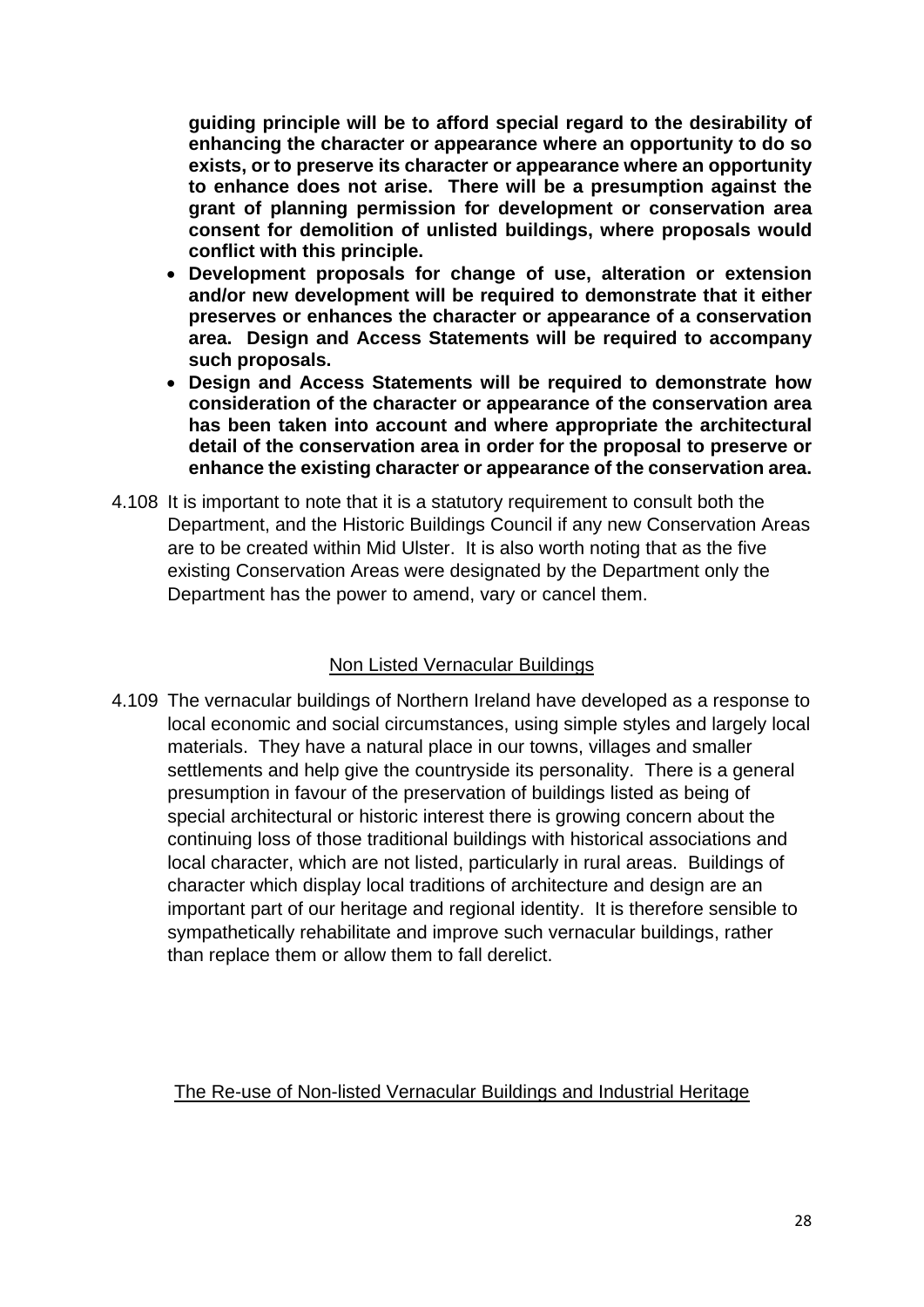- 4.110 The SPPS refers to non-designated heritage assets such as an unlisted vernacular building<sup>26</sup>. The effects of development on such buildings (if locally identified and protected) should be taken into account in the determination of the application. A balanced judgement will be required having regard to the scale of any harm or loss and the significance of the heritage asset  $27$ .
- 4.111 SPPS regional policy on open space<sup>[28](#page-29-2)</sup> refers to the need to take into account the importance of protecting linear open space such as pedestrian and cycle routes, community greenways, former railway lines and river and canal corridors many of which are valuable in linking larger areas of open space (connectivity) and providing important wildlife corridors/ecological networks (biodiversity).
- 4.112 The SEA scoping report for the SPPS refers to the Industrial Heritage Record which includes more than 16,000 listed features including mills, mines, canals and railways.
- 4.113 DTS has a policy specific to Historic Waterways (Plan Policy CON6) in the form of the Coalisland canal. This policy currently provides protection to the historic waterway as development proposals that would prejudice the future restoration and re-use of the Coalisland Canal will not be permitted.
- 4.114 The protection, conservation and enhancement of industrial assets (as identified on the DOE HED Industrial Heritage Record) is a policy option, in that Council may wish to consider formally protecting such industrial features through the LDP process.

- 4.115 **Option 1 –**The Re-use of Non-listed Vernacular Buildings and Industrial Heritage Policy BH15 The planning authority will normally permit the sympathetic conversion of non-listed vernacular buildings to other appropriate uses where this would secure their upkeep and retention. In the countryside conversion to residential use will normally only be considered appropriate where the building to be converted is an important element in the landscape and of local architectural merit or historic interest. All proposals for conversion will normally be required to meet all of the following criteria:
	- a) The building is structurally sound and capable of conversion;
	- b) The scheme of conversion will not have an adverse effect on the character or appearance of the locality and safeguards the form, character and architectural features, design and setting of the existing building. This will involve retention of existing door and window openings and minimising the

<span id="page-29-0"></span><sup>&</sup>lt;sup>26</sup> Vernacular buildings reflect the local 'folk tradition' and are typical of a common type of building in a particular locality, generally pre 1925. For more detail refer to 'A Sense of Loss – The Survival of Rural Traditional Buildings in Northern Ireland', published by DOE, March 1998

<span id="page-29-1"></span><sup>&</sup>lt;sup>27</sup> The concept of significance in relation to heritage refers to the value of a heritage asset because of its heritage interest which may be archaeological, architectural, artistic or historic. The setting of a heritage asset can also contribute to its significance

<span id="page-29-2"></span><sup>28</sup> Open Space, Sport and Outdoor Recreation, page 86, SPPS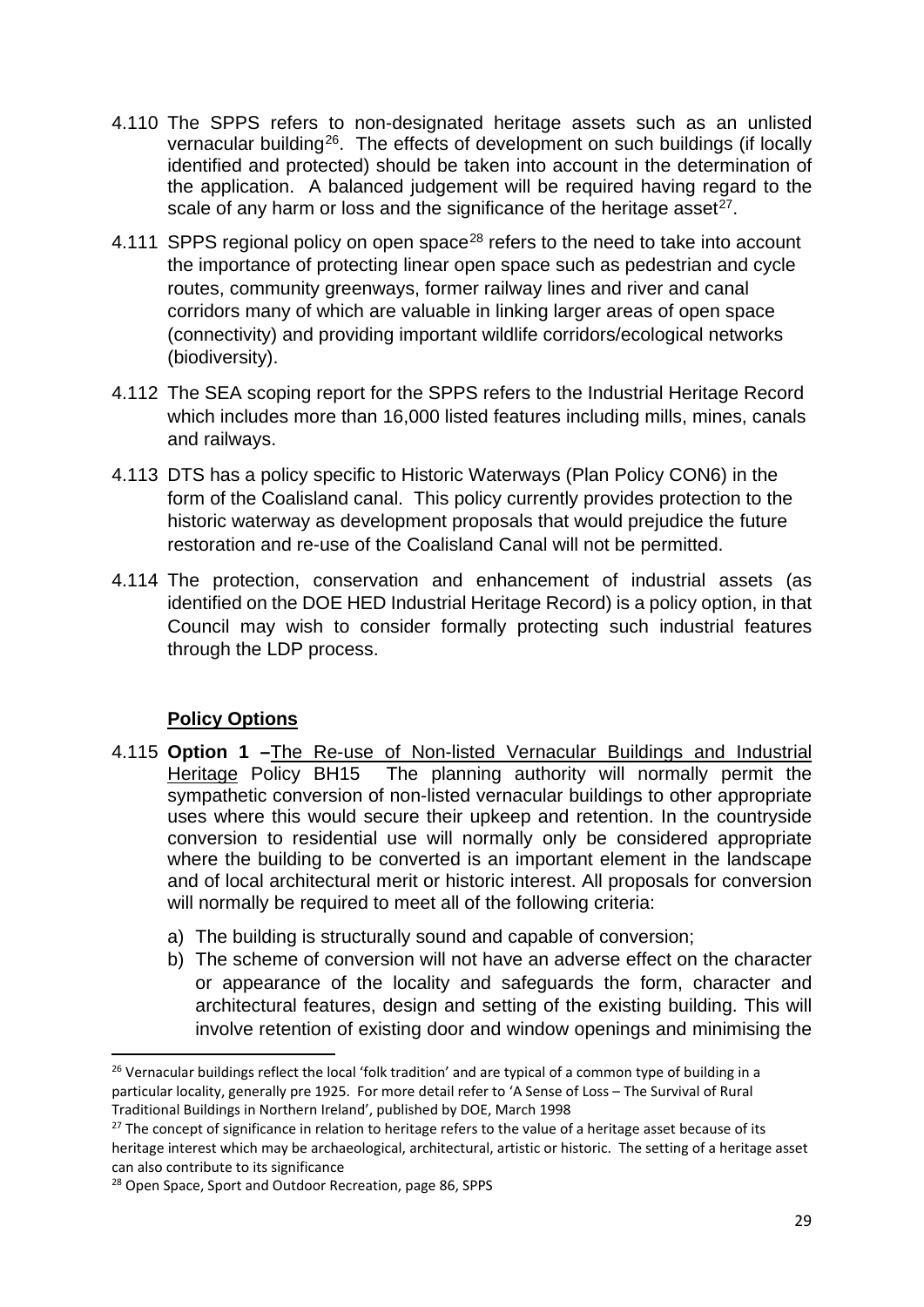number of new openings. Details such as door and window design, external surfaces, rainwater goods and means of enclosure should be traditional or sympathetic design and materials;

- c) The new use would not cause unacceptable adverse effects on the amenities of nearby residents or other land uses;
- d) Normally no new extensions are involved; and
- e) Access and other necessary services are provided without adverse impact on the character of the locality.
- 4.116 Changing patterns of life mean that many traditional local vernacular buildings are no longer needed for their original use. While many of these vernacular buildings are now vacant and are at risk from dereliction, they represent a valuable historic resource and their appropriate re-use would contribute to sustainable development and may encourage the social and economic regeneration of particular areas.
- 4.117 The planning authority wishes to encourage the re-use of such vernacular buildings by sympathetic renovation or conversion for a range of appropriate uses. This may include proposals for tourism or recreation use, small-scale employment uses or new rural enterprises. All development proposals for the conversion of a vernacular building should involve a minimum of work and should maintain or enhance the existing character of the building and its setting. Approval will not normally be given to a scheme involving substantial demolition or extensions which significantly alter the appearance or character of the building.
- 4.118 Control mechanisms for BH15 are that each development proposal is assessed on its own merits and assessments are based on a set of identified criteria. Further advice and guidance can be sought from DOE HED, if required.
- 4.119 The problem with this existing policy is that it is very ridged and restrictive in terms of the adaptability of smaller vernacular buildings that may not easily be converted to accommodate modern living standards. There is a lack of flexibility for decision makers. It is considered that if the vernacular building meets all the tests of the set criteria then consideration should be given to listing the structure.
- 4.120 Based on information provided by DOE HED datasets this existing policy takes account of and has regard to legislative requirements, regional planning policy and sustainability appraisal objectives at the strategic level in that it seeks to secure the protection, and conservation of the setting of Listed Buildings. The policy as it stands complies with statutory requirements. The thrust of the existing planning policy also takes account of the Council's own strategic objective to protect and enhance the built environment.
- 4.121 **Option 2** *Alternative Policy Approach* Council may wish to consider introducing more flexibility into the existing Policy BH15 by retaining the presumption for the preservation and retention of non-listed vernacular buildings and, where appropriate, industrial heritage, allowing for conversion where is it practical and would secure its upkeep and retention.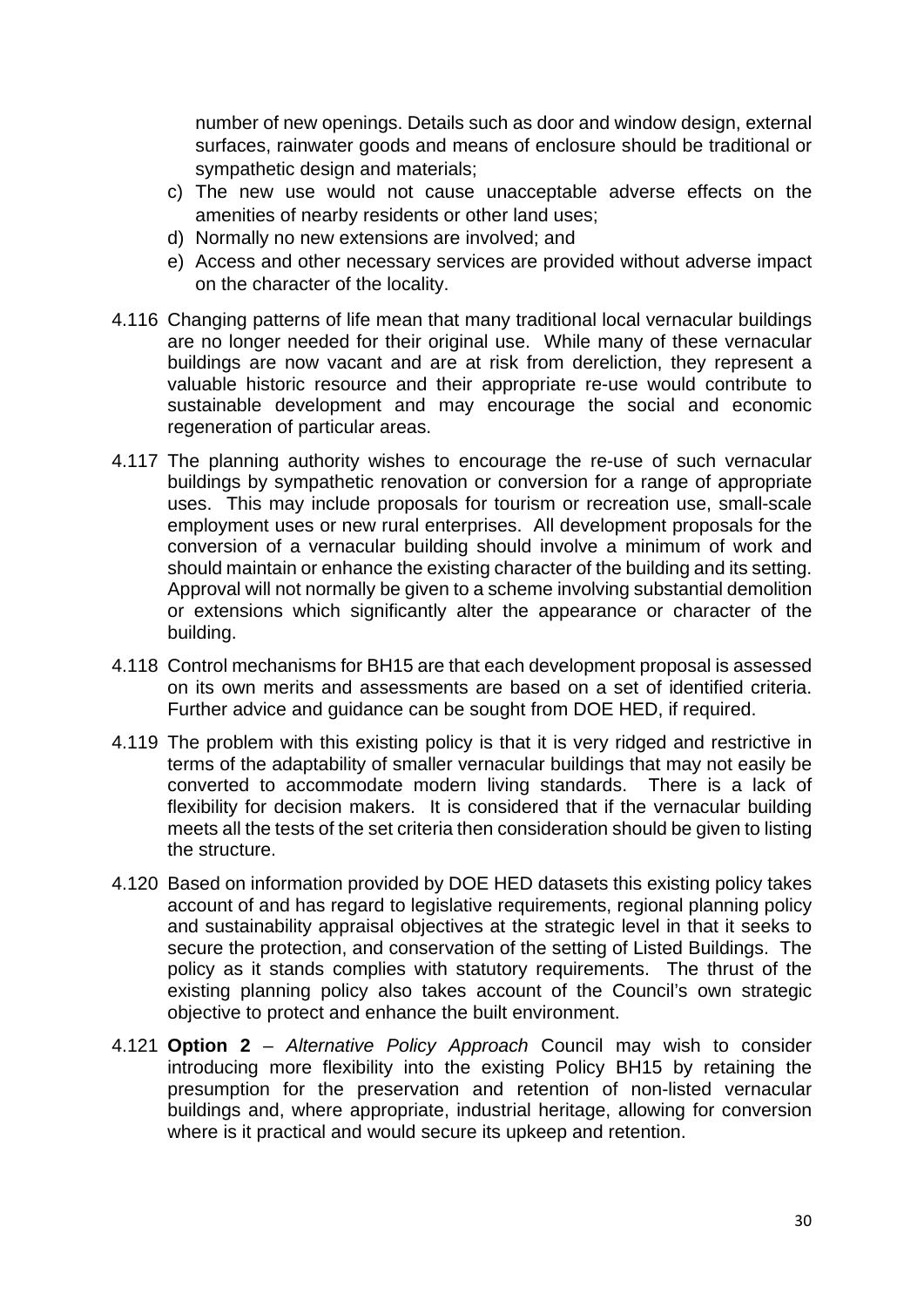4.122 The benefit of this change would allow for more development options for the vernacular buildings. However, the problem with this policy approach would be a loss of these valuable historic buildings through the inappropriate re-use and removal of key historic features of their vernacular construction, i.e. the elements which make the buildings historically important and architecturally special.

## **Preferred Option**

- 4.123 It is considered that Option 2 is the preferred approach at this time which ensures that where relevant protection is provided. In adopting this approach a policy could be worded along the following lines:
	- **There will be a presumption in favour of the preservation and retention of non-listed vernacular buildings and industrial heritage.**
	- **When assessing development proposals consideration will be given to whether the conversion, retention and re-use of such buildings represents a practical solution.**
- 4.124 It should be noted that Policy CTY 3 Replacement Dwellings of Planning Policy Statement 21 contains a section focused on the reuse of non-listed vernacular dwellings (residential use) in the countryside. This policy mirrors sections of Policy BH15 regarding residential development in the countryside. **Council may wish to consider preparing a bespoke policy for re-use of non-listed vernacular dwellings in the countryside which could combine existing Policies BH15 and CTY3.**

## **Planning Policy Statement 6 Addendum**

4.125 PPS 6 (Addendum) – Areas of Townscape Character provides additional planning policy related specifically to Areas of Townscape Character, for demolition of buildings, new development and the control of advertisements.

These policies are summarised below, for further details please refer to Appendix Four.

## **Key Questions**

- **5. In relation to the historic built environment, do the policies of PPS 6 Addendum accord with the objectives of the;**
	- **Regional Strategic Policy of the SPPS;**
	- **the Local Development Plan objectives, and;**
	- **the Sustainability Appraisal**
- **6. Whether or not the Council needs to bring forward alternative tailored strategic policy for the historic built environment.**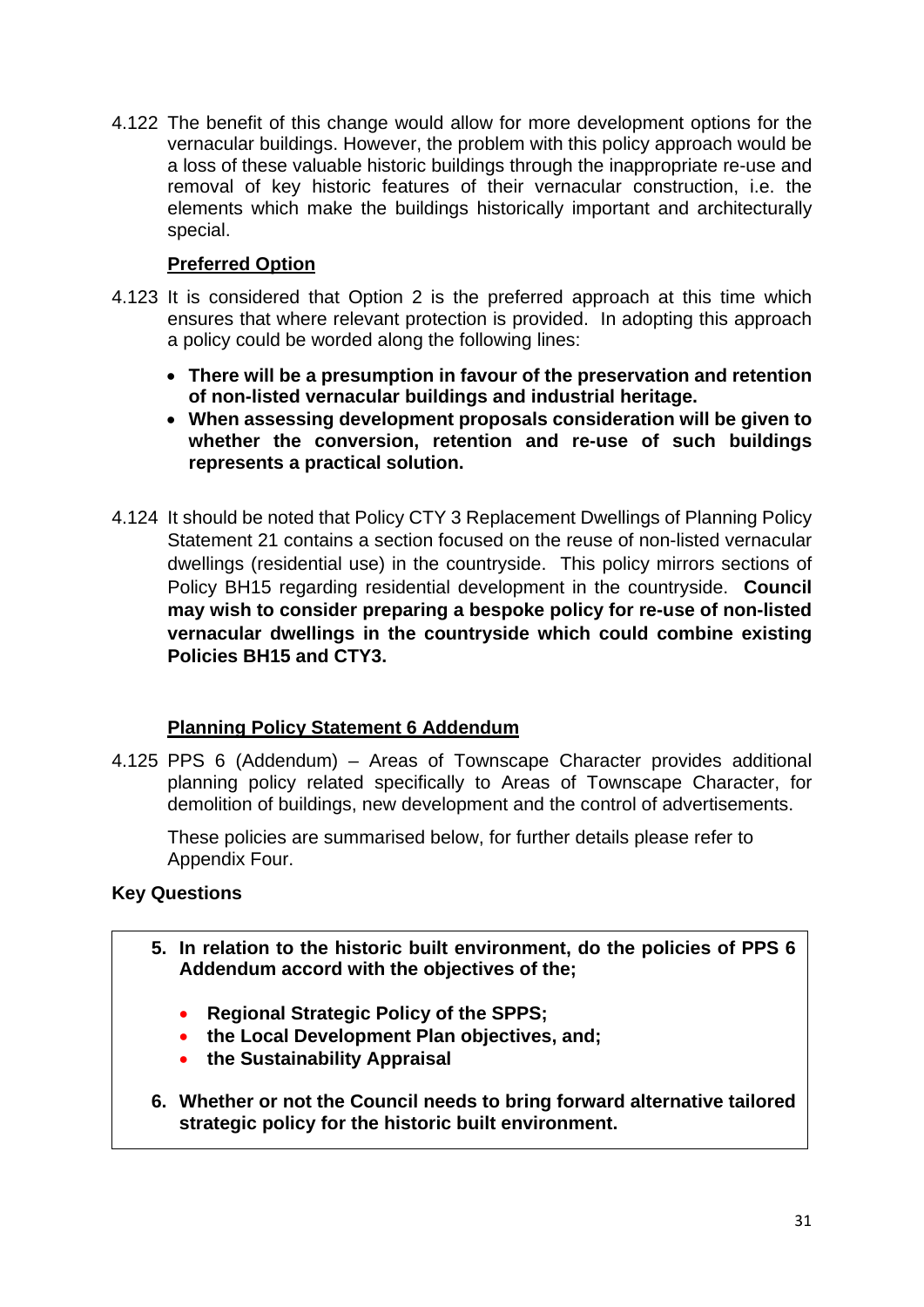#### Areas of Townscape Character

4.126 Many areas within settlements do not have the distinctive character to warrant conservation area designation. However, because of their own unique identity, it may be appropriate to identify and define these as areas of townscape or village character. Local policies or proposals and guidance for such areas should also be included in the plan or where appropriate in supplementary planning guidance.

#### Demolition Control and New Development in an Area of Townscape Character

- 4.127 SPPS regional policy for Areas of Townscape Character states that the demolition of an unlisted building in an ATC should only be permitted where the building makes no material contribution to the distinctive character of the area and subject to appropriate arrangements for the redevelopment of the site.
- 4.128 SPPS regional policy for Areas of Townscape Character states that in managing development within ATCs designated through the LDPs process, the council should only permit new development where this will maintain or enhance the overall character of the area and respect its built form.

#### **Policy Options**

- 4.129 **Option 1** Demolition Control and New Development in an Area of Townscape Character ATC 1 There will be a presumption in favour of retaining any building which makes a positive contribution to the character of an Area of Townscape Character. The Department will normally only permit the demolition of an unlisted building in an Area of Townscape Character where the building makes no material contribution to the distinctive character of the area. Where permission for demolition is granted this will normally be conditional on prior agreement for the redevelopment of the site.
- 4.130 The demolition of a building or buildings in an ATC can significantly erode the character, appearance and integrity of such areas. Demolition can be particularly damaging in cases where it is proposed in isolation, that is, where there are no proposals for the redevelopment of the site. In order to prevent demolition damaging the distinctive character and appearance of an ATC, the planning authority will operate a presumption in favour of retaining any building which makes a positive contribution to the character of the area.

Where the demolition of an unlisted building in an ATC is proposed the key considerations that will be taken into account are:

- The contribution of the building to the ATC and the effect of its demolition on the distinctive character of the area; and
- Whether the quality of proposals for the redevelopment of the site will maintain or enhance the distinctive character of the area.
- 4.131 Where the planning authority decides to permit demolition conditions will normally be imposed.
- 4.132 Policy ATC2 The planning authority will only permit development proposals in an Area of Townscape Character where the development maintains or enhances its overall character and respects the built form of the area. The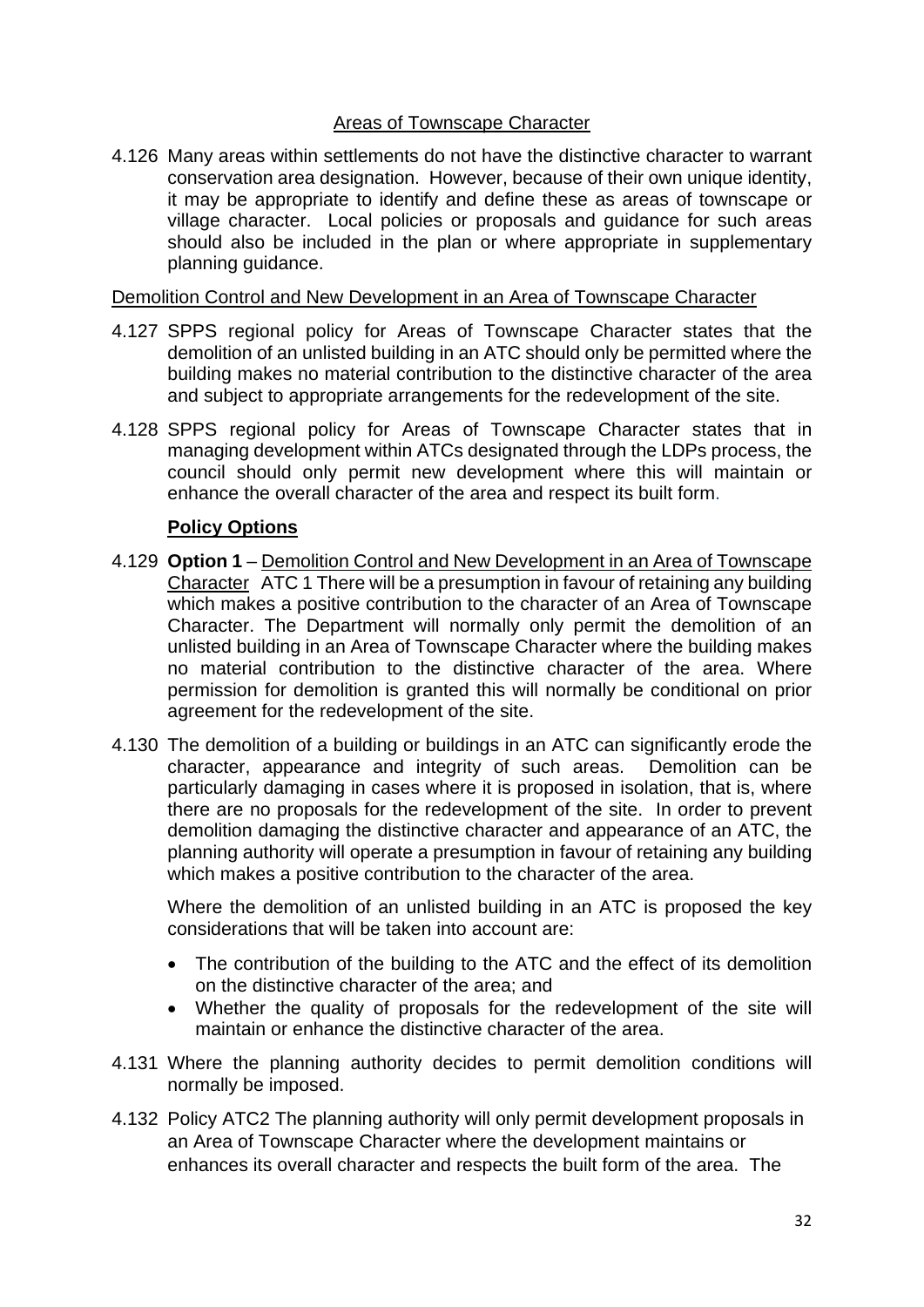planning authority will also require that any trees, archaeological or other landscape features which contribute to the distinctive character of the area are protected and integrated in a suitable manner into the design and layout of the development.

- 4.133 It is important to protect the distinctive character and intrinsic qualities of Areas of Townscape Character (ATCs). Sensitive planning controls are therefore necessary to ensure that both the individual and cumulative effects of development do not detract from the character, appearance and quality of these areas. New development in an ATC should seek to reinforce local identity and promote quality and sustainability in order to respect and, where possible, enhance the distinctive character and appearance of the area. In assessing the acceptability of proposals, the planning authority will have regard to the same broad criteria outlined for Conservation Areas.
- 4.134 Control mechanisms for these policies are that each development proposal is assessed on its own merits and assessments are based on a set of identified criteria and any consent will be subject to conditions.
- 4.135 Based on information provided by DOE Area Plans this policy takes account of and has regard to legislative requirements, Regional planning policy and sustainability appraisal themes at the strategic level. The policy as it stands is similarly worded to the SPPS policy however the new policy goes a step further in that where a proposal involves the demolition of unlisted building within an ATC it states that appropriate arrangements for redevelopment of the site **must**  be included in the proposals. Previously the test was **normally** have appropriate arrangements of the site in place. Any new policy should take account of this new stricter test.
- 4.136 **Option 2** *Alternative Policy Approach* In addition to the existing policy ATC1 Mid Ulster may wish to consider the introduction of the need for all demolition proposals within an ATCs must include appropriate arrangements for the redevelopment of the site **must** be included in the proposals. An amendment to the existing Policy ATC1 will align Council policy more closely with the SPPS strategic regional policy. Furthermore this policy approach should allow for the combination of Policy ATC1 and ATC2.

## **Preferred Option**

- 4.137 It is considered that Option 2 is the preferred approach at this time which ensures that where relevant protection is provided. In adopting this approach a policy could be worded along the following lines:
	- **There will be a presumption in favour of retaining an unlisted building within an ATC which makes a material contribution to the overall character or appearance of the ATC.**
	- **Permission may be granted for demolition on an unlisted building where it does not make a material contribution to the distinctive character or appearance of the ATC.**
	- **Development proposals for the change of use, alteration or extension or new development will accord with the plan where they maintain or enhance the overall character or appearance of the ATC**.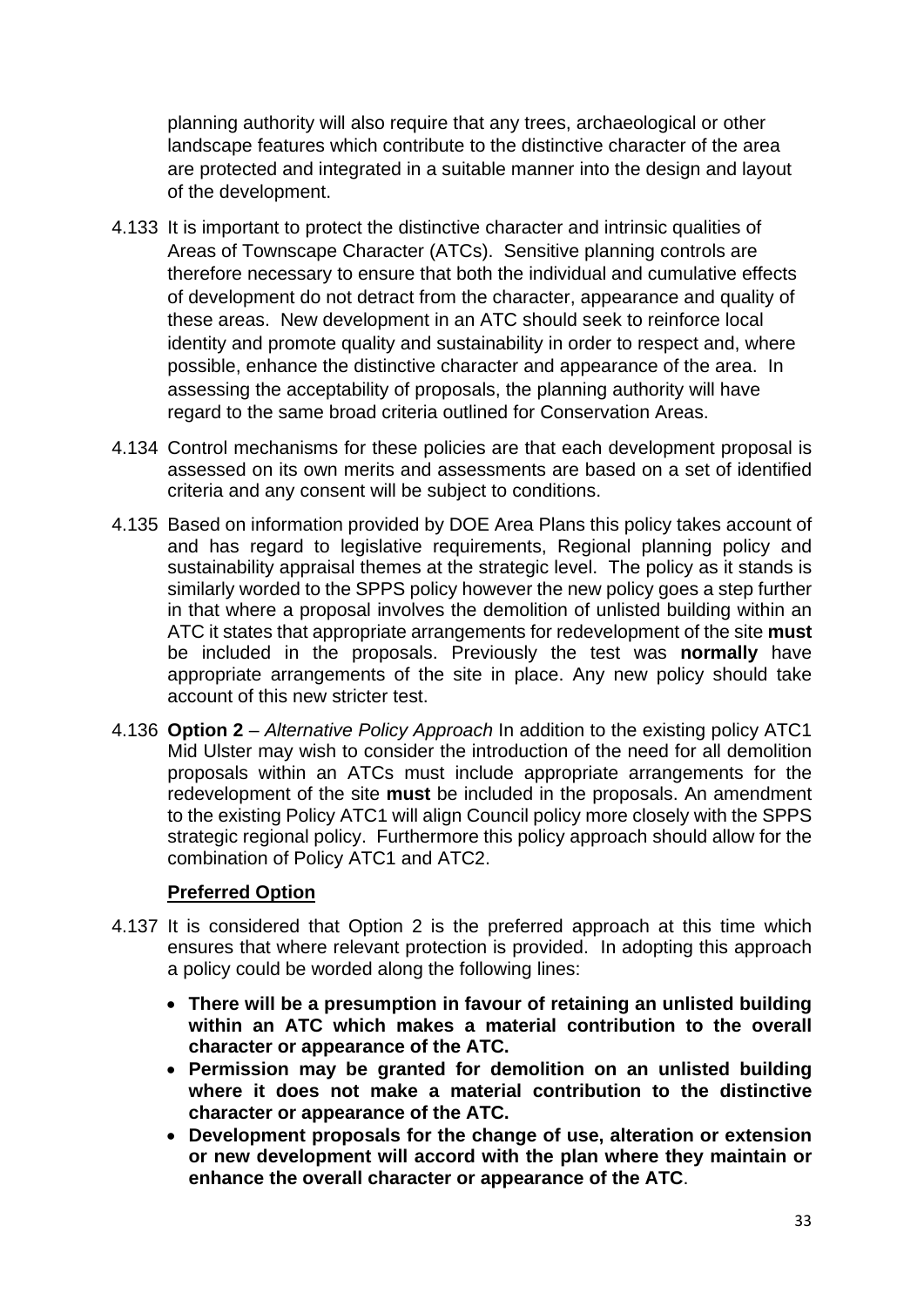4.138 It should be noted that Areas of Townscape Character are identified in the three existing area plans which cover Mid Ulster District. Within each area plan is guidance specific to the identified ATC. These designated ATCs and their guidance shall be retained until such time as they are replaced by the Local Policies Plan.

#### **Planning Policy Statement 23 'Enabling Development'**

4.139 Planning Policy Statement 23 'Enabling Development for the Conservation of Significant Places<sup>[29](#page-34-0)</sup> provides further planning policy related to the historic environment. The purpose of enabling development is to provide the flexibility to accommodate unforeseen imaginative proposals for the maintenance, major repair or conversion to the viable use of a significant place where this is greater than its value to its owner or market value. This policy will only be used as a last resort where the long term public benefit of securing a significant place decisively outweighs the disadvantages of departing from established planning policy.

This policy is summarised below, for further details please refer to Appendix Five.

#### **Key Questions**

- **7. In relation to the historic built environment, do the policies of PPS 6 Addendum accord with the objectives of the;**
	- **Regional Strategic Policy of the SPPS;**
	- **the Local Development Plan objectives, and;**
	- **the Sustainability Appraisal**
- **8. Whether or not the Council needs to bring forward alternative tailored strategic policy for the historic built environment.**

#### Enabling Development

4.140 SPPS regional policy states that enabling development is a development proposal that is contrary to established planning policy and in its own right would not be permitted. Such a proposal may however be allowed where it will secure the long term future of a significant place and will not materially harm its heritage value or setting. Enabling development typically seeks to subsidise the cost of maintenance, major repair, conversion to the optimum viable use of a significant place where this is greater than its value to its owner or market value.

<span id="page-34-0"></span><sup>&</sup>lt;sup>29</sup> A Significant Place means any part of the historic environment that has heritage value including scheduled monuments, archaeological remains, historic buildings (both statutorily listed or of more local significance) together with any historically related contents, industrial heritage, conservation areas or a historic park, garden or demesnes.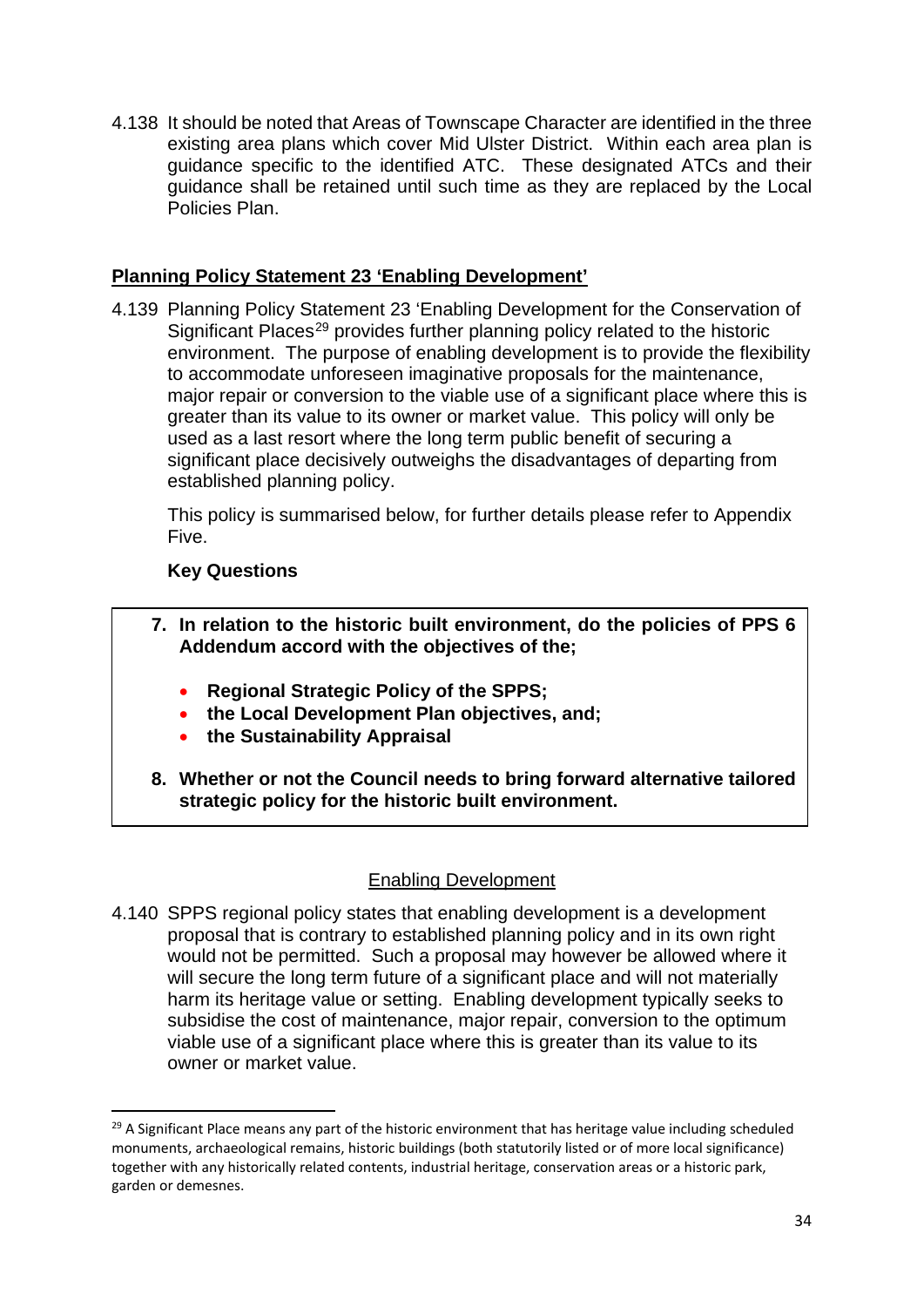- 4.141 **Option 1** Enabling development for the Conservation of Significant Places Policy ED1 Any proposal involving the concept of enabling development must relate to the re-use, restoration or refurbishment of a significant place. The proposal must be accompanied by a Statement of Justification. Planning permission will only be granted when all the set criteria is met.
	- (a) the significant place to be subsidised by the proposed enabling development will bring significant long-term benefits according to its scale and location;
	- (b) the conservation of the significant would otherwise be either operationally or financially unviable;
	- (c) the impact of the enabling development is precisely defined at the outset;
	- (d) the scale of the proposed enabling development does not exceed what is necessary to support the conservation of the significant place;
	- (e) sufficient subsidy is not available from any other source;
	- (f) the public benefit decisively outweighs the benefits of departing from other planning policies;
	- (g) it will not materially harm the heritage values of the significant place or its setting;
	- (h) it avoids detrimental fragmentation of the management of the significant place;
	- (i) it will secure the long term future of the significant place and, where applicable, its continued use for a sympathetic purposed; and
	- (j) it is necessary to resolve problems arising from the inherent needs of the heritage asset, rather than circumstances of the present owner, or the purchase price paid.
- 4.142 This policy will only be used as a last resort where the long-term public benefit of securing a significant place decisively outweighs the disadvantages of departing from normal policy presumptions. It allows for assessment of these proposals as a preliminary requirement and is not to be implemented of the planning authority is not convinced that the public benefit will be gained.
- 4.143 Developers are encouraged to enter into pre-application discussions with the planning authority: to assess the impact of the enabling element of the proposed development; to establish the level of detail required; to discuss the need to submit a 'full' as opposed to 'outline' planning application; and to avoid unrealistic expectations.
- 4.144 Applications incorporating enabling development should be accompanied by a Statement of Justification. This statement should include sufficient, detailed financial information as is necessary to allow the planning authority, and/or its consultees to make an informed decision upon the application. In particular, the information provided on the enabling development component should be sufficiently detailed to allow the planning authority to validate the need for, and assess the scale of the enabling development; and consider the impact on private concerns where this coincides with the public interest.
- 4.145 Enabling development must always be justified by the inherent lack of viability of the heritage asset, not an owner's inability to fund a commercially viable scheme.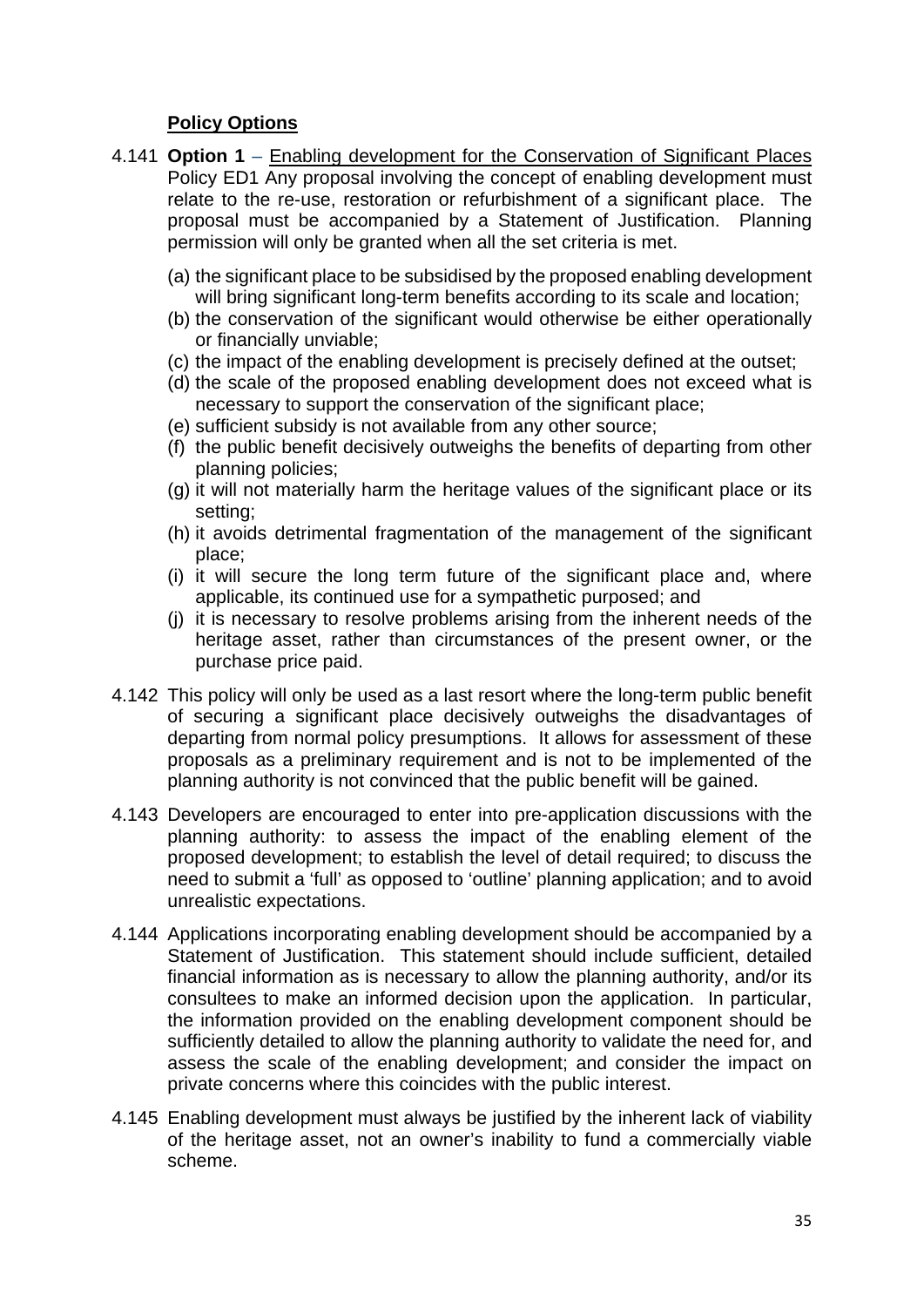There are a number of stringent control mechanisms which places the onus on the applicant to provide clear, robust financial evidence and enter into preapplication discussion at a preliminary stage. It is vital that this policy is only to be used as a last resort to securing long-term public benefit of a significant place.

- 4.146 The problem with this policy is that it allows for certain proposed developments to contravene existing planning policy which may result in the loss of or detrimental impact on regionally important significant places within the historic built environment.
- 4.147 **Option 2** *Alternative Policy Approach A* In addition to Policy ED1 the existing policy should be strengthened by introducing a mandatory requirement for a planning agreement under Section 75 (a legally binding contract).
- 4.148 **Option 3** *Alternative Policy Approach B* Council may wish to consider not having an enabling development policy as it is not a statutory requirement and is a clear departure from all other planning policies which are in place to protect, conserve and enhance the historic built environment.

#### **Preferred Option**

- 4.149 It is considered that Option 1 is the preferred approach at this time which ensures that where relevant protection is provided. In adopting this approach a policy could be worded along the following lines:
	- **Any proposal involving the concept of enabling development must relate to the re-use, restoration or refurbishment of a significant place. The proposal must be accompanied by a Statement of Justification. Planning permission will only be granted when all the set criteria are met.**

#### **Discretional Powers – Historic Built Environment**

4.150 The adopted SPPS sets out other policy options for Local Authorities related to the historic built environment.

#### Non-Designated Heritage Assets (NDHAs)

- 4.151 Non-designated heritage assets or more commonly known as 'local listing'. This is not a statutory requirement but is remains a viable option for Local Authorities to consider when preparing the LDP or supplementary planning guidance.
- 4.152 SPPS states the effect of an application on the significance of a non-designated heritage asset such as an unlisted vernacular building<sup>[30](#page-36-0)</sup>, or historic building of

<span id="page-36-0"></span><sup>&</sup>lt;sup>30</sup> Vernacular buildings reflect the local 'folk tradition' and are typical of a common type of building in a particular locality, generally pre1925. For more details refer to 'A Sense of Loss – Survival of Rural Traditional Buildings in Northern Ireland', published by DOE, March 1998.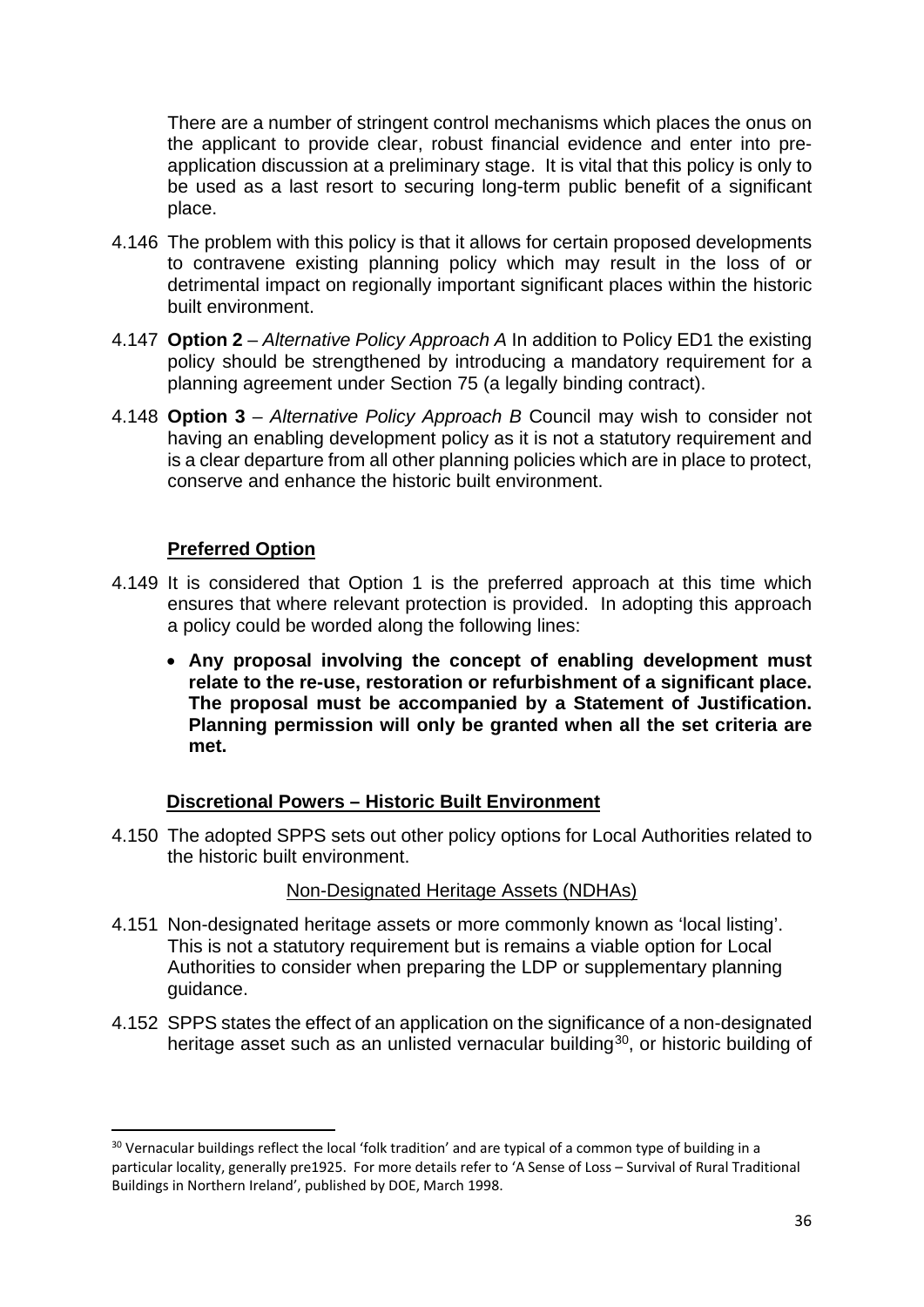local importance<sup>[31](#page-37-0)</sup> should be taken into account in determining the application. In weighing applications that affect directly or indirectly non-designated heritage assets, a balanced judgement will be required having regard to the scale of any harm of loss and the significance of the heritage asset. Councils may wish to bring forward bespoke local policies for such buildings.

4.153 The identification of non-designated heritage assets can be used to recognise local distinctiveness and character to ensure these values are taken into account when changes affecting the historic environment are proposed. These lists can play an important role in celebrating heritage that is valued by the community. The preparation of a 'local list' provides an opportunity for Councils and communities to work in partnership<sup>[32](#page-37-1)</sup>.

*'Local heritage listing is a means for a community and a local authority to jointly identify heritage assets that are valued as distinctive elements of the local historic environment. It provides clarity on the location of assets and what it is about them that is significant, guaranteeing that strategic local planning properly takes account of the desirability of their conservation.'*

- 4.154 Creation of a *'local list'* of heritage assets is an effective way of providing additional protection for buildings and structures that are valued by the local community. Importantly, any such list should be supported by a specific development plan policy that commits the Council to resist demolition or damaging alteration unless it can be demonstrated that retention is not feasible.
- 4.155 The preparation of a list of non-designated heritage assets is an option however the method regarding the identification of such assets would need further investigation and consideration as clear selection criteria is required which justifies the identification such heritage assets i.e. a robust evidence base would be necessary.
- 4.156 **The Planning Committee is requested to note the Council's powers with regard to the identification of non-designated heritage assets and to consider the option of seeking proposals for buildings/ historic structures that may be considered for local listing via the Preferred Option Paper (POP).**

#### Local Landscape Policy Areas (LLPAs)

4.157 SPPS states that these designations consist of those features and areas within and adjoining settlements considered to be of greatest amenity value, landscape quality or local significance and therefore are worthy of protection from undesirable or damaging development. They may include:

<span id="page-37-0"></span><sup>&</sup>lt;sup>31</sup> A historic building of local importance, is a building, structure or feature, whilst not statutory listed, has been identified by the council as an important part of their heritage, due to its local architectural or historic significance.'

<span id="page-37-1"></span><sup>&</sup>lt;sup>32</sup> Good Practice Guide for Local Heritage Listing, May 2012, Historic England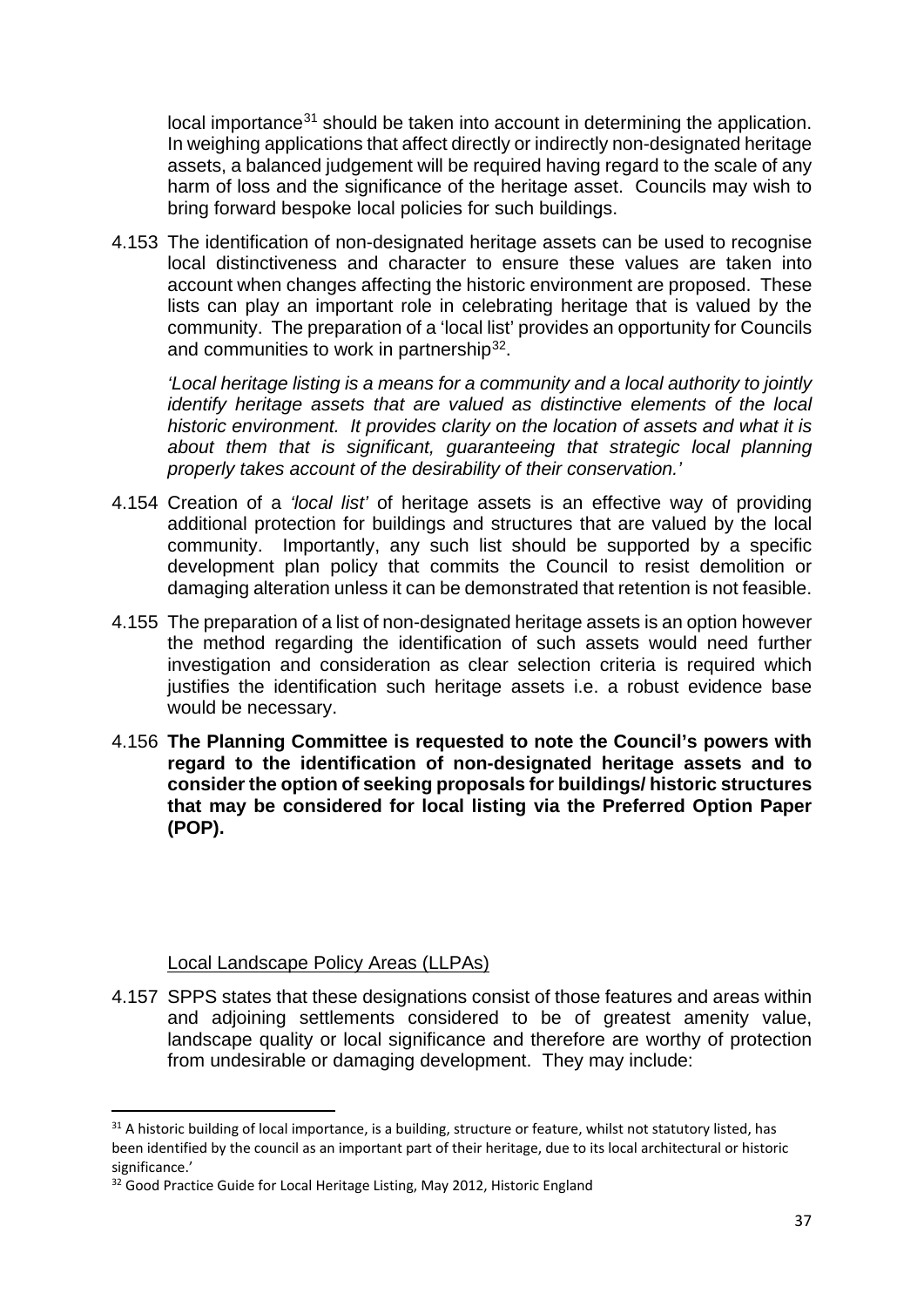- Archaeological sites and monuments and their surroundings;
- Listed and other locally important buildings and their surroundings;
- River banks and shore lines and associated public access;
- Attractive vistas, localised hills and other areas of local amenity importance; and
- Areas of local nature conservation interest, including areas of woodland and important tree groups.
- 4.158 LDPs should consider, where appropriate, designating LLPAs and bring forward local policies and guidance to maintain the intrinsic landscape, environmental value and character of such areas. Options that may be considered are removing permitted development rights, via an Article 4 Direction, on locally important buildings and their settings that are located within a designated LLPA and/or serving a Tree Protection Order on existing trees that are an important visual amenity asset.
- 4.159 It should be noted that there are a number of designated LLPAs within each of the three existing area plans which cover Mid Ulster District. Within each area plan is guidance specific to the identified LLPA. These designated LLPAs and their guidance shall be retained until such time as they are replaced by the Local Policies Plan and that a strategic operational policy be introduced as follows:
	- **Development within LLPA's will accord with the Plan proving it does not harm the intrinsic character or assets within it and adheres to local policy guidance.**

#### **5.0 Recommendation**

5.1 It is recommended that the policy options contained within this Paper together with the preferred options are subjected to Sustainability Appraisal/Strategic Environmental Assessment, before any final decisions are made on which options will go forward for public consultation in the Preferred Options Paper.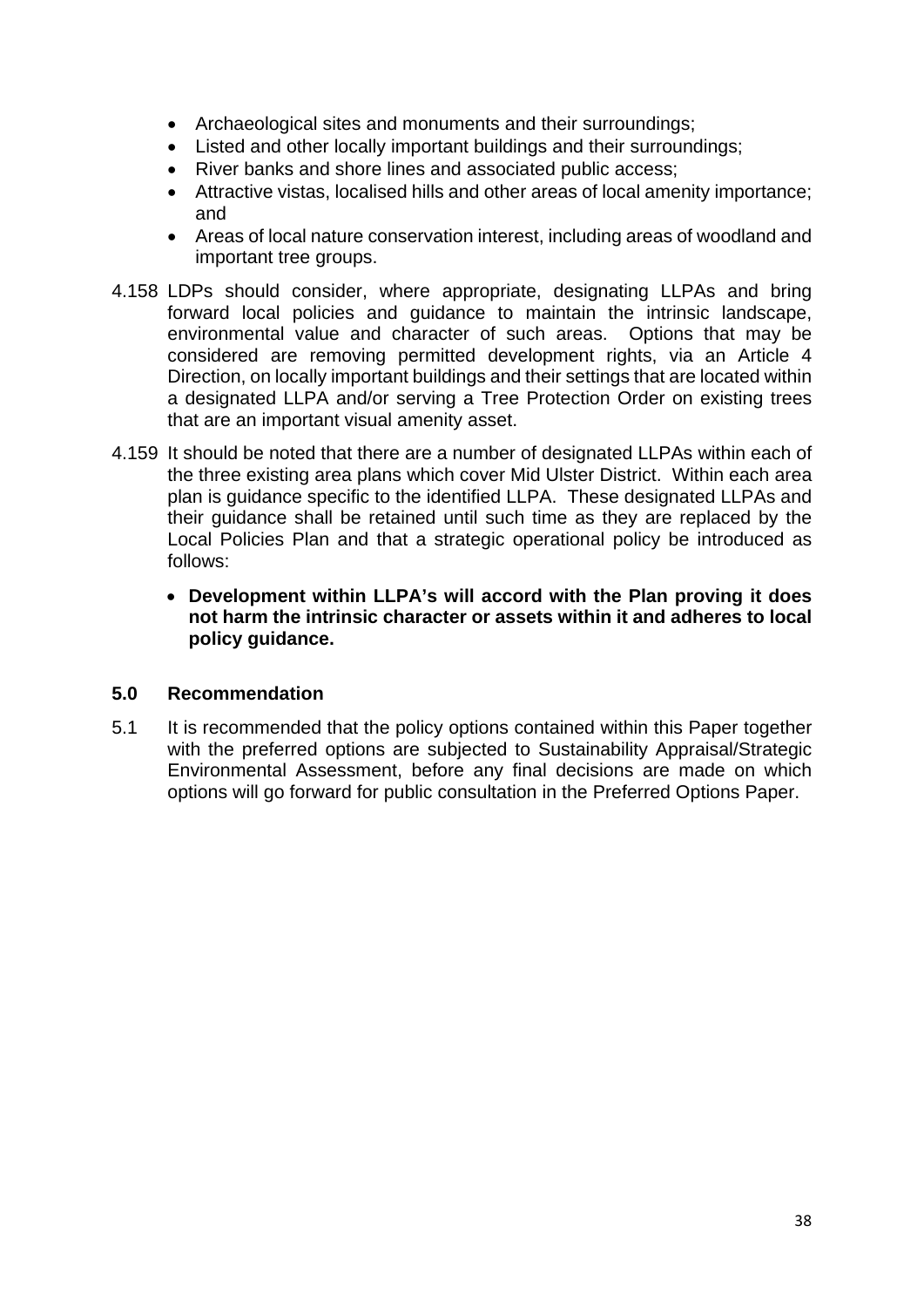# **APPENDIX ONE**

Part 4 of the Panning Act (Northern Ireland) 2011

#### **Listed Buildings**

#### Section 80 Lists of buildings of special architectural or historic interest

Sets out the Department's duty with respect to compiling a list of buildings of 'special architectural or historic interest'. The Department must consult with The Historic Buildings Council (HBC) if compiling or amending the list. The list must be available for public inspection. Section 80 (7) provides the definition of a 'listed building' it states that;

'in this Act 'listed building' means a building which is for the time being included in a list compiled under this section; and, for the purposes of the provisions of this Act relating to listed buildings, the following shall be treated as part of the building-

- (a) Any object or structure within the curtilage of the building and fixed to the building;
- (b) Any object or structure within the curtilage of the building which, although not fixed to the building, forms part of the land and has done so since before 1<sup>st</sup> October 1973.

#### Section 81 Temporary listing: building preservation notices

Sets out Council powers (transferred from the Department) with respect to 'building preservation notices' (BPNs). These notices come into force only when formally served on owners and occupiers of a building within the council district where it appears the building is worthy of being listed but is not yet included in the list. Section 81 (2) sets out the form the notice must take and the temporary nature of the notice (valid for 6 months only) by which time the Department must include the building in the list or notify the council it does not intend to list the building. The immediate effect of a BPN is to protect the building as if it were listed. Building Preservation Notices A good practice guide for councils issued by NIEA, May 2015 provides further guidance.

#### Section 82 Temporary listing in urgent cases

Sets out Council powers (transferred from the Department) with respect to serving of 'BPN in the case of urgency, formal service on owner and occupier not required, a notice affixed 'conspicuously' to the building can be regarded as being served.

#### Section 83 Lapse of building preservation notices

Sets out Council powers (transferred from the Department) with respect to BNPs which have ceased to be in force (expired within 6 months or refused listing by the Department). These include the ability to prosecute and punish any person under section 85 (demolition of listed building) or section 147 (where enforcement notice not complied with) even though the original building preservation notice has expired.

Section 84 Issue of certificate that building is not intended to be listed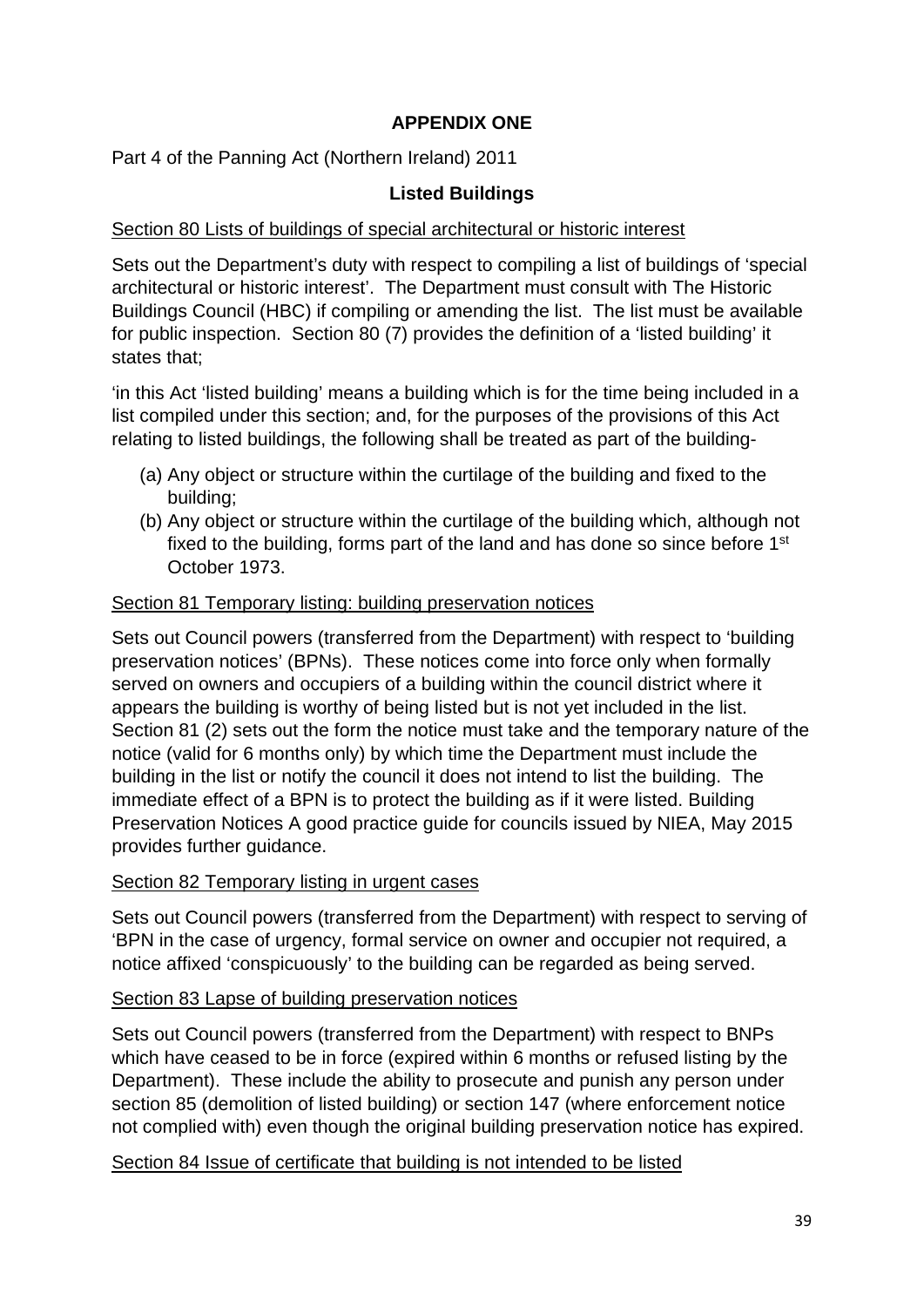Sets out Department's power with respect to issuing to an applicant a certificate stating it does not intend to list a building. If such a certificate is issued (after statutory consultation with HBC and the Council) then the building cannot be listed by the Department or a BPN served by the Council for the next 5 years.

#### Section 85 Control of works for demolition, alteration or extension of listed buildings

Persons undertaking works as specified above, without consent from the Department or the Council shall be guilty of an offence (on summary conviction imprisonment not exceeding 6 months, £100,000 fine or both, up to 2 years on indictment).

#### Section 86 Applications for listed building consent

Applications for consent made to Council for listed building consent, form of application set out in subordinate legislation or by any direction by council under the regulations. A consent application must include a statement about design principles and concept applied to works and a statement about how issues relating to access have been dealt with. The Department or the Council may grant approval subject to conditions.

#### Section 87 Notification of applicants for listed building consent to certain persons

This states that listed building consent is subject to the statutory notification process regarding the need for a declaration of land ownership.

#### Section 88 Call in of certain applications for listed building consent to Department

The Department has powers to call in a listed building application from the Councils. Where it is certified that the listed building application relates to a national security issue the Department must call in the application. Where this occurs the Department must cause under Section 235 (2) or (5) a Public Local Inquiry to be Held. This can be held by Planning Appeals Commission or a person appointed by the Department. The Department must take into account of public inquiry report. The Departments decision shall be final in cases that where this Section applies.

### Section 89 Duty to notify Department of applications for listed building consent

The Council must notify the Department if it intends to grant listed building consent and must supply (to the Department) details of the works for which consent is required. The Department has up to 28 days to call in (S.88) the application or give notice that addition time is required to consider the application. Councils must not grant listed building consent until the 28 day period has expired or until the Department notifies Council it does not intend to call in the application.

#### Section 90 Directions concerning notification of applications, etc.

This Section outlines how the Department may issue a direction specifying situations where the Department does not need to be notified when the Council intends to grant consent (S. 89).

Section 91 Decision on application for listed building consent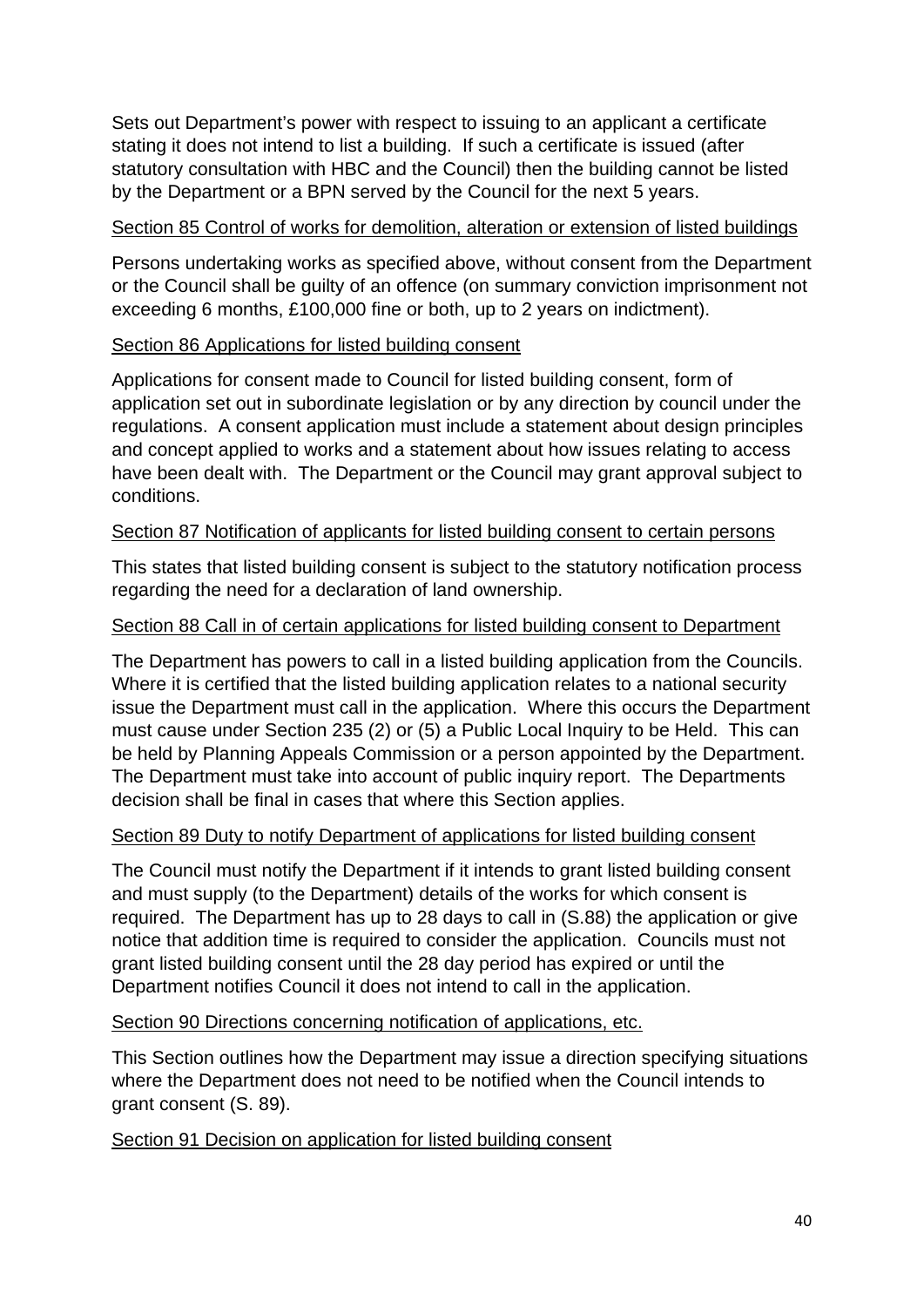Listed building consent decisions may be refused or granted either unconditionally or subject to conditions. Council or the Department must have special regard to the desirability of preserving the building or its setting or any feature of special architectural or historic interest which it possesses. This is a statutory requirement. Listed building consent may be granted subject to conditions and where the listed building is to be demolished conditions may be added that no demolition take place until contracts are signed to redevelop the site and permission granted for the redevelopment.

### Section 92 Power to decline to determine subsequent application for listed building consent

Sets out Council powers to decline to determine an application for listed building consent in certain circumstances. These include where a similar application has been made in the last 2 years, where an appeal has been dismissed or withdrawn.

### Section 93 Power to decline to determine overlapping application for listed building consent

Sets out Council powers to decline to determine an application for listed building consent which is made on the same day as a similar application or at a time when any of the conditions set out in subsection (2) to (4) applies.

#### Section 94 Duration of listed building consent

Set out time limit conditions, works must being within 5 years of consent being granted or other time period as may be specified by the Department or Council. If no time limit conditioned it will be 'deemed' to be granted subject to 5 year time limit for works to begin.

### Section 95 Consent to execute works without compliance with conditions previously attached

An applicant can apply to original authority only (Department or Council) who granted consent to carryout works without compliance with conditions previously attached.

#### Section 96 Appeal against failure to take decision

If refused listed building consent by Council an applicant can appeal to the PAC (within a 4 month time period only).

### Section 97 Appeal against failure to take decision

If the Council fails to determine a listed building consent or, a condition imposed on a grant of listed building consent, within a specified time frame then an applicant may lodge a non-determination appeal.

#### Section 98 Revocation or modification of listed building consent by Council

Sets out Council powers to, where expedient, revoke or modify any listed building consent granted within it's district, having regard to the local development plan and any other material considerations.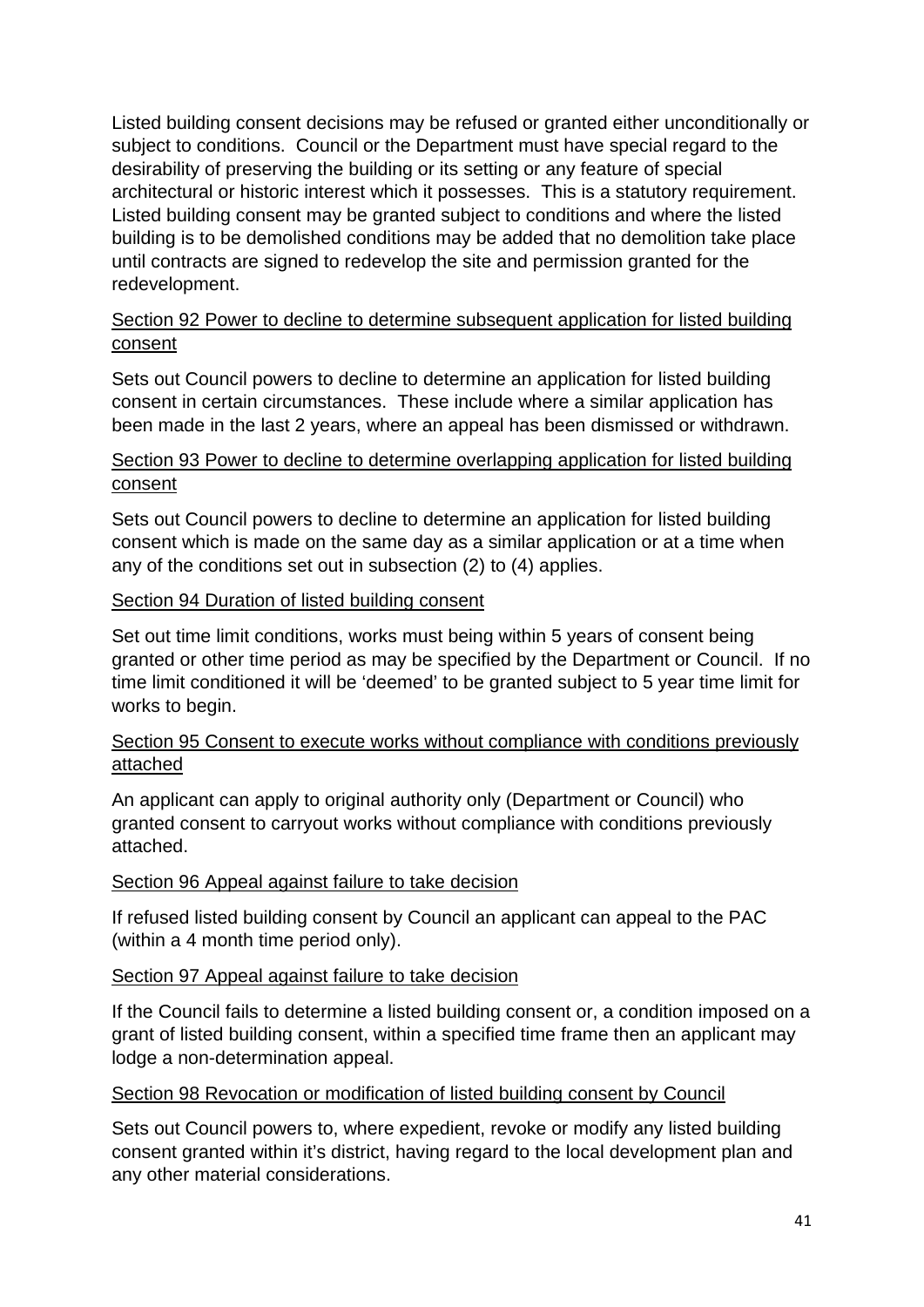## Section 99 Procedure for section 98 orders: opposed cases

Where an order of modification or revocation is made by the Council it shall not take effect until confirmed by the Department. Any other must be formally served on the owner, occupiers or other affected parties. The Order can be appealed to PAC within 28 days of being served.

### Section 100 Procedure for section 98 orders: unopposed cases

Where an order of revocation or modification is unopposed the owner, occupiers and affected parties have confirmed in writing that they do not object to the order then (instead of submitting the order to the Department for confirmation) the Council must advertise the order in the prescribed manner. If no person affected by the order gives notice then the order shall take effect at the end of the prescribed period.

### Section 101 Revocation or modification of listed building consent by Department

The Department, where expedient may modify or revoke any listed building consent granted. The Department must have regard to any material consideration and must consult with the appropriate Council before making the order. The Order must be served on the owner, occupier and those affected. The right of appeal applies to the Order.

# Section 102 Applications to determine whether listed building consent is required

Sets out Council powers (transferred from Department) to determine if listed building consent is required for works.

### Section 103 Acts causing or likely to result in damage to listed buildings

A person(s) shall be guilty of an offence if they do or permit the doing of an act which causes or is likely to result in damage to the building.

# **Areas of Special Architectural or Historic Interest**

### Section 104 Conservation Areas

Powers are shared between Council and the Department. Both can designate conservation areas. A conservation area is an area of special architectural or historic interest within its district the character or appearance of which it is desirable to preserve or enhance. Before making a determination the Department must consult with the appropriate council. A designation may only be varied or cancelled by the authority which made the designation. The planning authority must consult with Historic Building Council (HBC) and any other person(s) as may be prescribed. If the planning authority does not consult with HBC then the designation is only valid for 6 months. Council must give notice to the Department if any new designation, variation or cancelling of an existing designation is proposed. The Department must give notice to the appropriate Council if any new designation, variation or cancelling of an existing designation is proposed. Notice of designation must be published in one local newspaper within the district by Council or the Department.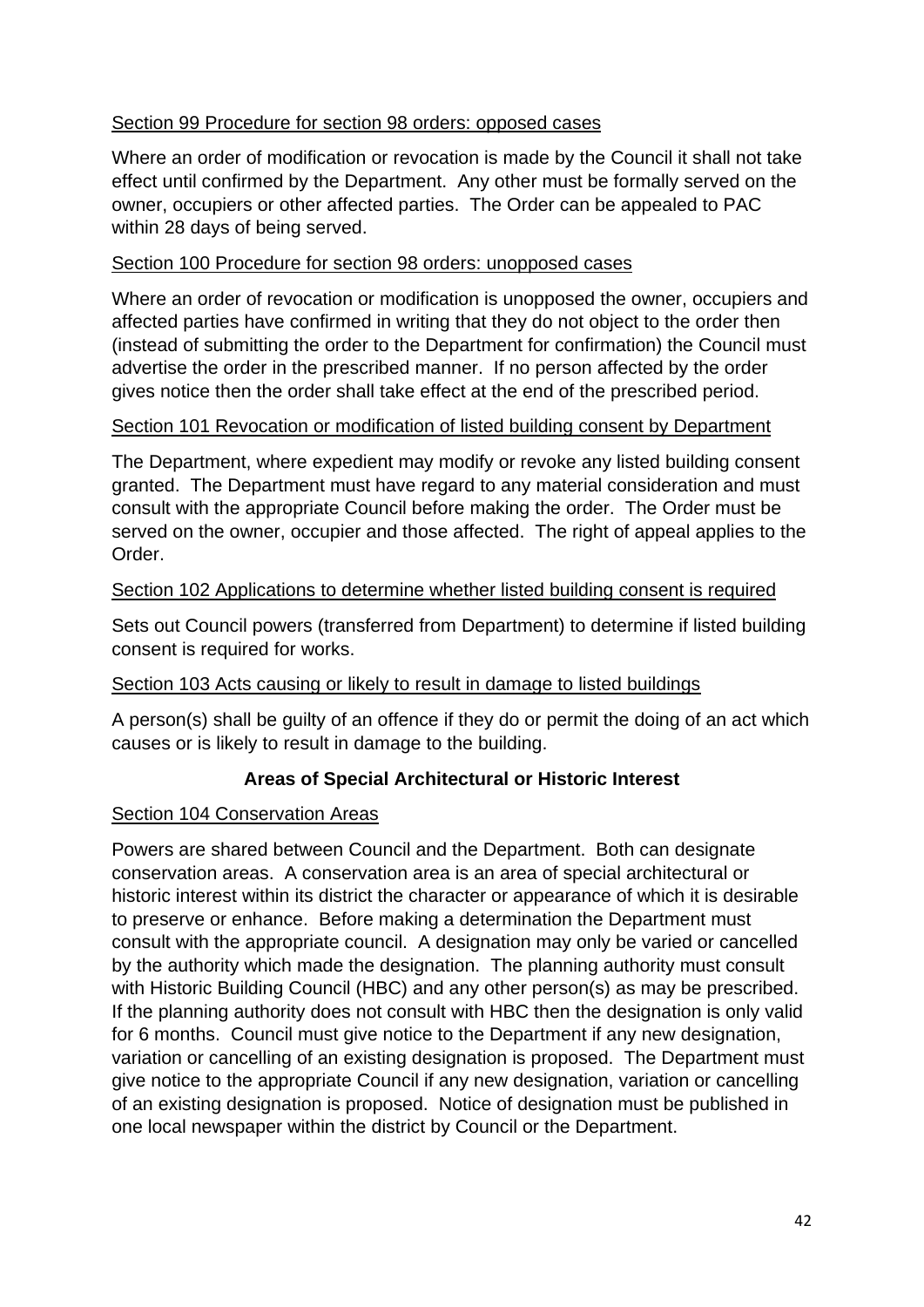S. 104, (11) Where a conservation area is designated special regard must be had to the desirability of:

(a) preserving the character or appearance of that area in cases where an opportunity for enhancing its character or appearance does not arise;

(b) enhancing the character or appearance of that area in cases where an opportunity to do so does arise.

### Section 105 Control of Demolition in Conservation Areas

Buildings within conservation areas (which are unlisted) are not to be demolished without conservation area consent from the appropriate authority (Department or Council). If the Council make an application the Department can approve it. All other applications must be approved by Council.

S. 105 (8) refers to any structural alteration of that building where the alteration consists of demolishing part of the building.

### Section 106 Grants in relation to Conservation Areas

Power to make grants or loans within conservation areas still lies with the Department only. Grants or loans may be subject to conditions.

# **Land and works of councils**

# Section 107 Application of Chapter 1, etc. to land and works of Councils

Deals with applications submitted by Councils in relation to the execution of works for the demolition, alteration or extension of listed buildings. Applications are to be dealt with by the Department.

Part 8 of the Planning Act (NI) 2011

# **Further Provisions as to Historic Buildings**

### Section 198 Historic Buildings Council

The HBC will continue in operation as before. It's function will be to review and report to the Department on the state of listed buildings, advise department on listed building (planning applications) and any other functions as set out in statutory provisions (e.g. consulted on new conservation area designations. Schedule 5 of Act sets out the mechanics of how HBC will operate e.g. Chair appointed by Minister, members to hold office for 3 years maximum, allowances, expenses etc.

### Section 199 Grants and loans for preservation or acquisition of listed buildings

The power to provide grant or loans for the repair or maintenance of listed buildings still resides with the Department

### Section 200 Acquisition of listed buildings by agreement

Department may acquire by agreement, by purchase or lease or may accept as a gift any listed building and lands. Department may also purchase by agreement or accept as a gift any object kept in listed building. Department can make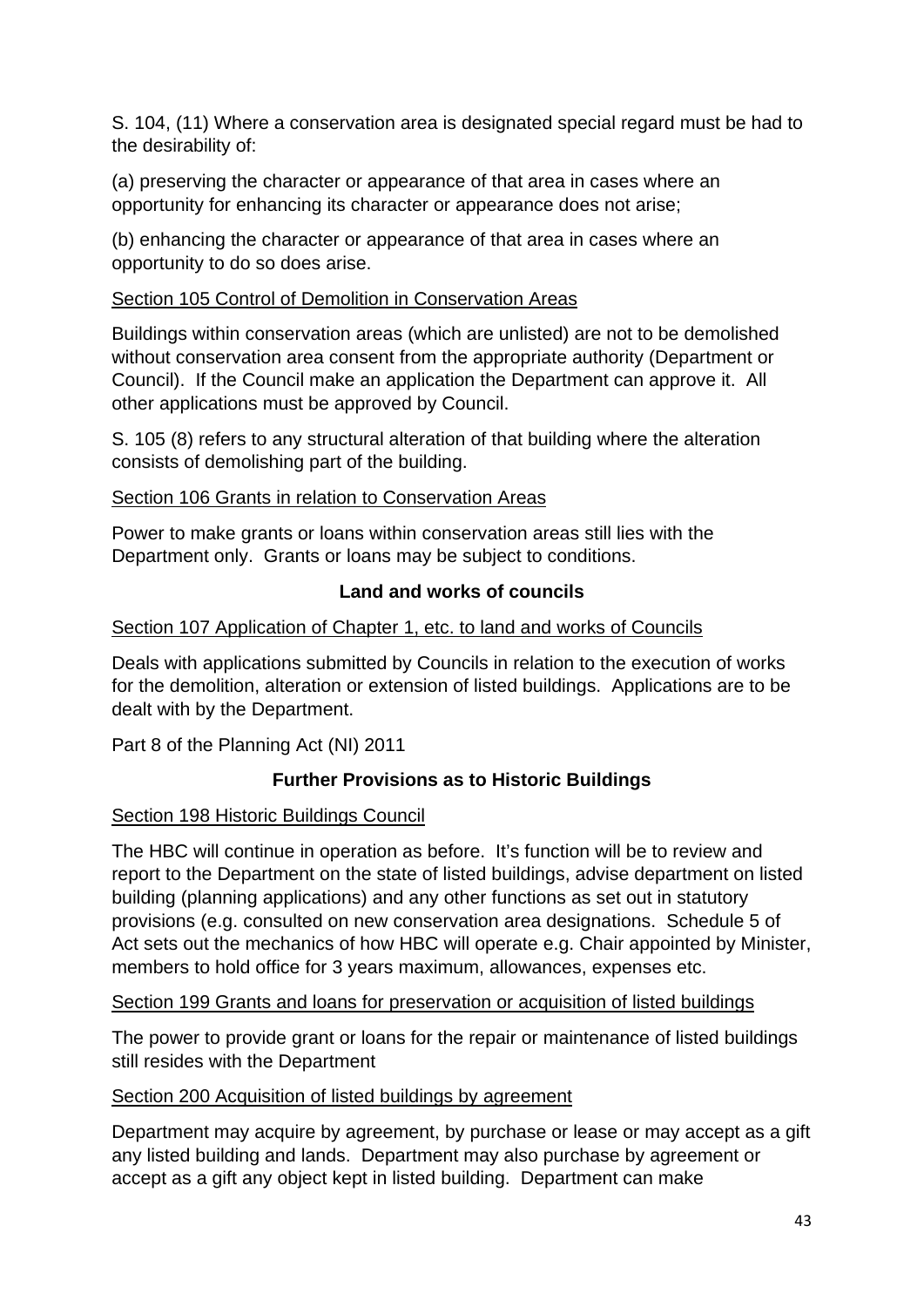management arrangements as it sees fit for any property acquired. Property acquired may be passed to other bodies e.g. National Trust, Councils as prescribed

#### Section 201 Acceptance by Department of endowments in respect of listed buildings

Department may accept the gift of an endowment towards the upkeep of a listed building

#### Section 202 Compulsory acquisition of listed buildings

Allows the Department, where it is considered to be expedient, to compulsory acquire a listed building and lands where reasonable steps are not being taken to properly reserve it. Department under PNIO 1991 Article 87 to 93 may make a vesting order to acquire the lands. Compulsory purchase proceedings shall not commence until at least two months previously it has served a "repair notice" on the owner of the listed building. Crown lands exempted from compulsory acquisition except in certain circumstances.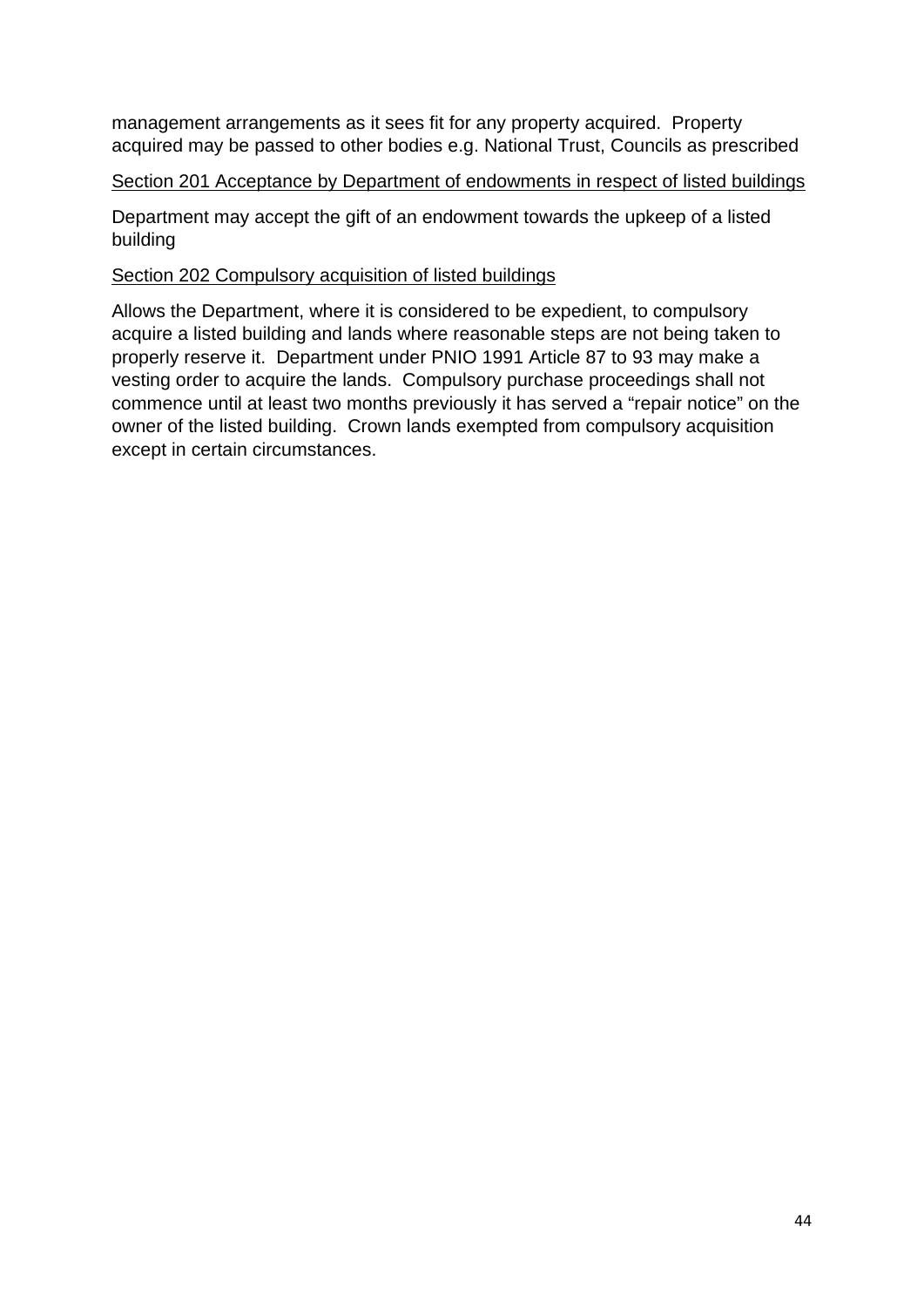# **APPENDIX TWO**

## **Single Planning Policy Statement** (September 2015)

## **Archaeology and Built Heritage**

6.1 Archaeological and built heritage assets such as tombs and ring forts, historic and vernacular buildings, planned parklands, buildings and features associated with industrial heritage, are all important sources of information about our past, and are often significant landmarks in the present townscape and countryside. This archaeological and built heritage constitutes an irreplaceable record which contributes to our understanding of both the present and the past and is an important economic resource. Their presence usually adds to the quality of our lives and promotes a sense of local distinctiveness which is an important aspect of the character and appearance of cities, towns, villages and the countryside.

6.2 The Regional Development Strategy 2035 (RDS) sets out regional guidance to "Conserve, protect and where possible, enhance our built heritage and our natural environment."[33](#page-45-0) It recognises that Northern Ireland has a rich and diverse archaeological and built heritage which contributes to our sense of place and history. It also regards built heritage as a key marketing, tourism and recreational asset that, if managed in a sustainable way, can make a valuable contribution to the environment, economy and society.

6.3 The planning system has a key role in the stewardship of our archaeological and built heritage. The aim of the SPPS in relation to Archaeology and Built Heritage is to manage change in positive ways so as to safeguard that which society regards as significant whilst facilitating development that will contribute to the ongoing preservation, conservation and enhancement of these assets.

# **Regional Strategic Objectives**

6.4 The regional strategic objectives for archaeology and built heritage are to:

- secure the protection, conservation and, where possible, the enhancement of our built and archaeological heritage;
- promote sustainable development and environmental stewardship with regard to our built and archaeological heritage; and
- deliver economic and community benefit through conservation that facilities productive use of built heritage assets and opportunities for investment, whilst safeguarding their historic or architectural integrity.

### **Regional Strategic Policy**

6.5 The following strategic policy must be taken into account in the preparation of Local Development Plan (LDPs) and in the determination of planning applications.

### **World Heritage Sites**

<span id="page-45-0"></span> $33$  RDS 2035 – RG 11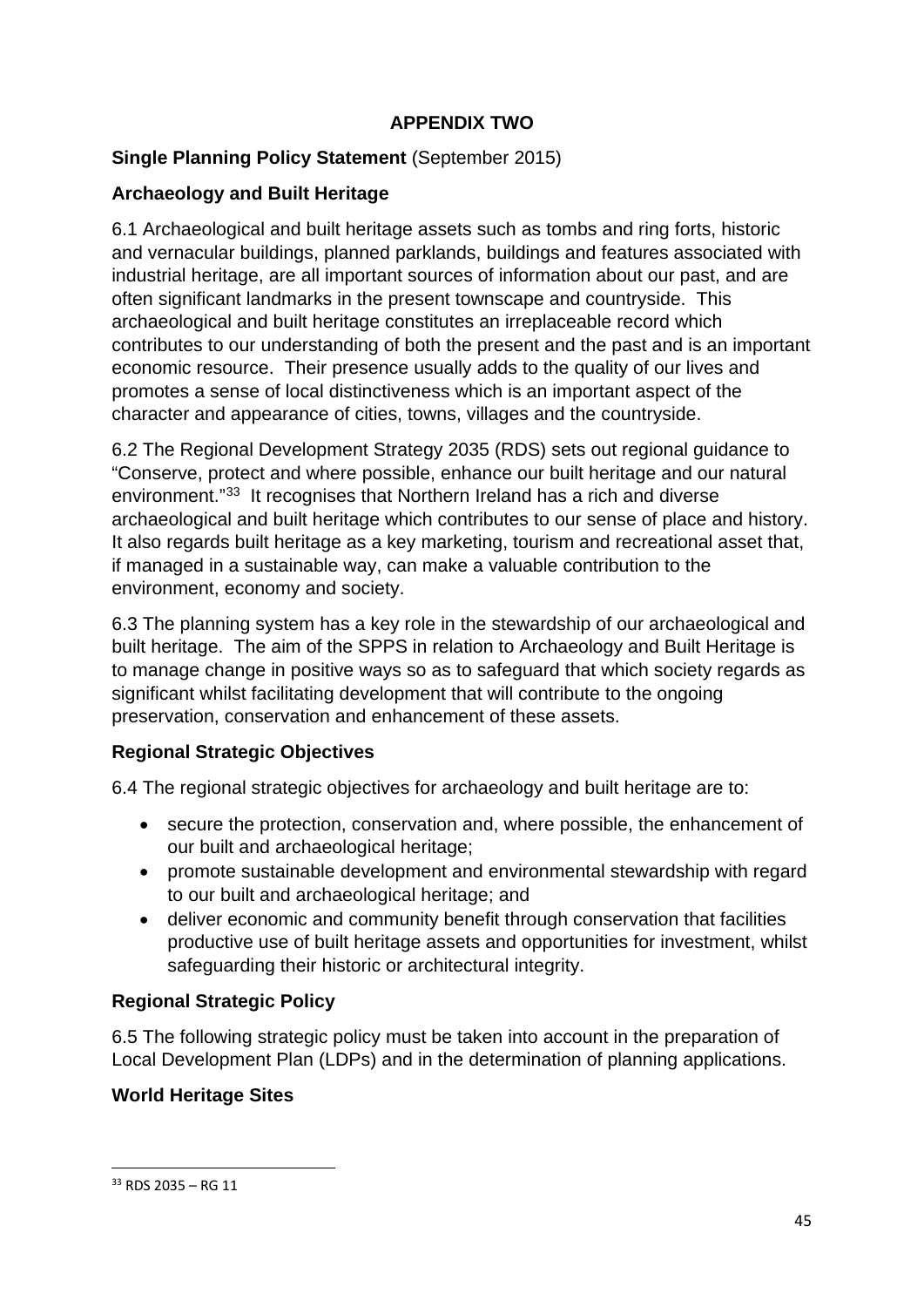6.6 Development that would adversely affect the Outstanding Universal Value of a World Heritage Site (WHS) or the integrity of its setting must not be permitted unless there are overriding exceptional circumstances.

6.7 Inclusion of a WHS on a list published by UNWSCO highlights the outstanding international importance of the site as a material consideration in the determination of planning and listed building consent applications, and appeals. Planning authorities must carefully consider applications affecting the Outstanding Universal Value of such sites, particularly taking into account the safeguarding of critical views to and from the site, the access and public approaches to the site and the understanding and enjoyment of the site by visitors.

# **Archaeology**

6.8 Archaeological remains of regional importance include monuments in State Care, schedule monuments and Areas of Significant Archaeological Interest (ASAI's). Such sites (or constituent parts of them) benefit from statutory protection<sup>34</sup>. Development which would adversely affect such sites or the integrity of their settings must only be permitted in exceptional circumstances. The scheduling programme is an ongoing process and there are archaeological remains of regional importance yet to be scheduled. In order to make sure that the most up to date information is taken into account when determining applications, this policy approach should also apply to such sites which, whilst not scheduled presently, would otherwise merit such statutory protection.

6.9 Development proposals which would adversely affect archaeological remains of local importance or their settings should only be permitted where the planning authority considers that the need for the proposed development or other material considerations outweigh the value of the remains and/or their settings.

6.10 Planning authorities should seek all necessary information from applicants in making well informed planning judgements, particularly where the impact of a development proposal on archaeological remains is unclear, or the relative significance of such remains is uncertain. Should an applicant fail to provide a suitable assessment or evaluation on request, the planning authority should adopt a precautionary approach and refuse planning permission.

6.11 Where a planning authority is minded to grant planning permission for development which will affect sites known or likely to contain archaeological remains, it should ensure that appropriate measures are taken for the identification and mitigation of the archaeological impacts of the development. Where appropriate, this may involve the preservation of remains in situ, or a licensed excavation, recording examination and archiving of the archaeology by way of planning conditions<sup>35</sup>.

# **Listed Buildings**

<span id="page-46-1"></span><span id="page-46-0"></span><sup>&</sup>lt;sup>34</sup> Scheduled sites are protected under the Historic Monuments and Archaeological Objects (NI) Order 1995 <sup>35</sup> Archaeological excavations may only be carried out under the provision of a licence granted by the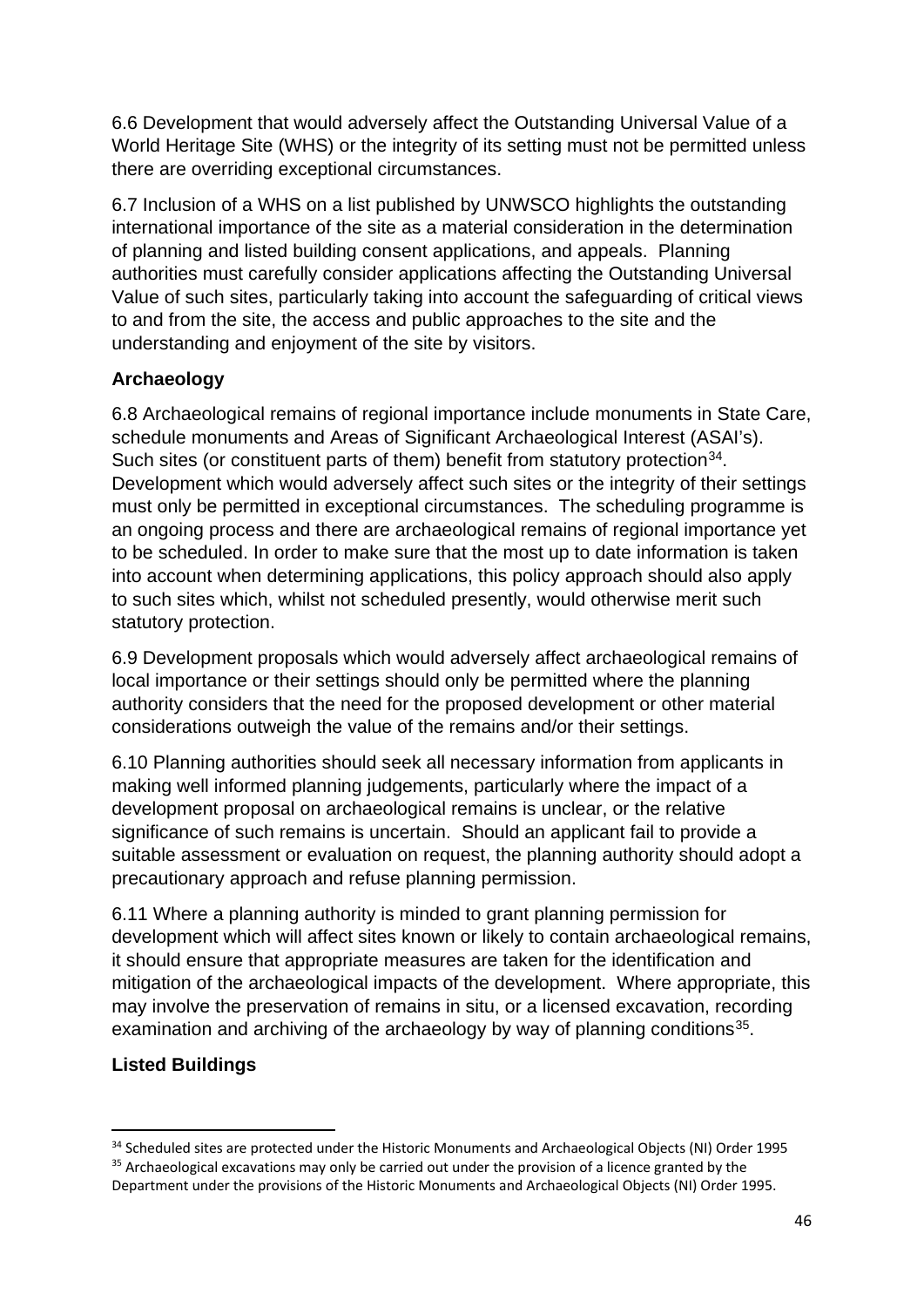6.12 Listed Buildings<sup>[36](#page-47-0)</sup> of special architectural or historic interest are key elements of our built heritage and are often important for their intrinsic value and for their contribution to the character and quality of settlements and the countryside. It is important therefore that development proposals impacting upon such buildings and their settings are assessed, paying due regard to these considerations, as well as the rarity of the type of structure and any features of special architectural or historic interest which it possesses.

6.13 Development involving a change of use and / or works of extension / alteration may be permitted, particularly where this will secure the ongoing viability and upkeep of the building. It is important that such development respects the essential character and architectural or historic interest of the building and its setting, and that features of special interest remain intact and unimpaired. Proposals should be based on a clear understanding of the importance of the building / place / heritage asset, and should support the best viable use that is compatible with the fabric, setting and character of the building. Applicants should justify their proposals, and show why alteration or demolition of a listed building is desirable or necessary.

6.14 Consent for the display of advertisements or signs on a listed building should only be forthcoming where these are carefully designed and located to respect the architectural form and detailing of the building, and meet the requirements of strategic policy on the Control of Outdoor Advertisements.

6.15 Proposals for the total demolition of a listed building or any significant part of it must not be permitted unless there are exceptional reasons why it cannot be retained in its original or a reasonably modified form. Where consent to demolish a listed building is granted, this should normally be conditional on prior agreement for the redevelopment of the site and appropriate arrangements for recording the building prior to its demolition.

### **Historic Parks, Gardens and Demesnes**

6.16 Planning permission should not be granted for development that would lead to the loss of, or cause harm to, the overall character, principal components or setting of Historic Parks, Gardens and Demesnes.

6.17 In assessing applications for development in or adjacent to Historic Parks, Gardens and Demesnes, particular account should be taken of the impact of the proposal on the archaeological, historical or botanical interest of the site. The integrity and overall quality and setting of the site including its original design concept and other associated features, including contribution to local landscape character, should where possible be maintained. In cases where approval is to be granted, the planning authority should seek to ensure the accurate recording of distinctive features that will be lost as a result of the development, by way of planning conditions.

# **Conservation Areas**

<span id="page-47-0"></span><sup>&</sup>lt;sup>36</sup> Section 80 of the Planning Act (NI) 2011, requires the Department to compile a list of buildings of special architectural or historic merit.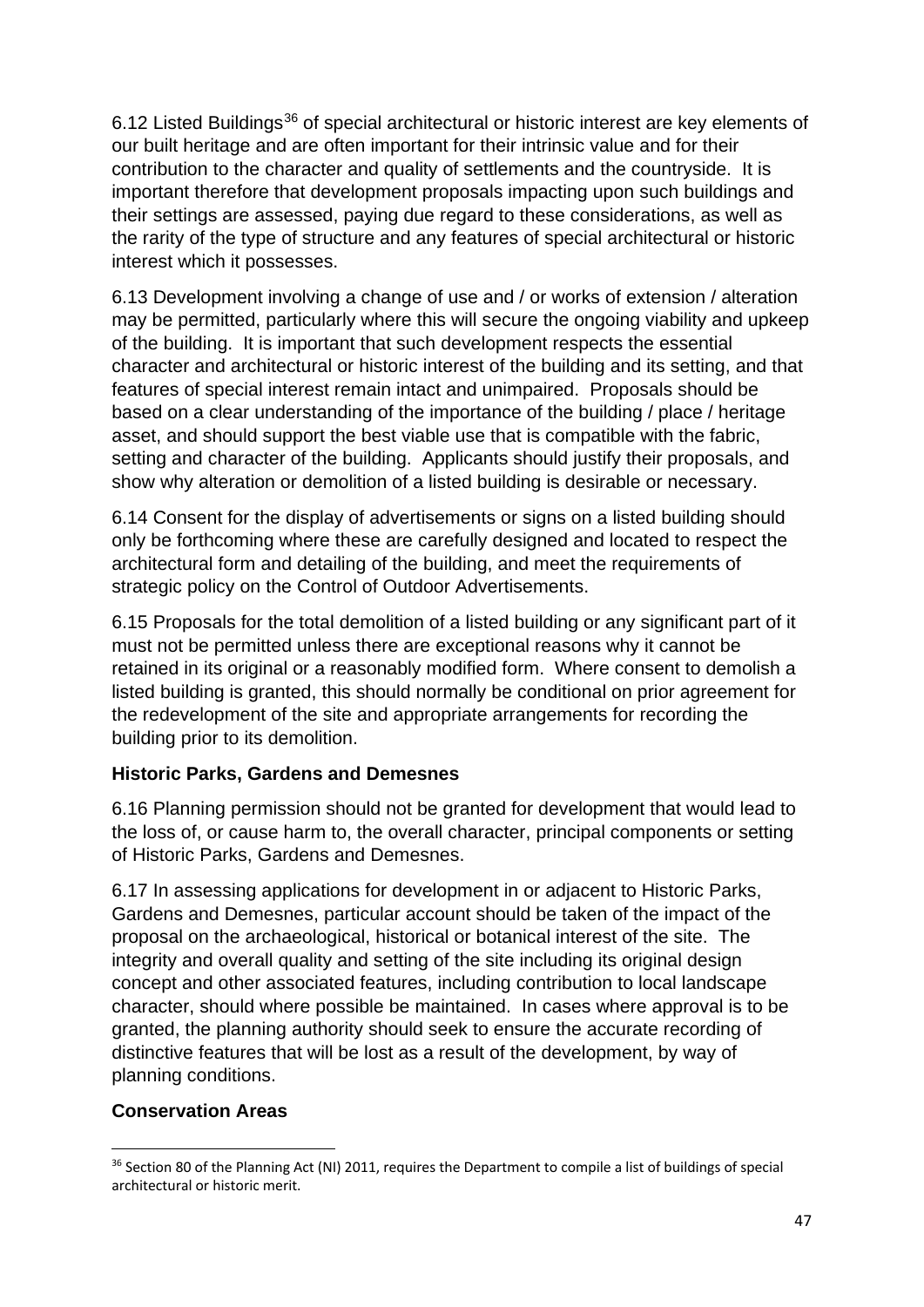6.18 In managing development within a designated Conservation Area the guiding principle is to afford special regard to the desirability of enhancing its character or appearance where an opportunity to do so exists, or to preserve its character or appearance where an opportunity to enhance does not arise. Accordingly, there will be a general presumption against the grant of planning permission for development or conservation area consent for demolition of unlisted buildings, where proposals would conflict with this principle. This general presumption should only be relaxed in exceptional circumstances where it is considered to be out weighted by other material considerations grounded in the public interest. In the interest of protecting the setting of designed Conservation Areas, new development in proximity needs to be carefully managed so as to ensure it respects its overall character and appearance. Important views in and out of the Conservation Area should be retained.

6.19 In the interests of preserving or enhancing the character or appearance of a Conservation Area, development proposals should:

- be sympathetic to the characteristic built form of the area:
- respect the characteristics of adjoining buildings in the area by way of its scale, form, materials and detailing;
- not result in environmental problems such as noise, nuisance or disturbance;
- protect important views within, into and out of the area;
- protect trees and other landscape features contributing to the character or appearance of the area;
- conform with the guidance set out in any published Conservation Area design guides; and
- only consider the demolition of an unlisted building where the planning authority deems that the building makes no material contribution to the character or appearance of the area and subject to appropriate arrangements for the redevelopment of the site.

6.20 Consent for the display of advertisements in or close to a Conservation Area should only be granted where they would not adversely affect the overall character, appearance or setting of the area.

# **Areas of Townscape Character (ATC)[37](#page-48-0)**

6.21 In managing development within ATCs designated through the LDPs process, the council should only permit new development where this will maintain or enhance the overall character of the area and respect its built form.

6.22 The demolition of an unlisted building in an ATC should only be permitted where the building makes no material contribution to the distinctive character of the area and subject to appropriate arrangements for the redevelopment of the site.

6.23 Consent for the display of an advertisement in an ATC should only be granted where the overall character and appearance of the area will be maintained, and the

<span id="page-48-0"></span><sup>&</sup>lt;sup>37</sup> For the purpose of the SPPS all references to Areas of Townscape Character should be read as including Areas of Village Character.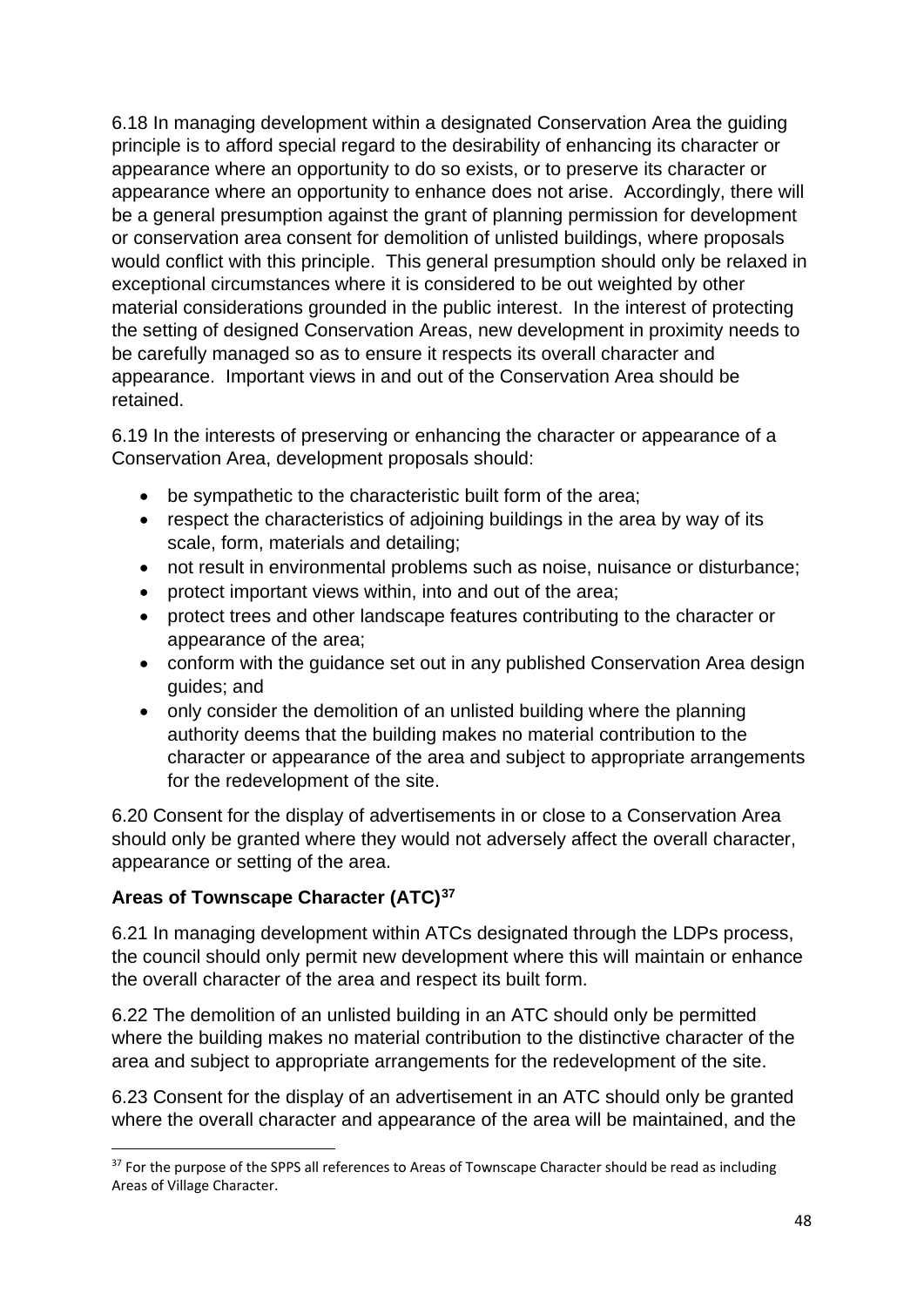proposal meets the requirements of strategic policy on the Control of Outdoor Advertisements.

# **Non-Designated Heritage Assets**

6.24 The effect of an application on the significance of a non-designated heritage asset such as an unlisted vernacular building<sup>[38](#page-49-0)</sup>, or historic building of local importance<sup>[39](#page-49-1)</sup> should be taken into account in determining the application. In weighing applications that affect directly or indirectly non-designated heritage assets, a balanced judgement will be required having regard to the scale of any harm or loss and the significance of the heritage asset. Councils may wish to bring forward bespoke local policies for such buildings.

# Enabling Development

6.25 Enabling development is a development proposal that is contrary to established planning policy and in its own right would not be permitted. Such a proposal may however be allowed where it will secure the long term future of a significant place<sup>[40](#page-49-2)</sup> and will not materially harm its heritage value or setting. Enabling development typically seeks to subsidise the cost of maintenance, major repair, conversion to the optimum viable use of a significant place where this is greater than its value to its owner or market value.

6.26 The justification for allowing the enabling development lies in the over-riding public benefit to the conservation of the significant place and its sustainable future use which would be derived from the implementation of the principal proposal which otherwise would have little prospect of being carried out.

6.27 Within this context councils may bring forward local plan policies to provide the flexibility to accommodate such unforeseen imaginative proposals which are clearly in the public interest.

# **Implementation**

6.28 The potential for loss or damage to archaeological sites and the built heritage as a result of unsympathetic development is a material consideration in the determination of planning applications and the outworking of this through the development management system will be the primary mechanism for the implementation of the regional strategic policy. However, an essential prerequisite for this, particularly in the context of a plan-led system, will be the LDP.

<span id="page-49-0"></span><sup>&</sup>lt;sup>38</sup> Vernacular buildings reflect the local 'folk tradition' and are typical of a common type of building in a particular locality, generally pre 1925. For more details refer to 'A Sense of Loss – The Survival of Rural Traditional Buildings in Northern Ireland', published by Doe, March 1998.

<span id="page-49-1"></span><sup>&</sup>lt;sup>39</sup> A historic building of local importance, is a building, structure or feature, whilst not statutory listed, has been identified by the council as an important part of their heritage, due to its local architectural or historic significance.'

<span id="page-49-2"></span><sup>&</sup>lt;sup>40</sup> A significant place means any part of the historic environment that has heritage value including scheduled monuments, archaeological remains, historic buildings (both statutory listed or of more local significance) together with any historically related contents, industrial heritage, conservation areas, or a historic park, garden or demesne.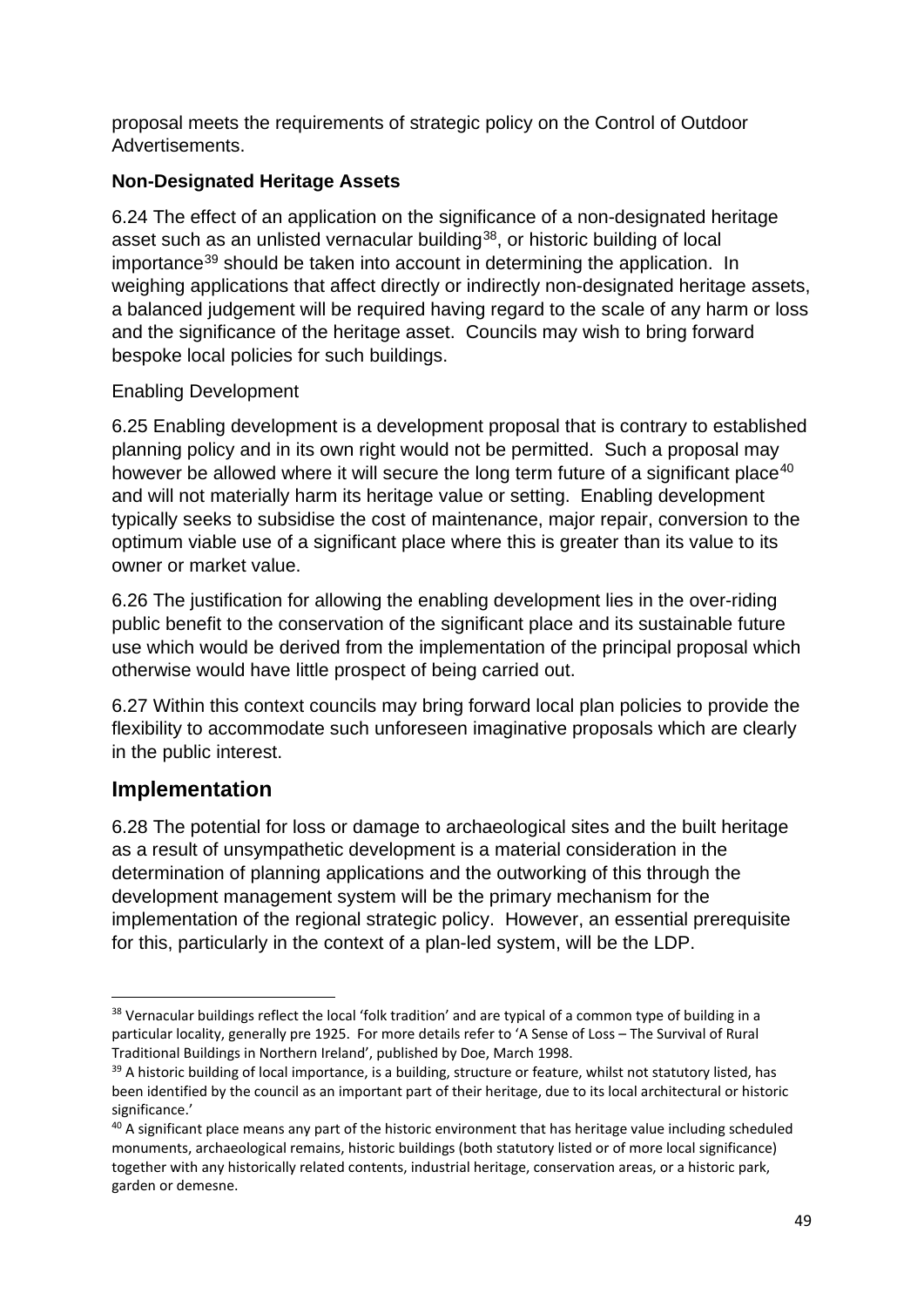6.29 The LDP, should identify the main<sup>[41](#page-50-0)</sup> built and archaeological heritage features, where they exist within the plan area (as detailed below), and bring forward appropriate policies or proposals for their protection, conservation and enhancement. It should also take into account the implications of its other local policies and proposals on all features of the archaeological and built heritage and their settings.

- **World Heritage Sites (WHS):** WHSs are designated under the UNESCO World Heritage Convention of 1972 on the basis of their acknowledged 'Outstanding Universal Value'. The Giant's Causeway and Causeway Coast World Heritage Site is currently the only WHS in Northern Ireland inscribed on the World Heritage list. It is inscribed because its natural and geological features are held to be of Outstanding Universal Value. Given their acknowledged international importance, it will be appropriate for a LDP having a WHS within the plan area, to identify the site and its broader setting and to include local policies or proposals to safeguard the Outstanding Universal Value of such sites and their settings from inappropriate development.
- **Archaeological Sites and Monuments:** Monuments in State Care and scheduled monuments and all other sites and monuments located within the plan area. Where appropriate, LDPs should designate Areas of Significant Archaeological Interest (ASAIs). Such designations seek to identify particularly distinctive areas of the historic landscape in Northern Ireland. They are likely to include a number of individual and related sites and monuments and may also be distinguished by their landscapes character and topography. Local polices or proposals for the protection of the overall character and integrity of these distinctive areas should be included in LDPs, where relevant  $42$

LDPs should also highlight, for the information of prospective developers, those areas within settlement limits, where, on the basis of current knowledge, it is likely that archaeological remains will be encountered in the course of continuing development and change. Th4ese will be referred to as areas of archaeological potential.

• **Listed Buildings:** These are designated by the Department as being of 'special architectural or historic interest' under Section 80 of the Planning Act (NI) 2011. Whilst it may be impractical for a LDP to identify all current listed buildings throughout the plan area, it may be appropriate to highlight particular listed buildings and their settings which are integral to the character and inform broader heritage designations. These could include areas of townscape / village character or Local Landscape Policy Areas (LLPAs) within and adjoining settlements.

<span id="page-50-1"></span><span id="page-50-0"></span> $41$  It may not be feasible for the LDP to identify and bring forward policies specific to individual heritage assets. <sup>42</sup> The Historic Monuments Council is a statutory body appointed to advise the Department on the exercise of its powers under the Historic Monuments and Archaeological Objects (NI) Order 1995, particularly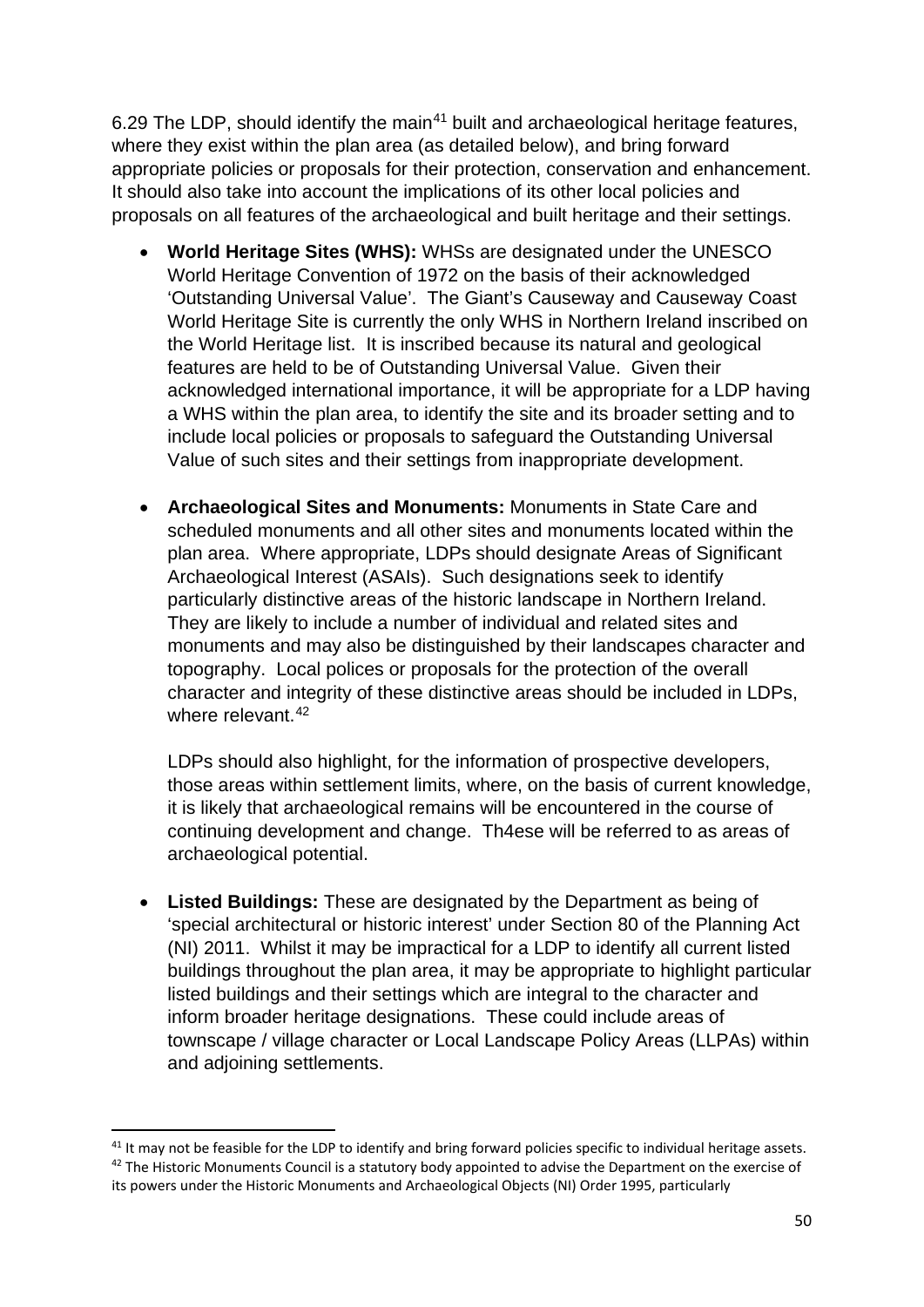- **Historic Parts, Gardens and Demesnes:** A Register of Parks, Gardens and Demesnes of special historic interest in Northern Ireland, based on a comprehensive inventory, is held by the Department<sup>[43](#page-51-0)</sup>. There are also a number of parks, gardens and demesnes which retain only some elements of their original form. These are included in an appendix to the main register as 'supplementary' sites. At present there are over 300 sites entered in the Register, including 'supplementary' sites. Councils should identify Historic Parks, Gardens and Demesnes along with their settings through the LDP, having regard to the register and supplementary lists; and bring forward local policies or proposals for the protection of the overall character and integrity of these distinctive areas, in consultation with the Department.
- **Conservation Areas:** Existing Conservation Areas have been designated by the Department under the Planning (NI) Order 1991<sup>44</sup>. These are areas of special architectural or historic interest, the character and appearance of which it is desirable to preserve or enhance. LDPs should identify existing Conservation Areas within the plan area and may include local policies or proposals for their protection and / or, enhancement. Proposed new Conservation Areas or alterations to existing designations may also be brought forward by the council or the Department, where appropriate<sup>45</sup>.
- **Areas of Townscape or Village Character:** Many areas within settlements do not have the distinctive character to warrant Conservation Area designation. However, because of their own unique identity, it may be appropriate to identify and define these as areas of townscape or village character. Local policies or proposals and guidance for such areas should also be included in the plan or where appropriate in supplementary planning guidance.
- **Local Landscape Policy Areas (LLPAs):** These consist of those features and areas within and adjoining settlements considered to be of greatest amenity value, landscape quality or local significance and therefore worthy of protection from undesirable or damaging development. They may include:
	- archaeological sites and monuments and their surroundings;
	- listed and other locally important buildings and their surroundings;
	- river banks and shore lines and associated public access:
	- attractive vistas, localised hills and other areas of local amenity importance; and
	- areas of local nature conservation interest, including areas of woodland and important tree groups.

<span id="page-51-0"></span> <sup>43</sup> www.doeni.gov.uk/niea

<span id="page-51-1"></span><sup>44</sup> Article 50 The Planning (NI) Order 1991

<span id="page-51-2"></span><sup>45</sup> Section 104, 'The Planning Act' 2011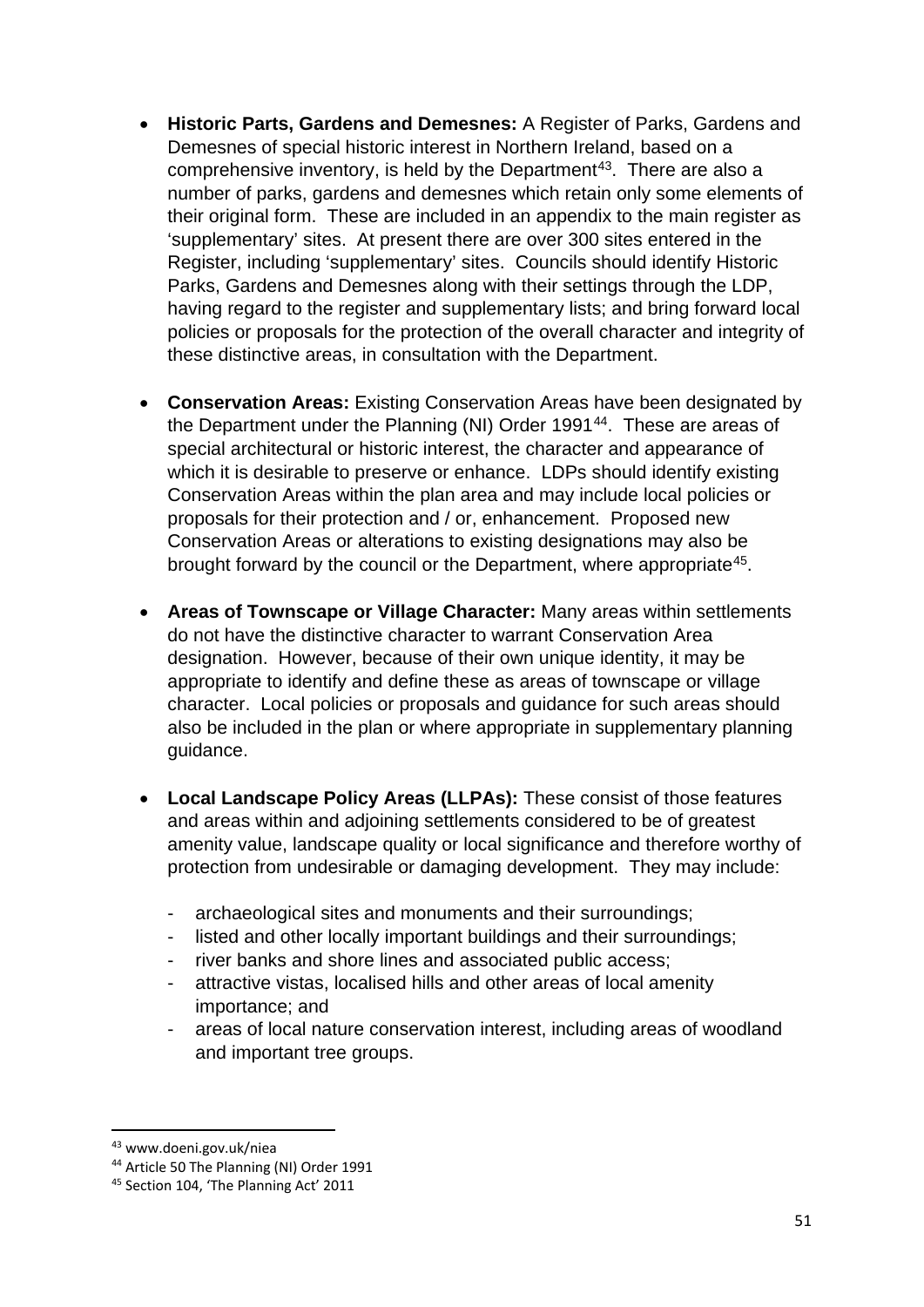6.30 LDPs should, where appropriate, designate LLPAs and bring forward local policies and guidance to maintain the intrinsic landscape, environmental value and character of such areas.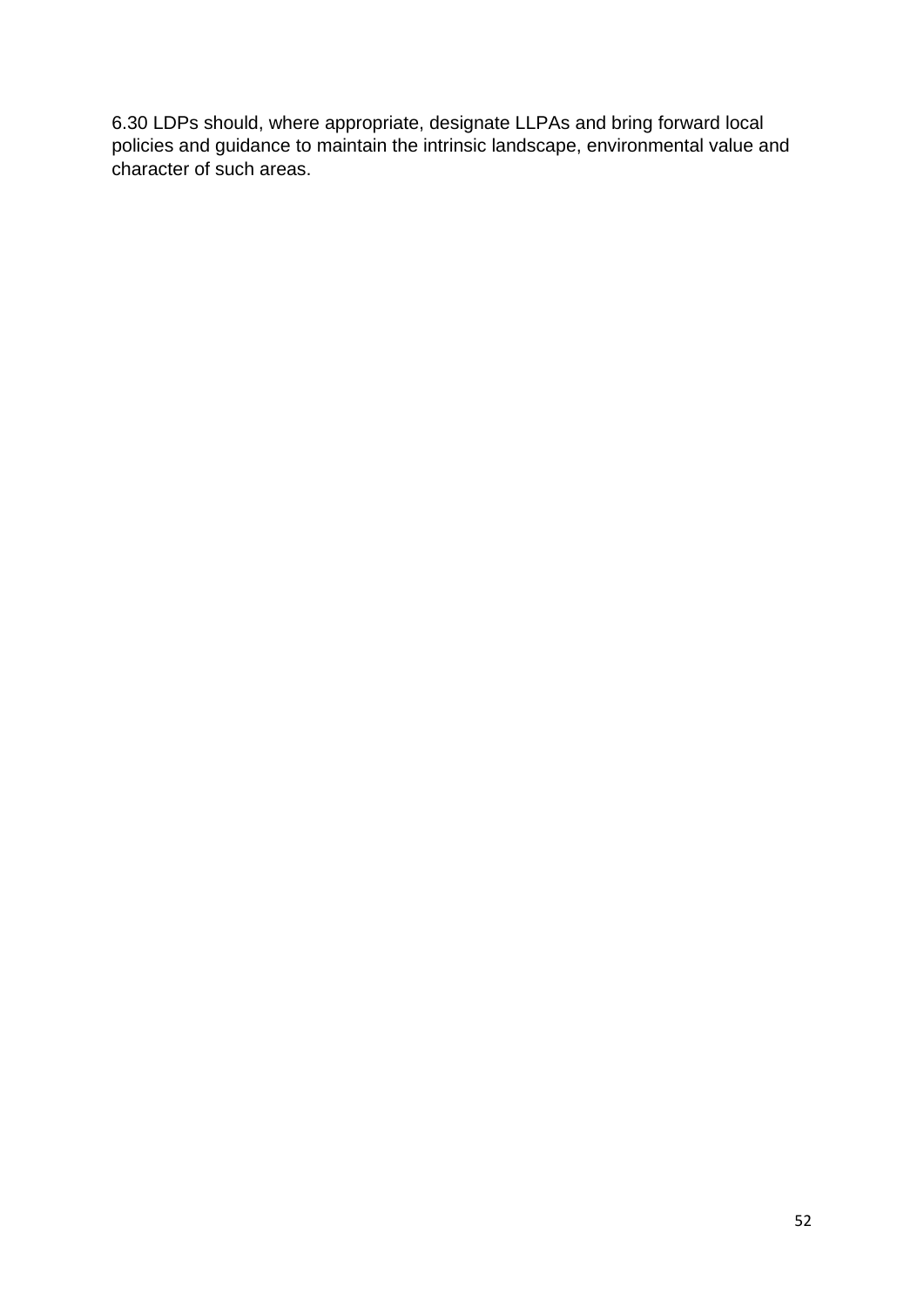## **APPENDIX THREE**

#### **Planning Policy Statement (PPS) 6 Planning, Archaeology and the Built Environment**

The information below has been extracted from PPS 6.

## **Development Plans**

In preparing development plans the Department will take full account of the implications of proposed land use zonings, locations for development and limits of development on all features of the archaeological and built heritage and their settings within a plan area. Such features will normally be identified as part of the process of Countryside Assessment carried out in association with plan preparation. Development plans may also include local policies for the protection and conservation of specific features of the archaeological and built heritage.

### **Archaeological Policies**

### The Preservation of Archaeological Remains and their Settings

In all cases the desirability of preserving an archaeological site or monument and its setting, whether scheduled or otherwise, is a material consideration in determining planning applications. Accordingly in assessing the archaeological implications of a development proposal, the Department will consider whether it would damage or destroy the site or monument, result in inappropriate change to its setting or whether the existing quality and character of the site or monument would be retained.

# **Policy BH 1 The Preservation of Archaeological Remains of regional Importance and their Settings**

**The Department will operate a presumption in favour of the physical preservation in situ of archaeological remains of regional importance and their settings. These comprise monuments in State Care, scheduled monuments and other important sites and monuments which would merit scheduling. Development which would adversely affect such sites of regional importance or the integrity of their settings will not be permitted unless there are exceptional circumstances.**

### Justification and Amplification

State Care and scheduled monuments together represent those archaeological sites and monuments which are of greatest importance within Northern Ireland. It is particularly important that they are preserved in situ and within an appropriate setting. Accordingly the Department will operate a presumption against proposals which would damage or destroy such remains, or which would have an adverse impact on their setting. While the Department will take into account all material considerations in assessing development proposals affecting sites of regional importance, exceptions to this policy are likely only to apply to proposals of overriding importance in the Northern Ireland context.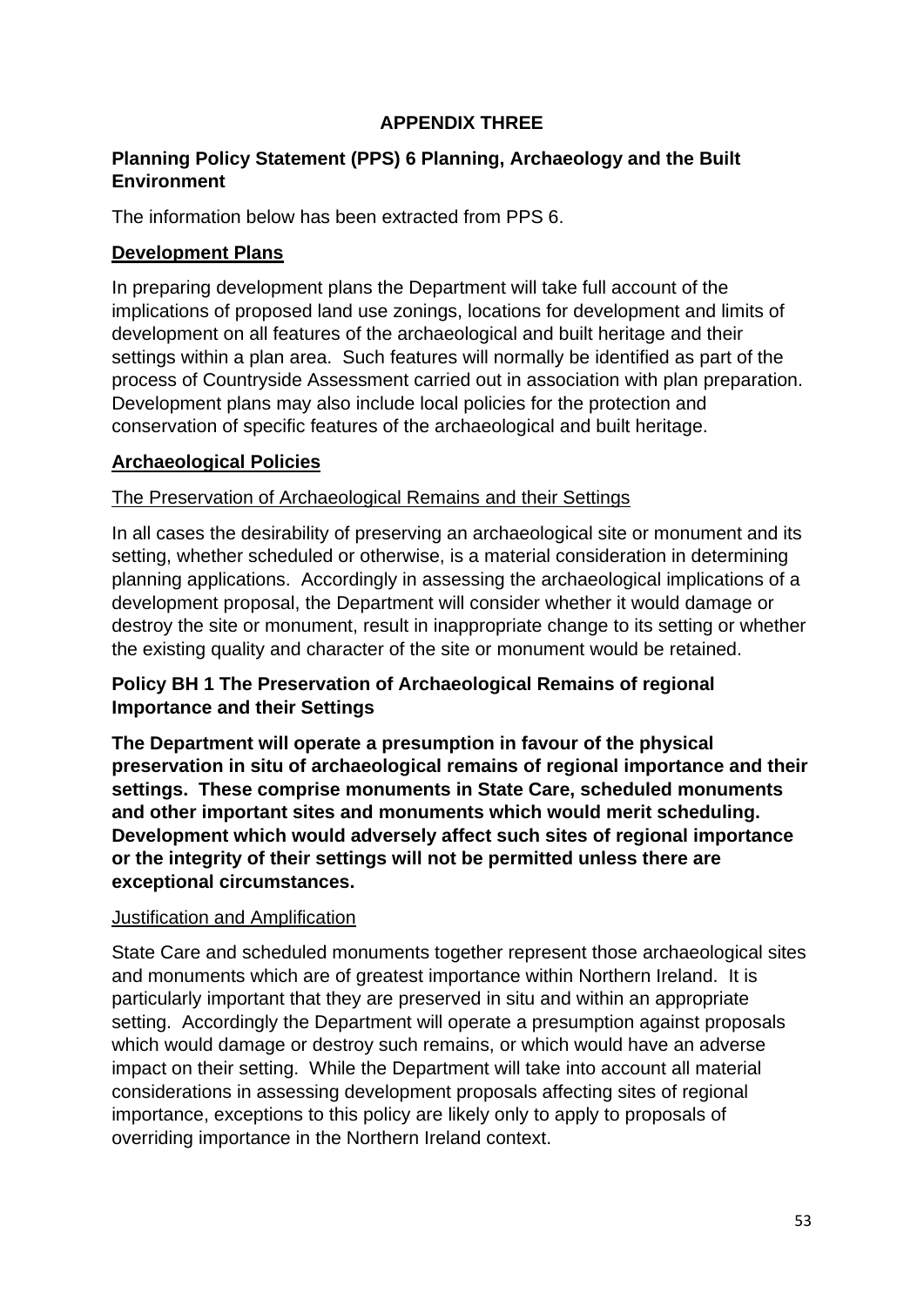Monuments in State Care are protected and managed as a public asset by the Department's Environment and Heritage Service on behalf of present and future generations. They represent that part of the rich archaeological and historic heritage of Northern Ireland which is presented for public access, education and enjoyment. In assessing proposals for development in the vicinity of these monuments the Department will pay particular attention to the impact of the proposal on:-

- the critical views of, and from the site or monument;
- the access and public approaches to the site or monument; and
- the understanding and enjoyment of the site or monument by visitors.

There are some 1,350 scheduled monuments in Northern Ireland. Once a site or monument has been scheduled it benefits from statutory protection and scheduled monument consent is required from the Department for any works affecting it (see Annex B). Accordingly where applications for planning permission are submitted which involve works affecting a scheduled monument the Department would encourage the submission of an application for scheduled monument consent in order that these may be considered concurrently.

Not all important archaeological remains meriting preservation are yet scheduled. The programme of scheduling is on-going and every effort is made to include a balanced sample of site types throughout Northern Ireland based on the criteria set out in Annex B. Accordingly in assessing development proposals affecting sites which would merit scheduling the Department will proceed as for State Care and scheduled monuments and only permit development in exceptional circumstances.

# **Policy BH 2 The Protection of Archaeological Remains of Local Importance and their Settings**

**Development proposals which would adversely affect archaeological sites or monuments which are of local importance or their settings will only be permitted where the Department considers the importance of the proposed development or other material considerations outweigh the value of the remains in question.**

### Justification and Amplification

While the vast majority of archaeological sites and monuments in Northern Ireland are not scheduled, they are all capable of providing evidence about our past. Many are archaeologically important in the local context or valued by the community and therefore require safeguarding through the planning process. The Department considers a number of factors in assessing the local significance of archaeological sites and monuments. These factors should be viewed as indicators which contribute to a wider judgement based on the individual circumstances of a case and may include one or more of the following:

- appearance distinctive features in the landscape/townscape or local landmarks;
- quality: well-preserved or extensive buried remains;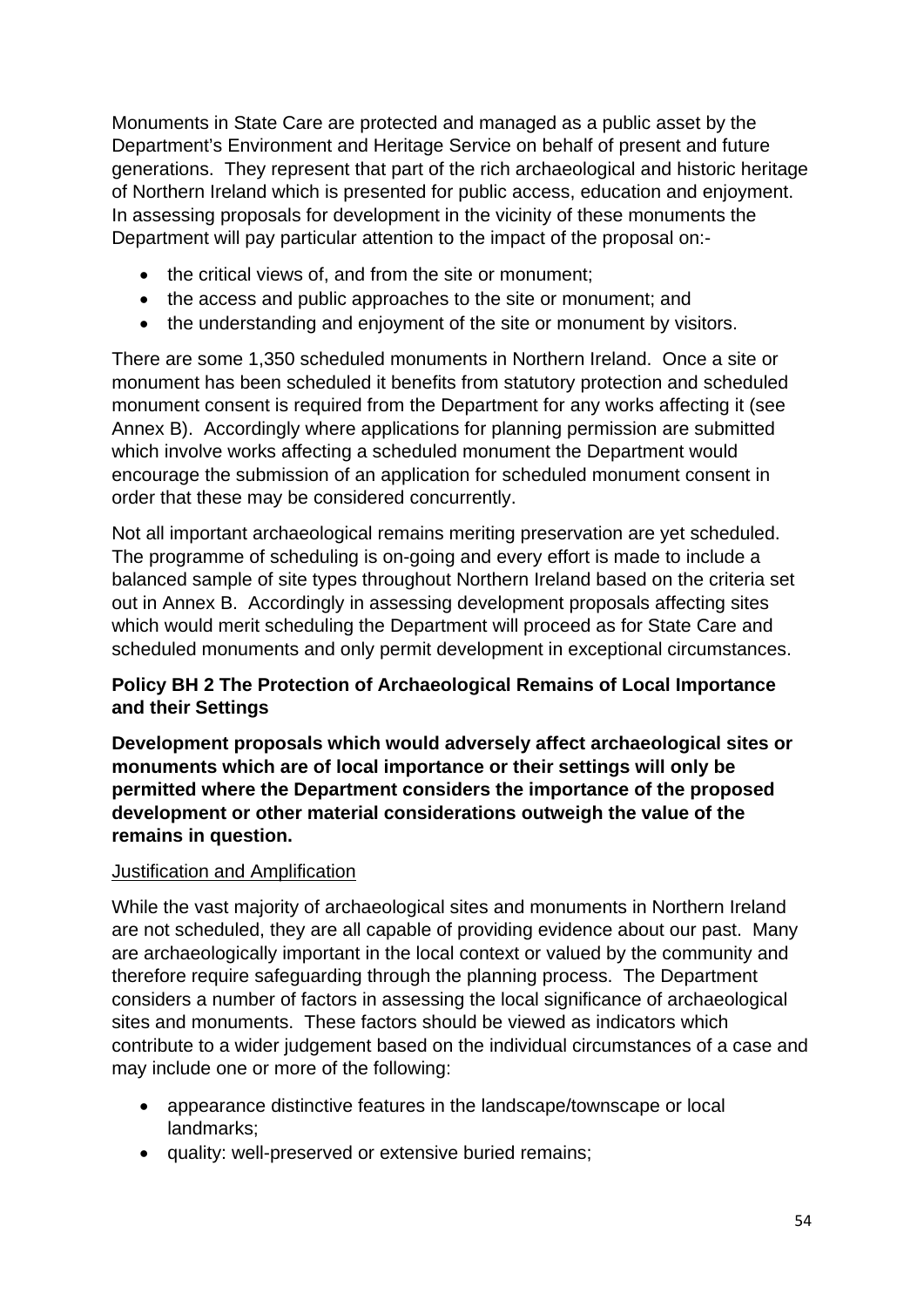- folklore/historical interest: association with a person or event in local tradition or legend;
- group value: one of a number of locally important sites; and
- rarity: a locally rare example.

In cases where development proposals affect archaeological sites and monuments or their settings which are not of regional or local importance the Department will still have regard to the desirability of preserving such remains and their settings. On many occasions it will be possible to avoid conflicts with archaeological interests, particularly through seeking suitable alternative sites for development. However where it is decided that development may proceed this will be conditional on appropriate archaeological mitigation measures (see Policy BH 4).

### **Policy BH 3 Archaeological Assessment and Evaluation**

**Where the impact of a development proposal on important archaeological remains is unclear, or the relative importance of such remains is uncertain, the Department will normally require developers to provide further information in the form of an archaeological assessment or an archaeological evaluation. Where such information is requested but not made available the Department will normally refuse planning permission.**

### Justification and Amplification

Prospective developers need to take into account archaeological considerations and should deal with them from the beginning of the development control process. The needs of archaeology and development can often be reconciled, and potential conflict avoided or much reduced, if developers discuss their proposals with the Department at an early stage. Flexibility is much more difficult and expensive to achieve once detailed designs have been drawn up and finance arranged.

It is therefore in the developers own interests to establish whether a site is known or likely to contain archaeological remains as part of their assessment of its development potential prior to submitting a planning application. The first step will be to consult the Northern Ireland Monuments and Buildings Record which contains database information on all known archaeological sites and monuments and which is maintained by the Environment and Heritage Service. Informal discussions at this time will help to provide prospective developers with advance warning of the archaeological sensitivity of a site. Development plans may also afford some assistance to prospective developers (see para  $2.5 - 2.7$ ).

In certain cases following submission of a planning application the Department may use its powers contained in the General Development Order to request further information in the form of an archaeological assessment or an archaeological evaluation. An archaeological assessment normally entails a desk based study, by a qualified archaeologist, of existing information including records of previous discoveries, historic maps or geophysical surveys. An archaeological field evaluation involves ground surveys and limited and targeted licensed excavation which is quite distinct from full archaeological excavation. Evaluations of this kind help to define the importance, character and extent of the archaeological remains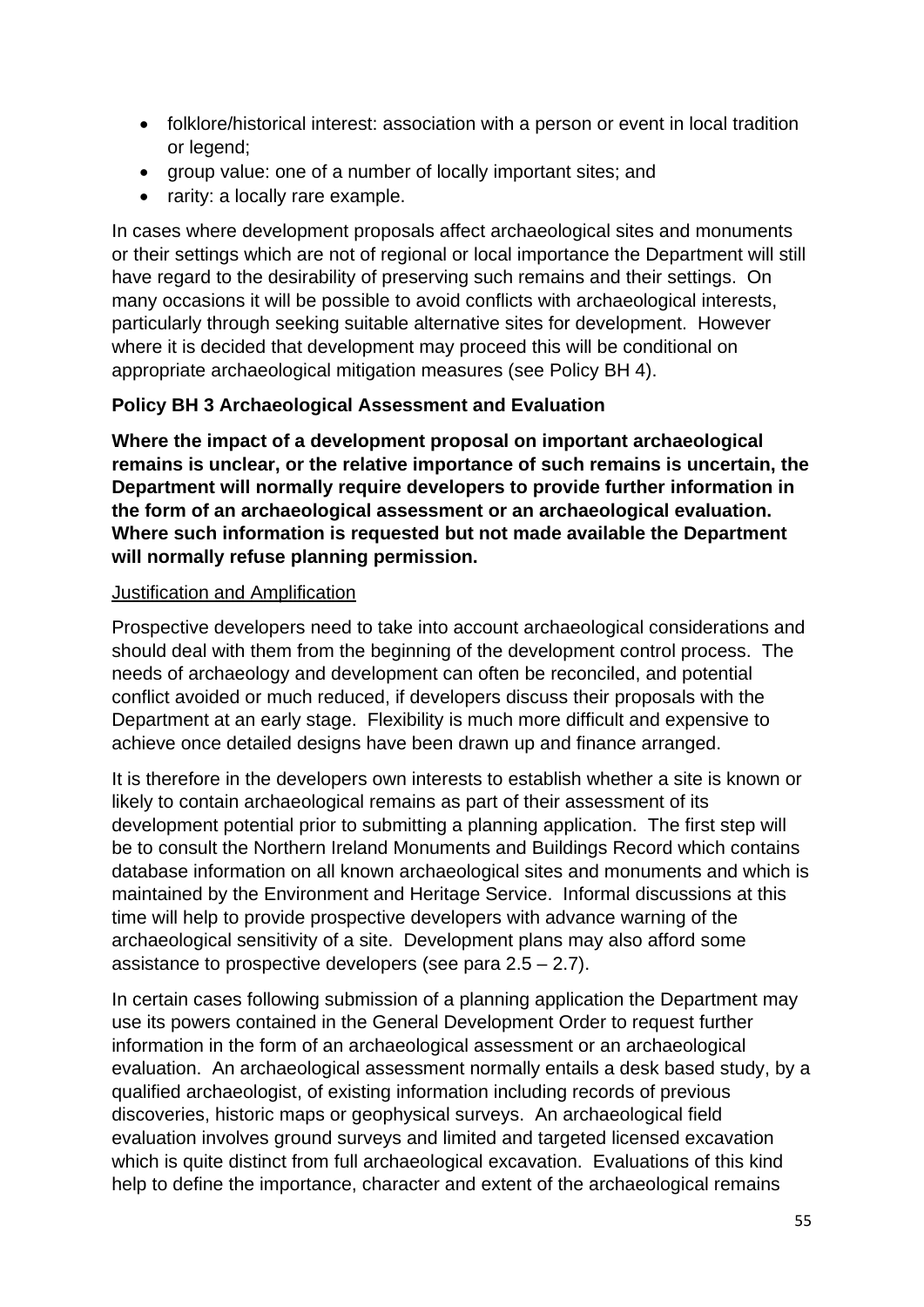that may exist in the area of a proposed development, and thus indicate the weight which should be attached to their preservation. They may also provide information useful for identifying potential options for minimising or avoiding damage. Such information will permit informed and reasonable planning decisions to be taken by the Department.

## **Policy BH 4: Archaeological Mitigation**

**Where it is decided to grant planning permission for development which will affect sites known to contain archaeological remains, the Department will impose conditions to ensure that appropriate measures are taken for the identification and mitigation if the archaeological impacts of the development, including where appropriate the completion of a licensed excavation and recording of remains before development commences.**

#### Justification and Amplification

In some circumstances it will be possible to permit development proposals which affect archaeological remains to proceed provided appropriate archaeological mitigation measures are in place which preserve the remains in the final development or ensure excavation recording prior to destruction.

Mitigation may require design alterations to development schemes, for example, the use of foundations which avoid disturbing the remains altogether or minimise the potential damage, or by the careful siting of landscaped or open space areas. There are techniques available for sealing archaeological remains underneath buildings or landscaping, thus securing their preservation for the future even though they remain inaccessible for the time being.

The excavation recording of remains is regarded by the Department as a second best option to their physical preservation. The science of archaeology is developing rapidly and excavation means the total destruction of evidence (apart from removable objects) from which future techniques could almost certainly extract more information than is currently possible. Excavation is also expensive and time consuming, and discoveries may have to be evaluated in a hurry against an inadequate research framework. The preservation in situ of important archaeological remains is therefore always to be preferred.

There will however be occasions, particularly where archaeological remains of lesser importance are involved when the Department may decide that the significance of the remains is not sufficient when weighted against all other material considerations, including the importance of the development, to justify their physical preservation in situ and that the development should proceed. In such cases developers will be required to prepare and carryout a programme of archaeological works using professional archaeologists and working to a brief prepared by the Department.

In certain cases the Department may be able to offer some financial support for archaeological mitigation to be carried out where the developer is a registered charity or similar non profit-making body, or in the case of an individual who does not have the means to fund such work. The Department must however be extremely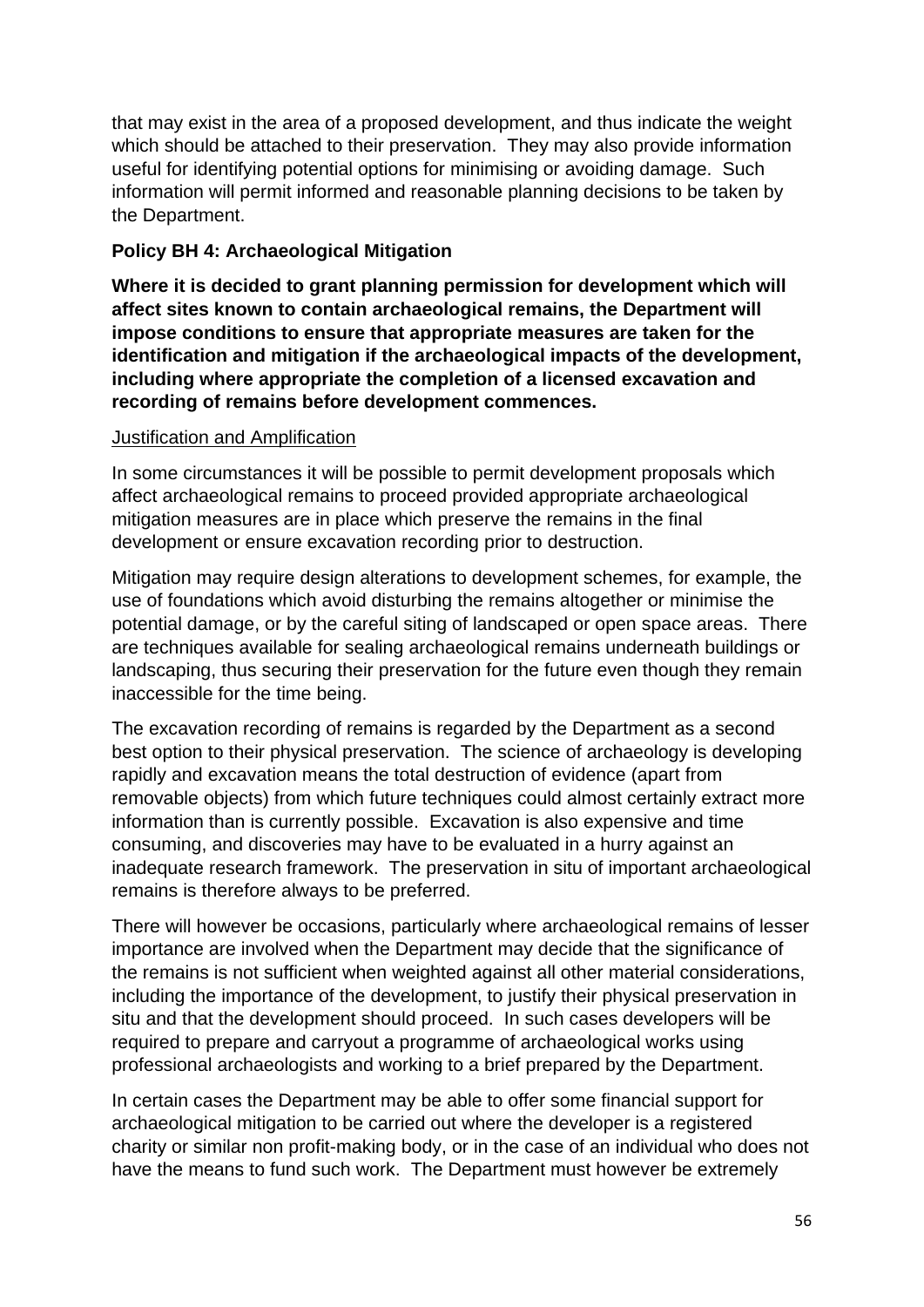selective in its choice of projects for funding. The excavation strategy must reflect current academic research priorities identified in consultation with Environment and Heritage Service. Funds will not be made available unless the destruction of a site is imminent and unavoidable, as the result of planning approval and the Department will have regard for the cost of archaeological mitigation set against the overall cost of the development.

It should be noted that an offer to facilitate excavation by developers will not justify a grant of planning permission for development which would damage or destroy archaeological remains whose physical preservation in situ is both desirable (because of their level of importance) and feasible.

#### Discovery of Previously Unknown Archaeological Remains

Archaeological research continues and new and exciting discoveries are made. The discovery of archaeological remains, which have not been previously known, may therefore represent a material change which can affect the nature of development which will be permitted in respect of an area within a settlement, or in the countryside.

Indeed in spite of the best pre-panning application research there may be occasions when the presence of archaeological remain only becomes apparent once an approved development has actually commenced<sup>46</sup>. Developers may wish to consider insuring themselves against the risk of a substantial loss while safeguarding the interest of historic remains unexpectedly discovered on site. On rare occasions the importance of such remains may merit their scheduling. In that event developers would need to seek separate scheduled monument consent before they continue work. It is also open to the Department to revoke a planning permission if deemed necessary, in which case there is provision for compensation. In the majority of cases, however, it should prove possible for differences to be resolved voluntary discussion and for a satisfactory compromise to be reached.

### **World Heritage Site Policy**

The criteria for selection of cultural and natural sites of outstanding universal value to be included in the World Heritage List are contained in the "Operational Guidelines for the Implementation of the World Heritage Convention" published by UNESCO. No additional statutory controls follow on from inclusion of a site in this List. Inclusion does, however, highlight the outstanding international importance of the site as a key material consideration in the determination of planning and/or listed building consent applications and appeals.

# **Policy BH 5: The Protection of World Heritage Sites**

**The Department will operate a presumption in favour of the preservation of World Heritage Sites. Development which would adversely affect such sites or** 

<span id="page-57-0"></span><sup>&</sup>lt;sup>46</sup> The Historic Monuments and Archaeological Objects (NI) Order 1995 requires the reporting of the discovery of any archaeological object.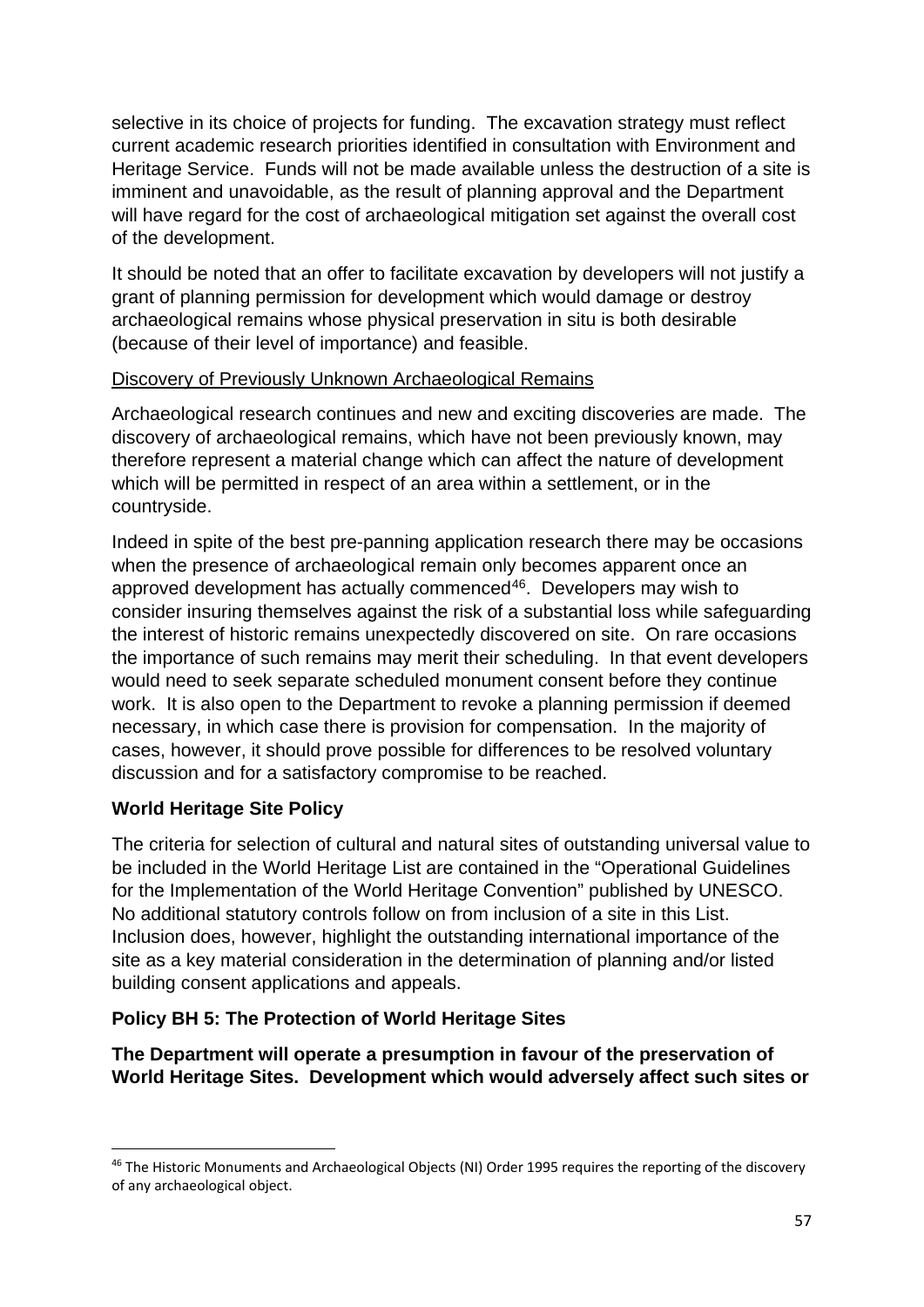## **the integrity of their settings will not be permitted unless there are exceptional circumstances.**

#### Justification and Amplification

World Heritage Sites are places or buildings of outstanding universal value, and accordingly the Department attaches great weight to the need to protect them for the benefit of future generations as well as our own. Development proposals affecting such sites or their settings may be compatible with this objective, but will always be carefully scrutinised for their likely effect on the site or its setting in the longer term. The Department will pay particular attention to the impact of proposals on: -

- the critical views of, and form the site;
- the access and public approaches to the site; and
- the understanding and enjoyment of the site by visitors.

There is currently only one World Heritage Site in Northern Ireland, the Giant's Causeway, the setting of which has not yet been formally identified by the Department. As an interim measure until such time as a new development plan is prepared for this area and this matter is addressed, development proposals within a 4 kilometre radius of the site will be subject to particular scrutiny by the Department.

# **Historic Parks, Gardens and Demesnes Policy**

Information on parks, gardens and demesnes of special historic interest in Northern Ireland is currently being prepared by the Department for inclusion in a register. While no additional statutory controls will follow on from inclusion of a site in the register, the effect of proposed development on a park, garden or demesnes or its setting included in the register is a material consideration in the determination of planning and/or listed building consent applications and appeals.

### **Policy BH 6: The Protection of Parks, Gardens and Demesnes of Special Historic Interest**

**The Department will not normally permit development which would lead to the loss of, or cause harm to, the character, principal components or setting of parks, gardens and demesnes of special historic interest. Where planning permission is granted this will normally be conditional on the recording of any features of interest which will be lost before development commences.**

#### Justification and Amplification

The character and appearance of the modern landscape of Northern Ireland owes much too planned landscape enhancement carried out since the  $17<sup>th</sup>$  century, and many of the hedgerow trees or tree stands which are seen in the countryside today were once planned and planted as part of land management measures. This has resulted in a rich legacy of gardens, parks and demesnes of archaeological, historical and botanical interest. Demesnes with their distinct boundary features also make a valuable contribution to the quality and character of the local landscape, whether or not the original house survives, while those parks, gardens and demesnes that are open to the general public provide an important informal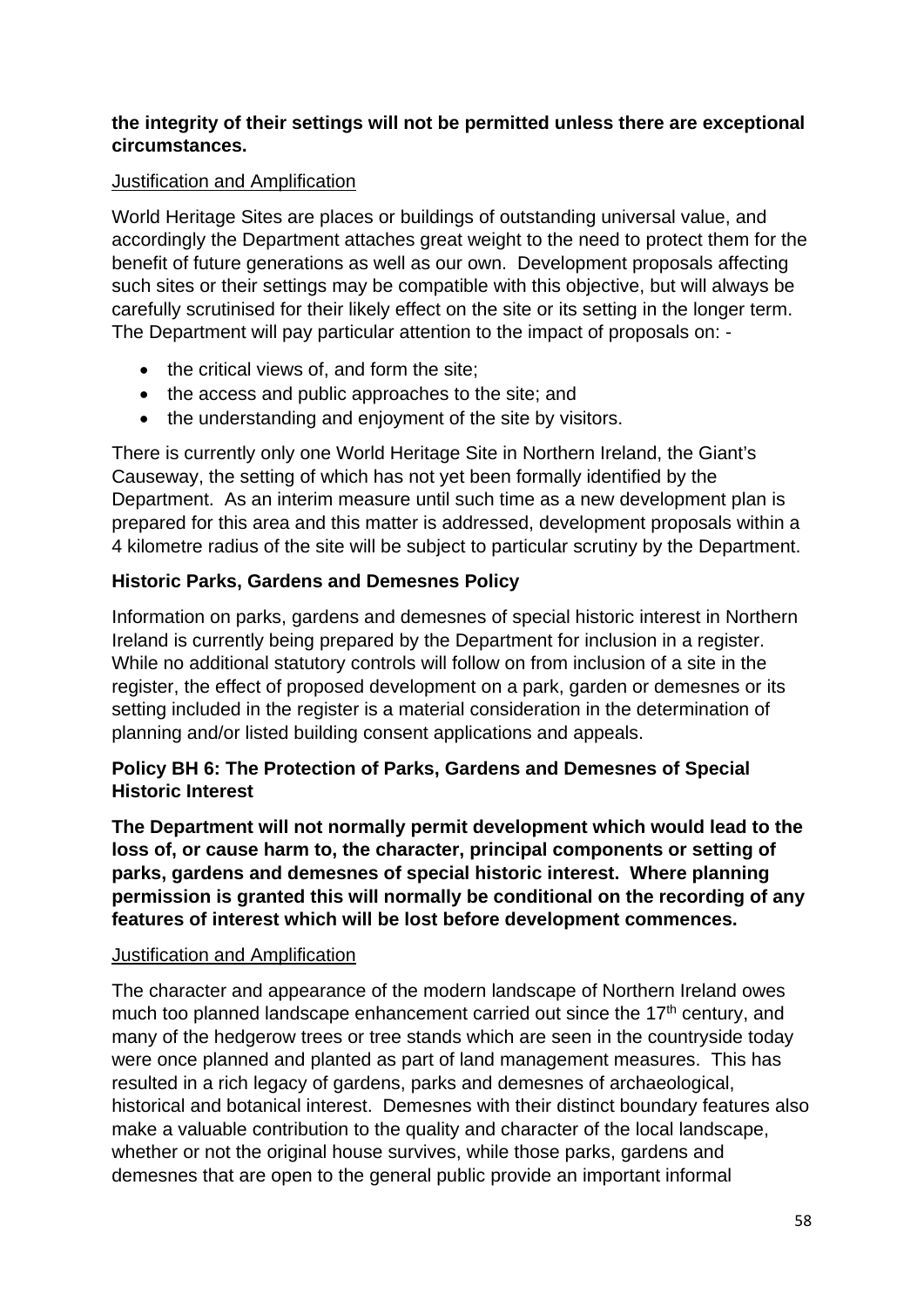recreational resource. The Department considers it important therefore that these valuable features of our built heritage are protected from development which would harm their historic character.

In assessing proposals for development in or adjacent to parks, gardens and demesnes of special historic interest particular attention will be paid to the impact of the proposal on:-

- the archaeological, historical or botanical interest of the site:
- the site's original design concept, overall quality and setting;
- trees and woodland and the site's contribution to local landscape character;
- any buildings or features of character within the site including boundary walls, pathways, gardens terraces or water features; and
- planned historic views of or from the site or buildings within it.

In assessing proposals which would affect those parks, gardens and demesnes which retain only some elements of their original form i.e. those supplementary sites identified as an appendix to the proposed register, the Department will consider the need to retain distinctive elements of such sites as features within the changing landscape.

Where a decision is taken to permit development which would result in the loss of any distinctive features of parks, gardens and demesnes, the Department will normally require developers to carry out recording, working to a brief prepared by the Department, so that knowledge of this part of our landscape heritage is not entirely lost.

# **Listed Building Policies**

The issues that are generally relevant to the consideration of all listed building consent applications and planning applications affecting a listed building are:

- (a) the importance of the building, its intrinsic architectural and historic interest and rarity, in the context of Northern Ireland and in local terms;
- (b) the particular physical features of the building (which may include its design, plan, materials or location) which justify its inclusion in the list: list descriptions may draw attention to features of particular interest or value, but they are not exhaustive and other features of importance (e.g. interiors) may come to light after the building's inclusion in the list;
- (c) the building's setting and its contribution to the local scene, which may be very important, e.g. where it forms an element in a group, park, garden or other townscape or landscape, or where it shares particular architectural forms or details with other buildings nearby; and
- (d) the extent to which the proposed works would bring substantial benefits for the community, in particular by contributing to the economic regeneration of the area or the enhancement of its environment (including other listed buildings).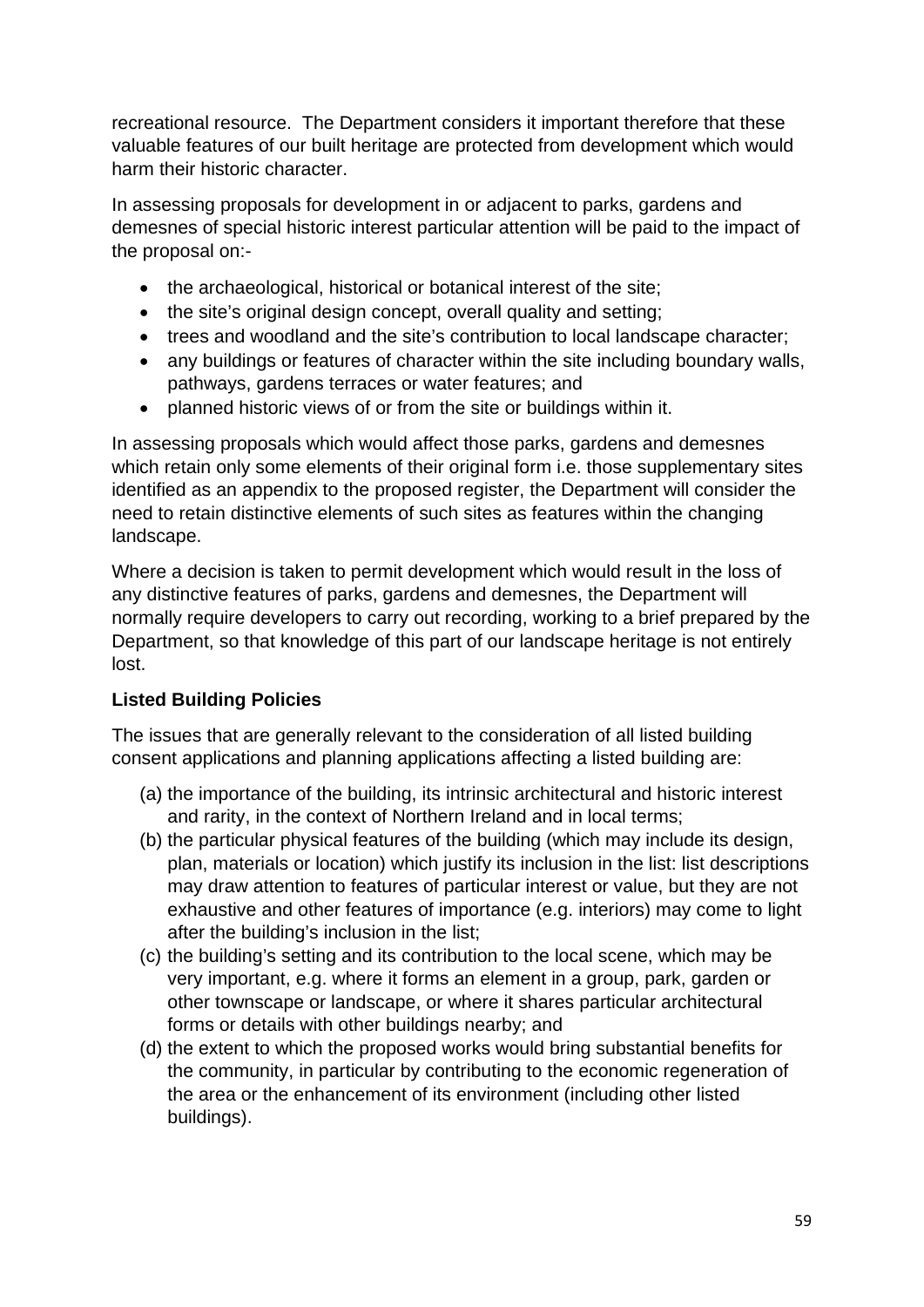### **Policy BH 7: Change of Use of a Listed Building**

**The Department will normally permit the change of use of a listed building where this secures its upkeep and survival and the character and architectural or historic interest of the building would be preserved or enhanced. Proposals for a change of use should incorporate details of all intended alterations to the building and its curtilage to demonstrate their effect on its appearance, character and setting.**

#### Justification and Amplification

The key to the survival and upkeep of listed buildings is to keep them in active use. While the most appropriate use of an historic building will often be that for which it was designed, the Department accepts that new compatible uses should be found for historic buildings where they can no longer reasonably be expected to serve their original use and where the integrity of their built fabric is under threat. In an effort to increase public awareness of historic buildings in need of restoration, the Ulster Architectural Heritage Society in association with the Environment and Heritage Service has published "Buildings at Risk", a series of catalogues of historic and other important buildings in Northern Ireland which appear to be threatened. It is likely that the survival of such buildings will only be achieved through sympathetic schemes for their appropriate re-use. In most cases this will mean a use which is economically viable and may necessitate some degree of adaptation to the building.

The range and acceptability of possible uses is therefore one of the most important considerations for all those involved in considering the future of a listed building. There should be an assessment of the building and how best to plan a new use which respects the features and characteristics of that building. To find a use first and then seek to adapt the building to accommodate it is likely to result in difficulties and expense as well as an unnecessary loss of historically and architecturally important material. Any assessment therefore requires balancing the economic viability of possible uses against the effect of any changes they entail in the special architectural and or historic interest of the building in question. The impact of the proposed new use to the established character of the building and the surrounding area should also be assessed. In principle the aim should be to identify the best viable use that is compatible with the fabric, setting and character of the building and it should be noted that this may not necessarily be the most profitable use.

The conversion of a listed building to a new use will therefore normally only be acceptable to the Department, where it safeguards the future interest of the building and any alterations proposed meet the criteria set out in Policy BH 8. While the Department will also consider the potential impact of the proposed use on its other land use policies it is acknowledged that a flexible approach may be necessary on occasion to secure a building's survival. Where a particular compatible use is preferred, but restoration for that use is unlikely to prove economically viable, the availability of grant assistance should be investigated to redress the financial loss.

If a building is so sensitive that it cannot sustain any alterations to keep it in viable economic use, its future may nevertheless be secured by charitable or community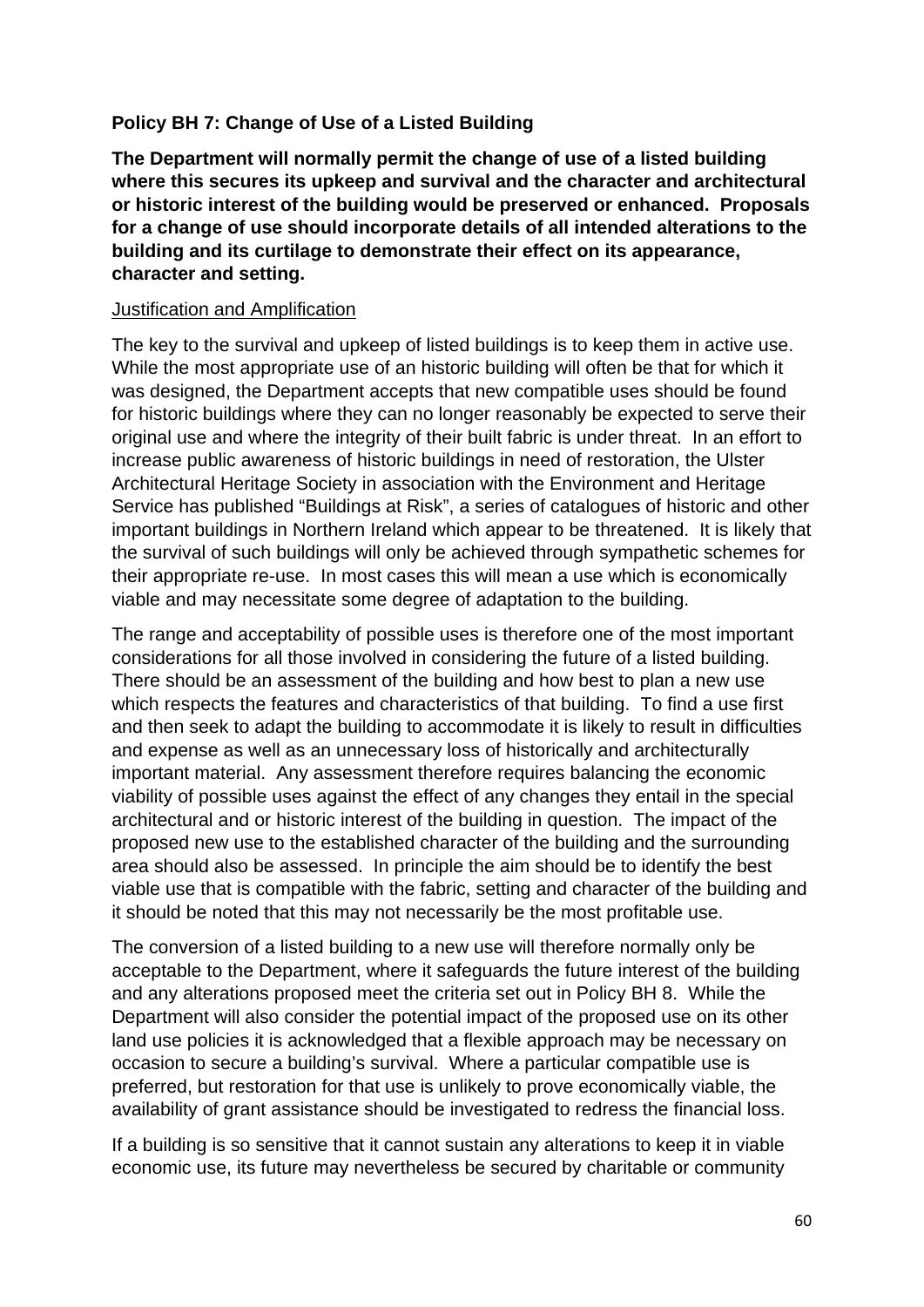ownership. The building could be preserved for its own sake for local people and visitors, where possible with non-destructive community uses such as meeting rooms. The National Trust and local building preservation trusts have rescued many buildings in this way. The voluntary sector is well placed to help in heritage matters and much can be achieved by tapping into local support, resources and loyalty. Buildings preserved in this manner can make an important contribution to community life, local education and the local economy.

# **Policy BH 8 Extension or Alteration of a Listed Building**

**The Department will normally only grant consent to proposals for the extension or alteration of a listed building where all the following criteria are met:**

- **(a) the essential character of the building and its setting are retained and its features of special interest remain intact and unimpaired;**
- **(b) the works proposed make use of traditional and/or sympathetic building materials and techniques which match or are in keeping with those found on the building; and**
- **(c) the architectural details (e.g. doors, gutters, windows) match or are in keeping with the building.**

#### Justification and Amplification

Many listed buildings can tolerate some degree of thoughtful alteration or extension to accommodate continuing or new uses. Indeed, cumulative changes reflecting the history of use and ownership have contributed to the special interest of some buildings. Nevertheless listed buildings do vary greatly in the extent to which they can accommodate change without loss of special interest. Some may be sensitive even to slight alterations, especially those buildings with important interiors and fittings. Some listed buildings are subject to successive applications for alteration or extension. In such cases it should be borne in mind that minor works of indifferent quality, which may seem individually of little significance, can cumulatively reduce a listed building's special interest.

The Department will consider whether the works proposed would cause unnecessary damage to the historic structure, whether the additions are in keeping with other parts of the building and if any new internal or external features harmonise with their surroundings.

In judging the effect of any alteration or extension the Department will assess the elements that make up the special interest of the building in question. They may comprise not only the obvious visual features such as a decorative façade or, internally, staircases or decorated plaster ceilings, but also the spatial layout of the building, the archaeological or technological interest of the surviving structure and the use of materials. These elements are often as important in Northern Ireland's simple vernacular buildings as in its grander architectural set pieces. All proposals for alteration should also be based on a proper understanding of the structure of the listed building, because it is vitally important that new work does not weaken the structural integrity of the building.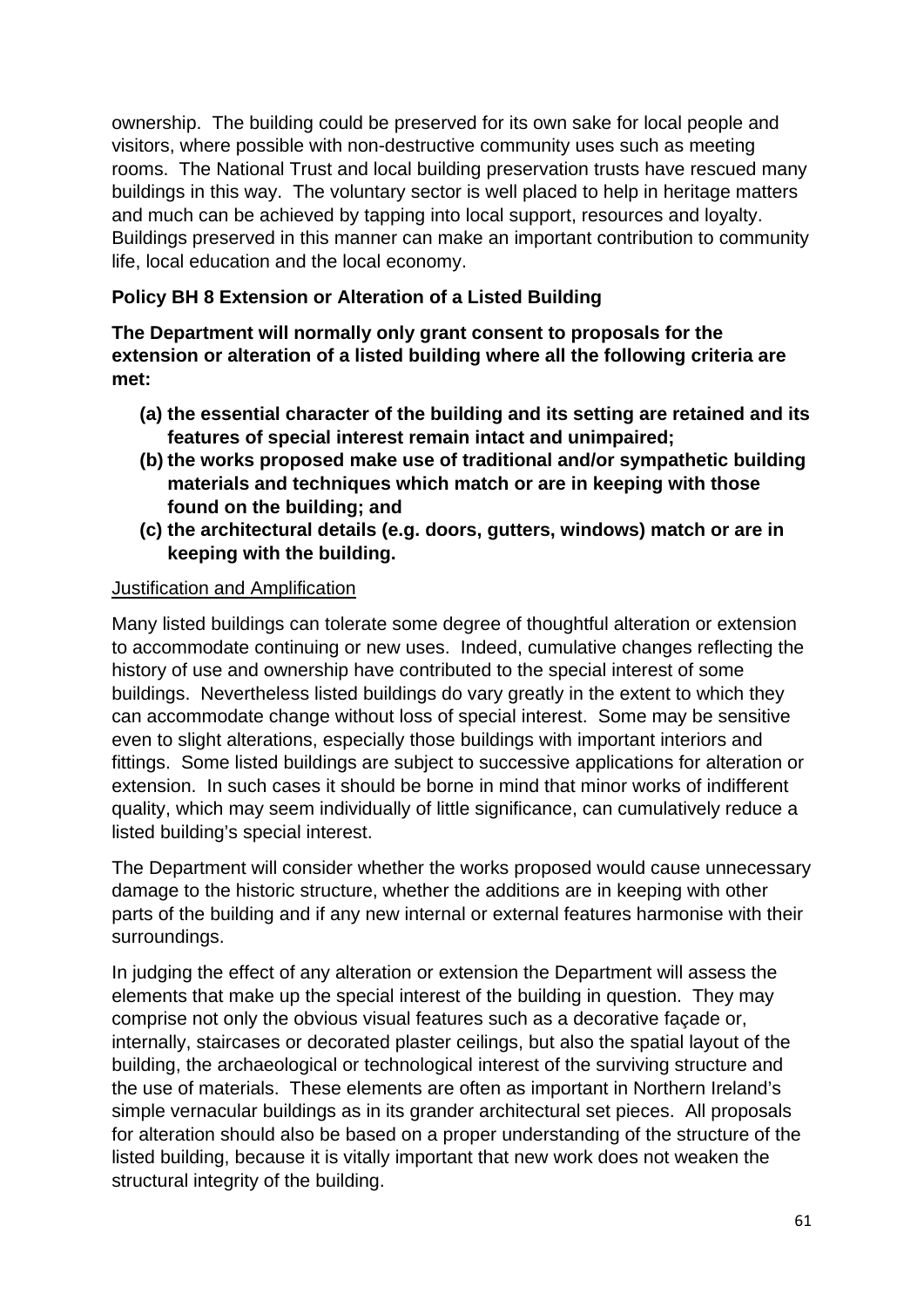The listing grade of a building is not of itself a reliable indicator of it's sensitivity to alteration or extension. Many Grade B buildings may have been specifically listed because they are relatively unaltered examples of a once common vernacular building type. Accordingly they can as readily have their special interest ruined by an inappropriate alteration or extension as can Grade A or B+ structures.

Where a building forms part of an architectural group, for example as part of a terrace, then it may not be possible to make even minor external alterations without disrupting the architectural unity of the group. Even painting or stone cleaning of only one unit in a terrace can have this effect.

The preservation of facades alone and the gutting and reconstruction of interiors, is rarely an acceptable approach to the re-use of listed buildings and will only be permitted in exceptional circumstances. Where this approach has been accepted in the past by the Department this has applied mainly in cases where historic buildings have sustained major damage unintentionally. By adopting a flexible and imaginative approach historic buildings can be adapted to new beneficial uses without destroying their architectural and/or structural integrity. For example, maximum office floor loadings are never needed in all parts of a building, so any unusually heavy loads can often be accommodated in stronger areas such as basements.

Further detailed guidance on alterations to listed buildings is given in Annex E. The Department would also draw attention to BS 7913: 1998 which provides advice, information and guidance on the principles of the conservation of historic buildings.

### *Building Regulations*

The Department would encourage the Building Control sections of local councils to adopt a sympathetic approach when exercising their responsibilities under the Building Regulations with regard to the repair or conversion of listed buildings. The intentions of the Regulations can usually be achieved without the removal or mutilation of features which contribute to the character of a listed building and are part of the reason for it being listed. It will be necessary for a dialogue to exist between Building Control and the building owner, where the owner too is prepared to adapt his ideas in order to achieve a maximum of conservation and a minimum of destruction without loss of safety.

### *The Needs of People with Disabilities*

The Department recognises the importance of allowing people with disabilities dignified and easy access to and within listed buildings. If access requirements are treated in an integrated and systematic way, and a flexible and pragmatic approach is taken, then it is normally possible to plan suitable access for people with disabilities without compromising a listed building's special interest. In the case of a disabled person living in a listed building, then the Department will be sympathetic to their special needs when considering applications for listed building consent.

### **Policy BH 9 The Control of Advertisement on a Listed Building**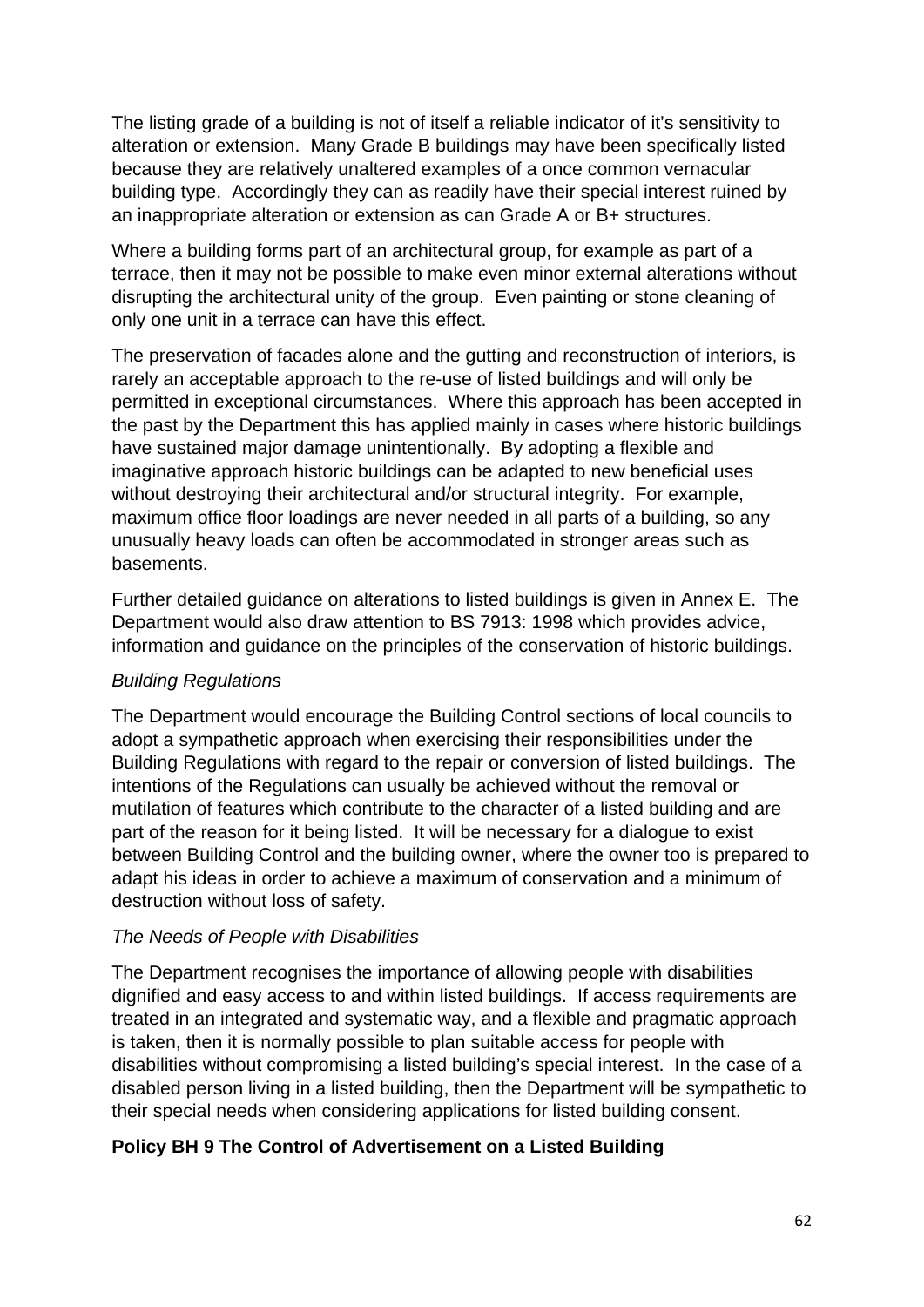**The Department will normally only grant consent for advertisements or signs on a listed building where these are carefully designed and located to respect the architectural form and detailing of the building.**

#### Justification and Amplification

Many listed buildings are in commercial use and already display signs or advertisements of some sort. These in themselves may be of historic interest or of some artistic quality, and where this is the case the Department will not normally permit their removal or significant alteration.

New sign or advertisements can have a major impact on the appearance, and thus the character of a listed building. Where a proposal to display signs or advertisements on a listed building is considered acceptable in principle they should be designed to complement the age and architectural style of the building. They should also be carefully located and should not obscure, overlap or cut into any architectural detailing or structural divisions of the building. These considerations will to a large extent dictate the scale of any signage. In many cases a handwritten timber board or a brass plate will provide the most acceptable solution. The use of standard corporate signage by major companies will generally be inappropriate.

Projecting signs can often adversely affect the appearance and character of listed buildings and will therefore require very careful consideration. Where their presence is considered acceptable particular attention will be paid to size, design and materials. In most situations signs and advertisements displayed on listed buildings should not be illuminated. Where illumination is justified it should be achieved unobtrusively: light fittings mounted above and projecting forward of the sign will not normally be acceptable.

# **Policy BH 10 Demolition of a Listed Building**

**There will be a presumption in favour of retaining listed buildings. The Department will not permit the demolition of a listed building unless these are exceptional reasons why the building cannot be retained in its original or a reasonably modified form. Where, exceptionally, listed building consent is granted for demolition this will normally be conditional on prior agreement for the redevelopment of the site and appropriate arrangements for recording the building before its demolition.**

#### Justification and Amplification

The destruction of historic buildings is very seldom necessary for reasons of good planning; more often it is a result of neglect or the failure to make imaginative efforts to find new uses for them or to incorporate them into a new development.

There are many outstanding buildings for which it is in practice almost inconceivable that consent for demolition would ever be granted. The demolition of any Grade A or Grade B+ building should be wholly exceptional and should require the strongest justification. Indeed consent will not be given for the total or substantial demolition of any listed building without clear and convincing evidence that all reasonable efforts have failed; that preservation in some form of charitable or community ownership is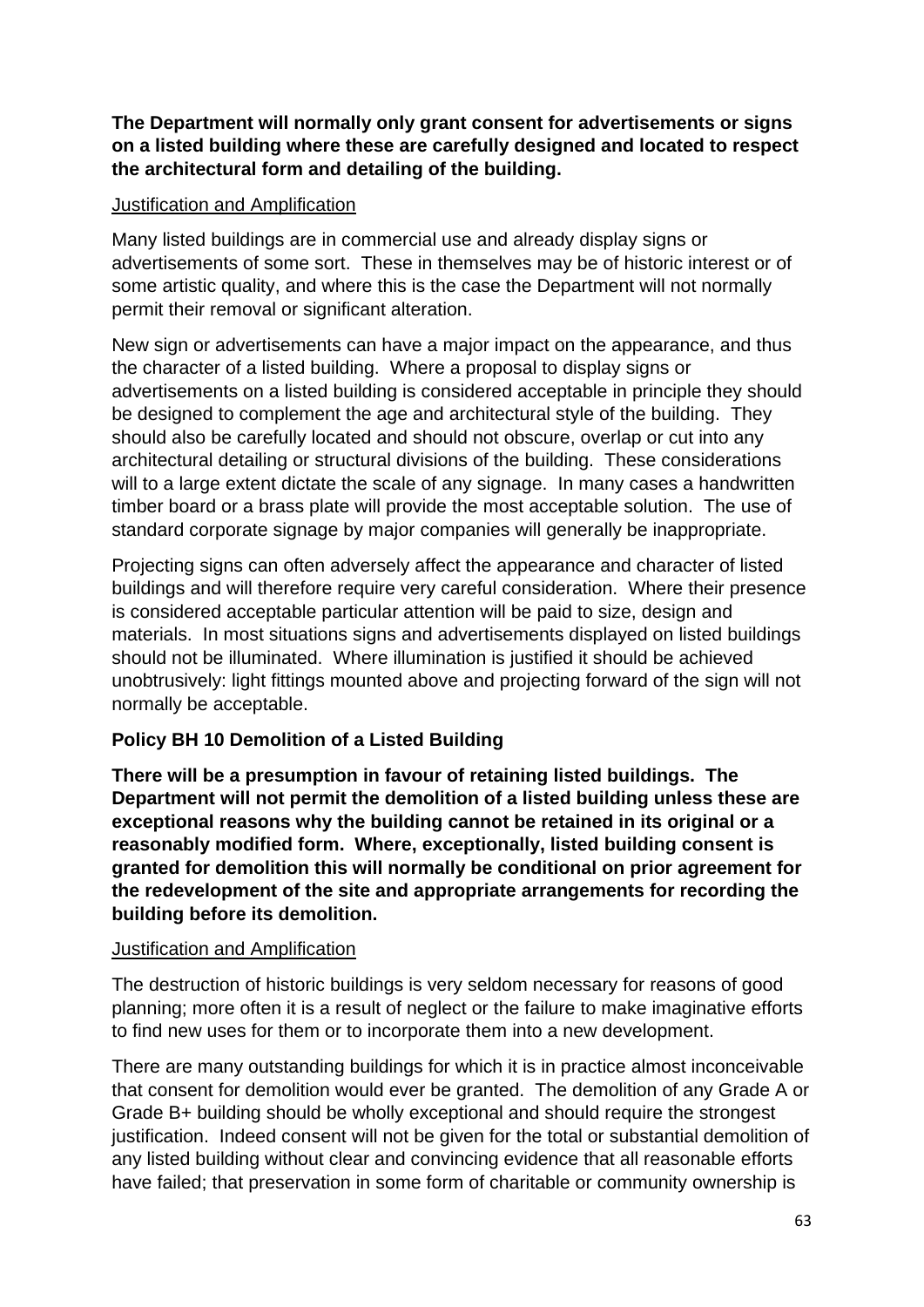not possible or suitable; or that redevelopment would produce substantial benefits for the community which would decisively outweigh the loss resulting from demolition.

While it is acknowledged that very occasionally demolition of a listed building will be unavoidable, consent will not be given simply because redevelopment is economically more attractive to the developer than repair and re-use of the building, or because the developer acquired the building at a price that reflected the potential for redevelopment rather than the condition and constraints of the existing historic building.

Accordingly where proposed works would result in the total demolition of a listed building, or of any significant part of it, the Department, in addition to the general criteria set out in para 6.5 above, will address the following factors:

- (a) the condition of the building, the cost of repairing and maintaining it in relation to its importance and to the value derived from its continued use. Any such assessment will be based on consistent and long-term assumptions. Less favourable levels of rents and yields cannot automatically be assumed for historic buildings. Also, they may offer proven technical performance, physical attractiveness and functional spaces that, in an age of rapid change, may outlast the short-lived and inflexible technical specifications that have sometimes shaped new developments. Any assessment will also take account of the possibility of tax allowance and exemptions and of grants from public or charitable sources. In the rare cases where it is clear that a building has been deliberately neglected in the hope of obtaining consent for demolition, less weight will be given to the costs of repair;
- (b) the adequacy of efforts made to retain the building in use. The Department will require to be satisfied that genuine efforts have been made without success to continue the present use or to find compatible alternative uses for the building. This includes the offer of the unrestricted freehold of the building on the open market at a realistic price reflecting the building's condition (the offer of a lease only, or the imposition of restrictive covenants, would normally reduce the chances of finding a new use for the building); and
- (c) the merits of alternative proposals for the site. Whilst these are a material consideration, the Department's view is that subjective claims for the architectural merits of proposed replacement buildings will not in themselves be held to justify the demolition of any listed building. There may very exceptionally be cases where the proposed works would bring substantial benefits for the community, which have to be weighed against the arguments in favour of preservation. Even in these circumstances it will often be feasible to incorporate listed buildings within new development.

It is preferable that proposals for the demolition of a listed building are not considered in isolation from proposals for subsequent redevelopment. The Department may therefore request developers to submit detailed drawings illustrating the proposed redevelopment of the site to accompany a listed building consent application for demolition.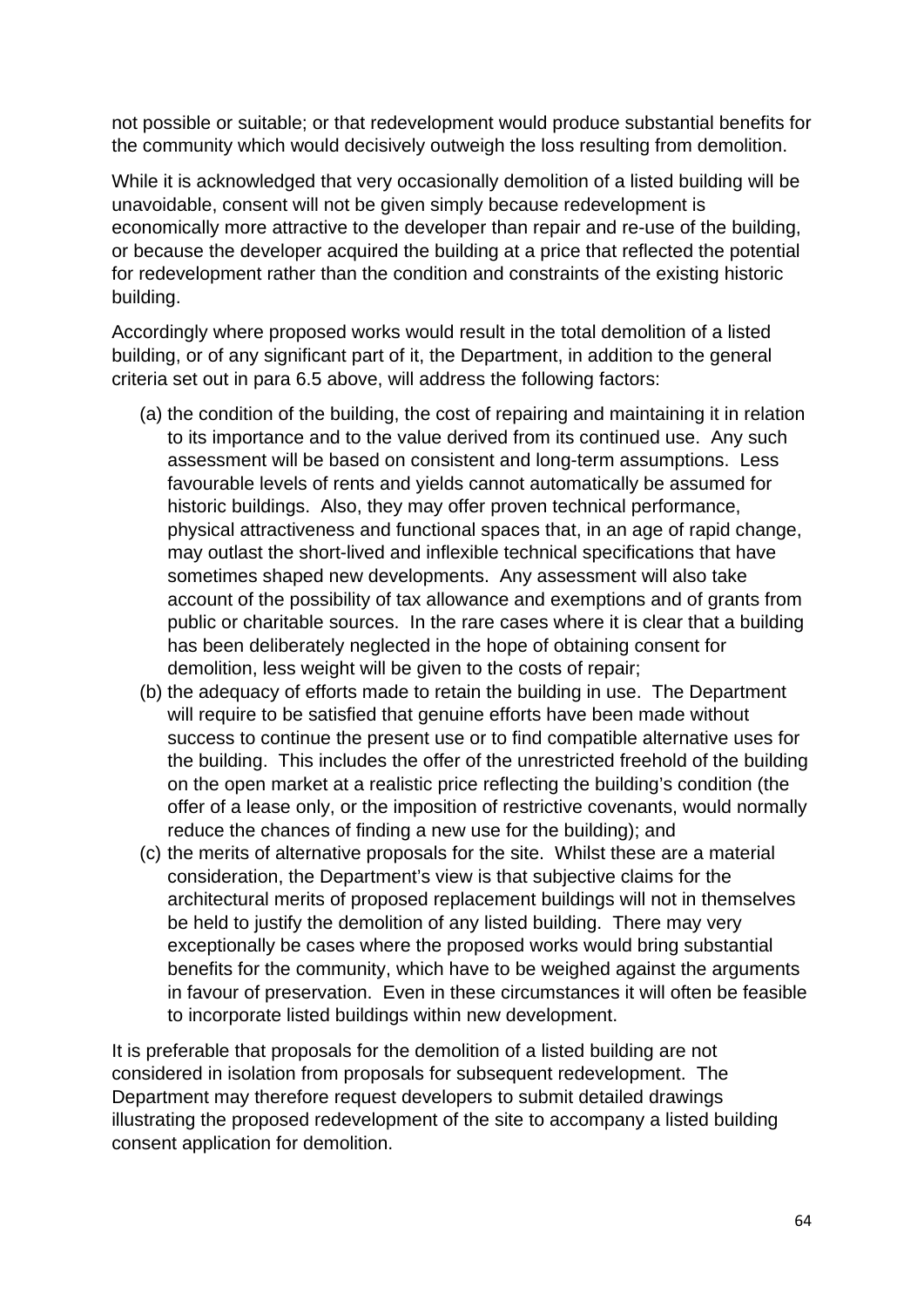In the rare cases where the Department decides to grant consent for demolition of a listed building conditions will normally be imposed:

- prohibiting demolition of the building until planning permission has been granted and contracts have been signed for the approved redevelopment of the site; and
- requiring, where appropriate, the recording of the building prior to its demolition

## **Policy BH 11 Development affecting the Setting of a Listed Building**

**The Department will not normally permit development which would adversely affect the setting of a listed building. Development proposals will normally only be considered appropriate where all the following criteria are met:**

- **(a) the detailed design respects the listed building in terms of scale, height, massing and alignment;**
- **(b) the works proposed make use of traditional or sympathetic building materials and techniques which respect those found on the building; and**
- **(c) the nature of the use proposed respects the character of the setting of the building**

#### Justification and Amplification

The setting of a listed building is often an essential part of the building's character. This is particularly the case where a demesnes, landscaped parkland, garden or grounds have been laid out to complement the design or function of the building. The economic viability as well as the character of listed buildings within such planned settings may suffer where inappropriate new development isolates them from their surroundings or degrades their landscape setting. This can effectively rob such buildings of much of their interest and the contribution the make to the local countryside or townscape. Where a listed building has no ancillary land, for example in a town or village street, its setting may include a number of other properties or even the whole street. These buildings may not necessarily be of great individual merit but combine to produce a visual harmony which enriches the setting of the listed building.

Any proposals for development which by its character or location may have an adverse effect on the setting of listed buildings will require very careful consideration by the Department. This will apply even if the development would only replace a building which is neither itself listed nor immediately adjacent to a listed building. Development proposals some distance from the site of a listed building can sometimes have an adverse effect on its setting e.g. where it would affect views of an historic skyline, while certain proposals, because of the nature of their use, can adversely affect the character of the setting of a listed building or group of buildings through noise, nuisance and general disturbance.

The design of new buildings planned to stand alongside historic buildings is particularly critical. Such buildings must be designed to respect their setting, follow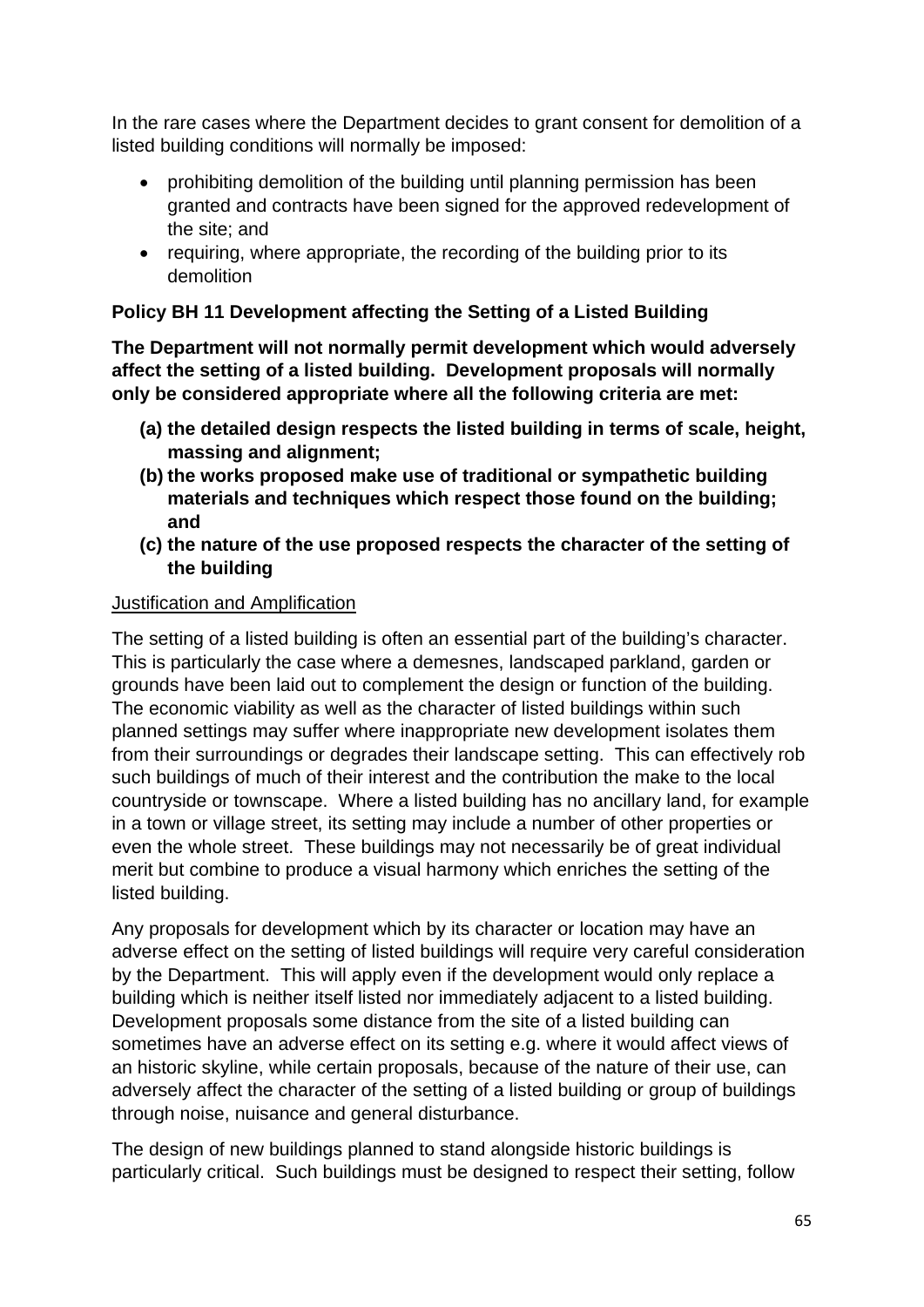fundamental principles of scale, height, massing and alignment and use appropriate materials. This does not mean however that new buildings have to copy their older neighbours in detail. Some of the most interesting streets in our towns and villages include a variety of building styles, materials and forms of construction of several different periods, which together form a visually harmonious group.

The extent to which proposals will be required to comply with the criteria in Policy BH 11 will be influenced by a variety of factors: the character and quality of the listed building; the proximity of the proposal to it; the character and quality of the setting; and the extent to which the proposed development and the listed building will be seen in juxtaposition.

Where it is considered that a development proposal may affect the setting of a listed building the Department will normally require the submission of detailed drawings which illustrate the relationship between the proposal and the listed building. Where appropriate the Department will use its powers contained in the General Development Order to request applicants to supply such additional information on the proposed development as is considered necessary to allow proper determination.

### **Conservation Area Policies**

Conservation area designation introduced control over the demolition of unlisted buildings within conservation areas. Legislation requires that "where any area is for the time being designated as a conservation area special attention shall be paid to the desirability of preserving or enhancing its character or appearance." This will be the prime consideration for the Department in the exercise of its planning functions within conservation areas. There will be a presumption against the grant of planning permission or conservation area consent where development proposals would conflict with this requirement, although in exceptional cases this presumption may be overridden in favour of development which is desirable on the ground of some other public interest. The desirability of preserving or enhancing a conservation area is also considered to be a material consideration in assessing proposals for development beyond its boundaries which would however affect its setting, or views into or out of the area.

### **Policy BH 12: New Development in a Conservation Area**

**The Department will normally only permit development proposals for new buildings, alterations, extensions and changes of use in, or which impact on the setting of, a conservation area where all the following criteria are met:**

- **(a) the development preserves or enhances the character and appearance of the area;**
- **(b) the development is in sympathy with the characteristic built form of the area;**
- **(c) the scale, form, materials and detailing of the development respects the characteristics of adjoining buildings in the area;**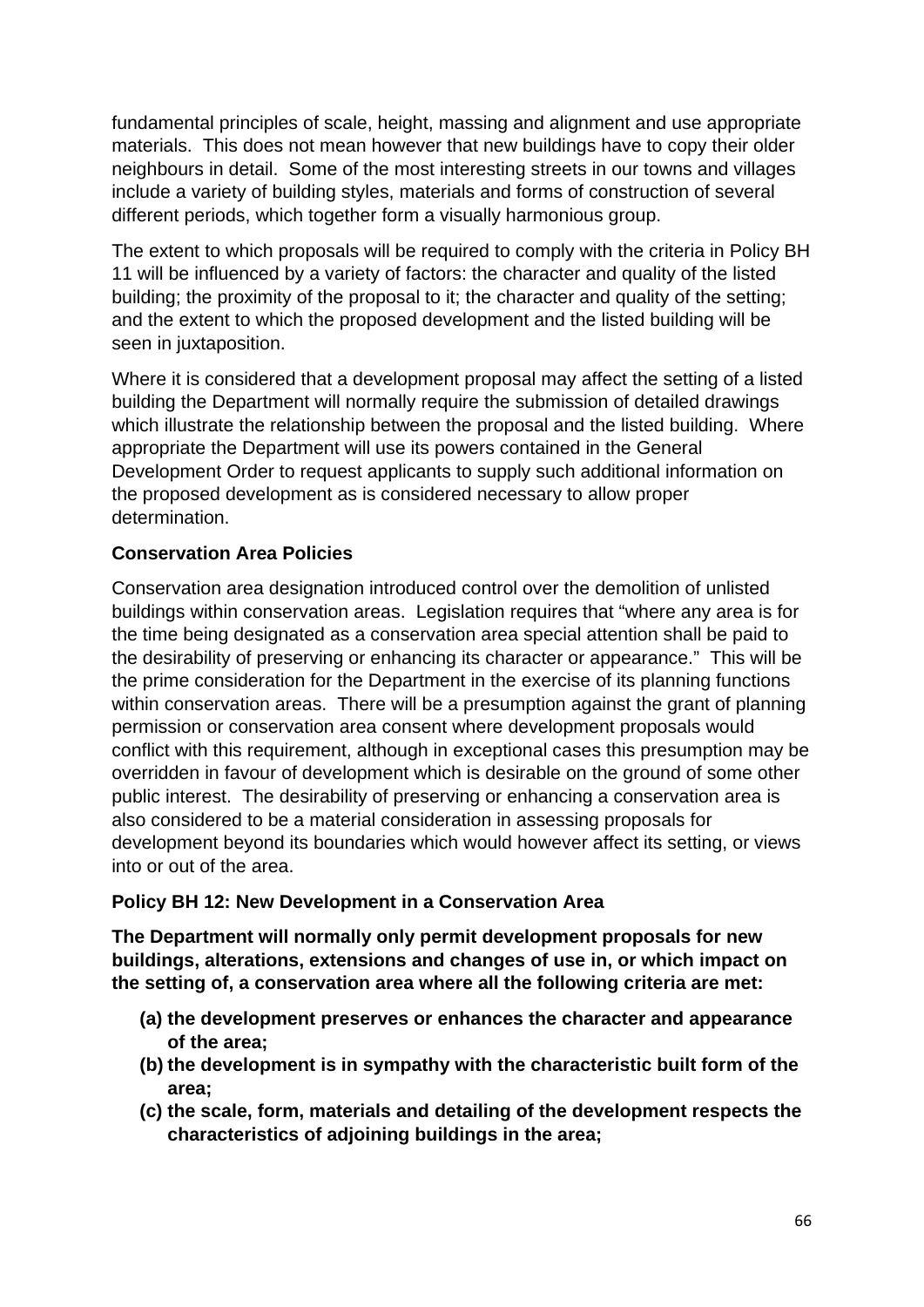- **(d) the development does not result in environmental problems such as noise, nuisance or disturbance which would be detrimental to the particular character of the area;**
- **(e) important views within, into and out of the area are protected;**
- **(f) trees and other landscape features contributing to the character or appearance of the area are protected; and**
- **(g) the development conforms with the guidance set out in conservation area documents.**

#### Justification and Amplification

The Department does not wish to stifle development in conservation areas. The emphasis will be on the careful control and positive management of change, to enable the area to remain alive and prosperous, but at the same time to ensure that any new development accords with the area's special architectural or historic interest.

Designation as a conservation area put an onus on prospective developers to produce a very high standard of design, which respects or enhances the particular qualities of the area in question. Notwithstanding the acceptability of proposals in terms of other planning issues, where any proposed development would harm the character, appearance or setting of a conservation area it will not normally be permitted.

### *General Criteria*

General issues to be taken into account in assessing development proposals in a conservation area include the appropriateness of the overall massing of the development, its scale (the expression of size indicated by the windows, doors, floor heights, and other identifiable units), its proportions and its relationship with its context i.e. whether it sits comfortably. Development should be in harmony with, or complimentary to, its neighbours having regard to the adjoining architectural styles. The use of materials generally matching those which are historically dominant in the area is important, as is the need for the development not to have a visually disruptive impact on the existing townscape. It should also, as far as possible, fir into the "grain" of the conservation area, for example, by respecting historic layout, street patterns or existing land form. It is also important where new uses are proposed that these respect the unique character and general ambience of a conservation area, for example certain developments may adversely affect the character of a conservation area through noise, nuisance and general disturbance.

### *New Buildings*

The Development of new buildings in a conservation area should be a stimulus to imaginative, high quality design, and seen as an opportunity to enhance the area. What is important is not that new buildings should directly imitate earlier styles, rather than they should be designed with respect for their context, as part of a larger whole which has a well-established character and appearance of its own. Therefore while development of a gap site in a traditional terrace may require a very sensitive design approach to maintain the overall integrity of the area in other cases modern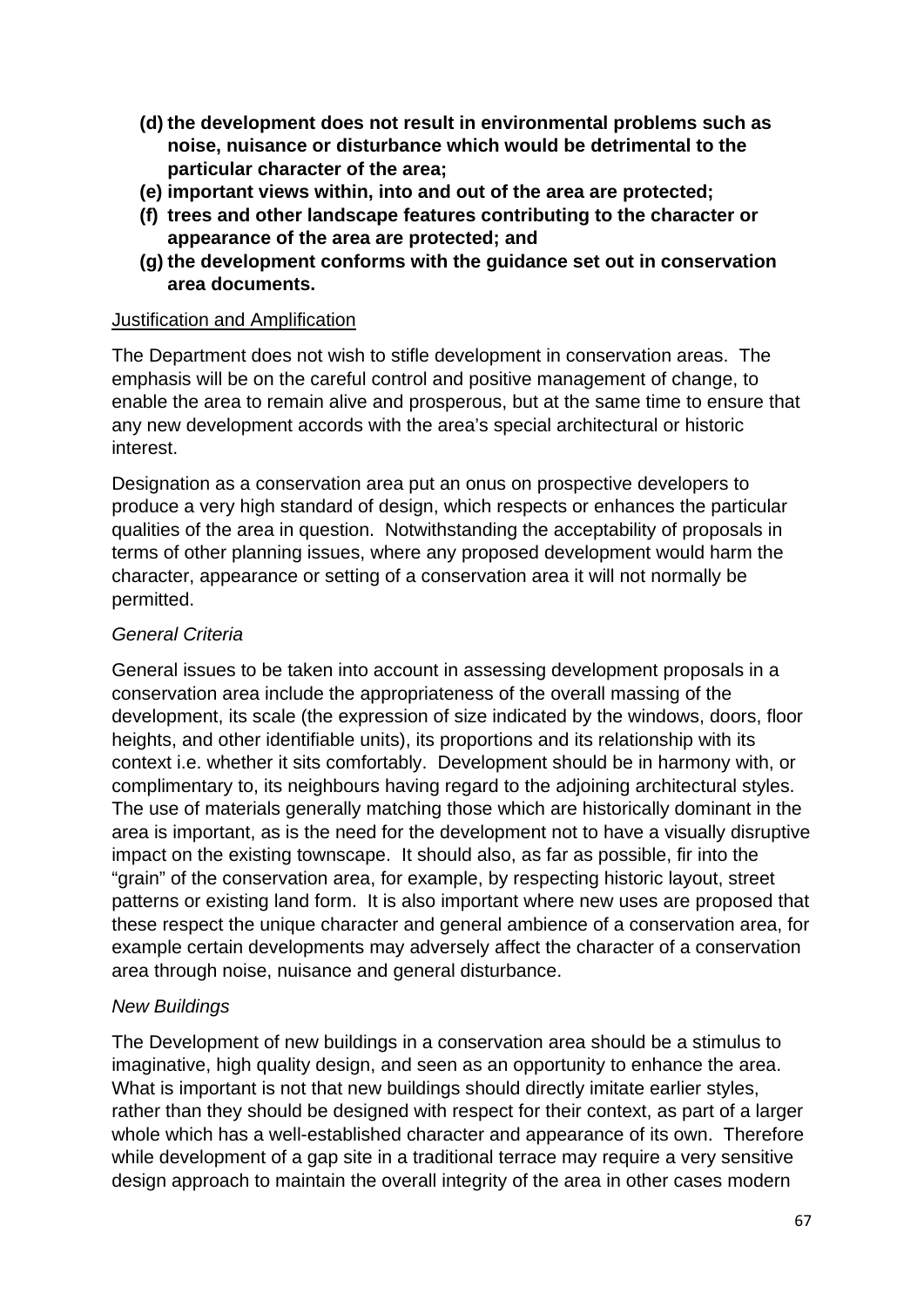designs sympathetic and complimentary to the existing character of the area may be acceptable.

## *Alterations and Extensions*

Proposals for the alteration or extension of properties in a conservation area will normally be acceptable where they are sensitive to the existing building, in keeping with the character and appearance of the particular area and will not prejudice the amenities if adjacent properties. Extensions should be subsidiary to the building, of an appropriate scale, use appropriate materials and should normally be located on the rear elevations of a property. Very careful consideration will be required for alterations and extensions affecting the roof of a property as these may be particularly detrimental to the character and appearance of a conservation area.

# *Change of Use*

In assessing applications for the change of use of a property within a conservation area consideration will be given to both the general land use policies of the Department and the impact of the proposed use on the character and appearance of the conservation area. New uses will normally only be acceptable where any associated external alterations, for example new shopfronts, are sympathetic to their setting and relate in scale, proportions and materials to the remainder of the building and the local street scene.

### *Trees*

Trees often make an important contribution to the appearance and character of conservation areas. In assessing development proposals affecting a conservation area the Department will therefore take into account their potential impact on existing trees. Where such trees make an important visual, historic or amenity contribution to the area and should be retained the Department will seek appropriate protection measures through the imposition of planning conditions or may consider making a tree preservation order. In some instances development may be acceptable subject to conditions requiring new tree planting or re-planting.

### *The Setting of Conservation Areas*

Special care is also needed in the location and design of development proposals close to a conservation area. Inappropriate development outside a conservation area can have a detrimental effect on the character and setting of the area. In such cases new development will be expected to respect the character and appearance of the adjacent conservation area while the Department will also seek to retain important views in and out of the area.

### *Design Guides*

As each conservation area has its own unique style and character, local policies and guidance for the conservation and enhancement of the area are set out in the relevant designation documents and design guides, which are produced by the Department in consultation with local district councils and the Historic Buildings Council. These constitute supplementary planning guidance and are considered to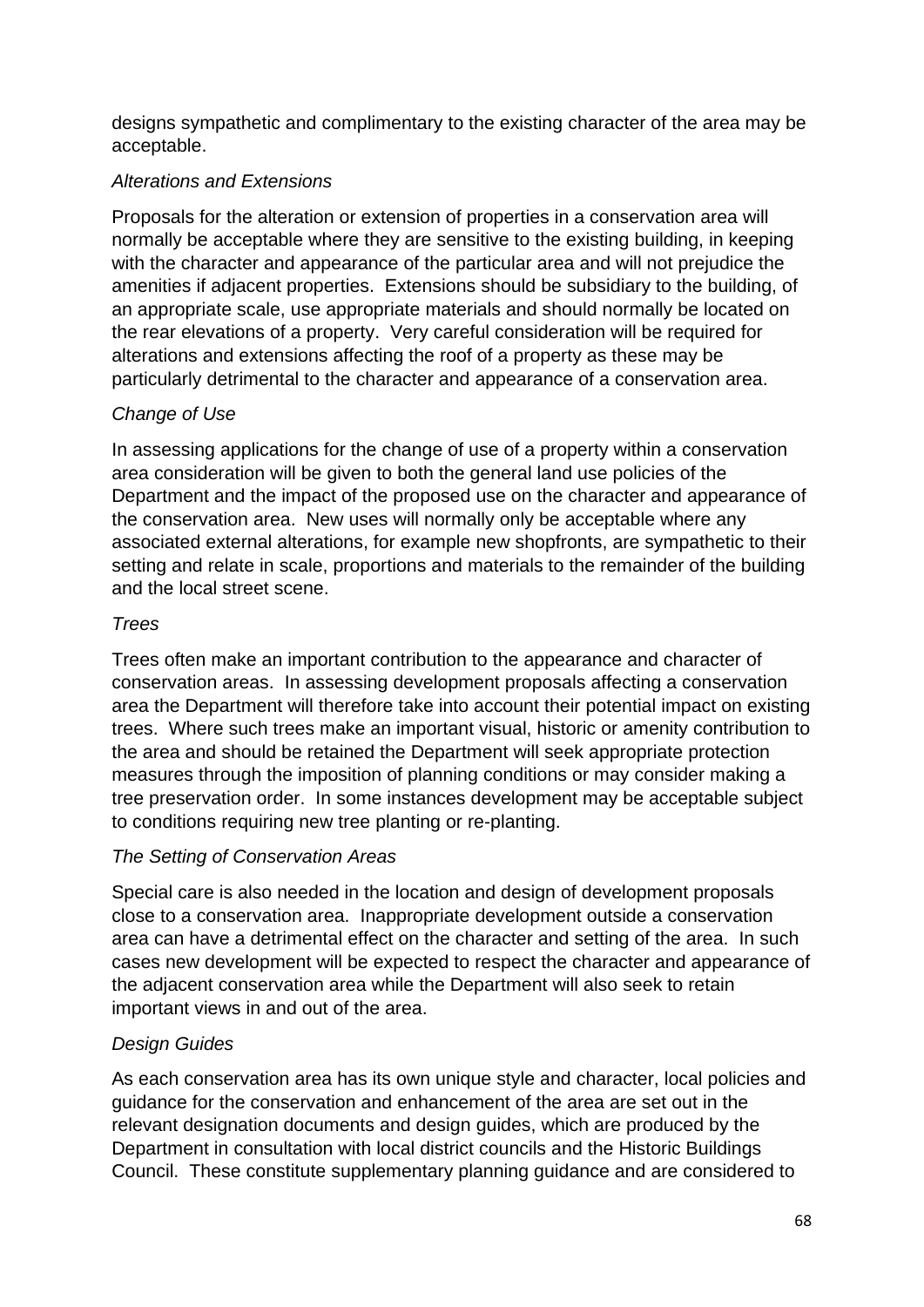be an important material consideration. The Department will therefore attached great weight to the need for proposals for new development to accord with the specific guidance drawn up for each particular conservation area.

#### *Information to accompany Planning Applications*

The Department will normally require detailed drawings to accompany all planning applications in a conservation area which illustrate the proposals in its context. Where outline applications are submitted information on matters such as levels, materials/finishes, colouring, landscaping, access and parking may also be required to ensure that the Department can make a full assessment of the impact of development proposals. Where appropriate the Department will use its powers contained in the General Development Order to request applicants to supply such additional information on the proposed development as is considered necessary to allow proper determination. Where, on the basis of illustrative details submitted, the Department decides to grant outline permission for development a condition will then normally be imposed requiring that any reserved matters, application be based on such details.

### **Policy BH 13: The Control of Advertisements in a Conservation Area**

### **The Department will not normally grant consent for the display of advertisements in or close to a conservation area which would adversely affect the character, appearance or setting of the area or which would be detrimental to public safety.**

#### Justification and Amplification

Many conservation areas include thriving commercial areas where the normal range of advertisements is to be expected, provided they do not detract from visual amenity. The Department accepts that such outdoor advertising is essential to commercial activity, but in view of the statutory duty to pay special attention to the desirability of preserving or enhancing the character or appearance of conservation areas, it is also considered reasonable that more exacting standards of advertisement control should apply within such areas.

In assessing proposals for advertisements in a conservation area the Department will give careful consideration to the impact of the proposal on the visual amenity and overall character of the area. Particular regard will be paid to the scale and proportions of the sign, the materials used and whether it is illuminated. Consent will not normally be granted for advertisements which are inappropriate to the architectural style or character of the building on which it is proposed or which would detract from the area in general. Similarly signage on the upper floors of buildings and the internal illumination of signs will not normally be acceptable. Proposals for large advertisement hoardings or which would result in a proliferation of signs can seriously harm the character and appearance of a conservation area and will therefore normally be refused consent. Additional guidance for the display of advertisements in particular conservation areas is set out in the relevant designation documents and design guides produced by the Department.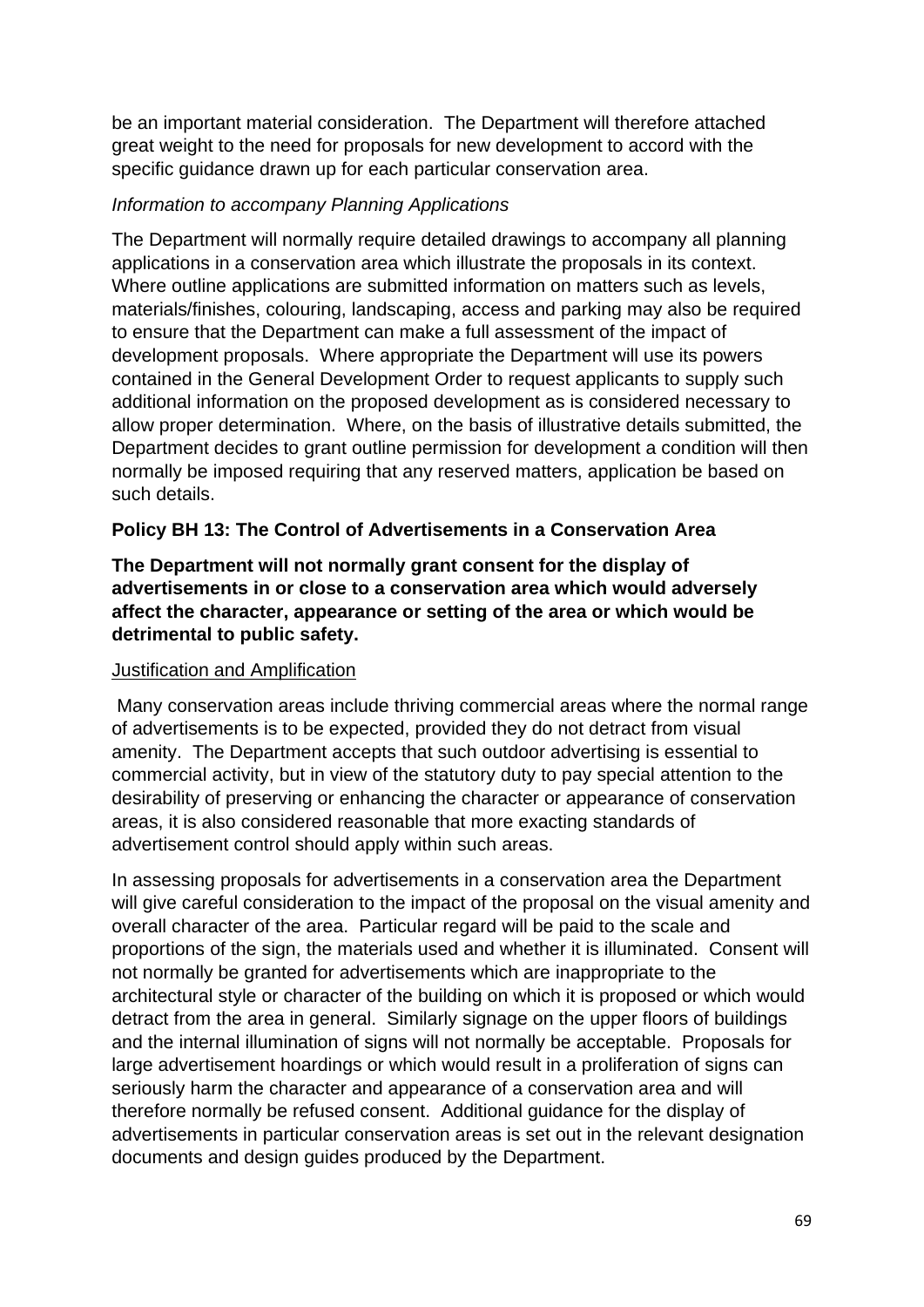# **Policy BH 14: Demolition in a Conservation Area**

**The Department will normally only permit the demolition of an unlisted building in a conservation area where the building makes no material contribution to the character or appearance of the area. Where conservation area consent for demolition is granted this will normally be conditional on prior agreement for the redevelopment of the site and appropriate arrangements for recording the building before its demolition.**

#### Justification and Amplification

The demolition of even a single building and the construction of a new building or buildings in its place could result in the character or appearance of a conservation area, or part of it, being severely prejudiced. In such circumstances the whole purpose of designating the conservation area could be undermined.

The Department will operate a presumption in favour of retaining any building which makes a positive contribution to the character or appearance of a conservation area. In determining proposals for demolition of unlisted buildings the Department will therefore take account of the part played in the architectural or historic interest of the area by the building for which demolition is proposed, and in particular of the wider effects of demolition on the building's surroundings and on the conservation area as a whole. In assessing proposals the Department will have regard to the same broad criteria outlined above for demolition of listed buildings (see para 6.5 and policy BH 10 above).

In cases where demolition may be appropriate, for example where a building does not make any significant contribution to a conservation area, the Department will normally require full information and detailed plans about what is proposed for the site after demolition to accompany conservation area consent applications.

Where the Department decides to grant consent for demolition of a building in a conservation area conditions will normally be imposed:

- requiring the redevelopment of the site to be based on previously agreed detailed proposals;
- prohibiting demolition of the building until planning permission has been granted and contracts have been signed for the approved redevelopment of the site $47$ ; and
- requiring, where appropriate, the recording of the building prior to its demolition.

The preservation of the public elevations alone of an unlisted building in a conservation area which makes a material contribution to its appearance or character will only be acceptable in exceptional circumstances, provided the scale of the overall development proposal will not be detrimental to the areas character or appearance and the scheme can be implemented without serious risk to the retained

<span id="page-70-0"></span><sup>&</sup>lt;sup>47</sup> This power is provided by Article 45 (5) of the 1991 Planning Order as applied by Article 51 (5) and is to ensure that conservation areas are not marred by vacant sites awaiting redevelopment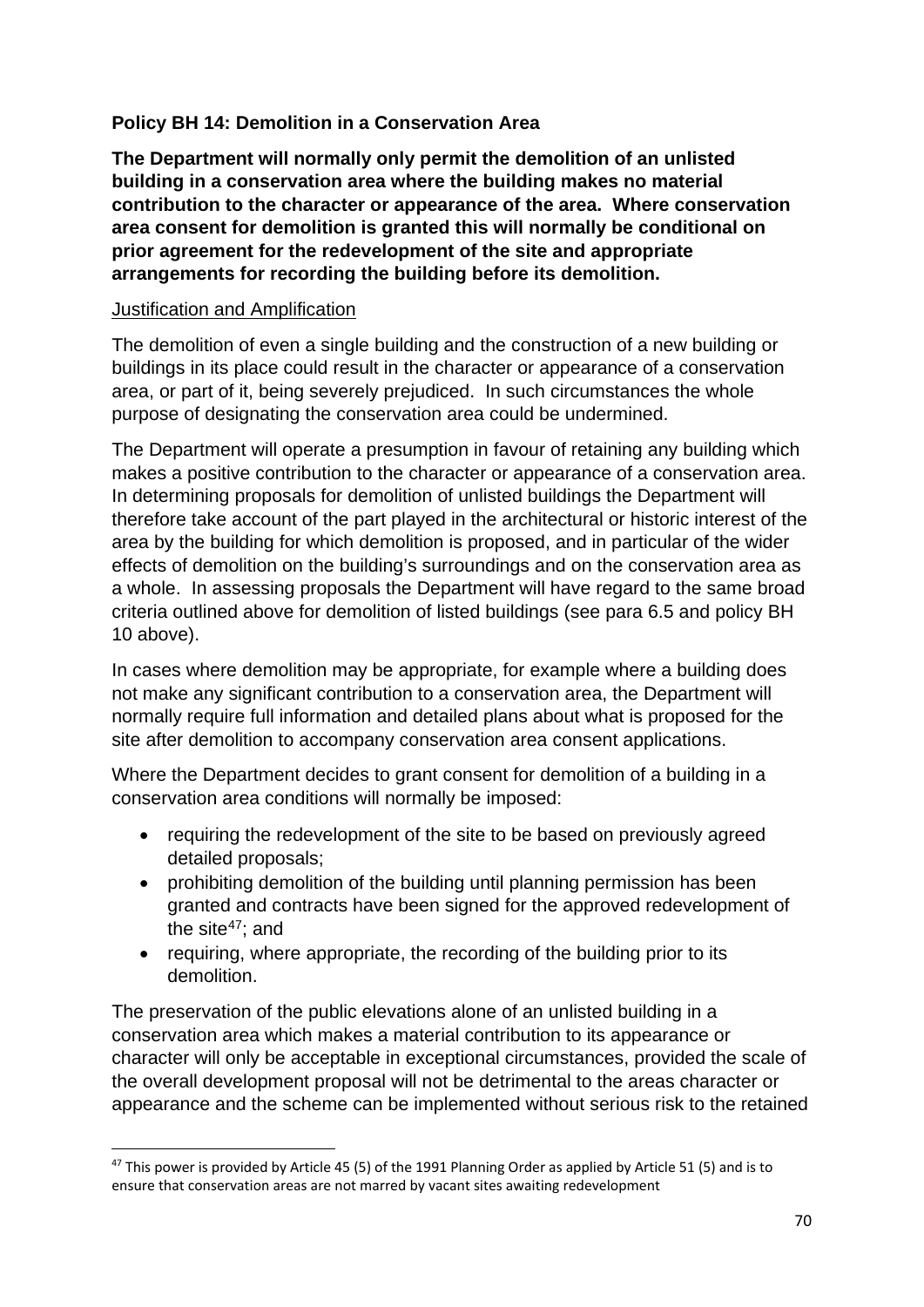structure. In such cases the Department, in addition to requiring detailed plans of the proposed development, will require the submission of a structural engineer's report indicating what measures are to be taken to protect those parts of the building to be retained during construction work.

# *Article 4 Directions*

While designation as a conservation area introduces additional controls over development the Development also has the power to make Article 4 directions removing certain permitted development rights<sup>[48](#page-71-0)</sup>. The Department's general policy is that such rights should not normally be withdrawn without clear justification. While the designation of a conservation area in itself does not automatically justify the making of Article 4 directions, they may have a role to play if they would help to protect features that are key elements within the area. Accordingly the Department will consider making such directions where:

- a clear assessment of an areas special architectural and historic interest has been undertaken;
- the importance to that special interest of the features to be included in the direction is established;
- there is evidence of local support for the direction and the need for the direction is agreed with the local district council; and
- the direction involves the minimum withdrawal of permitted development rights necessary to achieve its objective.

### Non-listed Vernacular Buildings

The vernacular buildings of Northern Ireland have developed as a response to local economic and social circumstances, using simple styles and largely local materials. Buildings of character which display local traditions of architecture and design are an important part of our heritage and regional identity. It is therefore sensible to sympathetically rehabilitate and improve such vernacular buildings, rather than replace them or allow them to fall derelict.

# **Policy BH 15: The Re-use of Non-listed Vernacular Buildings**

**The Department will normally permit the sympathetic conversion of non-listed vernacular buildings to other appropriate uses where this would secure their upkeep and retention. In the countryside conversion to residential use will normally only be considered appropriate where the building to be converted is an important element in the landscape and of local architectural merit or historic interest. All proposals for conversion will normally be required to meet all of the following criteria:**

- **(a) the building is structurally sound and capable of conversion;**
- **(b) the scheme of conversion will not have an adverse effect on the character or appearance of the locality and safeguards the form,**

<span id="page-71-0"></span><sup>48</sup> Permitted development rights are contained in the Planning (General Development) Order 1993 (as amended)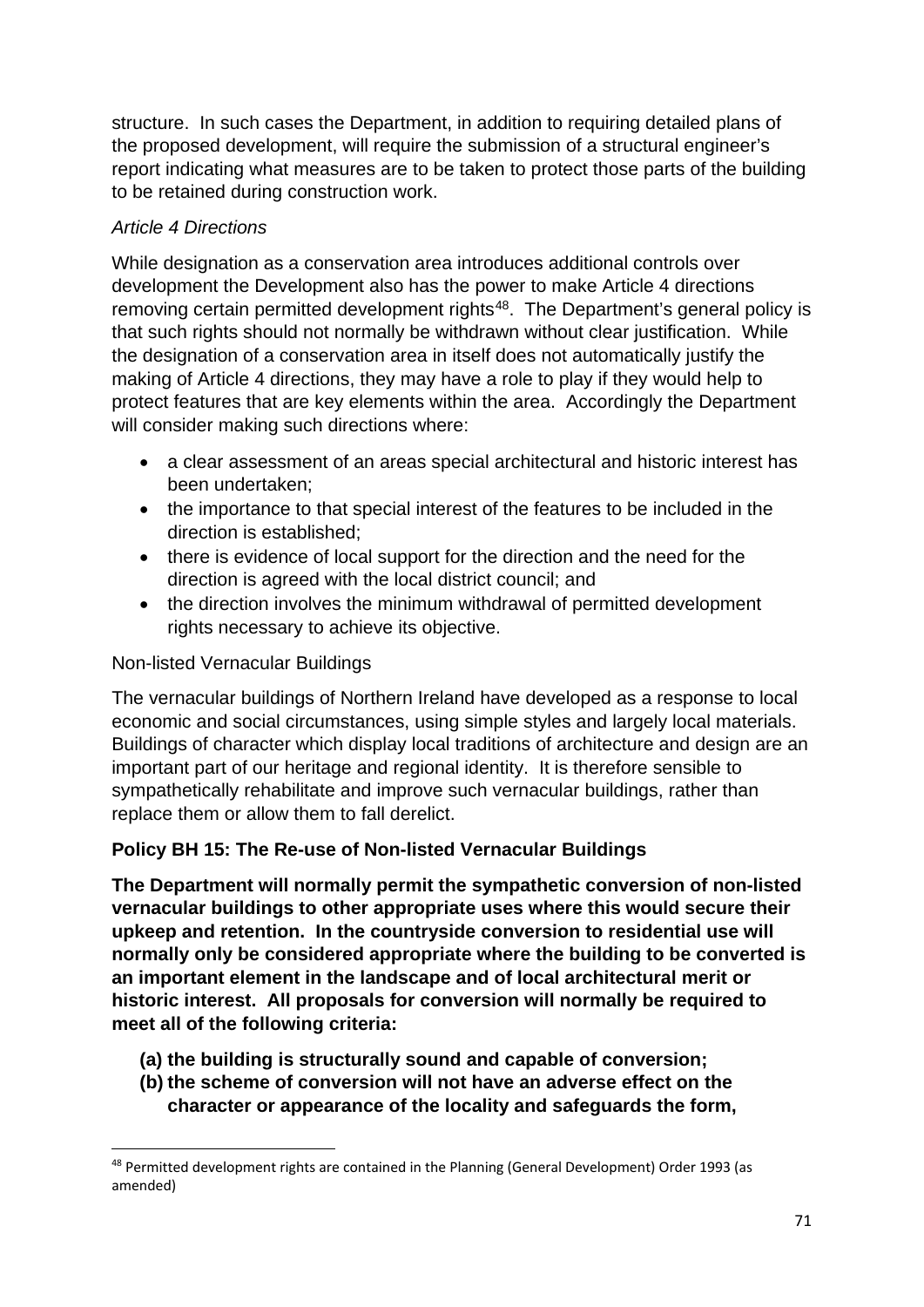**character and architectural features, design and setting of the existing building. This will involve retention of existing door and window openings and minimising the number of new openings. Details such as door and window design, external surfaces, rainwater goods and means of enclosure should be of traditional or sympathetic design and materials;**

- **(c) the new use would not cause unacceptable adverse effects on the amenities of nearby residents or other land uses;**
- **(d) normally no new extensions are involved; and**
- **(e) access and other necessary services are provided without adverse impact on the character of the locality.**

#### Justification and Amplification

Changing patterns of life mean that many traditional local buildings are no longer needed for their original use. These include mills, schools, churches as well as dwellings. While many of these vernacular buildings are now vacant and are at risk from dereliction, they represent a valuable historic resource and their appropriate reuse would contribute to sustainable development and many encourage the social and economic regeneration of particular areas.

The Department wishes therefore to encourage the re-use of such vernacular buildings by sympathetic renovation or conversion for a range of appropriate uses. This may include proposals for tourism or recreation use, small-scale employment uses or new rural enterprises. All development proposals for the conversation of a vernacular building should involve a minimum of work and should maintain or enhance the existing character of the building and its setting. Approval will not normally be given to a scheme involving substantial demolition or extensions which significantly alter the appearance or character of the building. Design therefore is particularly important and where extensions or external alterations are proposed, these must reflect the scale, massing, materials and detailing of the existing property. All proposals will therefore be critically assessed as to their contribution to the conservation of the building to be converted.

Great care will be necessary in assessing proposals for conversion to residential use as this can be particularly detrimental to the fabric and character of certain buildings. In the countryside, and in particular in Green Belts and Countryside Policy Areas the Department will normally only consider a relaxation of it's normal planning policies for residential development, where:

- residential use is a key to the conservation of a building of local architectural merit or historic interest which comprises an important element of the landscape;
- the conversion scheme involves minimal alteration; and
- the overall scale of the proposal and intensity of use is appropriate to the locality and would not prejudice the objectives behind Green Belt and Countryside Policy Area designation.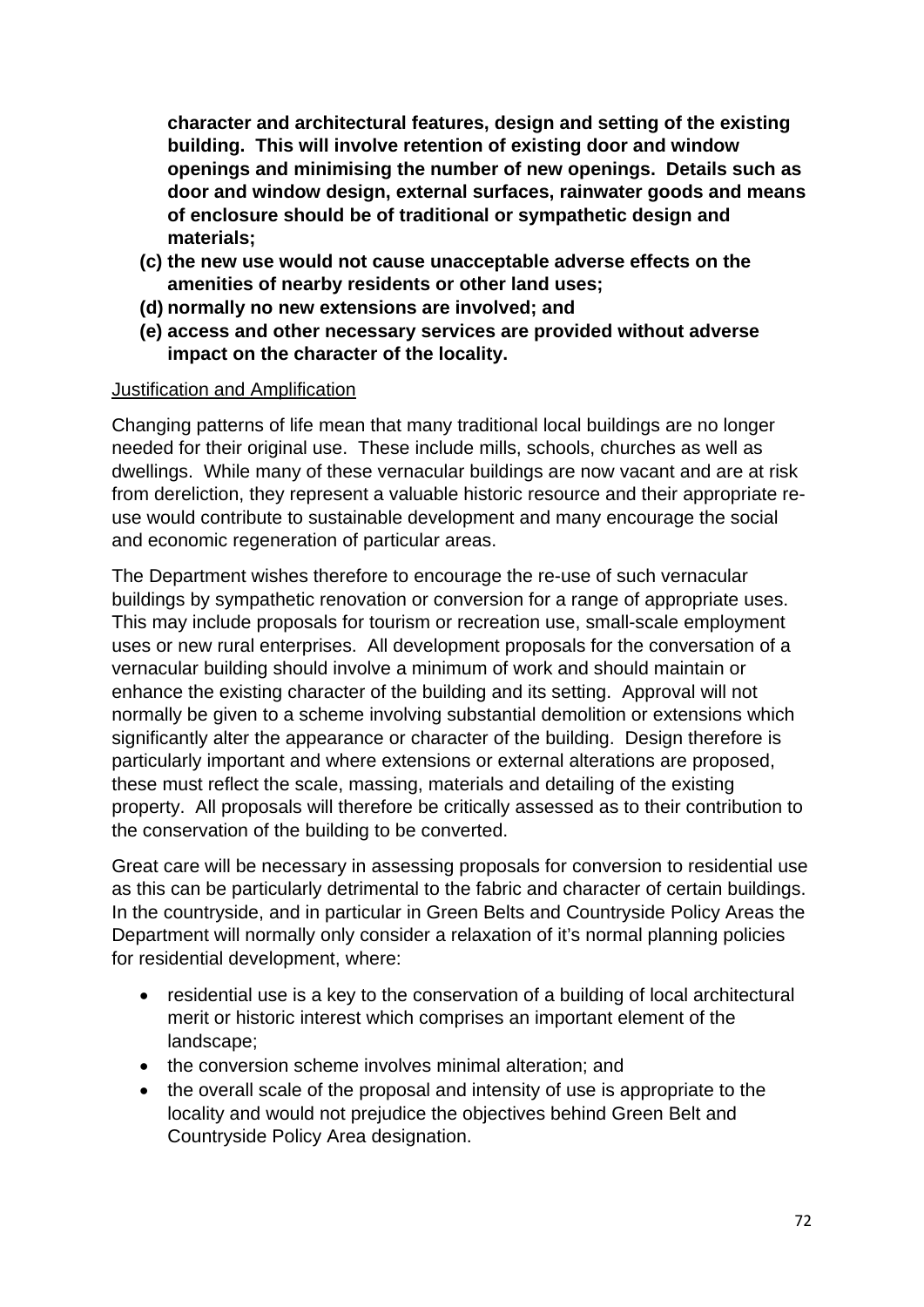Each proposal will be determined on its own merit. It should be noted that the application of this policy relates only to schemes of sympathetic conversion. The Department would therefore stress that a grant of planning permission for conversion to residential use will not in itself be considered sufficient grounds to subsequently permit the replacement of the building with a new building.

Where a conversion scheme to residential use in the countryside is considered acceptable any residential curtilage to be created, as part of the proposal should not have a harmful effect on the character of the countryside, particularly in Areas of Outstanding Natural Beauty and other areas of landscape quality. In certain cases it may be necessary to remove permitted development rights to protect the character of the converted buildings or the landscape generally.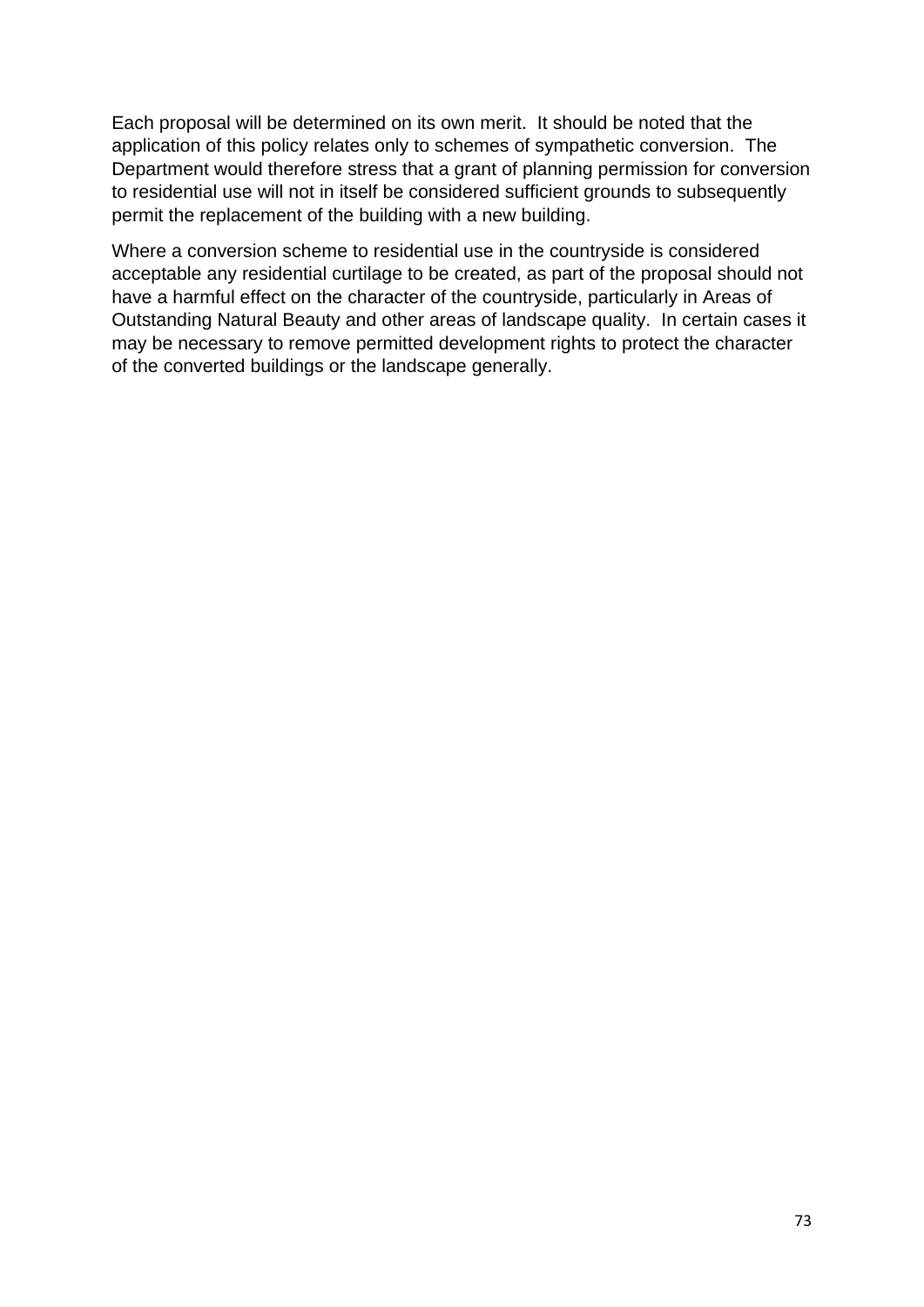# **APPENDIX Four**

### **Addendum to Planning Policy Statement 6: Areas of Townscape Character**

The addendum provides additional planning policies relating to Areas of Townscape Character, for demolition of buildings, new development and the control of advertisements. It embodies the Government's commitment to sustainable development and environmental stewardship. Development plans may incorporate local policies and/or guidance to protect the character of specific Areas of Townscape Character. All references to Areas of Townscape Character should be read as including Areas of Village Character.

The following planning policy has been extracted for information.

# **Policy ATC 1 Demolition Control in an Area of Townscape Character**

**There will be a presumption in favour of retaining any building which makes a positive contribution to the character of an Area of Townscape Character. The Department will normally only permit the demolition of an unlisted building in an Area of Townscape Character where the building makes no material contribution to the distinctive character of the area.**

# **Where permission for demolition is granted this will normally be conditional on prior agreement for the redevelopment of the site.**

#### Justification and Amplification

Areas of Townscape Character (ATCs) exhibit a distinct character normally based on their historic built form or layout. For the most part this derives from the cumulative impact of the area's buildings, their setting, landscape and other locally important features.

The demolition of a building or buildings in an ATC cam significantly erode the character, appearance and integrity of such areas. Demolition can be particularly damaging in cases where it is proposed in isolation, that is, where there are no proposals for the redevelopment of the site. In order to prevent demolition damaging the distinctive character and appearance of an ATC, the Department will operate a presumption in favour of retaining any building which makes a positive contribution to the character of the area.

To help secure the upkeep, vitality and appearance of ATCs the Department will permit proposals for the appropriate renovation and refurbishment of existing buildings for their continued use, or for alternative uses which accord with the Department's policies for the area. Any external alternations associated with such proposals will be required to maintain or enhance the overall character of the area and respect the built form of the ATC (see Policy ATC 2).

Where the demolition of an unlisted building in an ATC is proposed the key considerations that will be taken into account are:

• the contribution of the building to the ATC and the effect of its demolition on the distinctive character of the area; and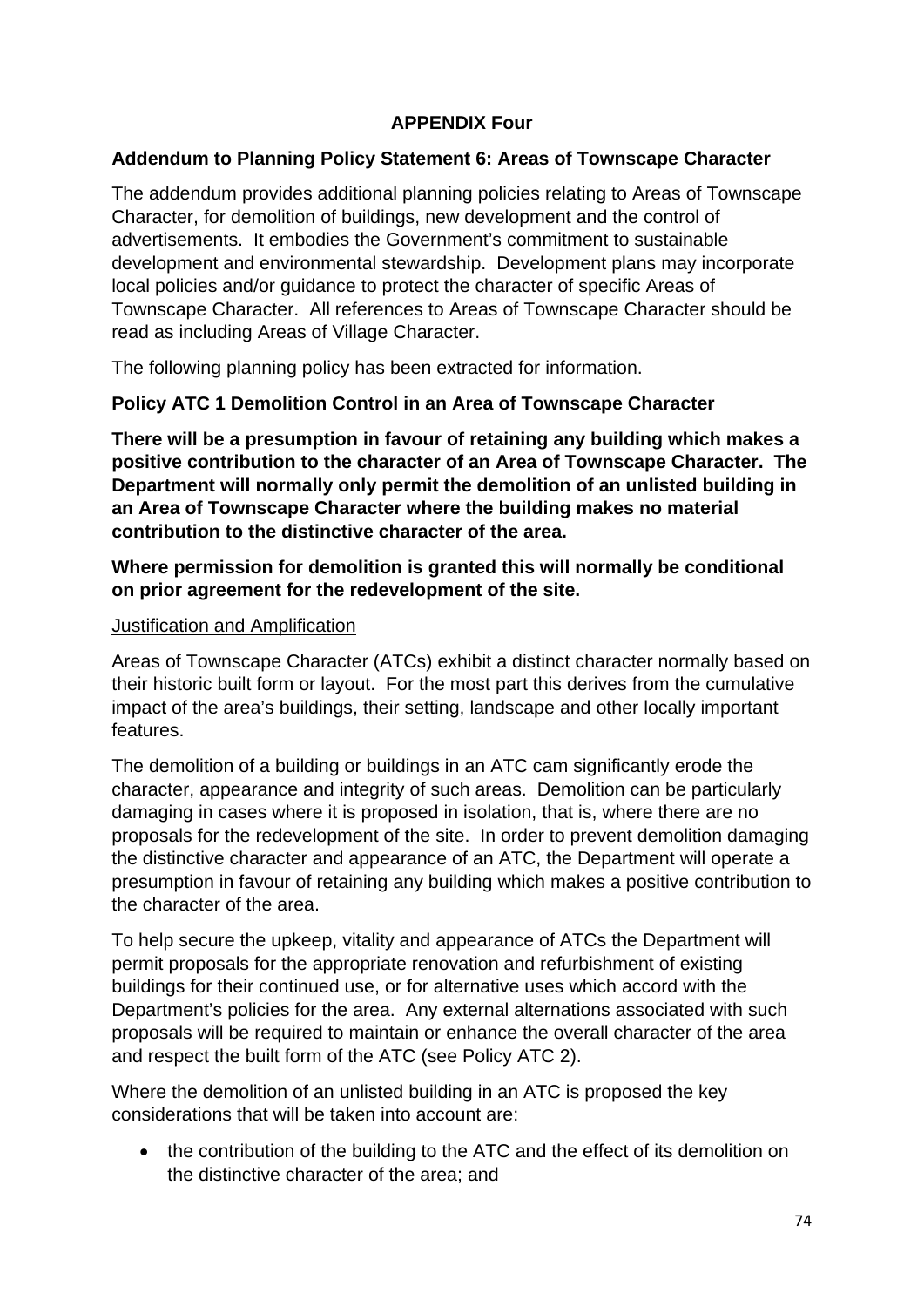• whether the quality of proposals for the redevelopment of the site will maintain or enhance the distinctive character of the area.

Where the Department decides to permit demolition conditions will normally be imposed:

- requiring the redevelopment of the site to be based on previously agreed detailed proposals; and
- prohibiting demolition of the building until contracts have been signed for the approved redevelopment of the site.

# **Policy ATC 2**

#### **New Development in an Area if Townscape Character**

**The Department will only permit development proposals in an Area of Townscape Character where the development maintains or enhances its overall character and respects the built form of the area.**

**The Department will also require that any trees, archaeological or other landscape features which contribute to the distinctive character of the area are protected and integrated in a suitable manner into the design and layout of the development.**

#### Justification and Amplification

It is important to protect the distinctive character and intrinsic qualities of Areas of Townscape Character (ATCs). Sensitive planning controls are therefore necessary to ensure that both the individual and cumulative effects of development do not detract from the character, appearance and quality of these areas.

Designation as an ATC puts an onus on prospective developers to produce a high standard of design, which respects and is sympathetic to the particular qualities of the area in question. Notwithstanding the acceptability of proposals in terms of other planning issues, the Department will operate a presumption against development that would detract from or fail to maintain the character of the distinct townscape displayed within an ATC.

In effect, new development in an ATC should seek to reinforce local identify and promote quality and sustainability in order to respect and, where possible, enhance the distinctive character and appearance of the area. In assessing the acceptability of proposals, the Department will have regard to the same broad criteria outlined for Conservation Areas in paragraphs 7.6 – 7.10 of PPS 6 (there are reproduced in Annex A).

The Department will give sympathetic consideration to development proposals within an ATC for people with disabilities or others whose mobility is impaired. If imaginative and innovative design approaches are fully explored the Department believes it is possible to provide satisfactory solutions to such proposals, without compromising the character and built form of these areas.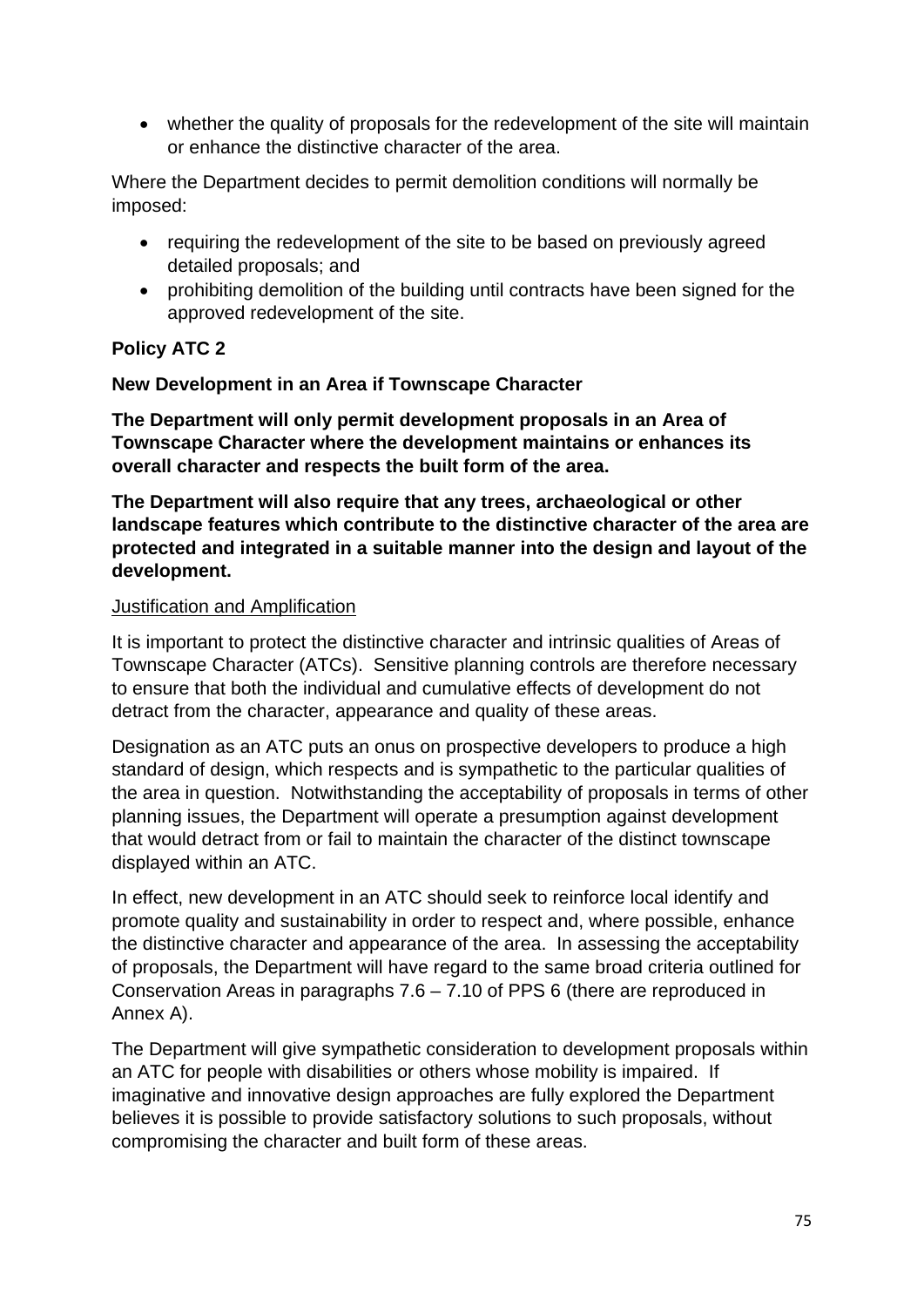Proposals for residential development are also subject to the provisions of Policy QD1 of PPS 7 'Quality Residential Environments.' This includes specific reference to ATCs and advises that in such areas:

*" housing proposals will be required to maintain or enhance their distinctive character and appearance. In the primarily residential parts of these designated areas proposals involving intensification of site usage or site coverage will only be permitted in exceptional circumstances."*

As each ATC has its own distinct character and intrinsic qualities, the Department will draw up supplementary planning guidance for individual ATCs. This, together with any local policies formulated, will normally be incorporated into the relevant development plan and will be taken into account as a material consideration in assessing development proposals. In addition, the Department would draw attention to other best practice conservation guidance and codes that can assist developers and their professional advisors in preparing proposals affecting buildings within a ATC. For examples, British Standards (BS) 7913: 'The Principles of the Conservation of Historic Buildings'.

In view of the potential impact a development proposal may have in an ATC, the Department will generally require detailed drawings to accompany all planning applications. Where appropriate, the Department will use its powers contained in the General Development Order to request applicants to supply such additional information on the proposed development as is considered necessary to allow proper determination. This may include a design concept statement.

# **Policy ATC 3: The Control of Advertisements in a Area of Townscape Character**

**The Department will only grant consent for the display of an advertisement in an Area of Townscape Character where:**

**(a) it maintains the overall character and appearance of the area; and (b) it does not prejudice public safety.**

# Justification and Amplification

Areas of Townscape Character (ATCs) may contain commercial areas or individual business premises where outdoor advertising is essential to their activities. It is important however to exercise appropriate control over advertisements to ensure they do not detract from the distinctive characteristics and amenity of these areas or prejudice public safety.

In assessing the impact of an advertisement or sign on amenity within an ATC, particular regard will be paid to the scale, size, proportions, dominance and siting of the sign, the materials used, whether it is illuminated and whether the proposal will result in clutter. An advertisement should also respect the building onto which it is to be fixed and in particular have regard to any architectural detailing.

Supplementary guidance drawn up for ATCs may include advice on the display of advertisements which will be taken into account in assessing proposals. General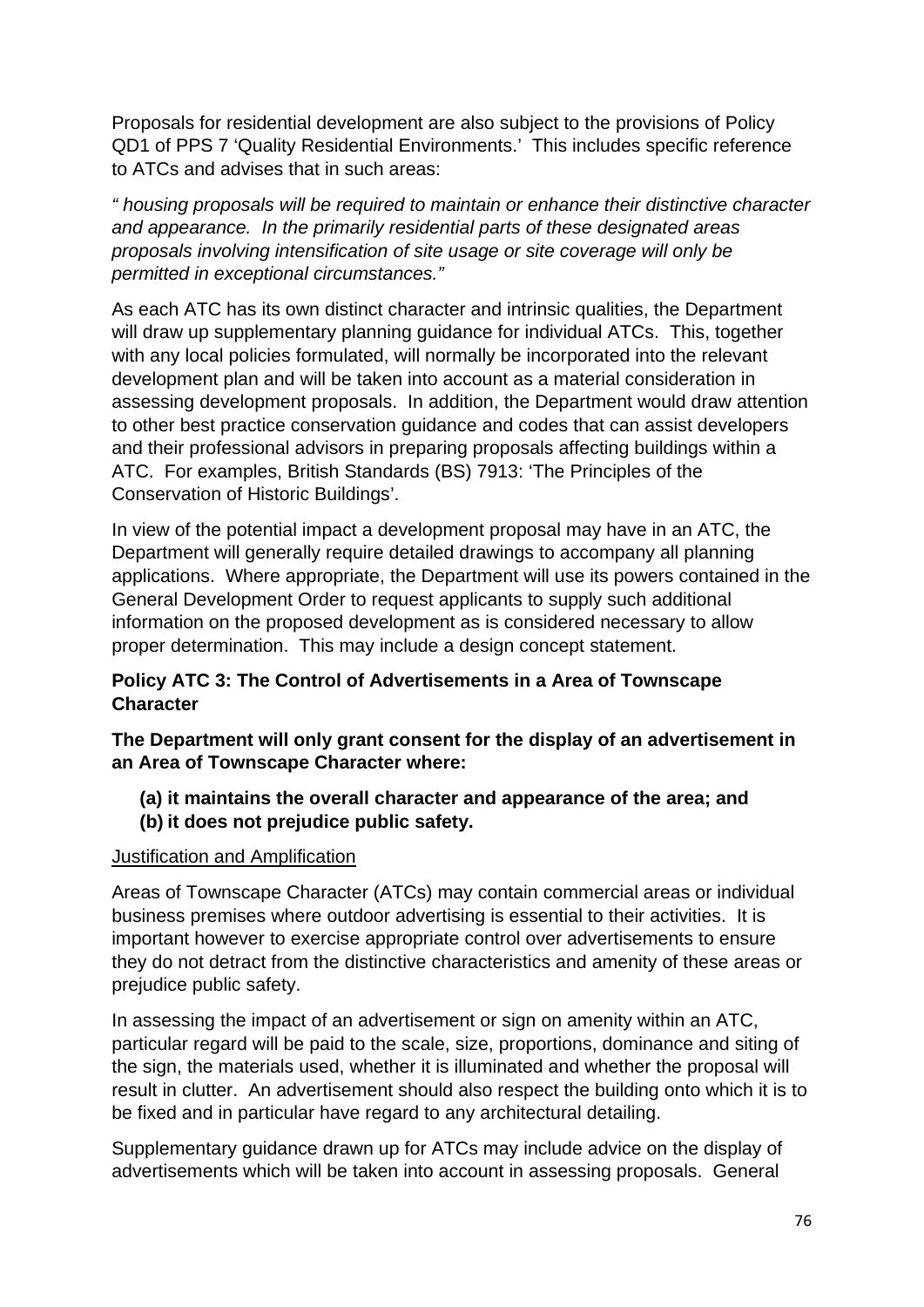policy guidance on advertisements is set out in Planning Policy Statement (PPS) 17 'The Control of Outdoor Advertisements'.

# **Planning Policy Statement 7: Quality Residential Environments**

Below are extracts from PPS 7 relating to ATCs.

# **Policy QD 1: Quality in New Residential Development**

**In Conservation Areas and Areas of Townscape Character housing proposals will be required to maintain or enhance their distinctive character and appearance. In the primarily residential parts of these designated areas proposals involving intensification of site usage or site coverage will only be permitted in exceptional circumstances.**

#### Justification and Amplification

Infill housing in established residential areas will not always be appropriate, particularly in many older residential areas with distinctive townscapes, often dating from the Victorian and Edwardian periods. Here people are attracted by the high quality of these areas and developers will often seek to maximise the amount of floorspace that they can fit onto any given plot. Intensifying the scale and massing of buildings in such areas can however adversely affect local character and lead to a loss of valued open garden spaces, mature trees and shrubs. When combined with the impact of ancillary activities such as car parking and refuse storage, such development, if unchecked, can undermines the qualities that people value, and damage our built heritage.

Accordingly in assessing housing proposals in Conservation Areas and Areas of Townscape Character, the protection of the existing character and distinctive qualities of the area will be paramount. Notwithstanding the Department's broader policy to promote more housing within urban areas, proposals in the primarily residential parts of these designated areas which involve intensification of site usage or site coverage will not normally be acceptable. Such proposals usually involve demolition, plot sub-division or plot amalgamation which can be particularly detrimental to their character and appearance. Proposals involving intensification in these areas will only be permitted in the following exceptional circumstances:

- (a) an extension in keeping with the scale and character of the dwelling and its surroundings; or
- (b) the sympathetic conversion of a large dwelling in appropriate locations to smaller units; or
- (c) the development of a significant gap site within an otherwise substantial and continuously built up frontage provided this would be of a density and character prevailing in the area.

In all cases developers should note that the demolition of existing property will not create a presumption that permission for more intensive and high density development will be granted.

Policies for Established Residential Areas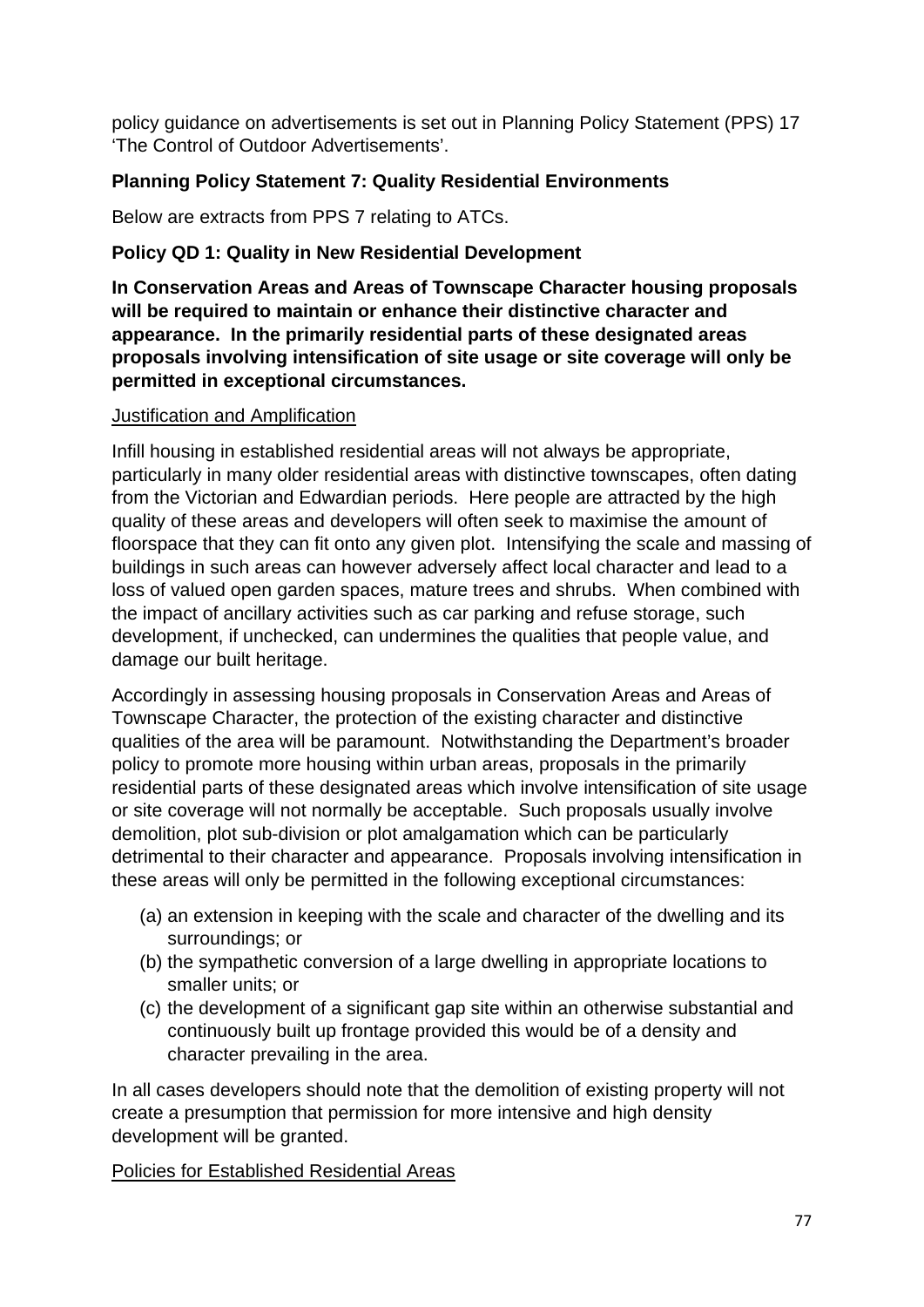Development plans may include specific policies for the control of housing development in established residential areas, particularly those which display considerable townscape character. These policies will seek to ensure that the form, density, and character of new housing is in harmony with adjacent housing and does not detract from the environmental quality, residential amenity and established character of the wider housing area.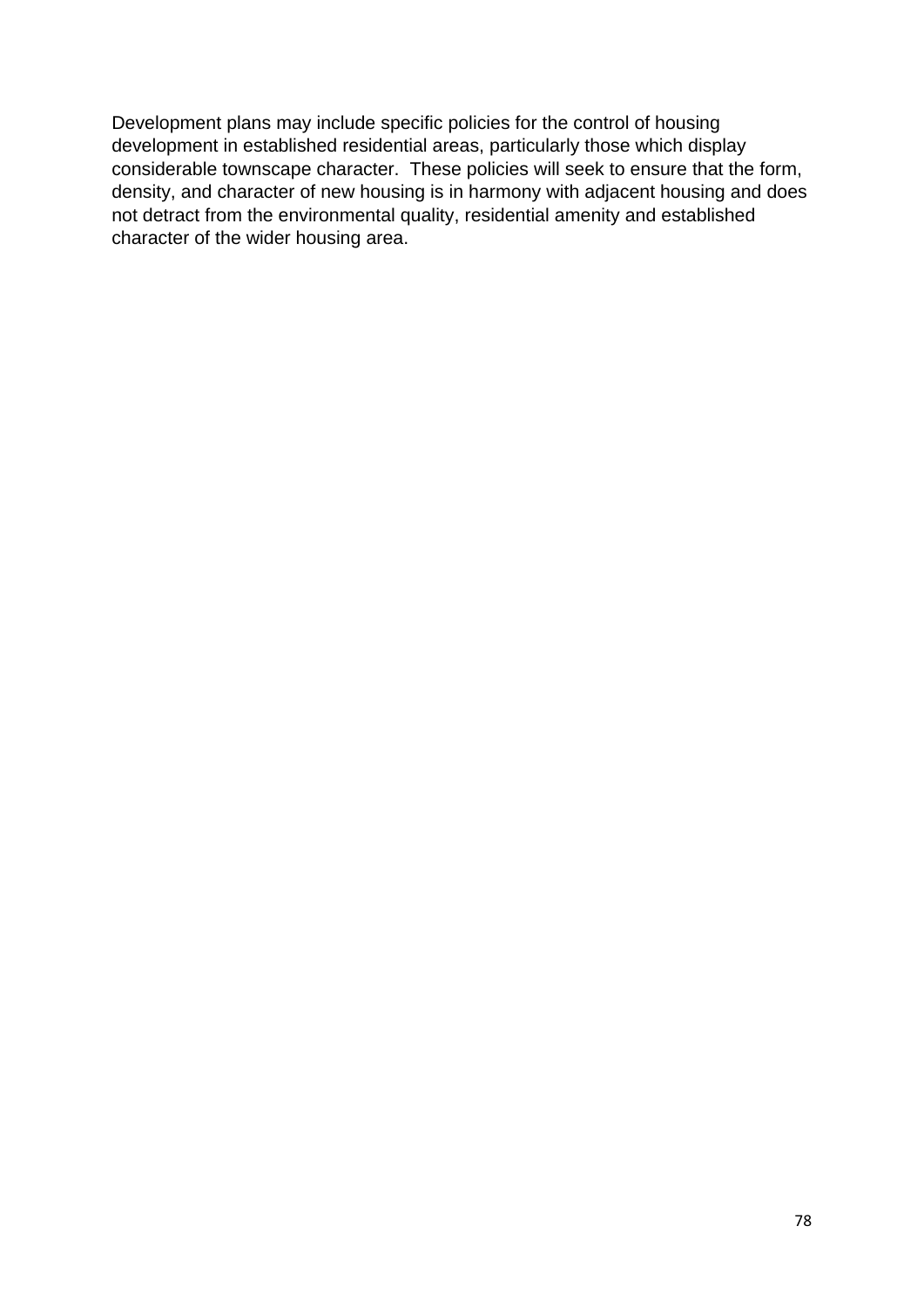# **Appendix Five**

# **Planning Policy Statement 23: Enabling Development for the Conservation of Significant Places (April 2014)**

The purpose of this policy is to provide the flexibility to accommodate unforeseen imaginative proposals for the maintenance, major repair or conversion to the viable use of a significant place where this is greater than its value to its owner or market value.

Below are extracts from the planning policy.

'Enabling development' is a development proposal that is contrary to established planning policy and in its own right would not be permitted. Such a proposal may however be allowed where it will secure a proposal for the long term future of a significant place. Proposals relating to the significant place will be referred to as the 'principal proposal'.

The justification for allowing the enabling development lies in the over-riding public benefit to be derived from the implementation of the principal proposal which otherwise would have little prospect of being carried out.

# **Policy ED 1 – Enabling Development**

**Proposals involving enabling development relating to the re-use, restoration or refurbishment of significant places will only be permitted where it can be demonstrated by the applicant in the submission for planning permission that all of the following criteria are met.:**

- **a. the significant place to be subsidised by the proposed enabling development will bring significant long-term benefits according to its scale and location;**
- **b. the conservation of the significant place would otherwise be either operationally or financially unviable;**
- **c. the scale of the proposed enabling development is precisely defined at the outset;**
- **d. the impact of the enabling development does not exceed what is necessary to support the conservation of the significant place;**
- **e. sufficient subsidy is not available from any other source;**
- **f. the public benefit decisively outweighs the disbenefits of departing from other planning policies;**
- **g. it will not materially harm the heritage values of the significant place or its setting;**
- **h. it avoids detrimental fragmentation of the management of the significant place;**
- **i. it will secure the long term future of the significant place and, where applicable, its continued use for a sympathetic purpose; and**
- **j. it is necessary to resolve problems arising from the inherent needs of the heritage asset, rather than circumstances of the present owner, or the purchase price paid.**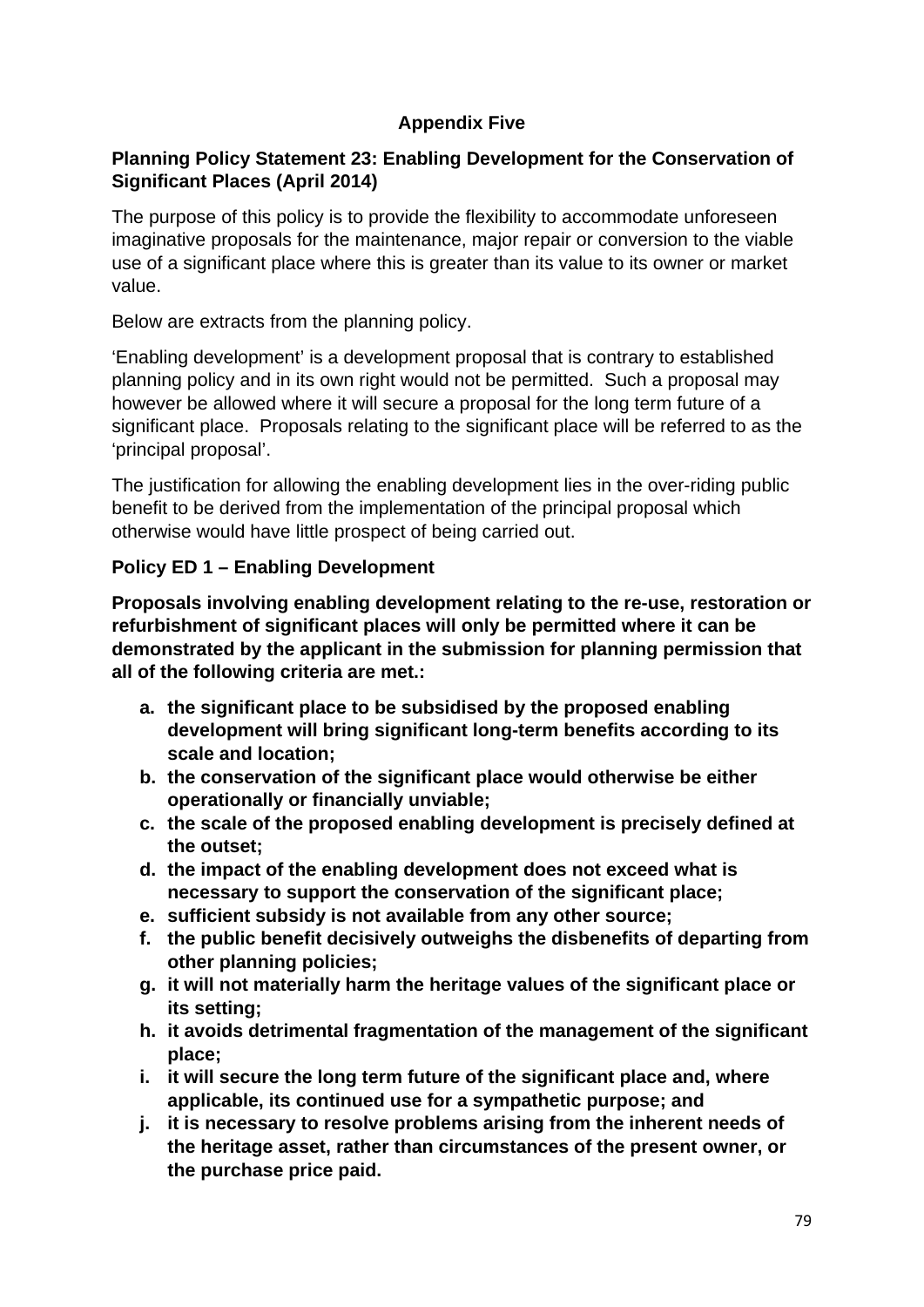**The Best Practice Guidance 'Assessing Enabling Development' accompanying this PPS will be taken into account in considering proposals. In considering enabling development proposals developers are encouraged to enter into preapplication discussions with the planning authority. In all cases proposals must not prejudice road safety.**

# **The benefits to be derived from the conservation of the significant place will be secured either by conditional grant of planning permission or conditional grant accompanied by a planning agreement.**

#### Justification and Amplification

For the purposes of this PPS, 'significant place' means any part of the historic environment that has heritage value including scheduled monuments, archaeological remains, historic buildings (both statutorily listed or of more local significance) together with any historically related contents, industrial heritage, conservation areas or a historic park, garden or demesne.

It is intended that this policy will only be used as a last resort where the long-term public benefit of securing a significant place decisively outweighs the disadvantage of departing from normal policy presumptions. It allows for assessment of these proposals as a preliminary requirement and is not to be implemented if the planning authority is not convinced that the public benefit will be gained.

Enabling development will often be located close to the principal development. In some instances, however, it may be more appropriate for the enabling development to be located elsewhere, as long as cross-funding measures are secured by way of a planning agreement. A proposal for enabling development will also generally be located within the same planning authority boundary as the public benefit it facilities.

# Pre-application Discussion

Developers are encouraged to enter into pre-application discussions with the planning authority: to assess the impact of the enabling element of the proposed development; to establish the level of detail required; to discuss the need to submit a 'full' as opposed to 'outline' planning application; and to avoid unrealistic expectations.

In some instances, planning conditions attached to a permission will be sufficient to ensure that the public benefits are delivered. In other, more complex cases, and where there is need to secure the long-term management arrangements, a planning agreement as set out in Article 40 of the Planning (Northern Ireland) Order 1991 will be required. The pre-application process will assist in identifying which option is best suited to the particular proposal.

# Statement of Justification

Applications incorporating enabling development should be accompanied by a Statement of Justification. This statement should include sufficient, detailed financial information as is necessary to allow the planning authority, and/or its consultees to make an informed decision upon the application. In particular, the information